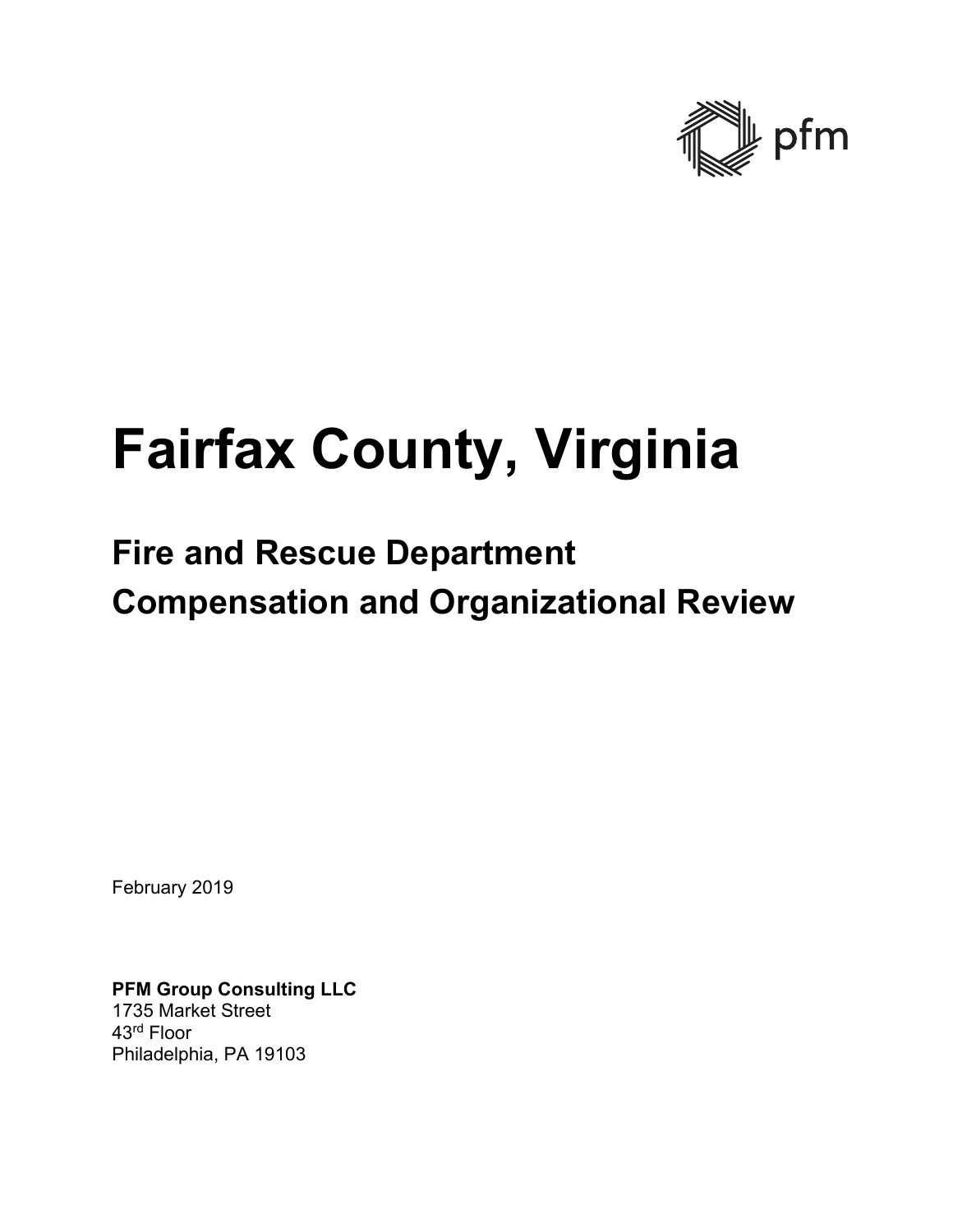

## **Table of Contents**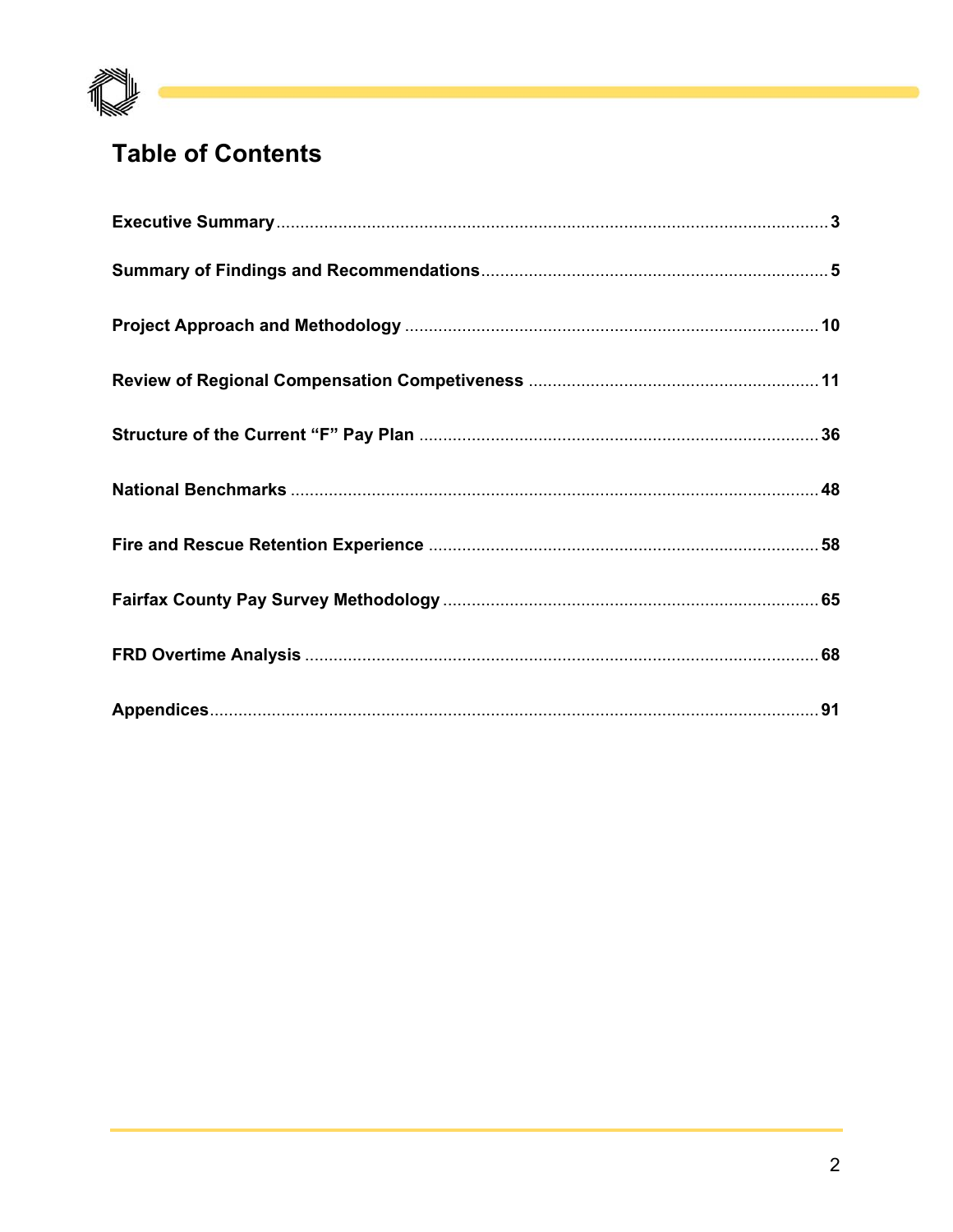

### **Executive Summary**

This report reviews the organizational structure and compensation approach of the Fairfax County Fire and Rescue Department (FRD). The FRD provides critical emergency and nonemergency services to County residents, 24 hours a day, 365 days a year. Fairfax County relies on the FRD to provide frontline fire suppression, technical rescue, swift water rescue, hazardous material incident response, and emergency medical service response in a timely and professional manner.

To conduct this evaluation, PFM benchmarked Fairfax County FRD compensation relative to seven (7) major fire and emergency services agencies across Northern Virginia and Maryland – the same regional grouping of departments that the County uses for compensation comparisons in its regular pay surveys. In addition, PFM surveyed and interviewed nine (9) large fire departments nationwide. This latter grouping of national departments was selected to evaluate pay practices and related organizational strategies generally – not for comparison of absolute pay levels. PFM also interviewed the leadership of the Fairfax County FRD, conducted multiple focus groups across varying FRD ranks, and evaluated County retention and payroll data regarding key factors and trends.

For most ranks and assignments, PFM found Fairfax County to be well-positioned for competitiveness. For the critical classification of Firefighter, FRD pay falls within the regional mainstream, consistent with the County's pay philosophy of paying within 5.0% of the area average on an hourly basis. Further, because Fairfax County requires more hours to be worked as part of the primary fire schedule than most other regional departments, FRD annual salaries are among the highest in the region (before adjustment for hours worked) – a particularly positive position for recruitment. Overall FRD attrition rates are also low, reflecting that the existing pay structure fundamentally works effectively to attract and retain qualified personnel.

Further, most aspects of the FRD pay and organizational structure were found to be consistent with practices elsewhere or otherwise well-justified. For example, while Fairfax County's approach of designating two Captain ranks (I and II) was not typical either regionally or nationally – this FRD practice serves a distinct operational purpose and aligns closely with equivalent premium pay practices in some other agencies. In Fairfax, a Captain I oversees each shift at a station, while a Captain II has this same responsibility and also manages stationlevel concerns across all shifts – a clear set of additional responsibilities for which some other departments provide additional compensation under parallel pay mechanisms.

As outlined in the summary table that follows and detailed throughout this report, however, several opportunities for refining the County's compensation and organizational approach were identified for consideration through this review:

 "Leveling" the overall pay schedule to smooth out sometimes inconsistent differentials between current pay steps and grades to provide even 5.0% differentials would be broadly consistent with recent changes adopted for County law enforcement personnel, and could enhance fire and rescue pay competitiveness while remaining within the parameters of the Fairfax County pay philosophy.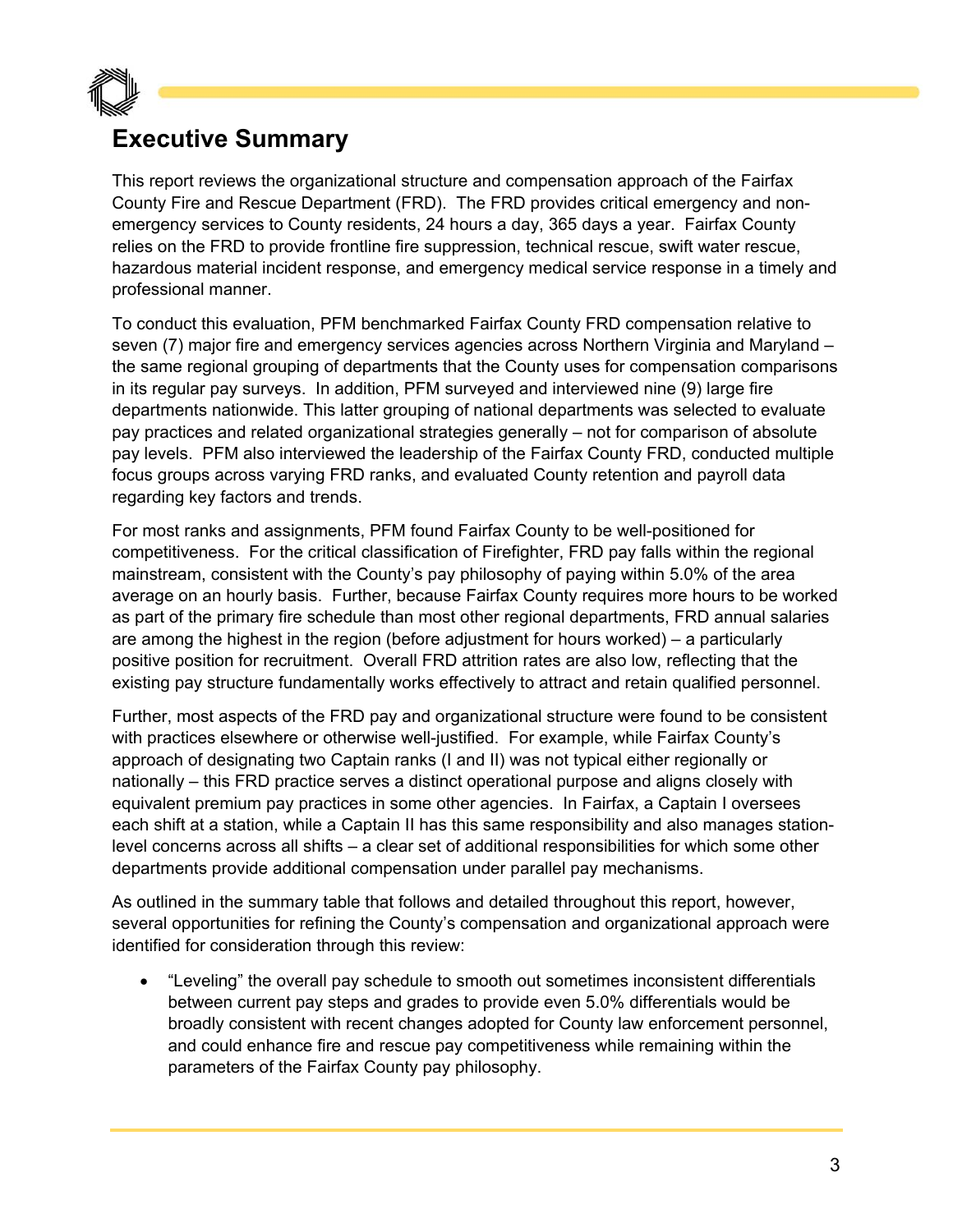

- As part of updating the Fairfax fire and rescue "F" pay schedule, consider shifting the civilian Fire Apparatus Mechanic position now included on this F scale to become part of the non-safety "S" scale where any future adjustments would be better aligned with the market for similar civilian positions.
- Exploring the establishment of a pay premium for "staff" assignments would encourage applications for these important administrative and support roles that now typically earn less on an annual basis than fire suppression and rescue assignments within the same rank. While much of this current pay difference is due to the lower number of annual hours required for staff roles, the FRD nonetheless sees fewer applicants than desired for these important roles. To address parallel concerns, a subset of surveyed departments nationally provide supplemental staff pay premiums. This premium would be applicable for all ranks from Firefighter through Battalion Chief. For ranks above Battalion Chief (i.e. Deputy Chief and Assistant Chief), there are more incumbents in staff positions than in field positions.
- Alternatively, as a partial approach to address differences in annual pay between field and staff assignments, the County could consider rolling its current shift differential into base pay for all ranks eligible to receive the differential. This would narrow the annual compensation gap across assignments, and also improve and standardize base pay comparisons regionally – given that other regional fire and rescue departments generally do not provide a separate shift differential.
- Expanding the number of personnel eligible to work in job share positions in frontline operations, currently limited to six, could be considered as an option for enhanced retention. While operational requirements must come first, FRD personnel indicated that job share positions (an alternative schedule for employees who cannot work 24-hour shifts due to a major life event, such as the birth of a child) can be beneficial for retention. Although overall attrition was found to be low among both male and female FRD personnel, turnover rates trend modestly higher for women, and an all-women focus group indicated that expanded job share positions would be viewed positively by many. The FRD will explore ways to expand its job share program.
- Refinements to the County's compensation benchmarking methodologies could provide additional perspectives on regional pay competitiveness.
- Much of the FRD's overtime expenses are driven by leave (48%). This may be due in part to sick and annual leave accruals that are somewhat above regional norms. Based on these observations the County may want to explore realigning paid leave accruals to match regional norms as well as alternative approaches to holiday pay. The resulting savings could then be used to fund the costs of pay plan leveling, in addition to the other adjustments outlined above.

Given the significant fiscal and operational implications of many of these alternatives, PFM notes that some may appropriately be prioritized, phased in, modified, and/or rejected as the County reviews these potential approaches going forward.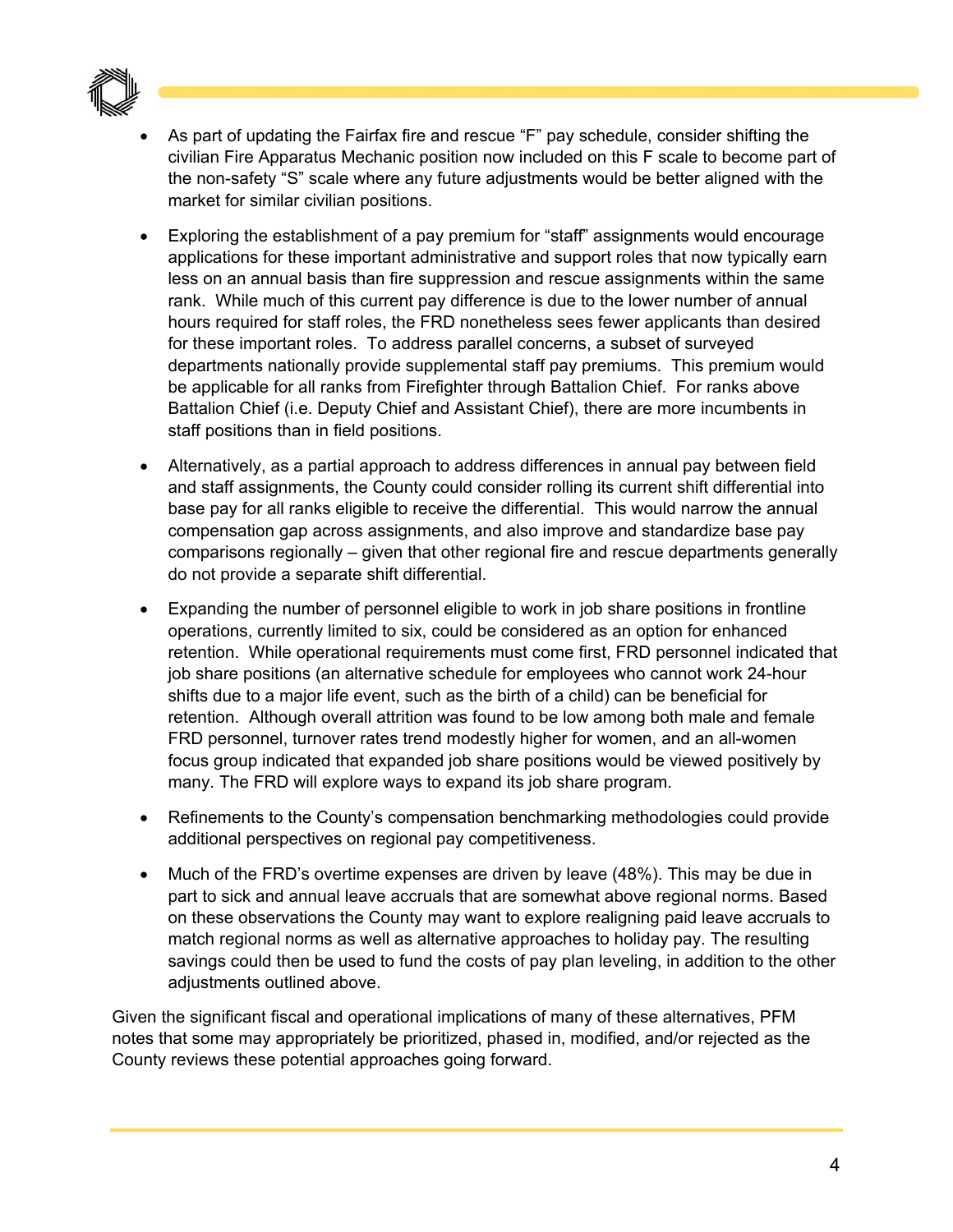

## **Summary of Findings and Recommendations**

Recommended options for change are summarized in the table below, with more detailed findings and recommendations provided throughout the full Report that follows.

| Finding #1:<br>FRD "F" Pay Plan<br>Inconsistencies                               | In the current "F" pay plan, the differentials between adjacent grades<br>are inconsistent. While often set at 5.0%, grade-to-grade differentials<br>range from 2.9% to 6.4%. While current FRD pay levels are regionally<br>competitive, consistent with the County's compensation philosophy,<br>hourly rates generally fall somewhat below the regional average,<br>depending on rank.<br>Fire Apparatus Mechanics, a civilian position more closely aligned with<br>other non-safety County classifications, is included on the "F" schedule. |
|----------------------------------------------------------------------------------|---------------------------------------------------------------------------------------------------------------------------------------------------------------------------------------------------------------------------------------------------------------------------------------------------------------------------------------------------------------------------------------------------------------------------------------------------------------------------------------------------------------------------------------------------|
| <b>Recommendation:</b><br>Pay Plan Leveling<br>Transfer of the Fire              | The current pay plan could be modified to create clear and consistent<br>5.0% differentials between steps and grades. This change would<br>provide more predictable increases across all ranks, and would be<br>broadly consistent with recent changes for County law enforcement.                                                                                                                                                                                                                                                                |
| Mechanic title to the<br>Civilian "S" scale                                      | Pay plan leveling would modestly improve FRD compensation<br>competiveness (average of 1.2%).                                                                                                                                                                                                                                                                                                                                                                                                                                                     |
|                                                                                  | Shifting the Fire Apparatus Mechanic title to the civilian "S" scale would<br>better align this classification with similar positions across County<br>government with regard to any future pay schedule adjustments.                                                                                                                                                                                                                                                                                                                             |
| Implementation<br><b>Issues</b>                                                  | Costs of leveling will vary by individual, but preliminary estimates of<br>step leveling, show potential wage increases ranging from $0.2\% - 1.6\%$<br>per uniformed employee.                                                                                                                                                                                                                                                                                                                                                                   |
| Finding #2:<br>Lieutenant Rank<br>Pressures                                      | Some FRD focus groups and application rates for promotional<br>examinations to become a Lieutenant indicate some difficulty in<br>attracting candidates for this important supervisory role. While current<br>applications are generally sufficient to fill vacancies, some pressure is<br>indicated, and FRD salaries for the Lieutenant rank lag regional<br>medians to a greater degree than most other ranks.                                                                                                                                 |
| <b>Recommendation:</b><br><b>Monitor Lieutenant</b><br>Promotional<br>Experience | The County should monitor the application rates for promotion to<br>Lieutenant among eligible personnel, as well as regional compensation<br>competiveness for this rank. If competitiveness pressures worsen,<br>changes in assignment practices and/or other management strategies<br>could be considered.                                                                                                                                                                                                                                      |
| Implementation<br><b>Issues</b>                                                  | None identified.                                                                                                                                                                                                                                                                                                                                                                                                                                                                                                                                  |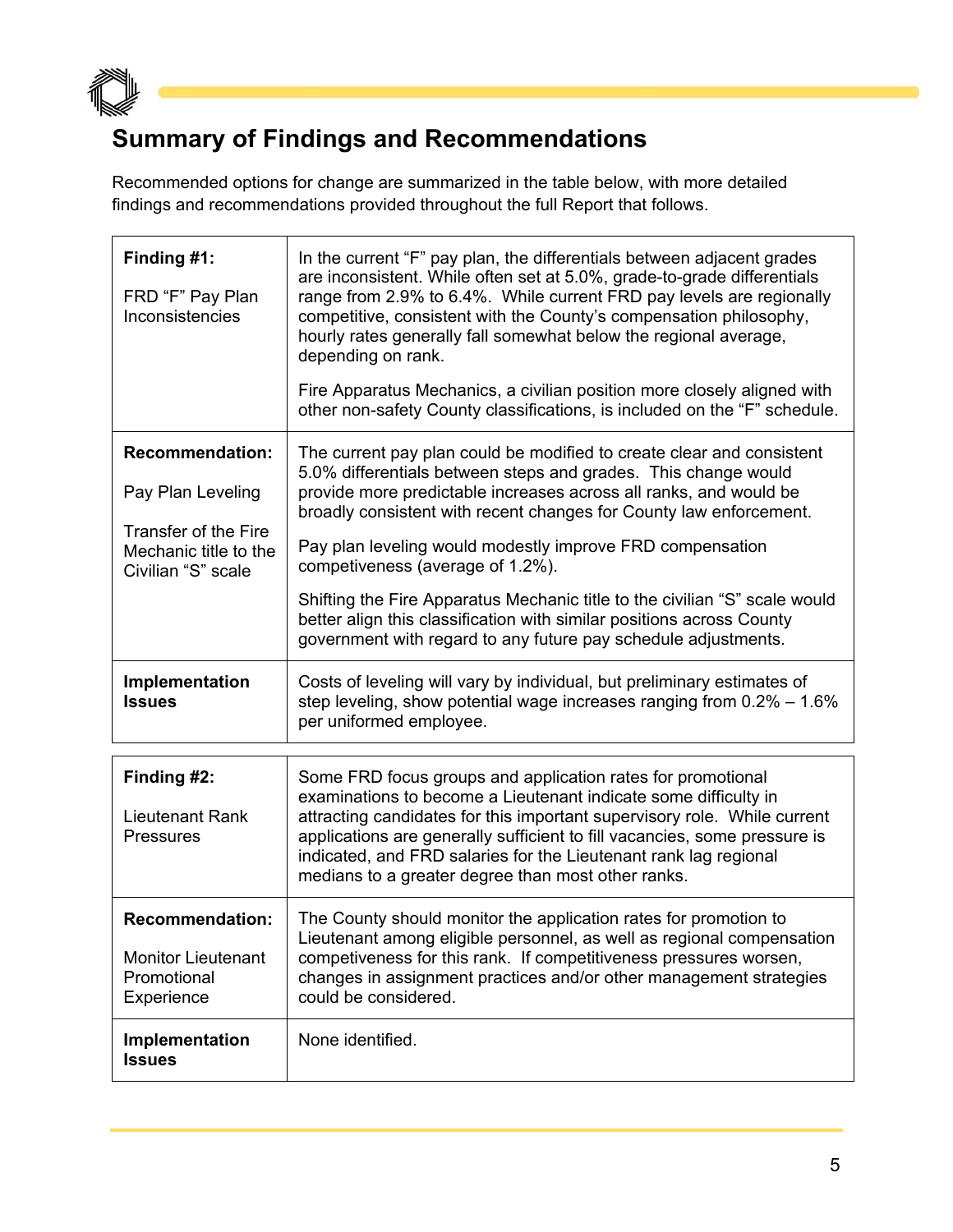

| Finding #3<br><b>Staff Position</b><br>Recruitment<br>Challenges                                               | While staff assignments require fewer hours of active duty such that<br>hourly pay rates remain equivalent to those for fire suppression, staff<br>positions generally pay less on an annualized basis, due to<br>lost/limited opportunities to earn shift differential, holiday pay and<br>"scheduled overtime." Additionally, the Department reports<br>challenges in attracting qualified personnel to these positions. To<br>address parallel concerns, Charlotte, Phoenix and Seattle offer<br>supplemental "staff" position pay premiums ranging from 5% to 10%<br>of base pay.                                                              |
|----------------------------------------------------------------------------------------------------------------|----------------------------------------------------------------------------------------------------------------------------------------------------------------------------------------------------------------------------------------------------------------------------------------------------------------------------------------------------------------------------------------------------------------------------------------------------------------------------------------------------------------------------------------------------------------------------------------------------------------------------------------------------|
| <b>Recommendation:</b><br><b>Staff Assignment</b><br>Premium<br>Rolling shift<br>differential into base<br>pay | (1) The County could explore a staff position premium for ranks up<br>to Battalion Chief, similar to Phoenix, Charlotte, and Seattle.<br>(2) As a partial measure, the County could also consider rolling the<br>equivalent cash value of the current FRD shift differential into<br>base pay. This approach would narrow the current annual pay<br>difference between suppression and staff assignments by<br>roughly one-third (approx. \$2,000 annually, varying by rank). In<br>addition, because the County's regional pay comparators do not<br>have a separate shift differential, this approach would<br>standardize base pay comparisons. |
| Implementation<br><b>Issues</b>                                                                                | (1) If a staff premium were to be pursued, the County would need to<br>determine the appropriate premium, and to address any<br>employee relations concerns resulting from a change in<br>equivalent hourly pay.<br>(2) Rolling shift differential or other premiums into base pay could<br>have a "roll up" impact on the cost of overtime hours, pensions,<br>payroll taxes, etc. that would need to be taken into account when<br>developing an appropriate conversion factor and approach.                                                                                                                                                     |

| Finding #4:<br><b>Job Share</b><br>Expansion     | Female focus group participants reported a strong interest in<br>expanded access to job sharing positions in operations. Among FRD<br>women, turnover rates are low, but those who separate voluntarily<br>before retirement often do so early in their careers. |
|--------------------------------------------------|------------------------------------------------------------------------------------------------------------------------------------------------------------------------------------------------------------------------------------------------------------------|
| <b>Recommendation:</b><br><b>Pilot Expansion</b> | The FRD will explore opportunities to increase the number of job<br>share positions in operations. These efforts should be continued, as<br>they may improve retention.                                                                                          |
| Implementation<br><b>Issues</b>                  | The Department would need to assess operational impacts, and to<br>develop a method for determining eligibility.                                                                                                                                                 |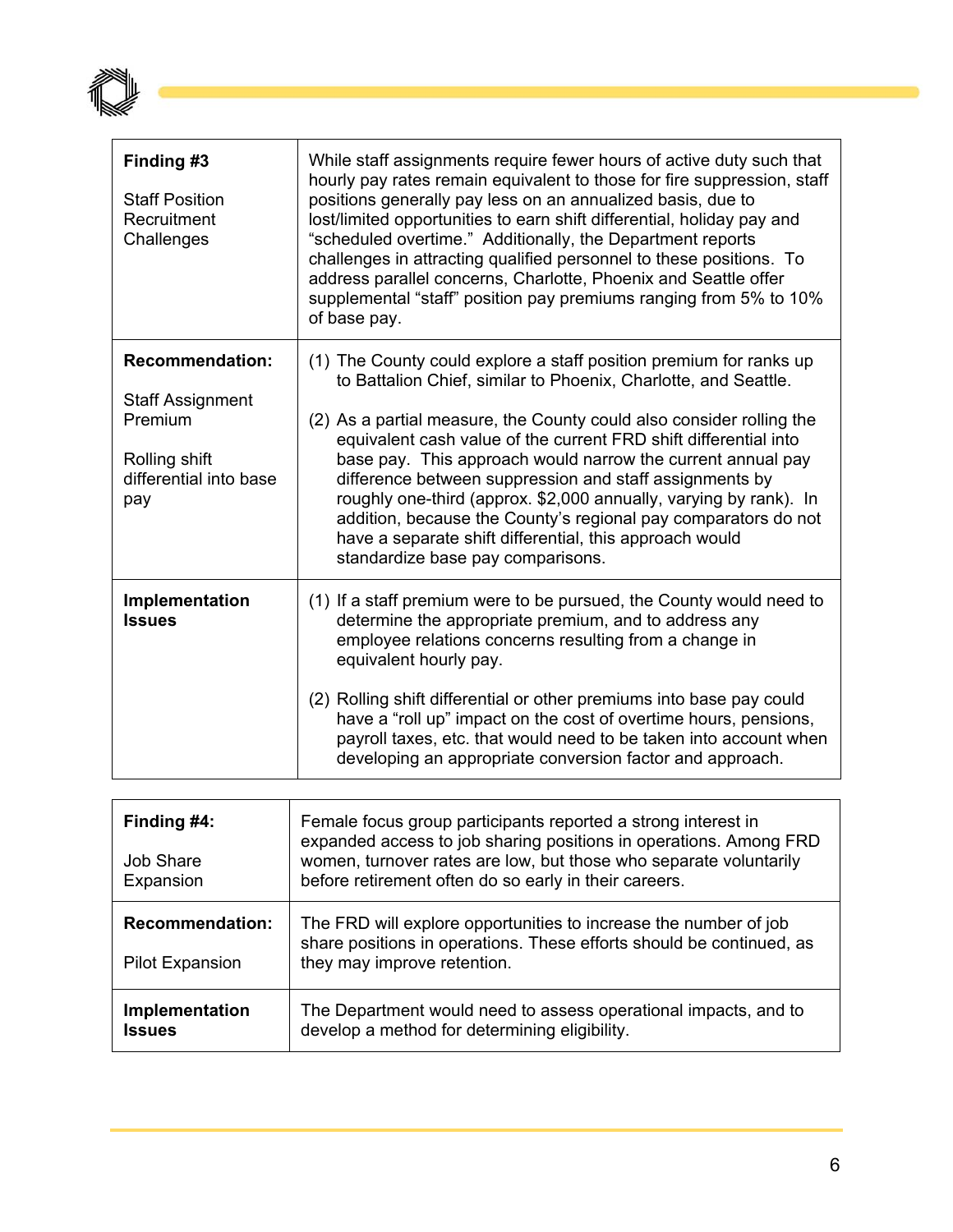| Finding #5:<br>Compensation<br>Benchmarking<br>Methodologies       | The County makes adjustments to Public Safety pay scales when the<br>salary range mid-point of at least two out of three designated class<br>specifications in each of the Public Safety groups fall more than 95%<br>behind the external market salary range mid-point average.<br>(1) The County does not include scheduled overtime earnings in its<br>calculations of hourly pay, even though such overtime is earned for<br>156 of the annual hours included in the same calculations.<br>(2) For comparing pay at the rank of Firefighter, the County matches to<br>pay grades as reported by its benchmark employers. In some cases,<br>these reported pay grades do not capture the automatic and/or very<br>routine advancement of rank-and-file firefighters to higher pay<br>grades prior to reaching the mid-point of their careers.<br>(3) While the County captures annual, entry, and maximum rates, all<br>comparisons are made based on hourly rates at the midpoint without<br>inclusion of premium pays.<br>(4) The County bases its review of the full schedule on three<br>classifications: Firefighter, Fire Technician, and Battalion Chief.<br>(5) The County develops hourly calculations without taking paid leave<br>accruals into account. |
|--------------------------------------------------------------------|------------------------------------------------------------------------------------------------------------------------------------------------------------------------------------------------------------------------------------------------------------------------------------------------------------------------------------------------------------------------------------------------------------------------------------------------------------------------------------------------------------------------------------------------------------------------------------------------------------------------------------------------------------------------------------------------------------------------------------------------------------------------------------------------------------------------------------------------------------------------------------------------------------------------------------------------------------------------------------------------------------------------------------------------------------------------------------------------------------------------------------------------------------------------------------------------------------------------------------------------------------------------|
| <b>Recommendation</b><br>Consider<br>Methodological<br>Refinements | Consider the following refinements to the County's methodologies.<br>(1) Include scheduled overtime and shift differential in hourly<br>compensation comparisons, to more fully reflect actual earnings on a<br>regular schedule. Consider adjusting for leave accruals, as well,<br>since paid leave is often somewhat proportional to annual hours.<br>(2) Use of all ranks in the progression equivalent to Firefighter in Fairfax<br>County, such as Firefighter II levels elsewhere (where not reflective<br>of higher-level Technician duties).<br>(3) Analysis of comparative pay for all years of service, inclusive of<br>premiums, consistent with PFM's career average approach detailed<br>in this report. Periodic use of this approach (every 3-5 years) could<br>help to evaluate any career junctures where the FRD is more of an<br>outlier than at midpoint and/or when premiums impact findings.<br>(4) Surveying for all fire and rescue ranks on a periodic basis (again,<br>every 3-5 years) to ensure competitiveness across the full FRD.                                                                                                                                                                                                      |
| <b>Implementation</b><br><b>Issues</b>                             | Modest administrative impacts and/or incremental survey costs.                                                                                                                                                                                                                                                                                                                                                                                                                                                                                                                                                                                                                                                                                                                                                                                                                                                                                                                                                                                                                                                                                                                                                                                                         |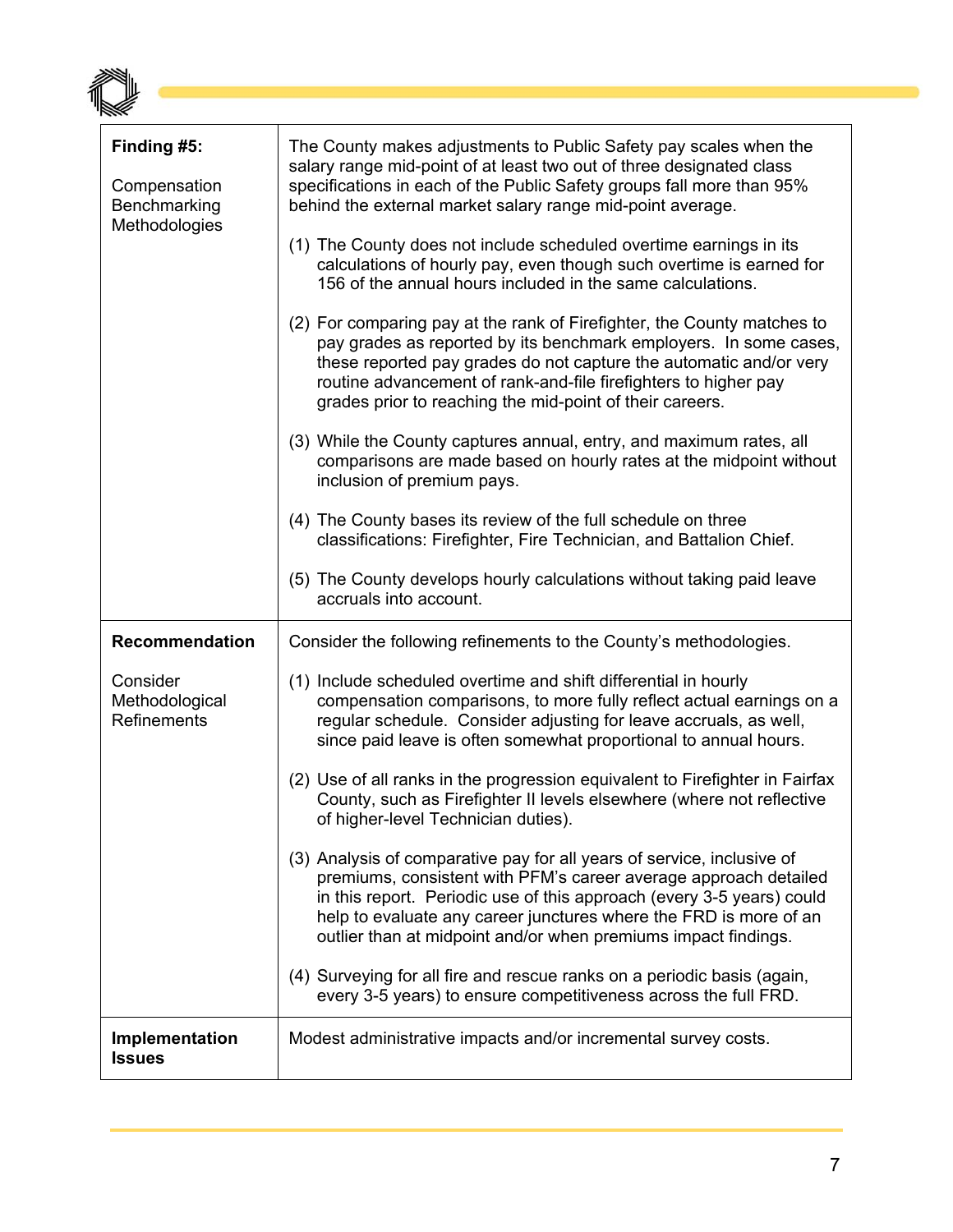

| Finding #6:<br>Overtime Usage                       | Overtime costs in the Fairfax County FRD are significant – totaling<br>nearly \$24 million in the General Fund for FY2017 and merit ongoing<br>management focus and review. At the same time, it is important to<br>recognize that overtime spending is not always nor inherently negative.<br>The major drivers of FRD overtime include:<br>(1) Leave. Replacement of personnel on paid leave drove                          |
|-----------------------------------------------------|-------------------------------------------------------------------------------------------------------------------------------------------------------------------------------------------------------------------------------------------------------------------------------------------------------------------------------------------------------------------------------------------------------------------------------|
|                                                     | approximately 48% of FY2017 FRD sworn overtime.<br>(2) FLSA/Holiday. In FY2017, approximately 20% of all sworn was<br>attributable to either "FLSA overtime" (built in overtime within the<br>regular 56-hour operations schedule above the average 53-hour Fair<br>Labor Standards Act threshold) or "Holiday Overtime" (extra pay for<br>regularly scheduled work on a holiday, as often required for first<br>responders). |
|                                                     | (3) Training. Over 16% of FY2017 FRD overtime was due to training,<br>specialty training, or work at the recruit school.                                                                                                                                                                                                                                                                                                      |
|                                                     | (4) Backfill/Vacancy. At approximately 7% of FY2017 FRD overtime,<br>this category is driven by replacements for a position vacancy, officer<br>shortage, staff shortage, or minimum staffing requirement.                                                                                                                                                                                                                    |
|                                                     | (5) Special Projects/Events. This category includes overtime related<br>to internal and external committees, community events, and various<br>department initiatives/projects, accounting for just over 2% of FRD<br>overtime expenditures in FY2017.                                                                                                                                                                         |
|                                                     | (6) <b>Emergency.</b> Driven by incidents that require overtime (e.g. a<br>significant storm, oil spill, large scale suppression/EMS event, etc.),<br>this category for less than 1% in FY2017.                                                                                                                                                                                                                               |
|                                                     | (7) Other. This general catch-all category includes overtime for<br>promotional exams, physical testing, specialty assignments, court<br>time, administration, and Fire Marshal related activities and<br>comprised approximately 6% of FY2017 FRD overtime.                                                                                                                                                                  |
| <b>Recommendation</b><br>Options for<br>Exploration | Some level of overtime in 24/7 operations is effectively unavoidable, and<br>other uses of overtime may actually be more cost-effective than<br>alternative means of coverage, such as increased headcount. Within<br>this context, we outline several areas of opportunity below, however,<br>note that several of these represent areas for potential further<br>exploration – not recommendations for immediate change.    |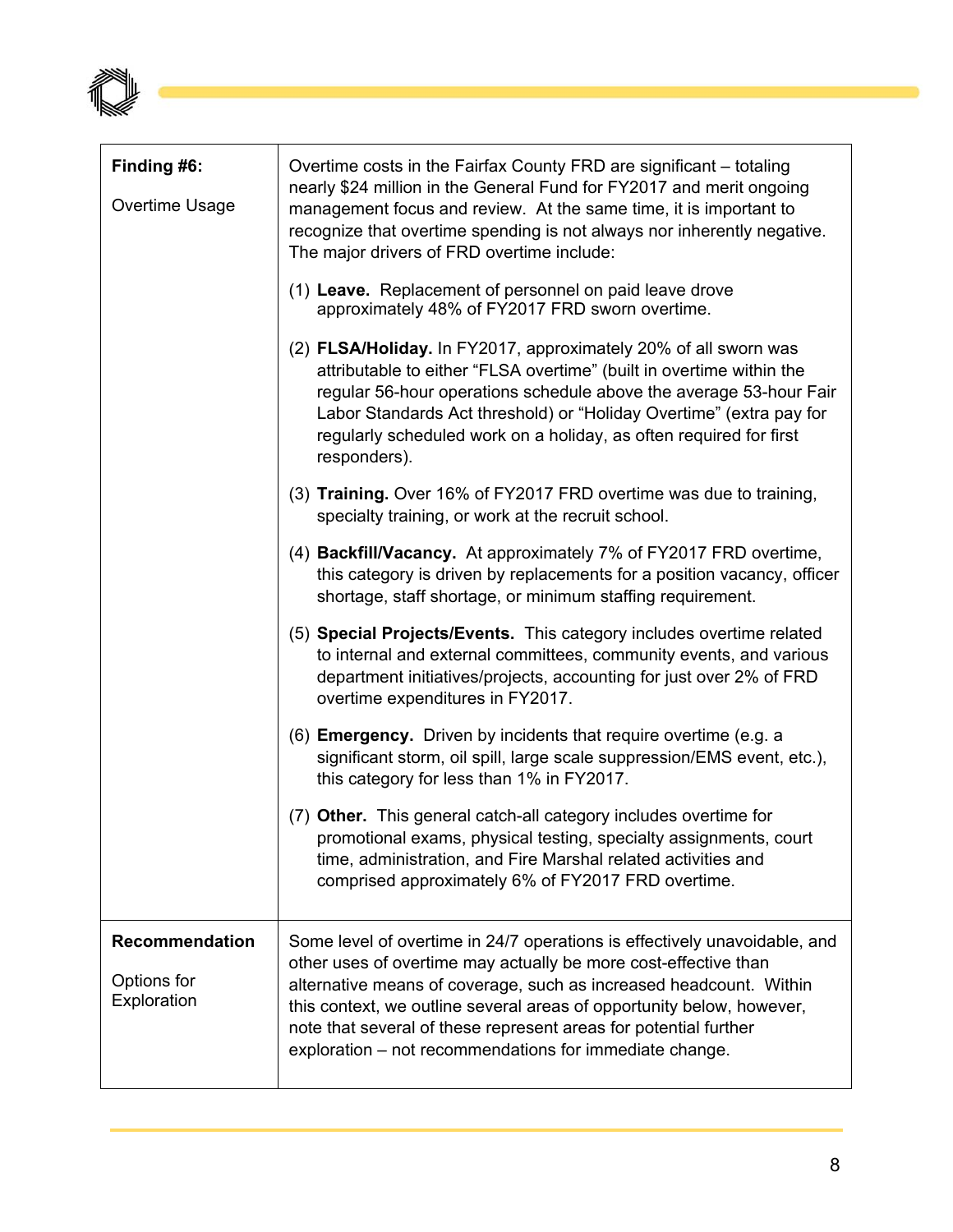|                                 | (1) Some regional fire and rescue employers provide lower cost<br>compensation for holidays worked that are a necessary element of<br>24/7 coverage – and some of those other approaches are structured<br>as premiums separate from overtime. The County could consider a<br>similar alternative approach to overtime.                                                                                                                                                                                                    |
|---------------------------------|----------------------------------------------------------------------------------------------------------------------------------------------------------------------------------------------------------------------------------------------------------------------------------------------------------------------------------------------------------------------------------------------------------------------------------------------------------------------------------------------------------------------------|
|                                 | (2) The County could explore realigning paid leave accruals, which -<br>because FRD annual leave accruals are now comparatively high in<br>absolute terms - would also make more hours available for coverage<br>without overtime (and/or reduce banked leave and payouts upon<br>separation).                                                                                                                                                                                                                             |
|                                 | (3) While not extraordinarily high, sick leave usage and control practices<br>could also be further evaluated.                                                                                                                                                                                                                                                                                                                                                                                                             |
|                                 | (4) To help determine the best deployment of FRD resources, the<br>County could consider periodically engaging in a detailed workload<br>demand and deployment analysis conducted by independent subject<br>matter experts. Working collaboratively with FRD leadership, such<br>analysis can help to ensure an optimized approach for public safety<br>staffing requirements that underlie many overtime demands.                                                                                                         |
|                                 | (5) The County could also further explore management of overtime use<br>for non-operational activities. Given the critical nature of some of<br>these activities, such as core training, the complete elimination of<br>this overtime category will not be achievable. Nonetheless, a<br>detailed review could potentially identify opportunities for policy<br>revisions and/or savings.                                                                                                                                  |
|                                 | (6) Fairfax County should strongly consider a redesign of its overtime<br>tracking approach to improve the information available to<br>management.                                                                                                                                                                                                                                                                                                                                                                         |
| Implementation<br><b>Issues</b> | To the extent that some of the potential changes identified $-$ such as<br>lower leave accruals or modified holiday pay - would effectively reduce<br>an element of employee compensation, such options could be<br>considered for implementation within the context of other positive<br>changes for employees. For example, any paid leave adjustments could<br>be advanced in tandem with (and potentially help to fund) pay plan<br>leveling and/or other pay grade realignment that improves overall<br>compensation. |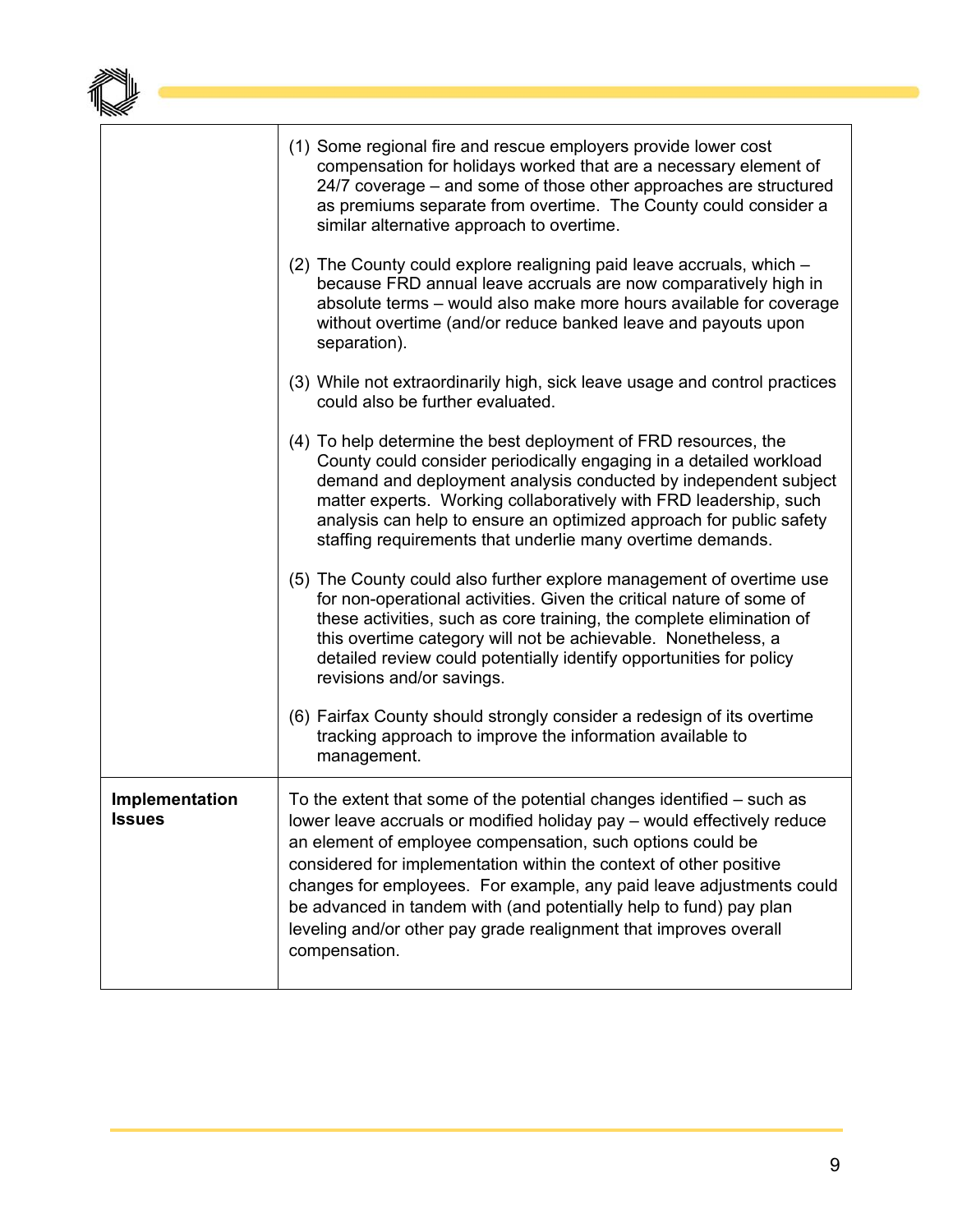

## **Project Approach and Methodology**

PFM Group Consulting LLC (PFM) was engaged by Fairfax County, Virginia to review the compensation structure and competiveness of uniformed Fire and Rescue Department (FRD) personnel.

This report encompasses findings and recommendations resulting from several months of study. During this time, the project team benchmarked total compensation among regional fire and rescue departments to determine the County's relative ranking within the region. The PFM project team also surveyed major fire service providers nationally regarding rank structure, organization, and other related issues, to inform potential organizational changes within the County Fire and Rescue Department.

To capture information regarding rank structure, pay differentials, staff position premiums, and other compensation practices, PFM evaluated collective bargaining agreements (as applicable), job specifications, and pay scales from the surveyed regional jurisdictions to document organizational and compensation practices. After processing this information, the project team conducted follow-up interviews when needed.

Unless otherwise noted, all compensation benchmarking reflects pay as of FY2018.

To further inform our analysis, PFM reviewed extensive payroll and retention data, interviewed FRD commanders, and conducted multiple focus groups of FRD personnel across all ranks, including one dedicated session focused on women within the Department.

While this report solely reflects the independent conclusions of the PFM project team, our evaluation benefited greatly from a steering committee that included experienced representatives of the County Executive's Office, Department of Human Resources, Department of Management and Budget, and the Fire and Rescue Department.

We appreciate the active cooperation, participation, input, and insight of the FRD personnel and other County professionals throughout our study, and hope that this report serves as a resource to inform future decision making.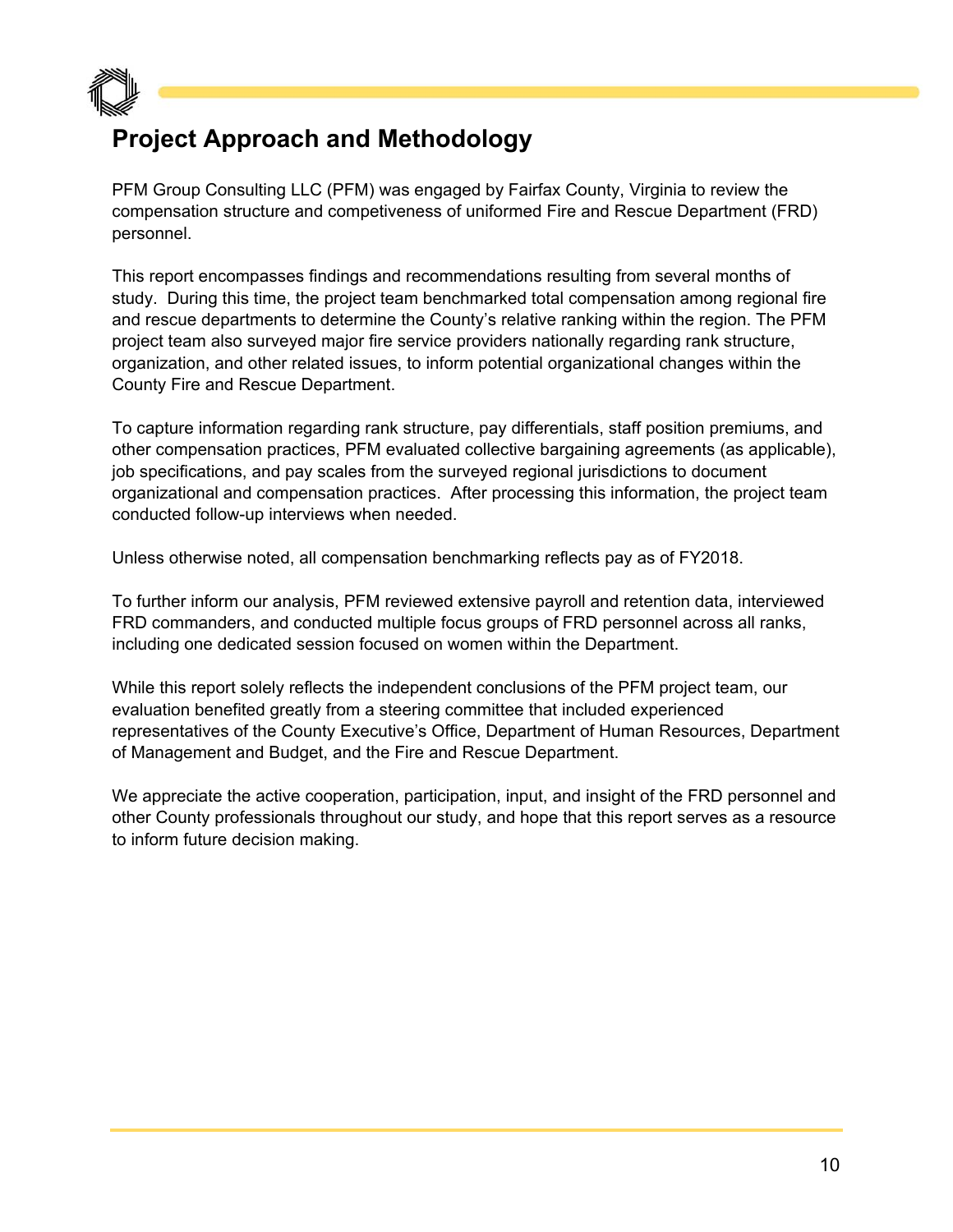

## **Review of Regional Compensation Competiveness**

#### **FRD Overview**

The FRD employs approximately 1,400 uniformed personnel and serves over 1.1 million residents.1 With a growing population, demand for fire and rescue services have increased, with calls for service trending upward from 91,228 in FY2012 to 97,204 in FY2016.<sup>2</sup>

Within the FRD, Firefighters, Firefighter Medics, Fire Technicians, and Master Technicians are non-supervisory job titles. New hires begin at the Firefighter (Grade F-18) rank during and after the Academy and can promote to Fire Technician (Grade F-19) after two years of service. After five years of service, a Fire Technician is eligible for the Master Technician distinction, which comes with a proficiency pay adjustment (Grade F-20).

Fire Technicians are distinguished from Firefighters, as the Technician is a lead worker and specialist while the Firefighter is a generalist. Additionally, Fire Technicians and Master Technicians typically operate a pumper, ladder truck, tiller, or rescue squad as a Heavy Vehicle Operator (HVO) and/or serve in specialty functions, Hazardous Materials (HazMat) response and/or the Technical Rescue Operations Team (TROT).

At the supervisory level, Fire Lieutenants provide first-line supervision, overseeing a functional unit such as an engine company, ladder truck, medic unit or rescue squad, during a single shift. Next, the FRD uses two captain ranks. The Captain I functions as a full shift supervisor, on a shift in a single station, while a Captain II functions as a station commander, responsible for the overall operations of a station or major section.

Battalion Chiefs are responsible for commanding all fire, rescue and emergency medical service activities within a specified geographic region for an assigned shift. Deputy Fire Chiefs manage a major division – Prevention, Support Services, Health and Safety, one of the three Operations shifts, EMS Training Division or Special Operations – within one of the FRD Bureaus, and Assistant Fire Chiefs oversee one of the Department's Bureaus overall – Business Services, Operations, or Personnel Services.

Employees with an ALS (EMT-P) certification receive 10% of grade F-18, Step 1 (\$5,444.67 for FY2018) salary plus \$3.00/hour if assigned to a medic transport unit and \$2.00/hour if assigned to an engine unit or any other apparatus.<sup>3</sup>

<sup>1</sup> U.S. Census Bureau, American Community Survey, 2016 1-Year Estimates. Fairfax County Fire and Rescue Department Annual Report (FY2016).

<sup>&</sup>lt;sup>2</sup> Fairfax County Fire and Rescue Department Annual Reports, FY2012 and FY2016.

<sup>3</sup> Fairfax County Department of Human Resources.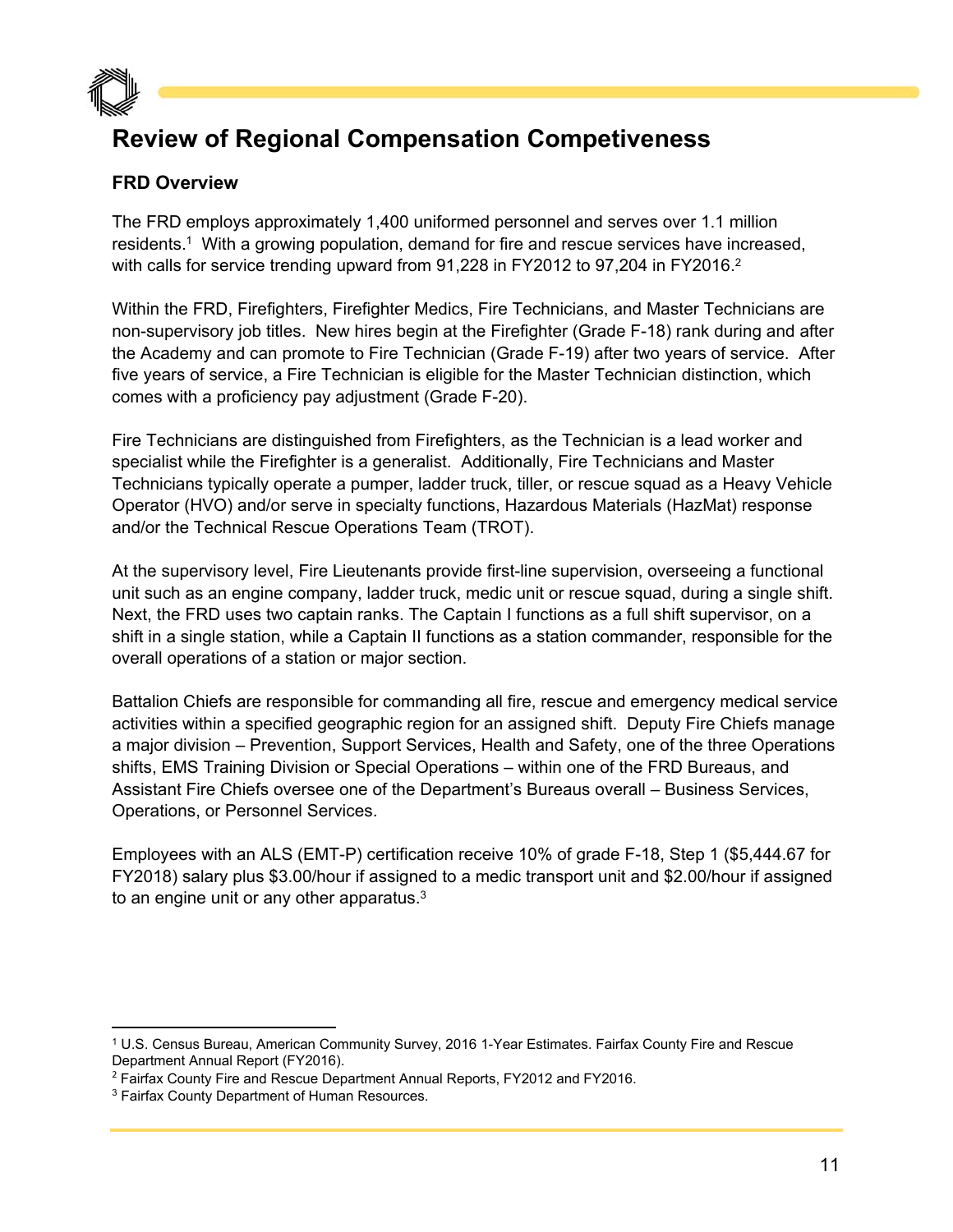**Table 1:** FRD Headcount by Rank4

| Rank                          | <b>Headcount</b> | <b>Headcount</b><br>(% of Total) |
|-------------------------------|------------------|----------------------------------|
| Firefighter                   | 356              | 25.7%                            |
| Firefighter/Medic             | 62               | 4.5%                             |
| Fire Technician               | 358              | 25.8%                            |
| <b>Master Fire Technician</b> | 180              | 13.0%                            |
| <b>Fire Lieutenant</b>        | 203              | 14.7%                            |
| Fire Captain I                | 107              | 7.7%                             |
| Fire Captain II               | 70               | 5.1%                             |
| <b>Fire Battalion Chief</b>   | 36               | 2.6%                             |
| Deputy Fire Chief             | 10               | 0.7%                             |
| <b>Assistant Fire Chief</b>   | 3                | 0.2%                             |
| <b>Total</b>                  | 1,385            | 100.0%                           |

<sup>4</sup> Fairfax County Department of Human Resources; Headcount as of 9/06/2017.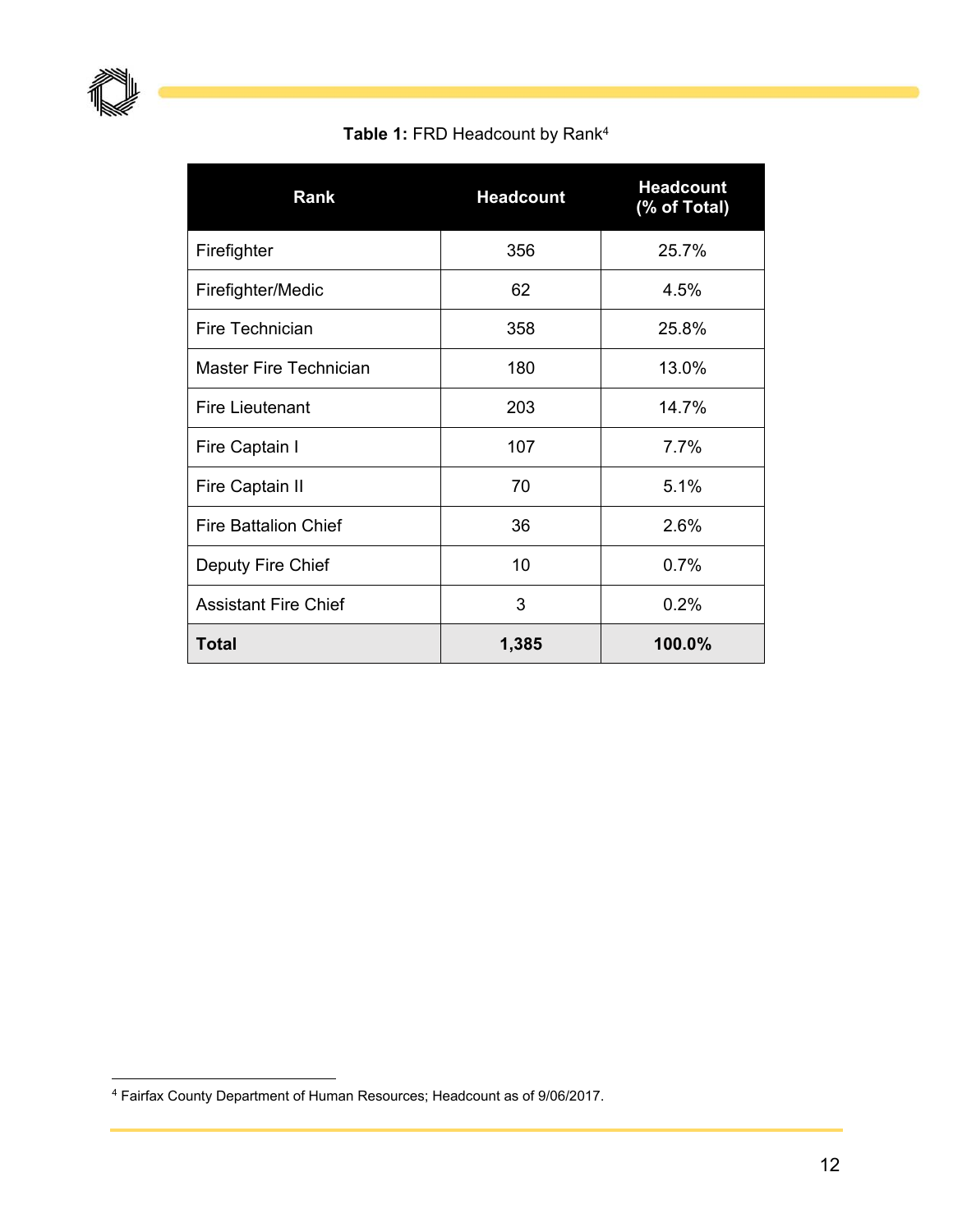

#### **Fairfax County FRD Compensation Philosophy**

Fairfax County has adopted a compensation philosophy<sup>5</sup> in an effort to maintain competitiveness within the regional labor market. The County's compensation philosophy establishes comparator organizations and the frequency and scope of compensation review.

Currently, the County surveys Alexandria, Arlington County, the District of Columbia, Loudon County, Montgomery County (MD), Prince George's County (MD), and Prince William County. Each comparator organization provides job matches for the County's surveyed job classes.

The compensation philosophy incorporates the following two pay implementation guidelines:

- **Market Competitiveness:** The County seeks to maintain competitive compensation consistent with the hourly average of comparator organizations in the region.
- **Market Ratio Thresholds:** The market ratio for all employee groups will be 95 to 105 percent of the hourly *midpoint pay* for each surveyed class.

For the FRD, three benchmark positions are surveyed: Firefighter, Fire Technician, and Fire Battalion Chief. As shown in the table below, the County's survey for FY2020 found that only the Battalion Chief rank is within 5.0% of the regional average on an hourly basis, such that market adjustments would be recommended based on the Firefighter and Fire Technician ranks.

|                                       | <b>Minimum</b><br><b>Salary</b> | <b>Mid-Point</b><br><b>Salary</b> | <b>Maximum</b><br><b>Salary</b> | <b>Mid-Point</b><br><b>Hourly Wage</b> |
|---------------------------------------|---------------------------------|-----------------------------------|---------------------------------|----------------------------------------|
| <b>Firefighter</b>                    | 116%                            | 112%                              | 109%                            | 94%                                    |
| <b>Fire Tech</b>                      | 110%                            | 104%                              | 100%                            | 89%                                    |
| <b>Fire Battalion</b><br><b>Chief</b> | 112%                            | 109%                              | 107%                            | 104%                                   |

#### **Table 2:** FY2020 FRD Pay Survey Results Fairfax as a % of the Market Average

As further detailed below, PFM surveyed the same group across all of the FRD ranks, and evaluated additional perspectives on compensation competitiveness.

<sup>5</sup> Fairfax Department of Human Resources, "Public Safety Survey Methodology and Overall Results."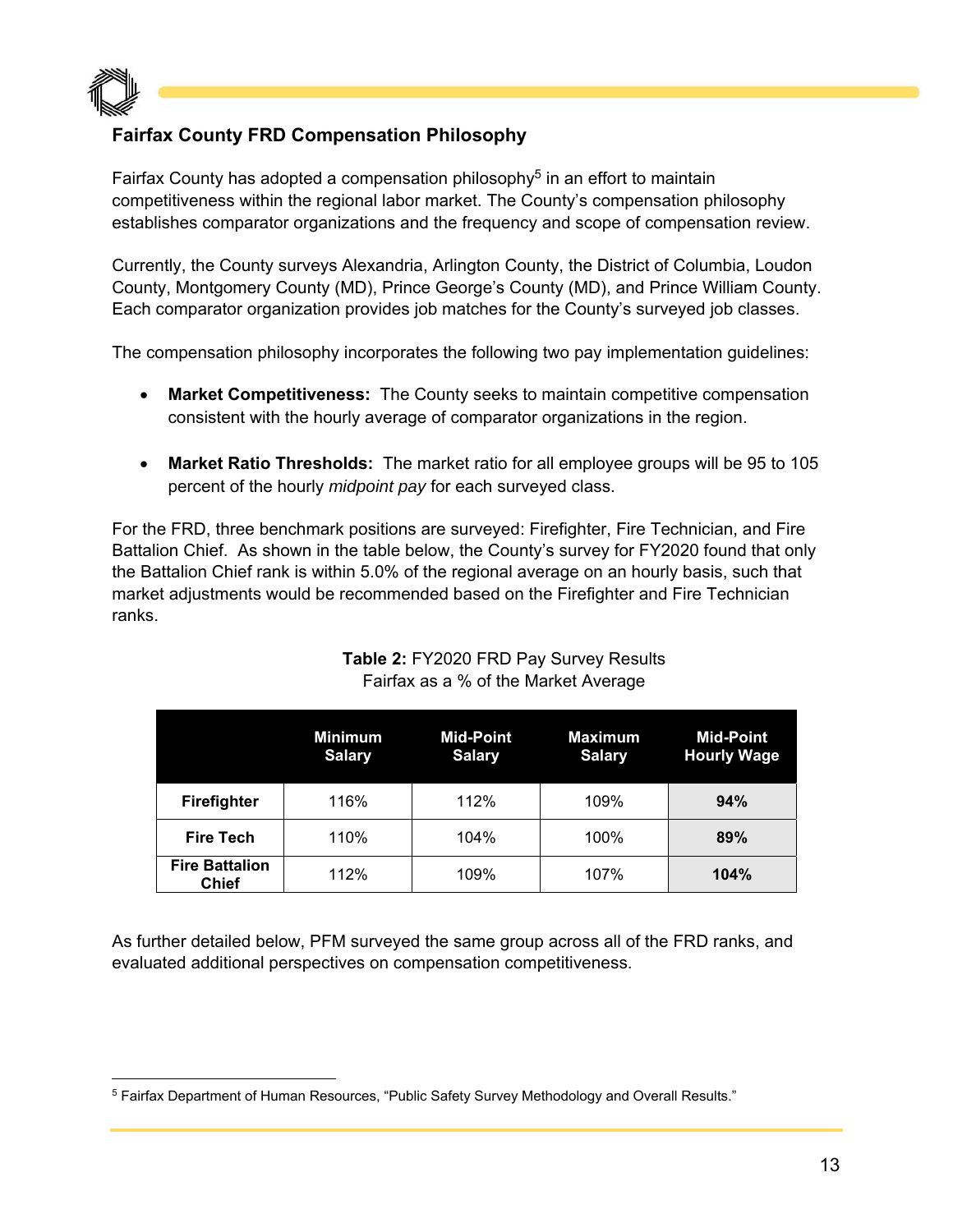

#### **Overview of Comparison Group**

Consistent with Fairfax County's compensation philosophy, PFM benchmarked large fire and emergency service providers in the Washington D.C. metropolitan area. PFM also provides a more detailed look at compensation at each fire and rescue rank, and evaluations from several additional perspectives on comparative pay:

- Entry Pay important for recruitment.
- Maximum Base Salary + Longevity the highest pay level attained, often serving as the basis for post-retirement pension calculations.
- Total Direct Cash Compensation inclusive of typical premiums received during a standard work week, such as shift differential and holiday pay, as well as scheduled overtime when built into the regular working schedule.
- Direct Cash Compensation Per Net Hour Worked total direct cash divided by regularly scheduled hours, net of typical paid leave.

In addition, PFM used a "career average" approach for evaluating firefighter pay that looks at each year of a typical pay progression, providing a more detailed view than benchmarks at minimum, maximum, and mid-point. Because of these differences in comparative approach, PFM's findings – while generally consistent – will expand upon and vary somewhat from the County's survey findings.

All seven of the surveyed regional employers are located or active within the Washington-Baltimore-Northern Virginia Combined Statistical Area (CSA), and are included in regular compensation benchmarking by the Fairfax County Department of Human Resources. As reflected in Table 3, most of these communities also have broadly similar economic and fiscal characteristics relative to Fairfax County.

Salary and schedule regions across benchmark agencies are inherently dynamic, subject to periodic change. For example, Arlington is now moving toward a shorter, 50-hour work week, while Prince William County is shifting to a 56-hour average work week.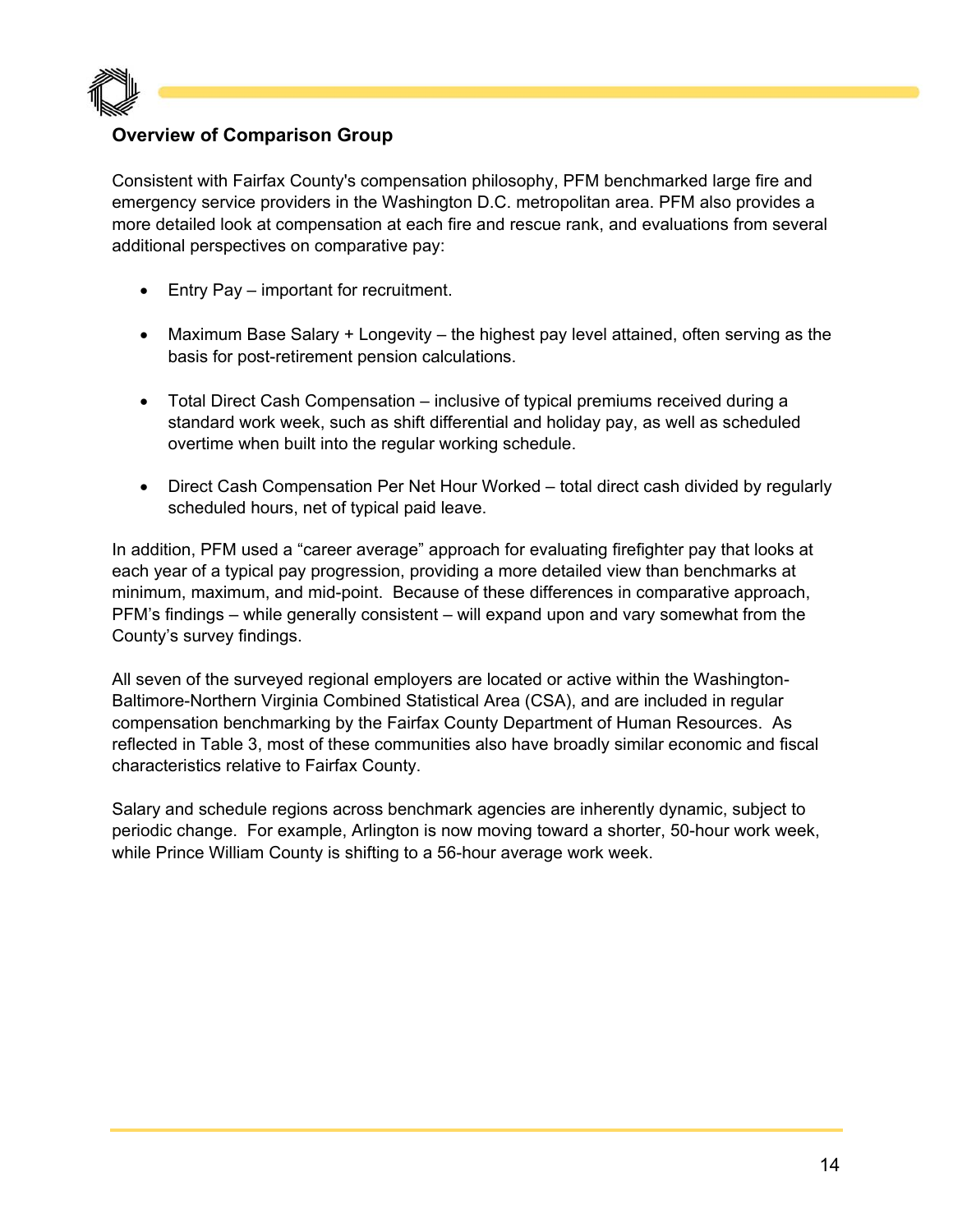

#### **Table 3:** Economic and Fiscal Characteristics of Regional Comparison Group**<sup>6</sup>**

|                                      | <b>Median</b><br>Household<br>Income | <b>Individuals</b><br><b>Below Poverty</b><br>Level (%) | <b>Unemployment</b><br>Rate | <b>Median</b><br><b>Earnings</b><br><b>Residents</b><br>Age 25+ | <b>Median</b><br><b>Monthly</b><br>Owner<br>Costs | <b>Credit</b><br>Rating<br>(Moody's) |
|--------------------------------------|--------------------------------------|---------------------------------------------------------|-----------------------------|-----------------------------------------------------------------|---------------------------------------------------|--------------------------------------|
| <b>Fairfax County</b>                | \$115,717                            | 5.9%                                                    | 2.6%                        | \$61,564                                                        | \$2,522                                           | Aaa                                  |
| Alexandria City                      | \$87,920                             | 12.5%                                                   | 2.6%                        | \$61,434                                                        | \$2,601                                           | Aaa                                  |
| <b>Arlington County</b>              | \$110,388                            | 8.1%                                                    | 2.2%                        | \$76,636                                                        | \$2,829                                           | Aaa                                  |
| District of Columbia                 | \$75,506                             | 18.6%                                                   | 5.2%                        | \$60,200                                                        | \$2,422                                           | Aa1                                  |
| Loudoun County                       | \$134,464                            | 3.6%                                                    | 2.7%                        | \$69,749                                                        | \$2,605                                           | Aaa                                  |
| <b>Montgomery County</b>             | \$99,763                             | 6.7%                                                    | 2.8%                        | \$55,095                                                        | \$2,393                                           | Aaa                                  |
| <b>Prince George's County</b>        | \$79,184                             | 9.1%                                                    | 4.0%                        | \$45,389                                                        | \$1,936                                           | Aaa                                  |
| <b>Prince William County</b>         | \$97,986                             | 8.1%                                                    | 3.0%                        | \$50,523                                                        | \$2,150                                           | Aaa                                  |
| <b>Median (Excluding</b><br>Fairfax) | \$97,986                             | 8.1%                                                    | 2.8%                        | \$60,200                                                        | \$2,422                                           |                                      |
| <b>Fairfax Rank</b>                  | $2$ of 8                             | 7 of 8                                                  | 6 of 8                      | $3$ of $8$                                                      | 4 of 8                                            |                                      |

All of these fire and rescue departments also have large, professional staffs. Serving the largest population, Fairfax County has the most total career employees.

| Table 4: Regional Comparison Group, Fire and Rescue Department Size <sup>7</sup> |  |
|----------------------------------------------------------------------------------|--|
|----------------------------------------------------------------------------------|--|

|                               | <b>Number of</b><br><b>Fire/Rescue</b><br>Personnel* | <b>Population</b> | <b>Sworn Fire/Rescue</b><br>Personnel Per 10,000* |
|-------------------------------|------------------------------------------------------|-------------------|---------------------------------------------------|
| <b>Fairfax County</b>         | 1,385                                                | 1,138,652         | 12                                                |
| Alexandria City               | 236                                                  | 155.810           | 15                                                |
| <b>Arlington County</b>       | 280                                                  | 230,050           | 12                                                |
| Loudoun County                | 486                                                  | 385,945           | 13                                                |
| <b>Prince William County</b>  | 561                                                  | 455.210           | 12                                                |
| <b>Montgomery County</b>      | 1.184                                                | 1,043,863         | 11                                                |
| <b>Prince George's County</b> | 880                                                  | 908.049           | 10                                                |

<sup>6</sup> Sources: US Census Bureau, American Community, 2016 1-Year Estimates and 2000 Decennial Census; Bureau of Labor Statistics, Local Area Unemployment Statistics (LAUS), December 2017 (Preliminary).

<sup>&</sup>lt;sup>7</sup> Sources: U.S. Census Bureau, American Community Survey 2016, 1-Year Estimates. Department headcounts as of 7/1/2017 and provided by individual jurisdictions.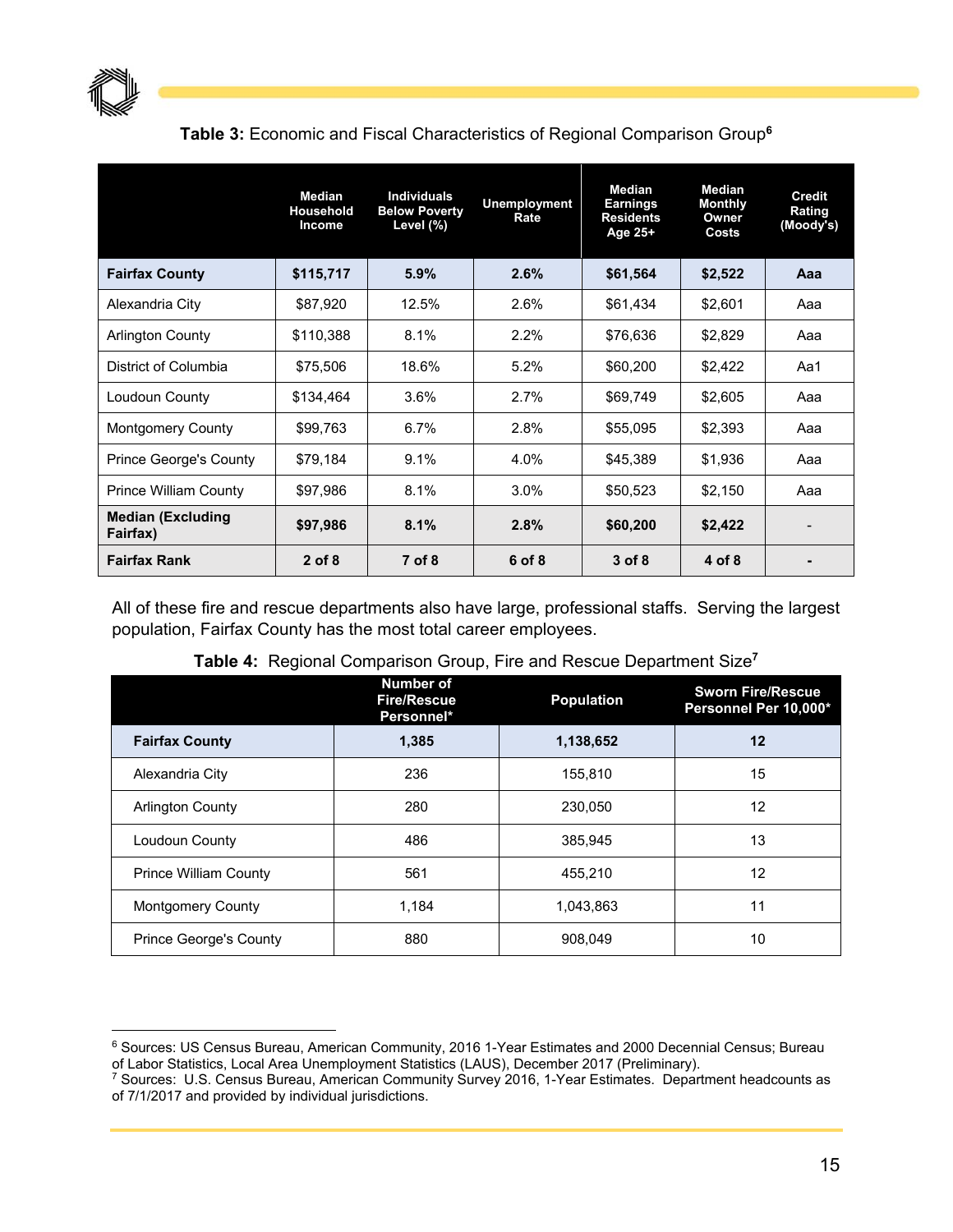

#### **Career Progression and Base Pay**

Again, the FRD has two non-supervisory ranks. New hires begin at either the Firefighter or Firefighter/Medic rank.8 Firefighter/Firefighter Medics can promote to Fire Technician after two years of service with the appropriate certification.<sup>9</sup> After five years of service, Technicians are then eligible for a proficiency increase of 5% and the Master Technician title within the same overall rank.

|                              | <b>Non-Supervisory Career Progression</b>                                                                                                                                                            |
|------------------------------|------------------------------------------------------------------------------------------------------------------------------------------------------------------------------------------------------|
| <b>Fairfax County</b>        | YOS 1-2: Firefighter<br>YOS 3+: Fire Technician (Eligible to promote w. appropriate<br>certification)                                                                                                |
| Alexandria                   | YOS 1-2: Firefighter I<br>YOS 3+: Firefighter II                                                                                                                                                     |
| <b>Arlington County</b>      | YOS 1-2: Firefighter/EMT I<br>YOS 3+: Firefighter/EMT II                                                                                                                                             |
| District of Columbia         | YOS 1-2: Firefighter/EMT<br>YOS 3+: Firefighter/Technician (Firefighter/EMTs with at least<br>three years of service are eligible to promote to the non-<br>supervisory Firefighter/Technician rank) |
| Loudoun County               | YOS 1-3: Firefighter/EMT<br>YOS 4+: Fire/Rescue Technician                                                                                                                                           |
| <b>Montgomery County</b>     | YOS 1: Firefighter/Rescuer I<br>YOS 2-3: Firefighter/Rescuer II<br>YOS 4: Firefighter/Rescuer III<br>YOS 5+: Master Firefighter                                                                      |
| <b>Prince Georges County</b> | 0-18 Months: Firefighter I<br>18-30 Months: Firefighter II<br>30+ Months: Firefighter III<br>36+ Months: Technician (Eligible to promote after 3 completed<br>YOS)                                   |
| <b>Prince William County</b> | YOS 1-2: Fire and Rescue Technician I<br>YOS 3+: Fire and Rescue Technician II (Eligible to promote after<br>2 completed YOS)                                                                        |

#### **Table 5:** Fire and Rescue Non-Supervisory Career Path

<sup>&</sup>lt;sup>8</sup> Firefighter Medic includes a two-step increase following completion of recruit school and paramedic internship.

<sup>&</sup>lt;sup>9</sup> Fairfax County Department of Human Resources.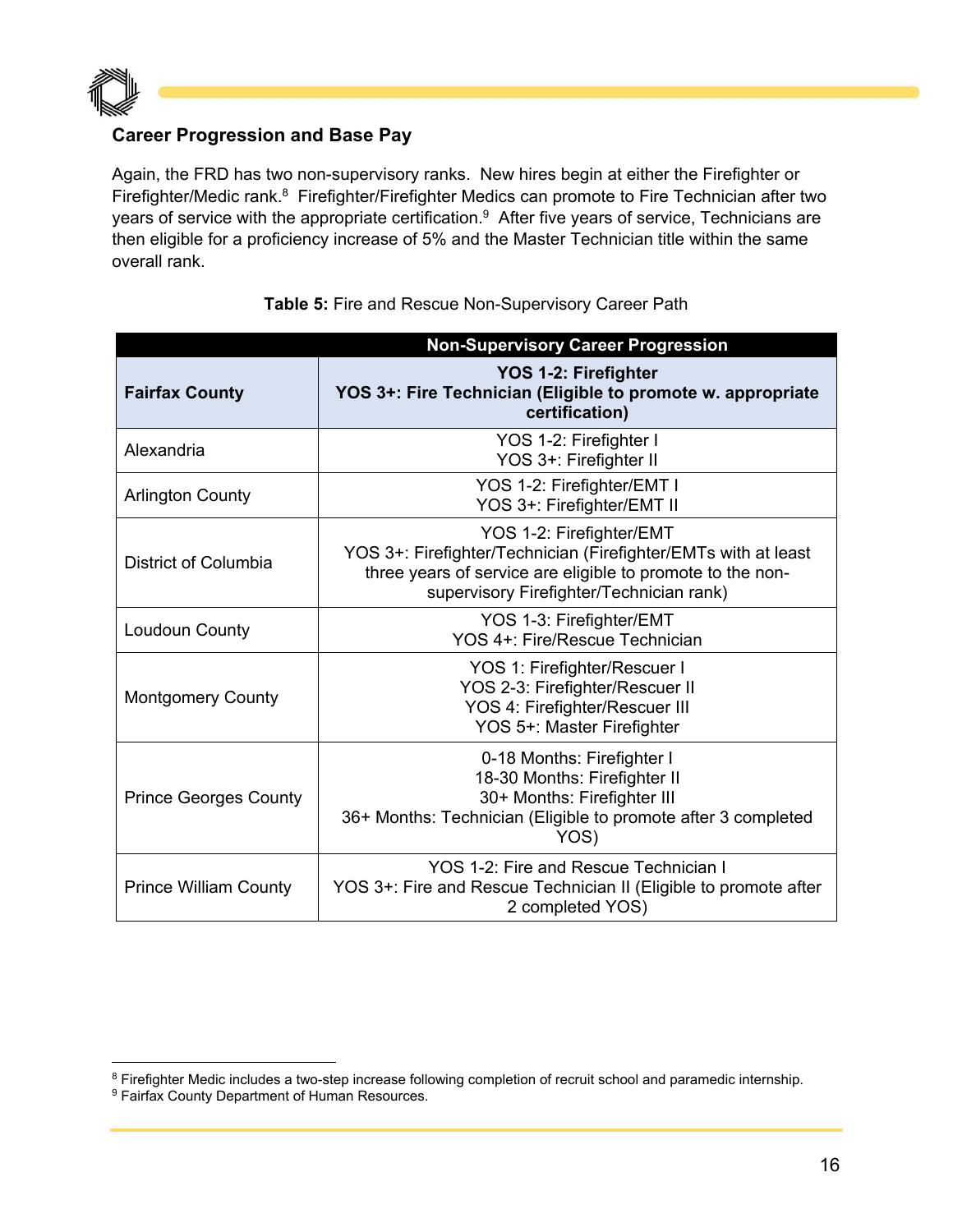

#### **Entry Pay Comparisons**

Entry pay is an important factor in generating a pipeline of talented and qualified recruits. At entry, Fairfax County FRD base pay is competitive among the regional departments surveyed. At \$54,447, Fairfax County ranks 1<sup>st</sup> out of 8 jurisdictions on the basis of annual salary – 16% higher than the regional median of \$46,947. On an hourly basis, Fairfax County's entry-level base pay ranks  $5<sup>th</sup>$  out of 8 jurisdictions – trailing the District of Columbia, Prince William County, Prince George's County and Loudoun County.

|                                                      | <b>Entry Base Pay</b><br>(Annual) | <b>Entry Base Pay</b><br>(Hourly) |
|------------------------------------------------------|-----------------------------------|-----------------------------------|
| <b>Fairfax County</b>                                | \$54,447                          | \$18.70                           |
| Alexandria City                                      | \$46,947                          | \$16.12                           |
| <b>Arlington County</b>                              | \$48,006                          | \$16.49                           |
| District of Columbia                                 | \$48,880                          | \$22.38                           |
| Loudoun County                                       | \$42,370                          | \$19.40                           |
| <b>Montgomery County</b>                             | \$46,166                          | \$18.50                           |
| <b>Prince George's County</b>                        | \$42,082                          | \$19.27                           |
| <b>Prince William County</b>                         | \$48,739                          | \$19.53                           |
| <b>Median (excluding Fairfax Co)</b>                 | \$46,947                          | \$19.27                           |
| <b>Fairfax County Variance from</b><br><b>Median</b> | 16.0%                             | $-3.0%$                           |
| <b>Fairfax County Rank</b>                           | 1 of $8$                          | 5 of 8                            |

|  | <b>Table 6: Firefighter Entry Pay</b> |  |
|--|---------------------------------------|--|
|  |                                       |  |

Again, Fairfax County hourly pay is comparatively lower because the FRD schedule for field operations features more annual hours than seen in most of the benchmark departments.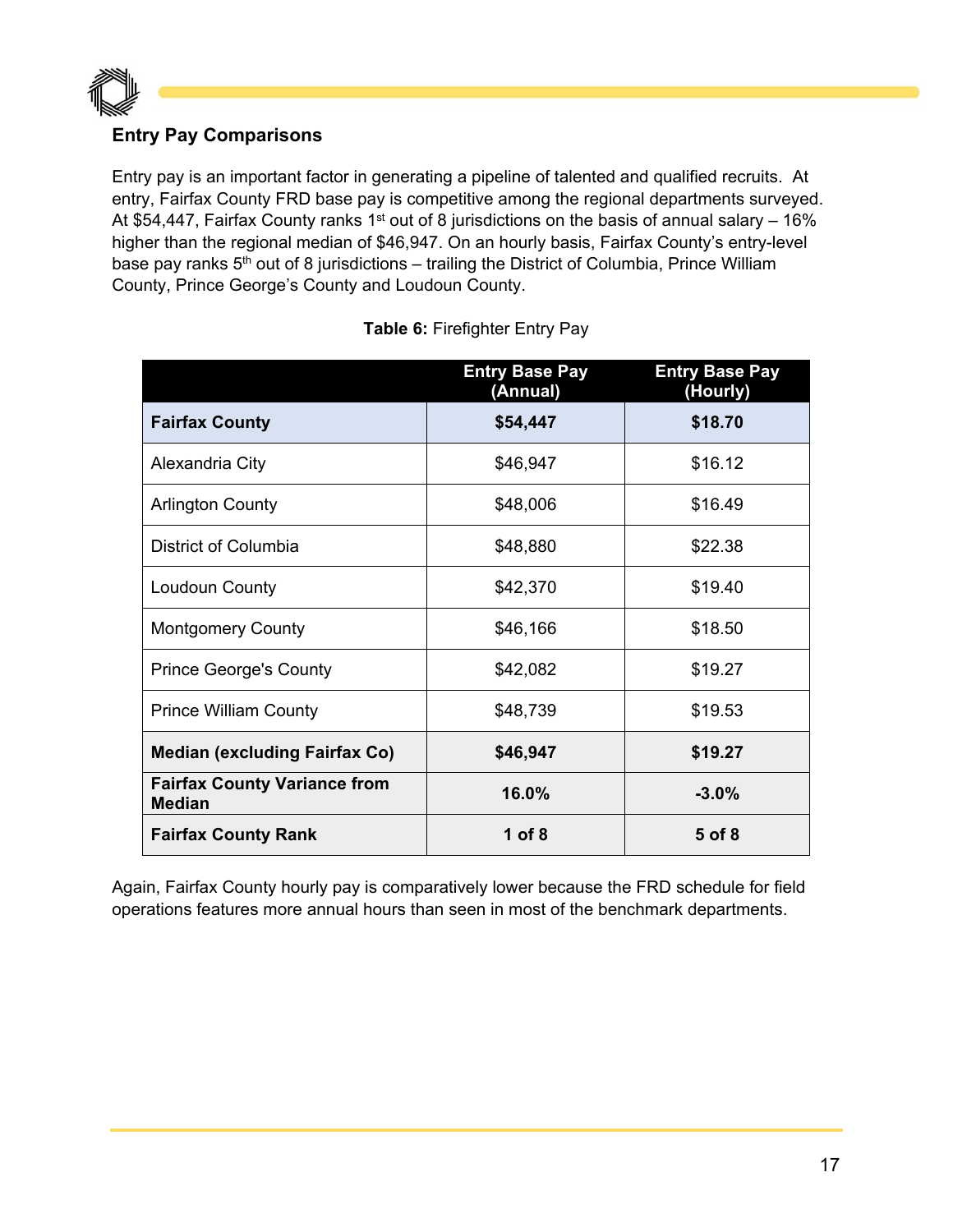

**Table 7** below details these shift schedules for each jurisdiction. Fairfax County, Alexandria (City), and Arlington County each use a shift schedule that yields 2,912 annual hours, the highest among the comparison grouping. Correspondingly, fire and rescue personnel in these departments are required to make more annual appearances. Conversely, in the District of Columbia, Loudoun County, and Prince George's County, fire and rescue personnel work shift schedules yielding 2,184 hours and are required to make fewer annual appearances.

|                                     | <b>Schedule</b>                                | <b>Annual Hours</b> | <b>Average</b><br>Weekly<br><b>Hours</b> | <b>Annual</b><br><b>Appearances</b> |
|-------------------------------------|------------------------------------------------|---------------------|------------------------------------------|-------------------------------------|
| <b>Fairfax County</b>               | 24 on/24 off, 24 on/24<br>off, 24 on/96 off    | 2,912               | 56                                       | 122                                 |
| Alexandria                          | 24 on/24 off, 24 on/24<br>off, 24 on/96 off    | 2,912               | 56                                       | 122                                 |
| <b>Arlington County</b>             | 24 on/24 off, 24 on/24<br>off, 24 on/96 off    | 2,912               | 56                                       | 122                                 |
| District of Columbia                | 24 on/72 off                                   | 2,184               | 42                                       | 91                                  |
| Loudoun County <sup>10</sup>        | 24 on/72 off                                   | 2,184               | 42                                       | 91                                  |
| <b>Montgomery County</b>            | 24 on/48 off less Kelly<br>Days (17.4/year)    | 2,496               | 48                                       | 104                                 |
| <b>Prince George's County</b>       | 24 on/72 off                                   | 2,184               | 42                                       | 91                                  |
| Prince William County <sup>11</sup> | 24 on/48 off less Kelly<br>Day every 8th shift | 2,496               | 48                                       | 104                                 |

#### **Table 7:** Fire and Rescue Shift Schedules

 <sup>10</sup> Loudoun County: County also has day shift consisting of 4 days on, weekends off, and a rotating day off during the week (10-week rotation, 2 days worked in final week of rotation).<br><sup>11</sup> Prince William County: County also has day shift consisting of 4 days on, weekends off, and a rotating day off during

the week.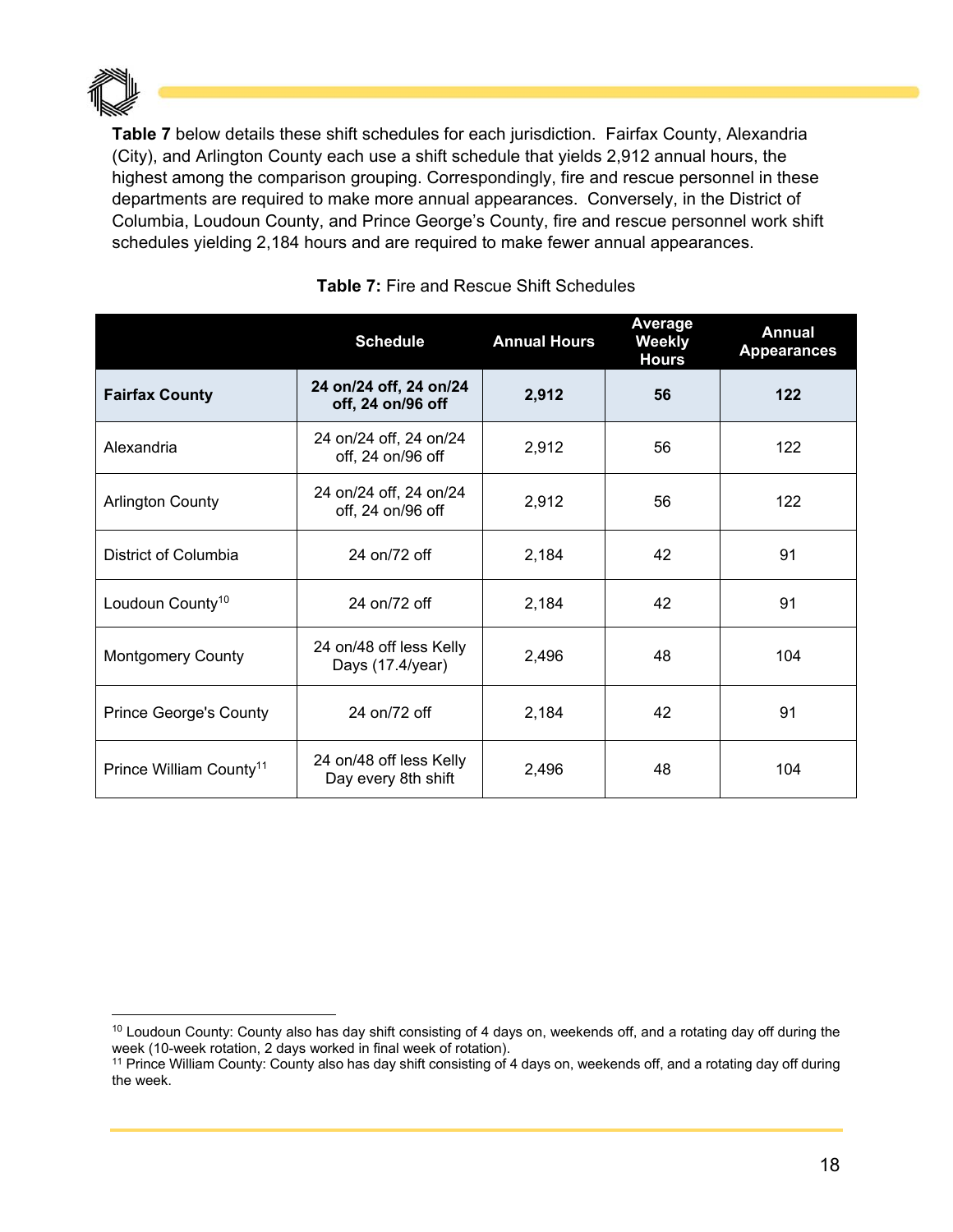

#### **Maximum Base + Longevity**

Maximum base pay plus longevity represents another important career juncture for analysis. As the highest pay level attained, the pay range maximum often serves as the basis for postretirement pension calculations. At maximum base pay plus longevity, Fairfax County again compares favorably – ranking  $2<sup>nd</sup>$  out of 8 jurisdictions annually. On an hourly basis, the County ranks  $6<sup>th</sup>$  out of 8 – 11.6% below the regional median of \$34.46.

|                                      | <b>Maximum Base +</b><br>Longevity<br>(Annual) | <b>Maximum Base +</b><br>Longevity<br>(Hourly) |
|--------------------------------------|------------------------------------------------|------------------------------------------------|
| <b>Fairfax County</b>                | \$88,690                                       | \$30.46                                        |
| Alexandria City                      | \$87,318                                       | \$29.99                                        |
| <b>Arlington County</b>              | \$85,946                                       | \$29.51                                        |
| District of Columbia                 | \$86,814                                       | \$39.75                                        |
| Loudoun County                       | \$74,999                                       | \$34.34                                        |
| <b>Montgomery County</b>             | \$88,269                                       | \$35.36                                        |
| <b>Prince George's County</b>        | \$100,128                                      | \$45.85                                        |
| <b>Prince William County</b>         | \$86,006                                       | \$34.46                                        |
| <b>Median (excluding Fairfax Co)</b> | \$86,814                                       | \$34.46                                        |
| <b>Fairfax Variance from Median</b>  | 2.2%                                           | $-11.6%$                                       |
| <b>Fairfax County Rank</b>           | $2$ of 8                                       | 6 of 8                                         |

**Table 8:** Firefighter Maximum Base + Longevity

At maximum base pay plus longevity, Fairfax County Fire Technician pay ranks  $4<sup>th</sup>$  out of 8 – 3.5% above the annual regional median, without including Master Technician proficiency premium of an additional 5.0%. On an hourly basis, the County ranks  $6<sup>th</sup>$  out of 8 – 17.0% below the regional median of \$38.45, again without the Master Technician premium.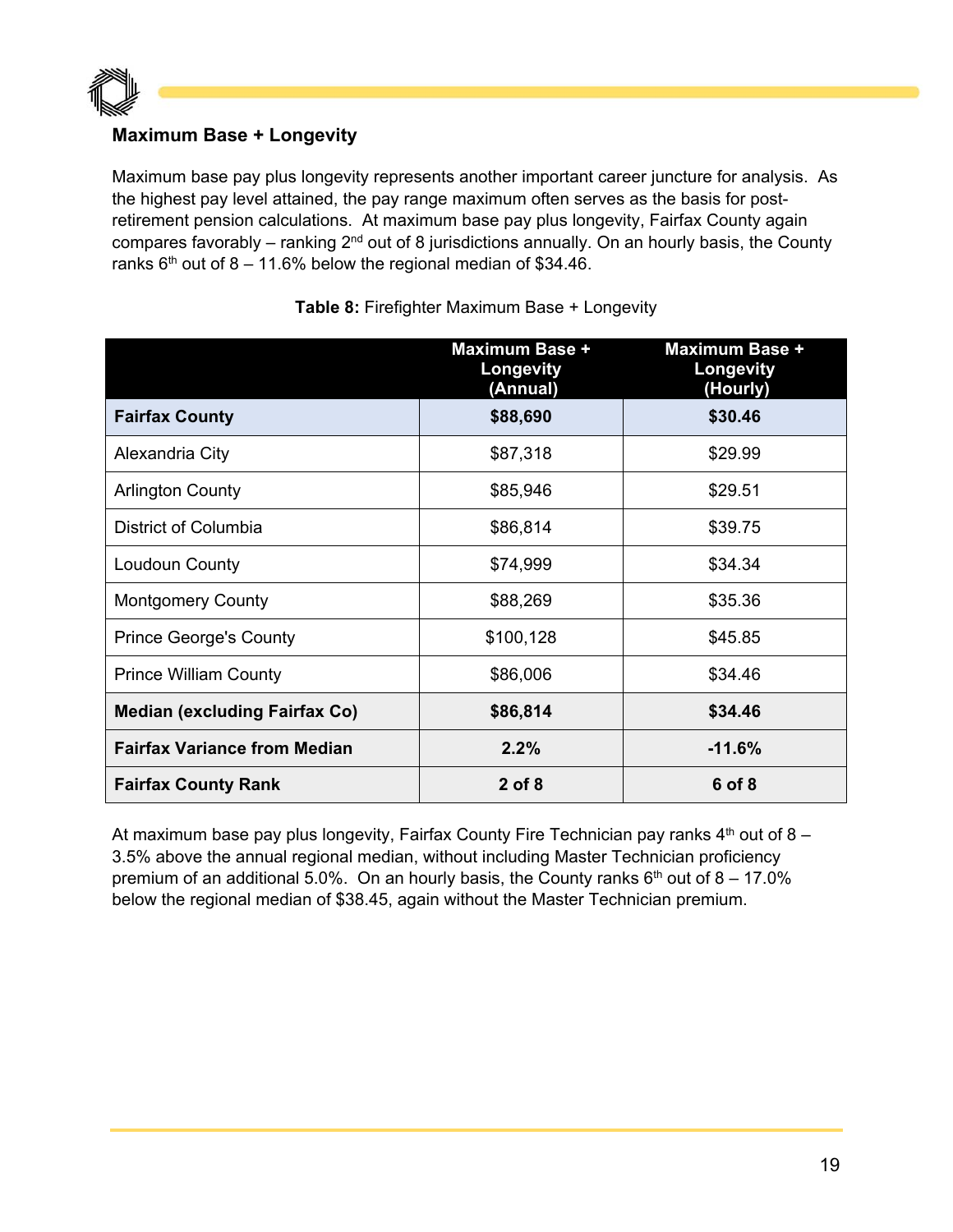

#### **Table 9:** Fire Technician Maximum Base + Longevity

|                                      | Maximum Base +<br>Longevity<br>(Annual) | <b>Maximum Base +</b><br>Longevity<br>(Hourly) |
|--------------------------------------|-----------------------------------------|------------------------------------------------|
| <b>Fairfax County*</b>               | \$92,920                                | \$31.91                                        |
| Alexandria City                      | \$87,318                                | \$29.99                                        |
| <b>Arlington County</b>              | \$85,946                                | \$29.51                                        |
| District of Columbia                 | \$89,747                                | \$41.09                                        |
| Loudoun County                       | \$83,977                                | \$38.45                                        |
| <b>Montgomery County</b>             | \$97,091                                | \$38.90                                        |
| <b>Prince George's County</b>        | \$104,425                               | \$47.81                                        |
| <b>Prince William County</b>         | \$93,716                                | \$37.55                                        |
| <b>Median (excluding Fairfax Co)</b> | \$89,747                                | \$38.45                                        |
| <b>Fairfax Variance from Median</b>  | 3.5%                                    | $-17.0%$                                       |
| <b>Fairfax County Rank</b>           | 4 of 8                                  | 6 of 8                                         |

As of the end of FY2017, nearly one-third of all FRD Fire Technicians had earned the higher Master Technician 5.0% proficiency premium. Across the survey group, no other jurisdiction reported an equivalent premium.12 Accordingly, FRD personnel have a comparatively favorable opportunity for higher compensation than shown above prior to promotion to a supervisory level.

<sup>&</sup>lt;sup>12</sup> Alexandria is the only surveyed jurisdiction reporting a higher-level non-supervisory position than shown above, Firefighter IV. This Firefighter IV classification, however, is based on ALS certification for dual-role firefighter-medics, so is not directly equivalent to the Fairfax Master Technician level.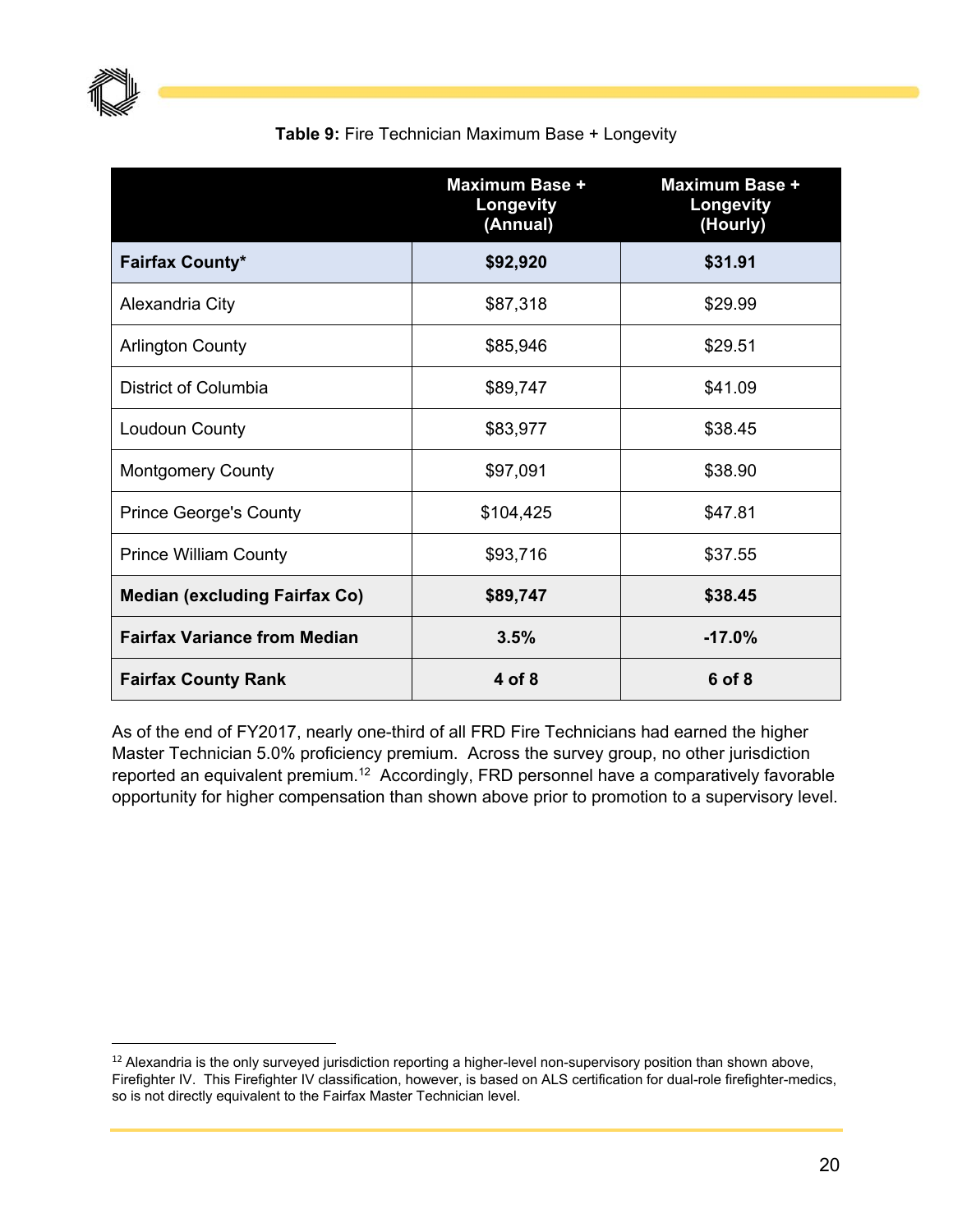

#### **Career Average Base + Longevity**

In many of the comparisons to follow, PFM uses a "career average" approach. A "career average" is calculated by mathematically averaging each step in a multi-year progression. While the career average is a theoretical construct that would not be experienced by any individual firefighter (since wage increases and other adjustments would inevitably change the pay progression over the course of a career), the concept provides a simplified, single figure for comparing the current overall value of a pay plan.

Appendix A provides an example of this methodology in greater detail for the Fire Technician classification.

This career average approach can be particularly helpful for comparing pay plans with significantly faster or slower progressions toward maximum compensation. Under such circumstances, comparisons made only at one particular juncture could potentially provide a limited view. Career averages can be calculated over varying periods, this report highlights 25 year career averages.

Although not exactly the same as the County's pay philosophy focus on the midpoint of a range, the career average approach provides a similar perspective on the overall position of each plan.

In evaluating such career averages, however, it is important to recognize that not all jurisdictions maintain the same degree of consistency with regard to progressions. In some departments, pay steps and longevity increments are virtually automatic and highly standardized. In other departments, management may exercise judgment regarding the extent and pace of an individual firefighter's increases.

Among the Northern Virginia jurisdictions surveyed, two jurisdictions have fixed pay schedules (Alexandria and Fairfax County) and three jurisdictions have pay ranges (Arlington, Loudoun and Prince William Counties). Though Arlington County has a pay range, annual pay-forperformance increases have remained at 3.5% since FY2011. Additional detail on each jurisdiction's pay progression is provided below:

- In the City of Alexandria, fire personnel are on a fixed pay scale. The value of step increases is 5.0% annually through the first five steps. At Step 6 fire personnel receive annual 3.5% step increases. At Step 10, public safety personnel receive annual 2.3% step increases until the pay range maximum is reached at Step 18.
- Arlington County utilizes a pay range for its uniformed fire employees. Even though there is no fixed pay scale, employees have received annual 3.5% merit increases until the pay range maximum is reached since FY2011.
- Fairfax County police, fire, and deputy sheriffs (including those providing jail services) are on separate fixed pay scales. Employees receive 5% annually through Step 9, and 5% at 15 and 20 YOS, which is considered longevity.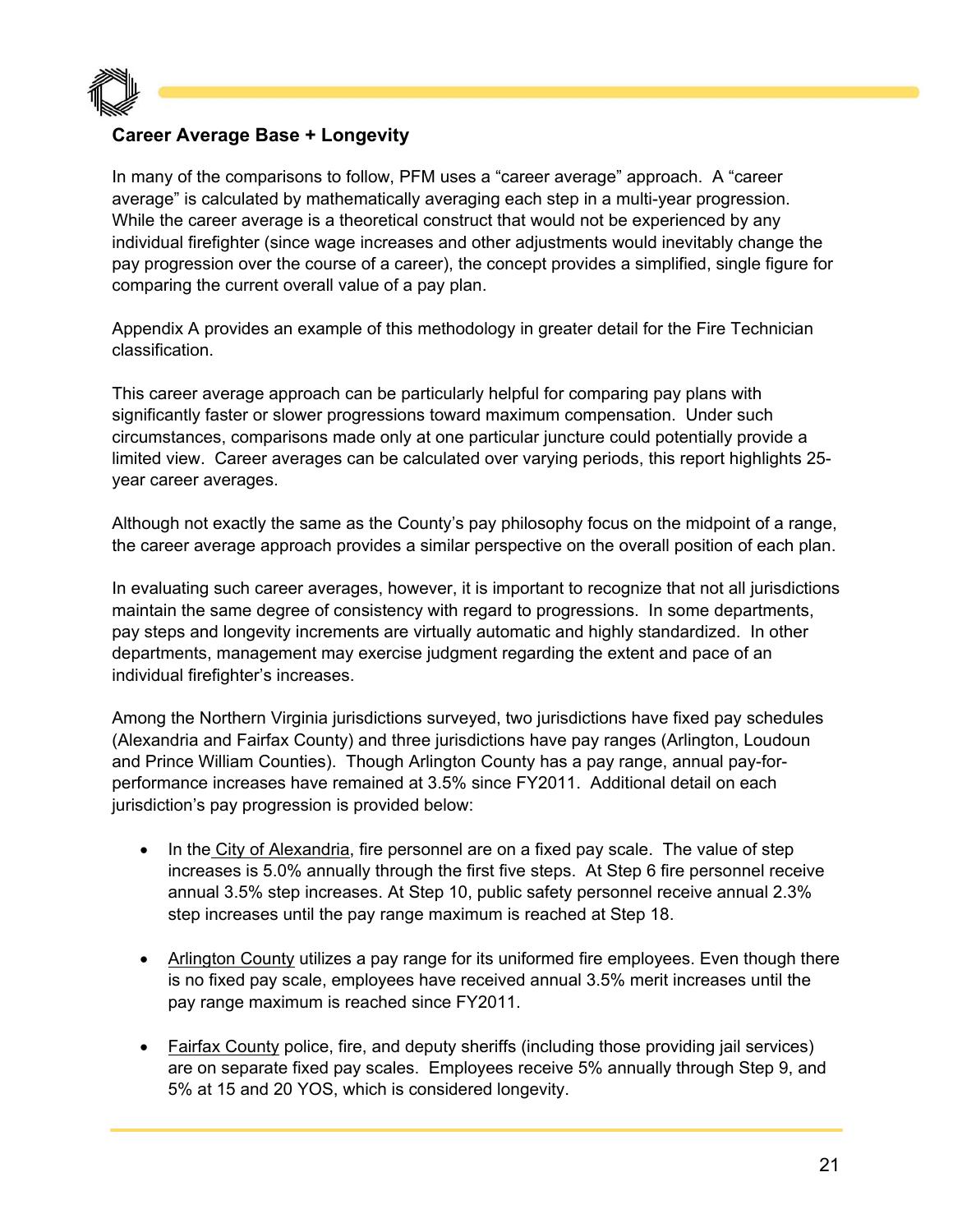

- In Loudoun County, there are separate pay ranges for deputy sheriff and fire/rescue personnel. Annual pay-for-performances vary from year-to-year, and have ranged from 0.0% and 3.0% since FY2010.
- In Prince William County there is not a fixed step progression. Annual merits subject to determination by Board of County Supervisors.

For departments such as Prince William County, that do not have fixed step progressions, PFM assumed annual two percent merit increases consistent with adjustments made in fiscal year 2017 – the most recent County financial plan assumes merit increases (either 2% or 3%) in every year, along with general market pay adjustments of 1.0% to 2.0% in every year.

Because PFM's perspective illustrates the expected pay progression for a new hire entering service, based on step/merit advancements, prior to any future general wage adjustments, tables may overstate where actual incumbents were as of FY2018. This is due to multiple years when no merit increases were awarded during and after the Great Recession in some departments.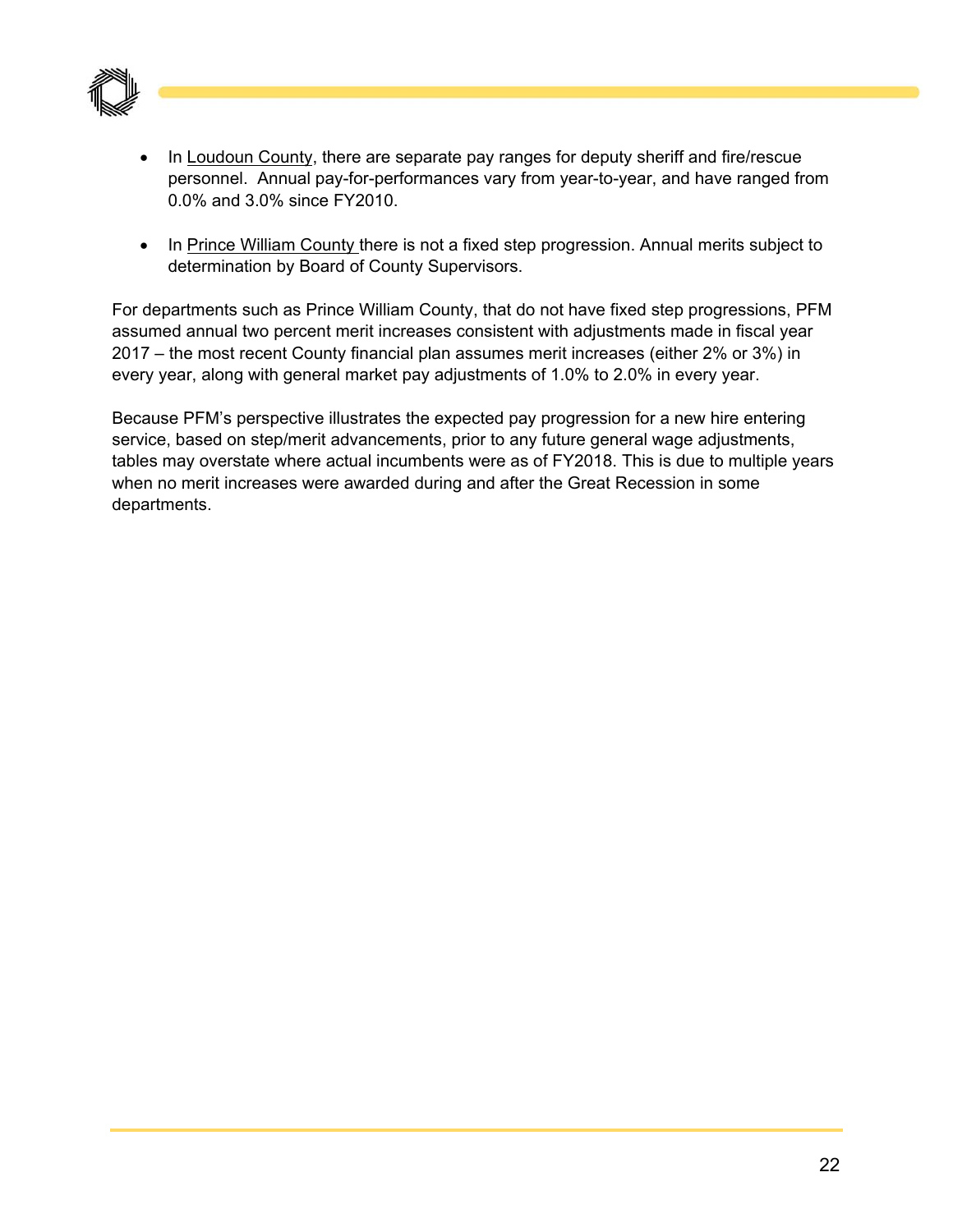

Looking at a 25-year career average of base pay plus longevity, Fairfax County ranks 1<sup>st</sup> out of 8 annually – 9.0% above the regional median. On an hourly basis, Fairfax's position ranks  $5<sup>th</sup>$ out of 8 – 3.4% below the survey group median of \$27.72.

|                                     | 25-Year Average<br><b>Base + Longevity</b><br>(Annual) | 25-Year Average Base<br>+ Longevity<br>(Hourly) |
|-------------------------------------|--------------------------------------------------------|-------------------------------------------------|
| <b>Fairfax County</b>               | \$77,951                                               | \$26.77                                         |
| Alexandria City                     | \$73,710                                               | \$25.31                                         |
| <b>Arlington County</b>             | \$71,506                                               | \$24.56                                         |
| District of Columbia                | \$68,492                                               | \$31.36                                         |
| Loudoun County                      | \$60,540                                               | \$27.72                                         |
| <b>Montgomery County</b>            | \$72,551                                               | \$29.07                                         |
| <b>Prince George's County</b>       | \$73,043                                               | \$33.44                                         |
| <b>Prince William County</b>        | \$64,738                                               | \$25.94                                         |
| <b>Median (excluding Fairfax)</b>   | \$71,506                                               | \$27.72                                         |
| <b>Fairfax Variance from Median</b> | $9.0\%$                                                | $-3.4%$                                         |
| <b>Fairfax County Rank</b>          | 1 of $8$                                               | 5 of 8                                          |

#### **Table 10:** Firefighter 25-Year Average Base + Longevity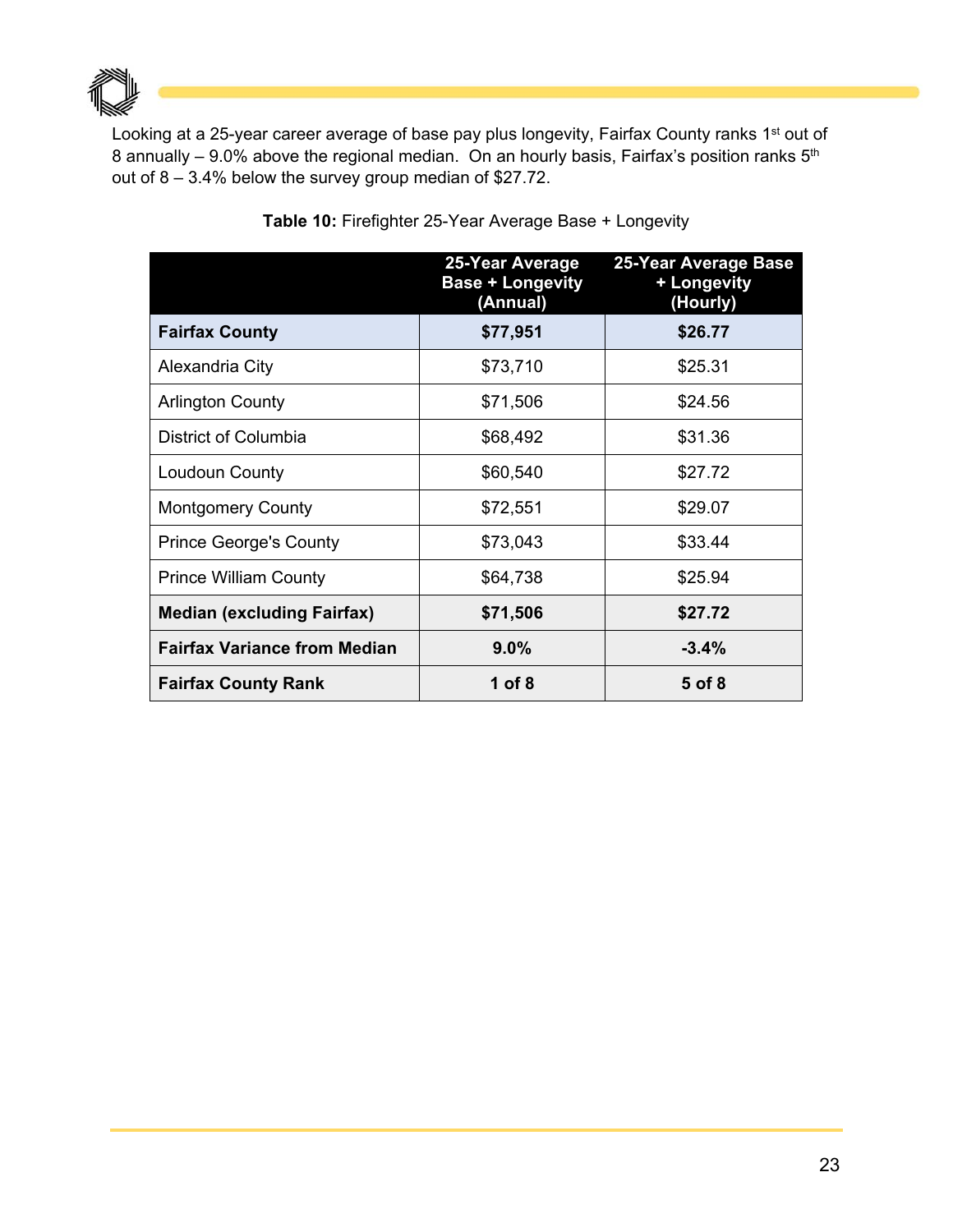

Fairfax County Fire Technician, 25-year average base plus longevity ranks 2<sup>nd</sup> out of 8 jurisdictions – 13.9% above the regional median of \$71,506. Hourly, the County trails the regional median by  $7.9\%$  – ranking  $5<sup>th</sup>$  out of 8.

|                                     | 25-Year Average Base<br>+ Longevity | <b>Hourly</b> |
|-------------------------------------|-------------------------------------|---------------|
| <b>Fairfax County</b>               | \$81,457                            | \$27.97       |
| Alexandria City                     | \$73,710                            | \$25.31       |
| <b>Arlington County</b>             | \$71,506                            | \$24.56       |
| District of Columbia                | \$70,716                            | \$32.38       |
| Loudoun County                      | \$66,365                            | \$30.39       |
| <b>Montgomery County</b>            | \$78,984                            | \$31.64       |
| <b>Prince George's County</b>       | \$82,551                            | \$37.80       |
| <b>Prince William County</b>        | \$68,453                            | \$27.42       |
| <b>Median (excluding Fairfax)</b>   | \$71,506                            | \$30.39       |
| <b>Fairfax Variance from Median</b> | 13.9%                               | $-7.9%$       |
| <b>Fairfax County Rank</b>          | $2$ of 8                            | 5 of 8        |

#### **Table 11:** Fire Technician 25-Year Average Base + Longevity

As with the Fire Technician comparisons shown previously, the table above does not include the FRD Master Technician proficiency premium. For the nearly one-third of FRD Fire Technicians who have reached this level, an additional 5.0% premium would be applied to the figures above.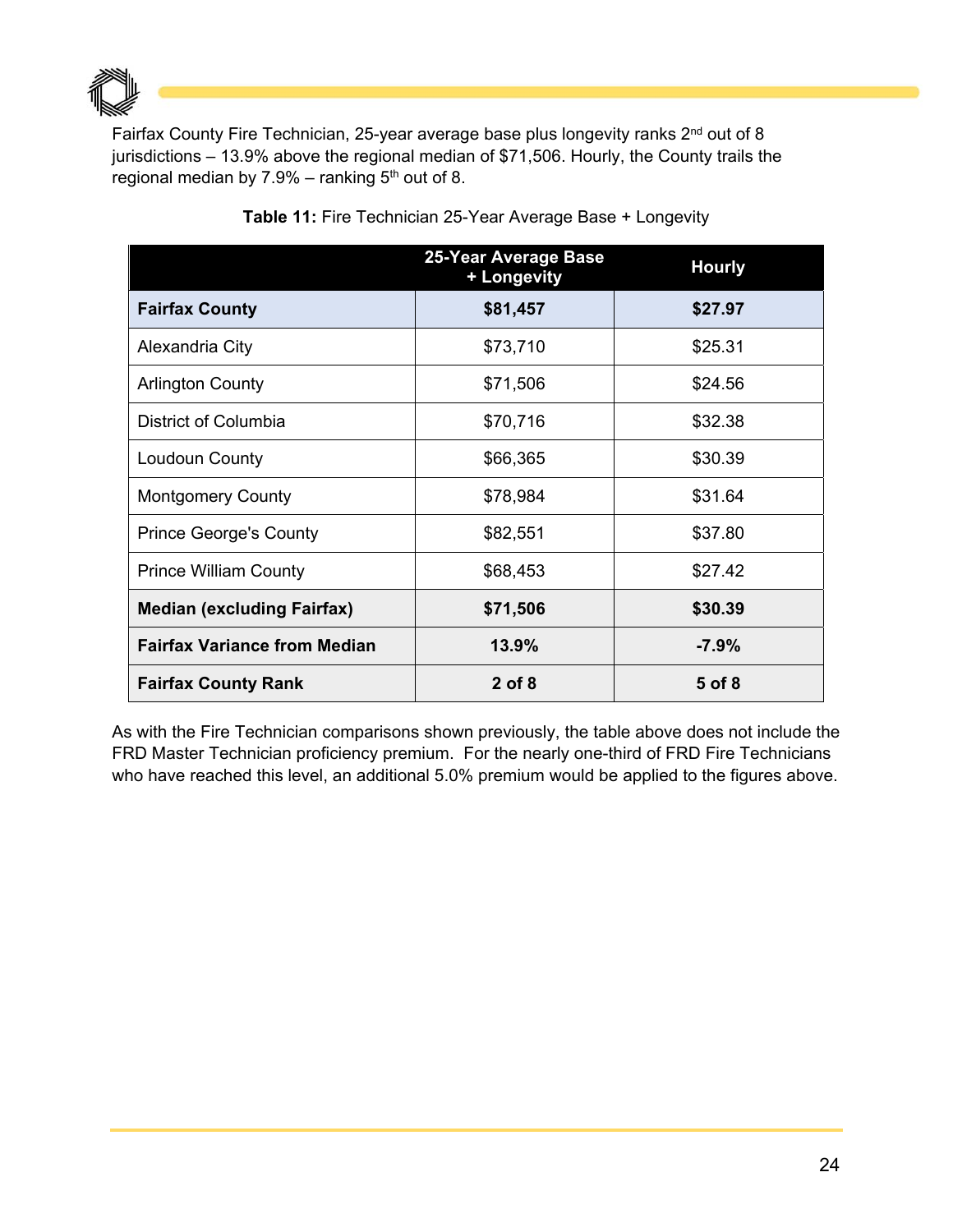

#### **Total Direct Cash Compensation**

Because different employers provide take-home pay via different components of a compensation package, PFM's analysis further evaluates total direct cash compensation, looking beyond just base wages or base salary plus longevity.

For example, Fairfax County is the only fire and rescue department within the regional comparison group that provides a shift differential outside of base pay, as illustrated in **Table 12**. In Fairfax County, FRD personnel assigned to a 24-hour shift rotation earn a shift differential premium pay for all hours worked between 7:00 A.M. and 6:59 A.M., whereas other jurisdictions effectively compensate for shift requirements as a component of base pay.

|                               | <b>Shift Differential</b> |
|-------------------------------|---------------------------|
| <b>Fairfax County</b>         | \$0.7275/hr.              |
| Alexandria                    | <b>None</b>               |
| <b>Arlington County</b>       | None                      |
| District of Columbia          | <b>None</b>               |
| Loudoun County                | None                      |
| <b>Montgomery County</b>      | None                      |
| <b>Prince George's County</b> | <b>None</b>               |

**Table 12:** Fire and Rescue Shift Differential Comparison

To compare typical earnings inclusive of such structural differences in how pay is delivered, PFM surveyed for all major forms of cash compensation prevalent among fire suppression personnel to determine total direct cash compensation comparisons, with the analysis including:

- **Base pay**
- **-** Longevity
- **-** Shift differential
- $\blacksquare$  Holiday payout<sup>13</sup>
- Scheduled overtime (where applicable; for those departments scheduled to work beyond the FLSA maximum equivalent to 53 weekly hours)
- **Uniform/equipment and other allowances**

This analytical framework does not include other variable premiums such as pay based on special assignments (e.g., fire investigations, HazMat), pay for special skills/credentials (e.g., multilingual pay, Advanced Life Support Training pay), or overtime for work beyond a regular schedule, nor does it include non-cash benefits. It is important to highlight that scheduled

  $13$  Assumes that all holidays are taken as cash compensation when the option is available.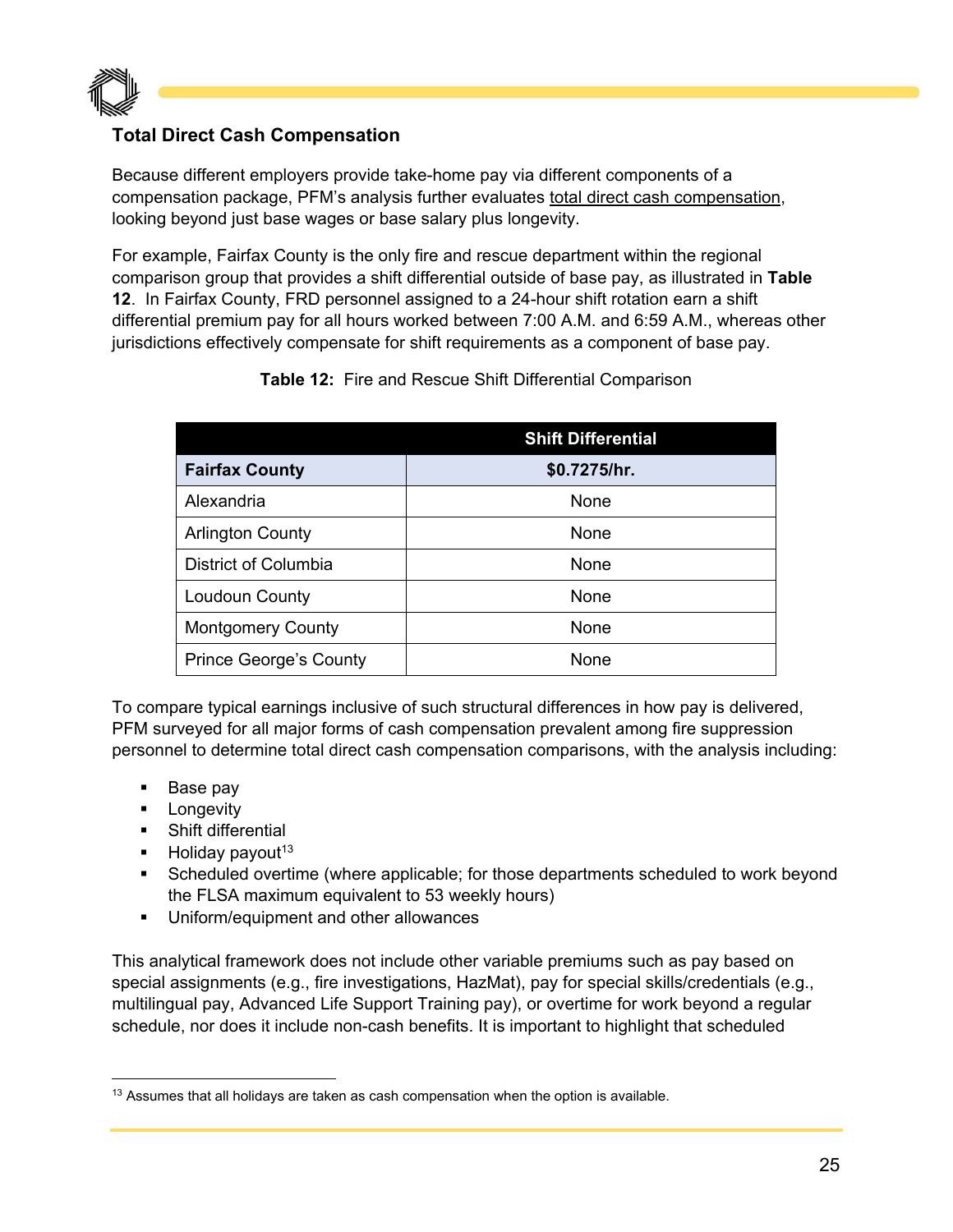

overtime, also referred to as – FLSA overtime, structured overtime, or built-in overtime – is included in PFM's cash compensation figures.

In the following "Total Direct Cash Compensation" comparisons (and also the "Total Direct Cash Compensation per Net Hour Worked" comparisons), the career average over the first 25 years of the pay plan is highlighted.

It is important to note that both methodologies for determining pay yield an approximation of earnings for a typical Firefighter and Fire Technician. Actual experience may vary based on shift distribution, historical step increases/pay-for-performance increases, recruitment incentives included in base pay, as well as other factors such as specialty assignments.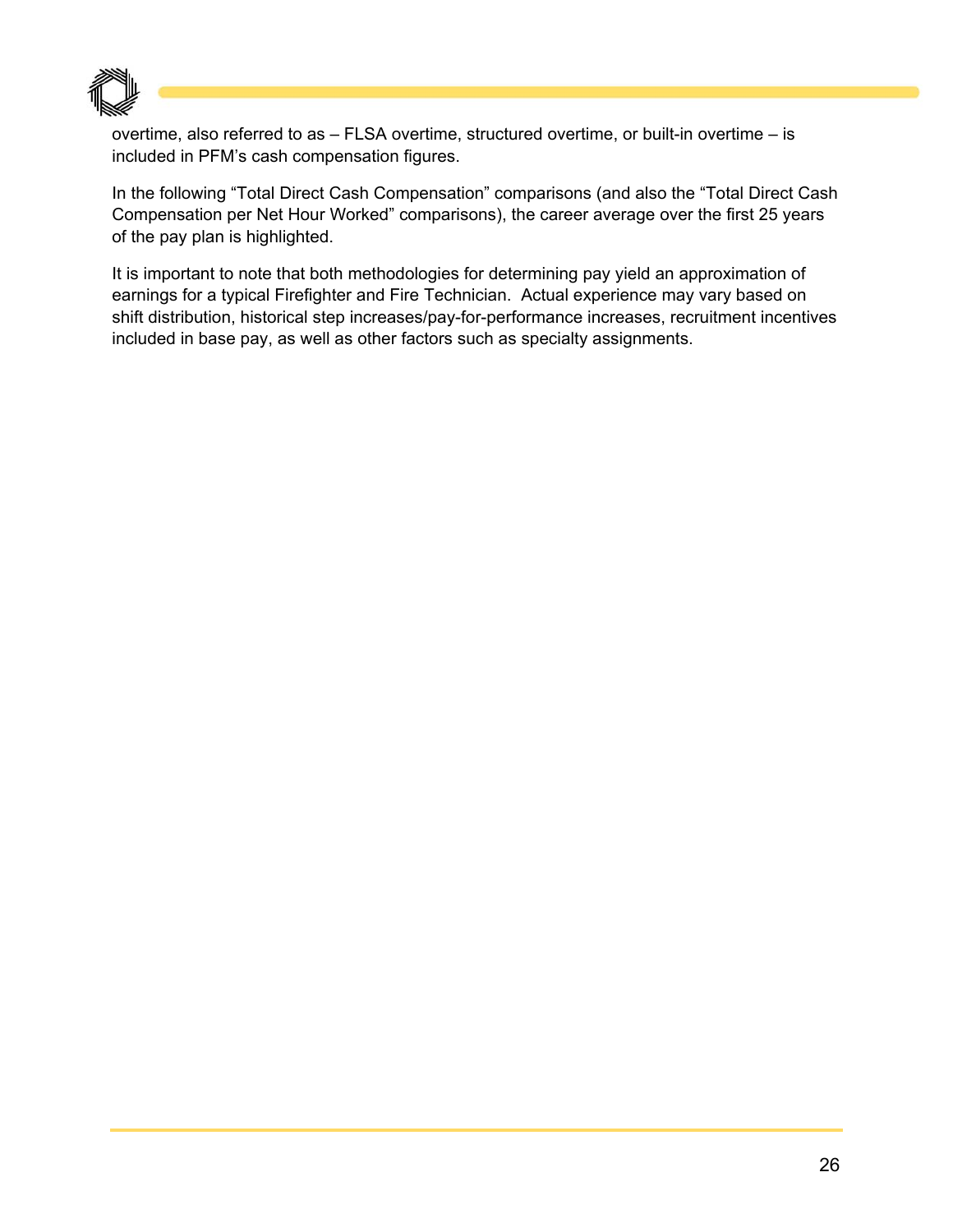

#### **Firefighter Total Direct Cash Compensation**

When including other common forms of cash compensation for scheduled hours (e.g. scheduled overtime, holiday pay, shift differential, uniform allowances) in addition to base and longevity pay, Fairfax's position improves to 12.1% above the multi-jurisdictional median of \$76,736 – ranking 1<sup>st</sup> out of 8.



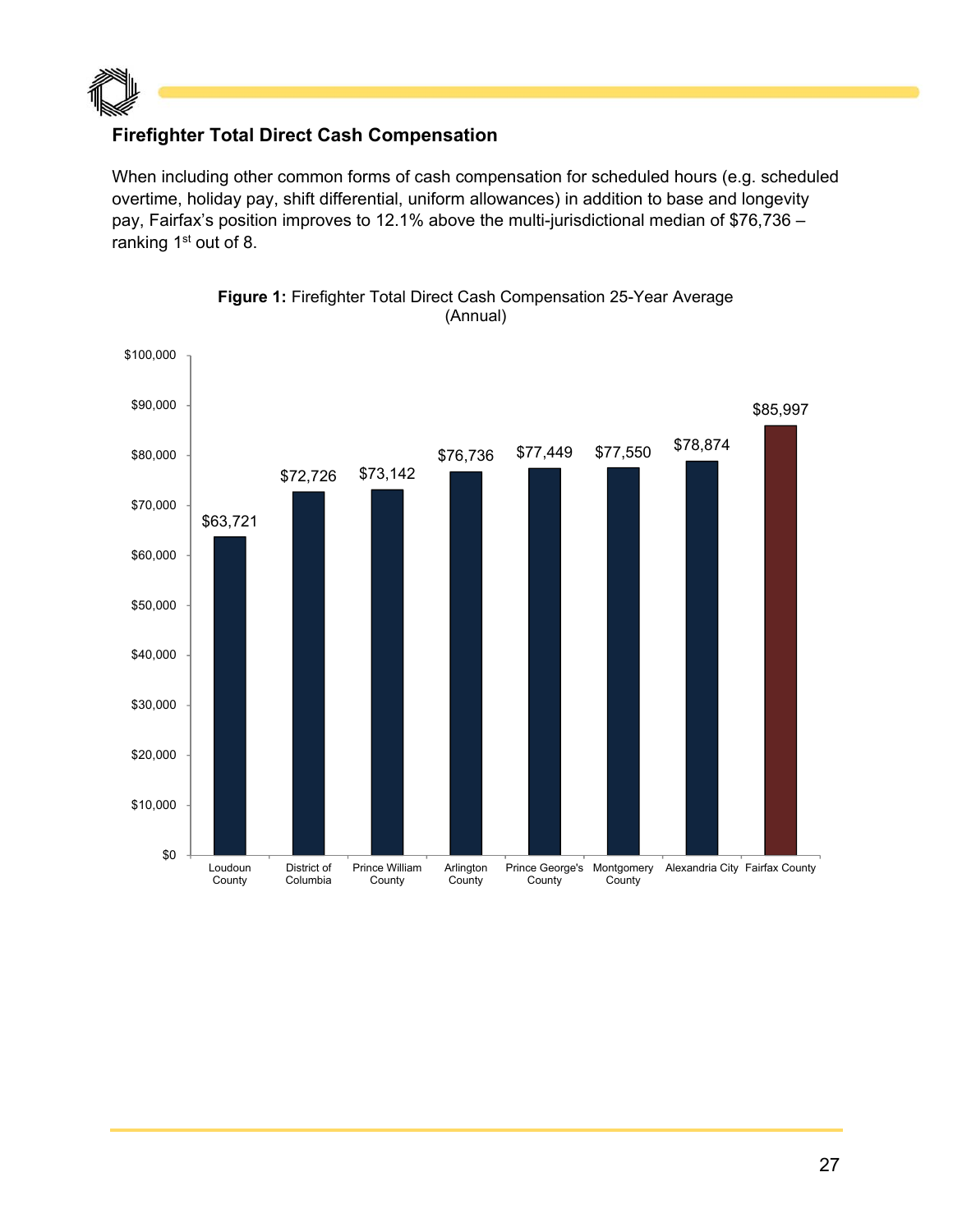

#### **Fire Technician Total Direct Cash Compensation**

As shown in **Figure 2** below, over the course of a 25-year career, annual Fairfax Fire Technician total direct compensation ranks  $1<sup>st</sup>$  out of 8 within the comparison group – approximately 16.7% above the multi-jurisdictional median of \$76,939.





Again, the table above does not include the FRD Master Technician proficiency premium, which provides an additional 5.0% to the nearly one-third of FRD Fire Technicians who have reached this level.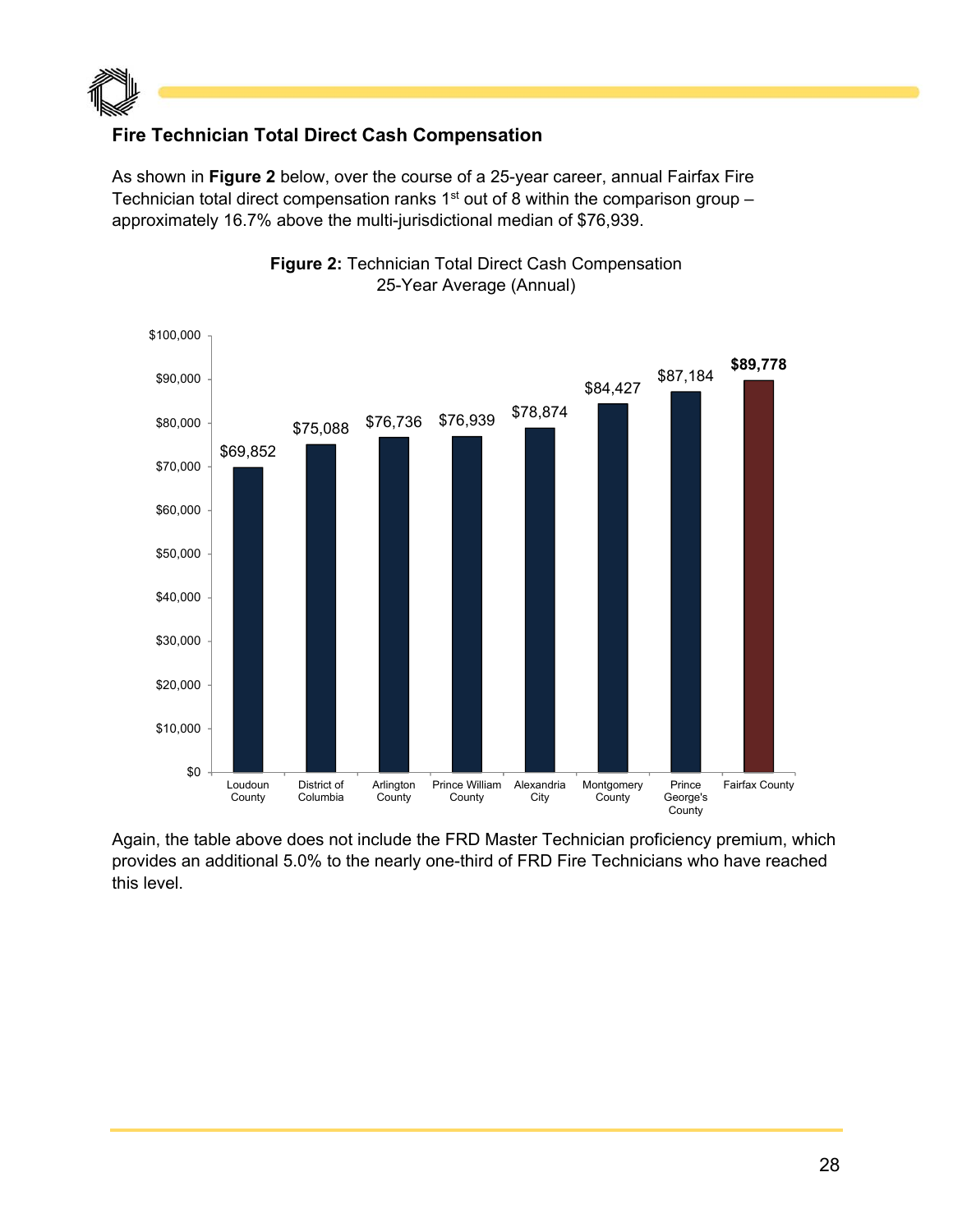

#### **Total Direct Cash Compensation Per Net Hour Worked**

Total direct cash compensation per net hour worked provides another perspective to evaluate fire and rescue compensation. To calculate total direct cash compensation per net hour worked, total direct cash compensation is divided by net hours worked.

In turn, net hours worked is calculated by subtracting annual leave, personal leave, and holiday leave (as applicable) accrued in each year from hours worked.

Total direct cash compensation per net hour worked incorporates variances in annual hours worked through different shift schedules and leave accrual schedules, but does not account for variable forms of leave (e.g., sick, bereavement leave).

Fairfax County's annual leave accrual for fire and rescue suppression personnel ranks at the top of the regional survey group.

|                               | <b>Hours of Annual Leave</b>              |
|-------------------------------|-------------------------------------------|
| <b>Fairfax County</b>         | 156 hours in Year 1, maximum of 312 hours |
| Alexandria                    | 156 hours in Year 1, maximum of 300 hours |
| <b>Arlington County</b>       | 156 hours in Year 1, maximum of 312 hours |
| Loudoun County                | 104 hours in Year 1, maximum of 206 hours |
| <b>Prince William County</b>  | 125 hours in Year 1, maximum of 250 hours |
| <b>Prince George's County</b> | 104 hours in Year 1, maximum of 208 hours |
| <b>Montgomery County</b>      | 144 hours in Year 1, maximum 249 hours    |

#### **Table 13:** Annual Leave Accruals (Suppression)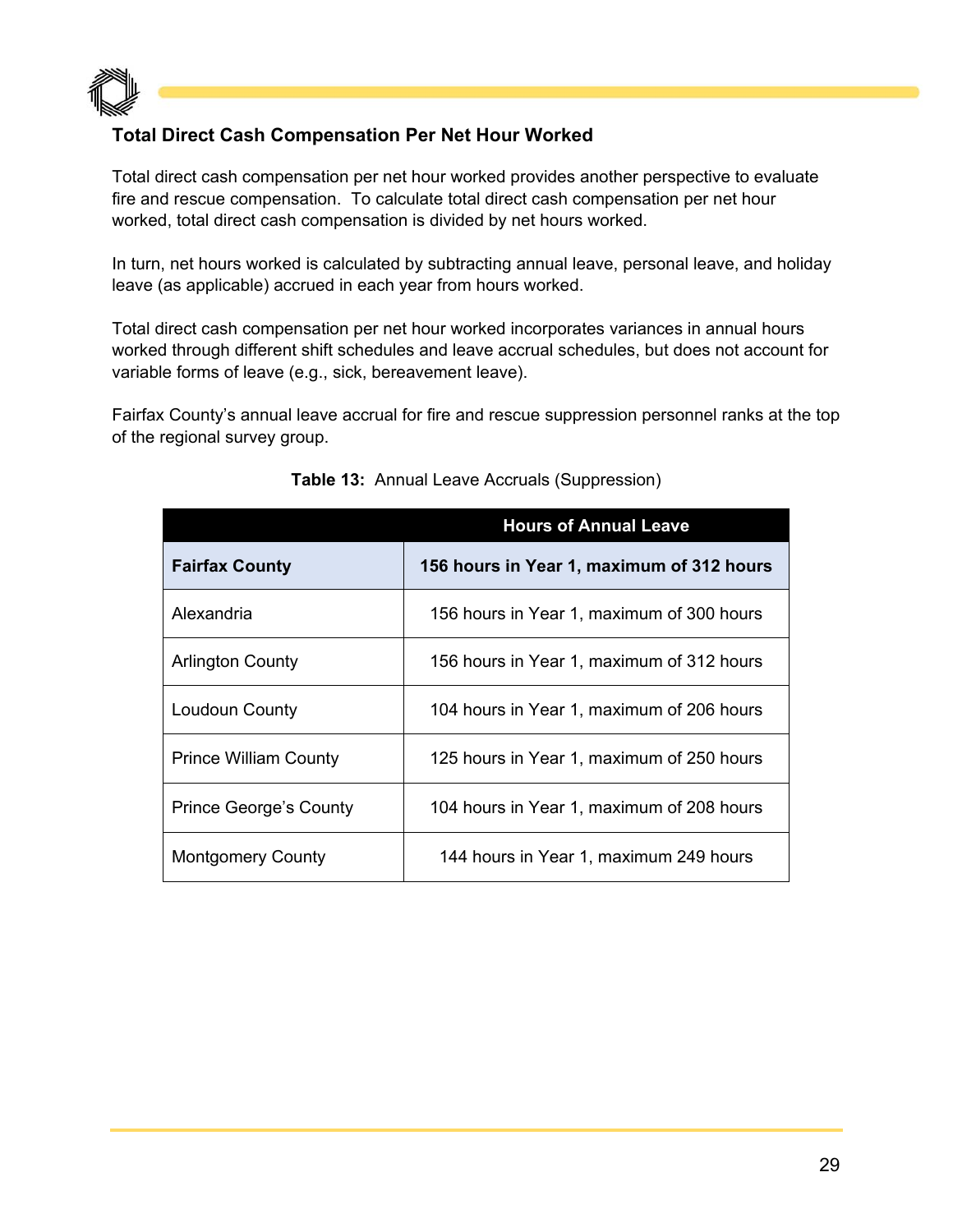

#### **Firefighter Total Direct Compensation Per Net Hour Worked**

When accounting for differences in shift schedules – primarily, the higher annual hours required of Fairfax County fire and rescue personnel – the County's relative position drops on a total direct cash compensation per net hour worked basis.

For the Firefighter rank, assuming no promotional advancement, Fairfax County's ranking drops from 1<sup>st</sup> of 8 on an annual basis, to  $4<sup>th</sup>$  of 8 on a net hour basis.



**Figure 3:** Firefighter Total Direct Cash Compensation, 25-Year Average (Per Net Hour Worked)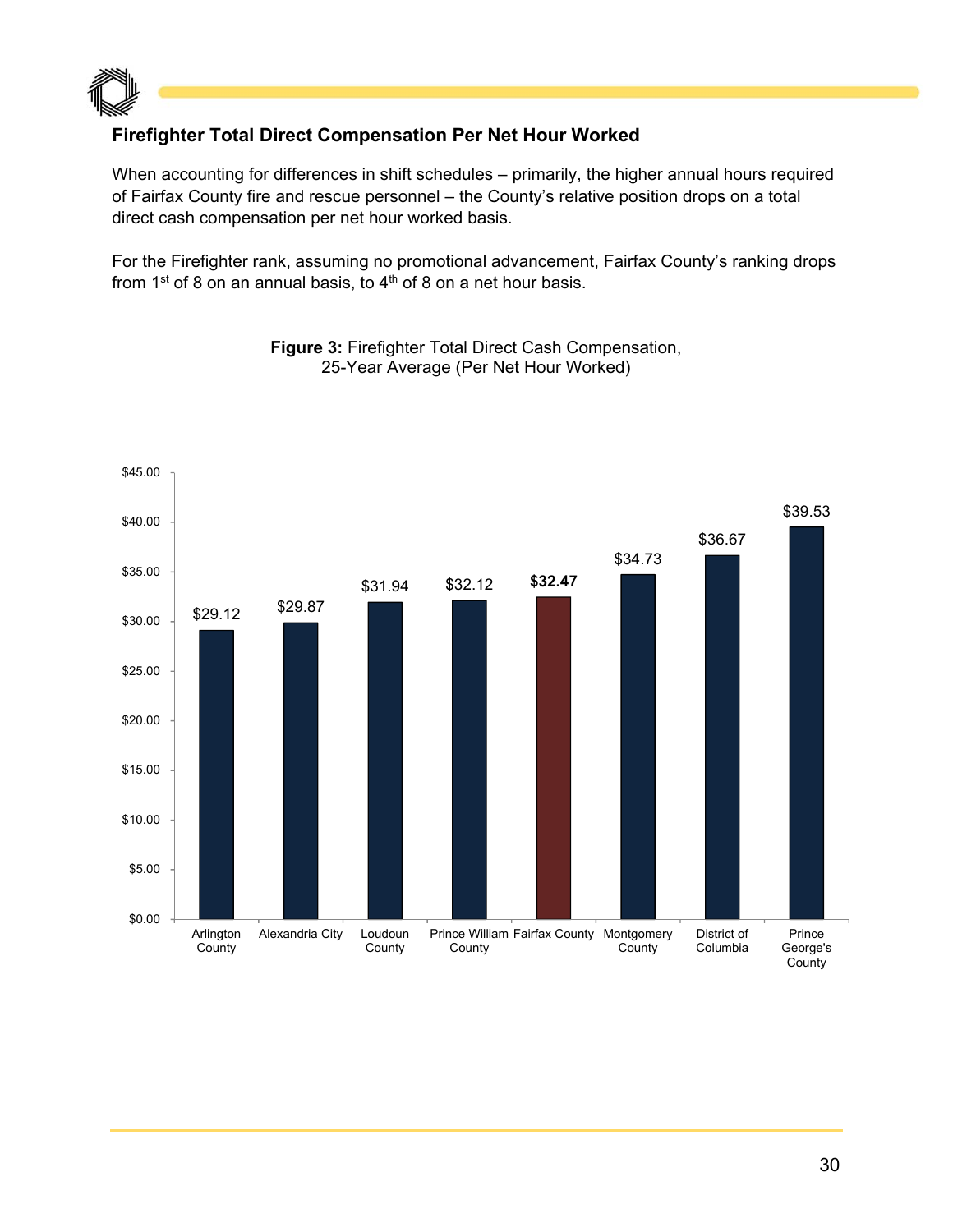

#### **Fire Technician Total Direct Compensation Per Net Hour Worked**

Over the course of a 25-year career, Fairfax County Technician total direct compensation per net hour worked ranks  $5<sup>th</sup>$  out of 8 within the comparison group – 3.2% below the survey group median of \$35.02.



**Figure 4:** Technician Total Direct Cash Compensation, 25-Year Average (Per Net Hour Worked)

Again, however, the table above does not include the FRD Master Technician proficiency premium, which provides an additional 5.0% to the nearly one-third of FRD Fire Technicians who have reached this level.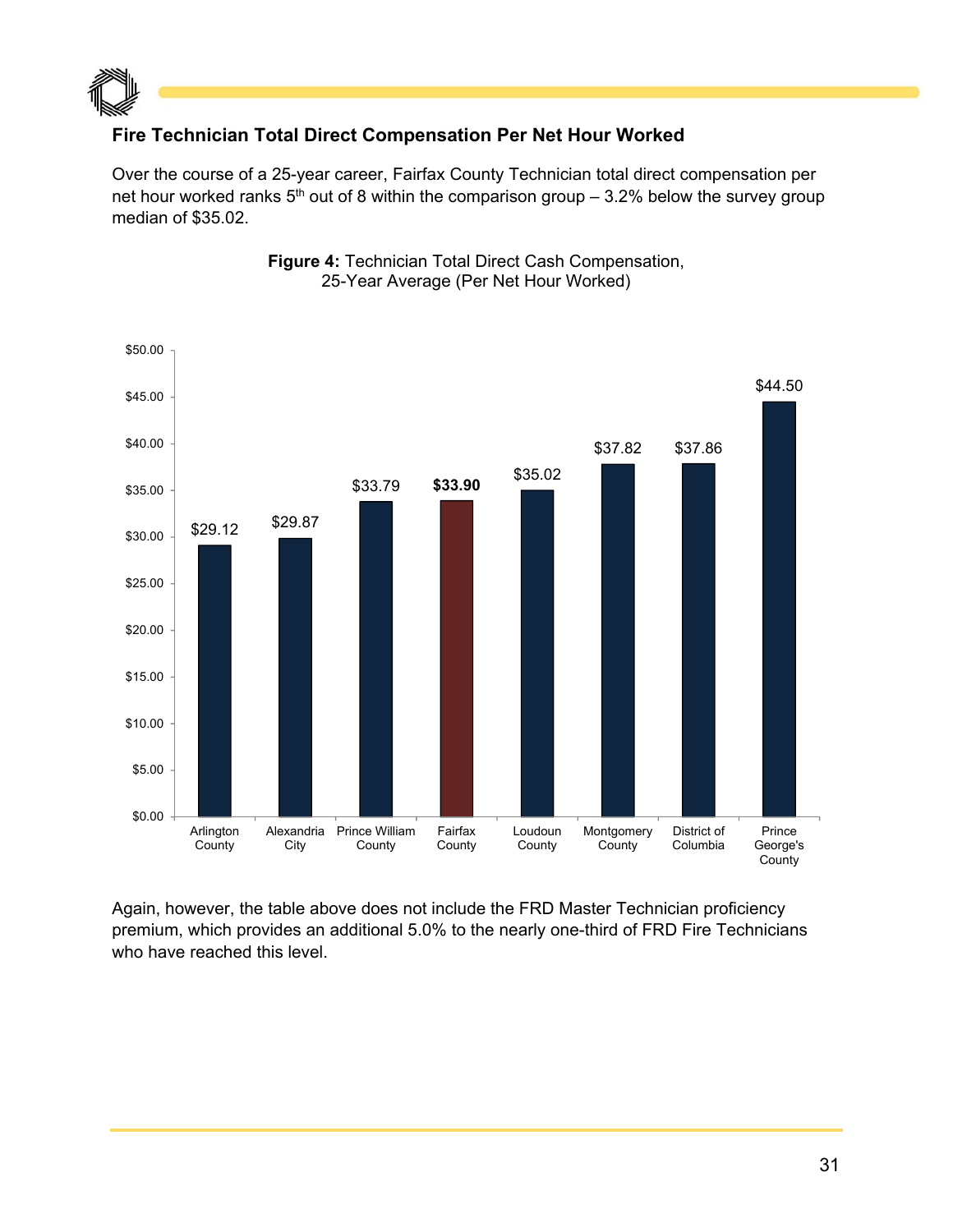

#### **Supervisory Pay Comparisons14**

The following tables show compensation comparisons for four levels of supervisory ranks (Lieutenant, Captain I, Captain II, and Battalion Chief). Career average cash compensation comparisons are not shown for these ranks because of the difficulty in determining when someone might promote to a supervisory level. These comparisons include structured overtime (where applicable). Hourly rates are based on regularly scheduled annual hours, without adjustment for paid leave. Additional comparative perspectives inclusive of other direct compensation (e.g., shift differential and uniform allowances) may be found in Appendix D.

Inclusive of maximum base, longevity and scheduled overtime, Lieutenant annual cash compensation exceeds the regional median of \$108,692 by 1.0% – ranking  $3<sup>rd</sup>$  out of 6 within the regional survey group. Hourly, Fairfax County falls to  $5<sup>th</sup>$  out of  $6 - 11.9\%$  below the comparison group median of \$42.79.

|                                            | <b>Current</b> | <b>Current</b> |
|--------------------------------------------|----------------|----------------|
|                                            | (Annual)       | (Hourly)       |
| <b>Fairfax County</b>                      | \$109,724      | \$37.68        |
| Alexandria City                            | \$109,901      | \$37.74        |
| <b>Arlington County</b>                    | \$108,692      | \$37.33        |
| District of Columbia                       | \$101,675      | \$46.55        |
| Loudoun County                             |                |                |
| <b>Montgomery County</b>                   | \$106,812      | \$42.79        |
| <b>Prince George's County</b>              | \$110,897      | \$50.78        |
| <b>Prince William County</b>               |                |                |
| <b>Median (excluding Fairfax Co)</b>       | \$108,692      | \$42.79        |
| <b>Fairfax County Variance from Median</b> | 1.0%           | $-11.9%$       |
| <b>Fairfax County Rank</b>                 | 3 of 6         | 5 of 6         |

**Table 14:** Lieutenant (or equivalent) Maximum Base + Longevity + Structured OT, Annual and Per Hour Worked

Looking next at Captain I compensation, Fairfax County ranks 1<sup>st</sup> out of 8 within the comparison group on an annual basis – 5.9% above the survey group median of \$119,621. FRD hourly cash compensation trails the regional survey group median of \$45.61 by 4.6% – ranking  $6<sup>th</sup>$  out of 8.

<sup>14</sup> Includes scheduled overtime where applicable.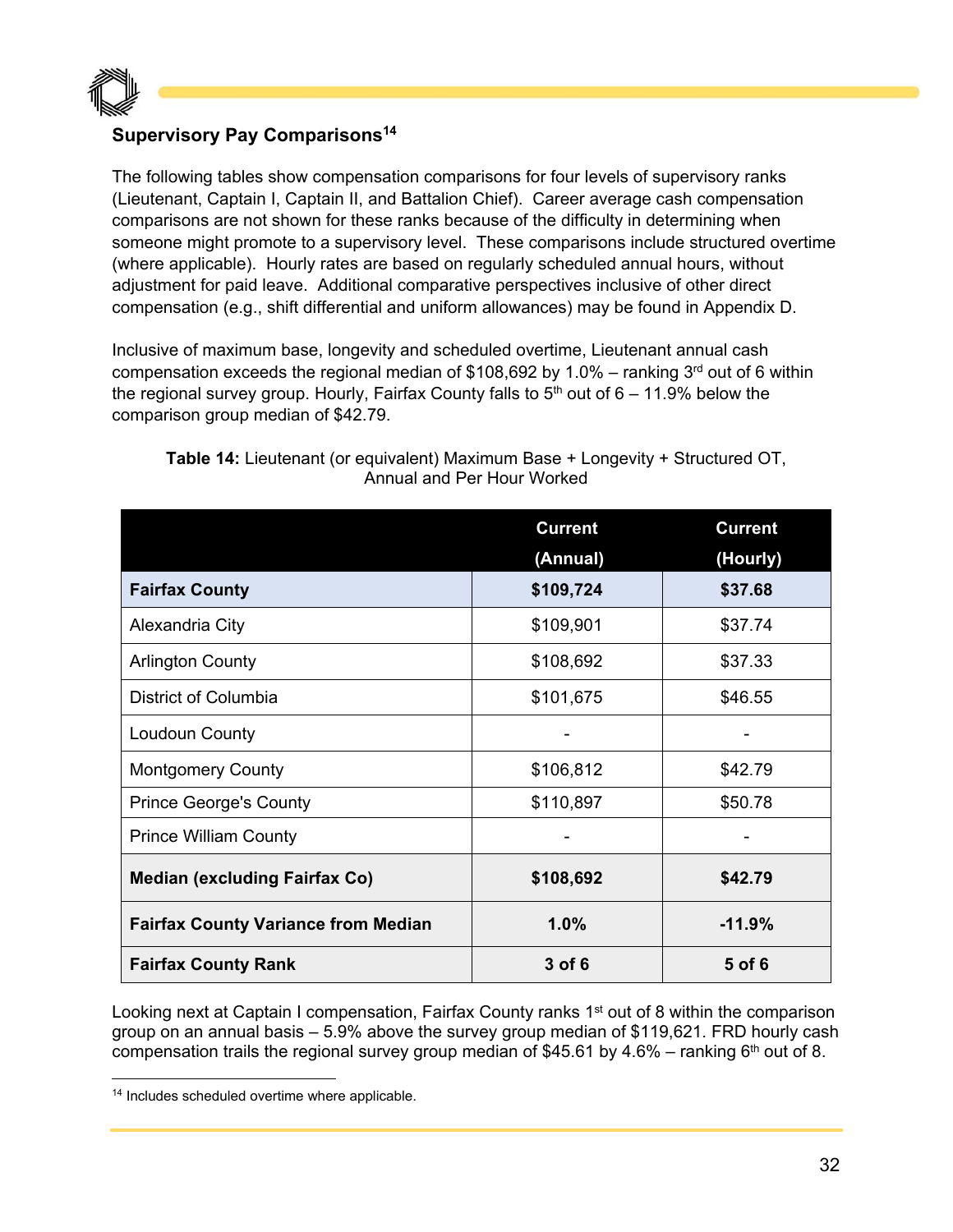

| <b>Table 15:</b> Captain I (or equivalent) Maximum Base + Longevity + Structured OT, |
|--------------------------------------------------------------------------------------|
| Annual and Per Hour Worked                                                           |

|                                            | <b>Current</b><br>(Annual) | <b>Current</b><br>(Hourly) |
|--------------------------------------------|----------------------------|----------------------------|
| <b>Fairfax County</b>                      | \$126,730                  | \$43.52                    |
| Alexandria City                            | \$120,118                  | \$41.25                    |
| <b>Arlington County</b>                    | \$119,621                  | \$41.08                    |
| District of Columbia                       | \$113,855                  | \$52.13                    |
| Loudoun County                             | \$98,118                   | \$44.93                    |
| <b>Montgomery County</b>                   | \$120,442                  | \$48.25                    |
| <b>Prince George's County</b>              | \$123,648                  | \$56.62                    |
| <b>Prince William County</b>               | \$113,831                  | \$45.61                    |
| <b>Median (excluding Fairfax Co)</b>       | \$119,621                  | \$45.61                    |
| <b>Fairfax County Variance from Median</b> | 5.9%                       | $-4.6%$                    |
| <b>Fairfax County Rank</b>                 | $1$ of $8$                 | 6 of 8                     |

Fairfax County, Captain II annual compensation exceeds the regional survey group median of \$126,232 by 10.2% – ranking 1<sup>st</sup> out of 5. Hourly, Captain II compensation ranks 4<sup>th</sup> out of 5 – trailing the median by 4.0%.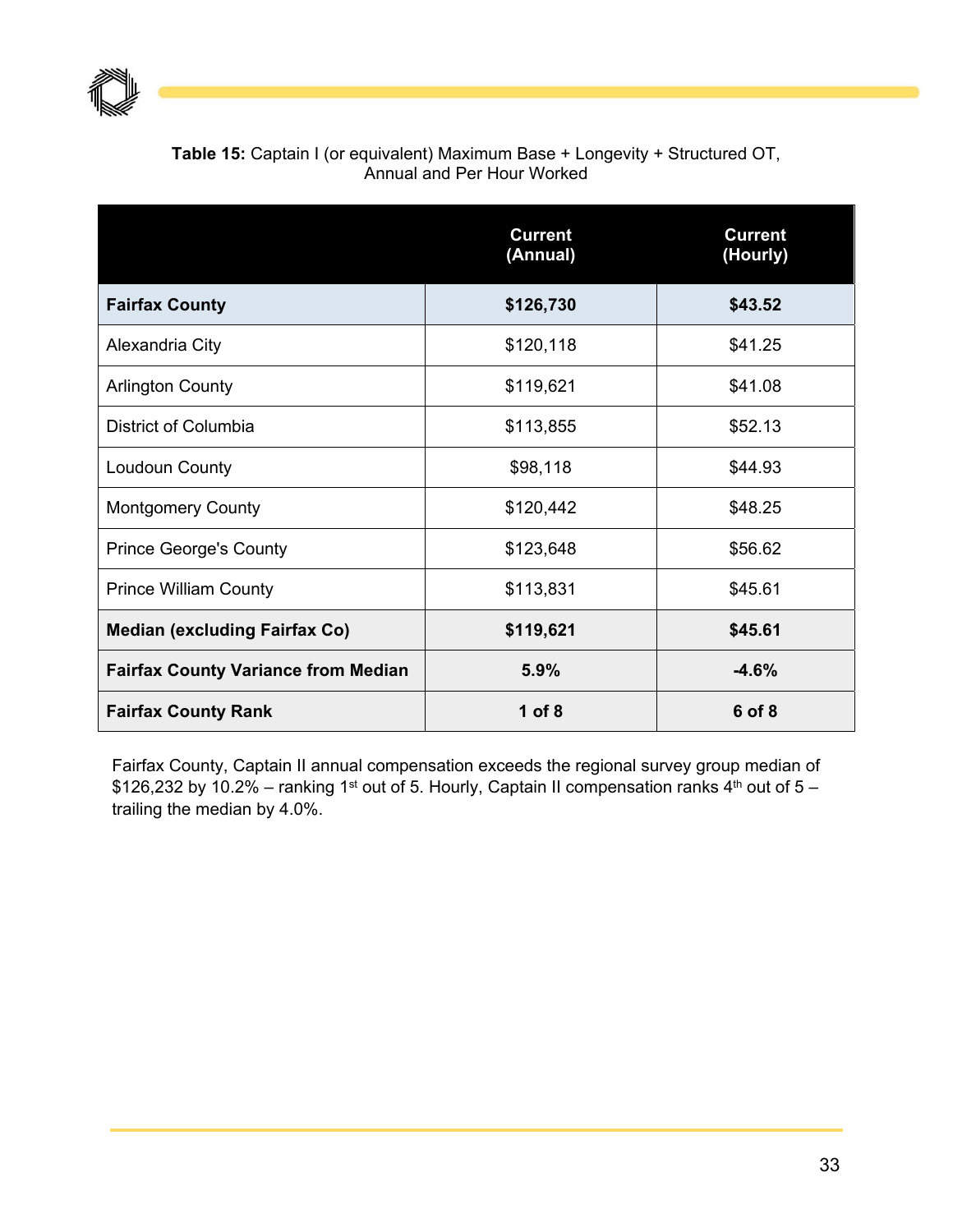

#### **Table 16:** Captain II (or equivalent) Maximum Base + Longevity + Structured OT, Annual and Per Hour Worked

|                                            | <b>Current</b><br>(Annual) | <b>Current</b><br>(Hourly) |
|--------------------------------------------|----------------------------|----------------------------|
| <b>Fairfax County</b>                      | \$139,068                  | \$47.76                    |
| Alexandria City                            |                            |                            |
| <b>Arlington County</b>                    | \$132,756                  | \$45.59                    |
| District of Columbia                       | \$127,013                  | \$58.16                    |
| Loudoun County                             | \$107,595                  | \$49.27                    |
| <b>Montgomery County</b>                   |                            |                            |
| <b>Prince George's County</b>              |                            |                            |
| <b>Prince William County</b>               | \$125,451                  | \$50.26                    |
| <b>Median (excluding Fairfax Co)</b>       | \$126,232                  | \$49.76                    |
| <b>Fairfax County Variance from Median</b> | 10.2%                      | $-4.0%$                    |
| <b>Fairfax County Rank</b>                 | 1 of $5$                   | 4 of 5                     |

Fairfax County Battalion Chief cash compensation exceeds the regional median by 5.5% on an annual basis, but lags the median by 8.6% on a net hour worked basis.

It should be noted that a higher percentage of personnel at the Battalion Chief rank is assigned to staff positions. According to the most recent Fairfax County FRD pay survey, 15 out of 35 Battalion Chiefs – 42.8% – work in staff positions.<sup>15</sup> Battalion Chiefs assigned to staff positions work 40/42 hour weeks – 2,080 annual hours. Because a higher percentage of personnel are assigned to staff positions at the Battalion Chief rank, it is important to consider their hourly rate. When hourly rates are calculated based on 2,080 annual hours, the County's relative position improves to  $3<sup>rd</sup>$  out of 8 – exceeding the regional median by 10.8%.

<sup>&</sup>lt;sup>15</sup> Fairfax County, Department of Human Resources, FY2019 Fire and Rescue Department Survey.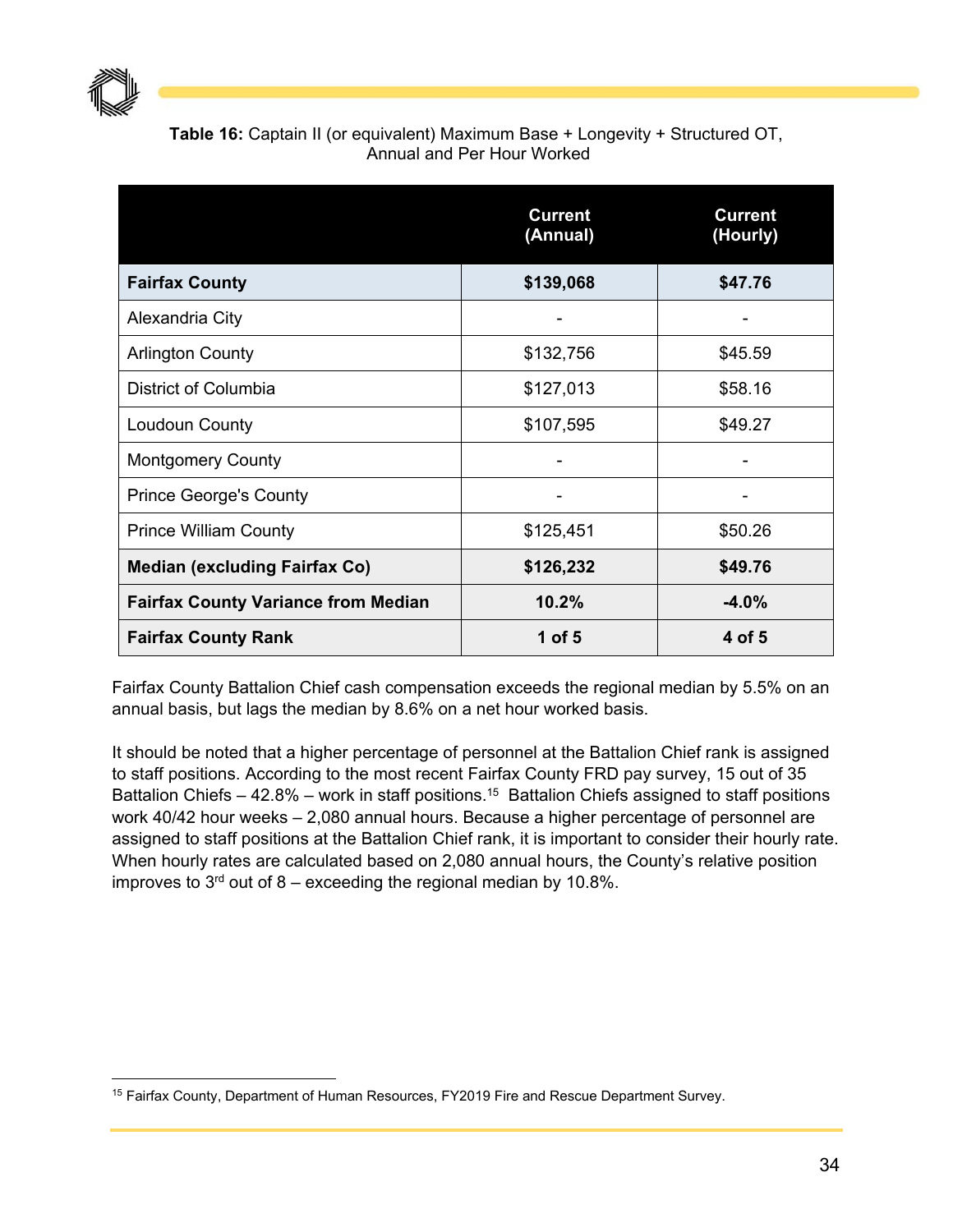

#### **Table 17:** Battalion Chief (or equivalent) Maximum Base + Longevity, Annual and Per Hour Worked

|                                                      | <b>Current</b><br>(Annual) | <b>Current</b><br>(Operations<br>Hourly) | <b>Current</b><br>(Staff Hourly) |
|------------------------------------------------------|----------------------------|------------------------------------------|----------------------------------|
| <b>Fairfax County</b>                                | \$151,089                  | \$51.88                                  | \$72.64                          |
| Alexandria City                                      | \$143,177                  | \$49.17                                  | \$65.56                          |
| <b>Arlington County</b>                              | \$163,592                  | \$56.18                                  | \$78.65                          |
| District of Columbia                                 | \$154,007                  | \$70.52                                  | \$74.04                          |
| Loudoun County                                       | \$123,924                  | \$56.74                                  | \$56.74                          |
| <b>Montgomery County</b>                             | \$135,946                  | \$54.47                                  | \$65.36                          |
| <b>Prince George's County</b>                        | \$136,268                  | \$62.39                                  | \$65.51                          |
| <b>Prince William County</b>                         | \$143,679                  | \$57.56                                  | \$65.79                          |
| <b>Median (excluding Fairfax Co)</b>                 | \$143,177                  | \$56.74                                  | \$65.56                          |
| <b>Fairfax County Variance from</b><br><b>Median</b> | 5.5%                       | $-8.6%$                                  | 10.8%                            |
| <b>Fairfax County Rank</b>                           | 3 of 8                     | 7 of 8                                   | 3 of 8                           |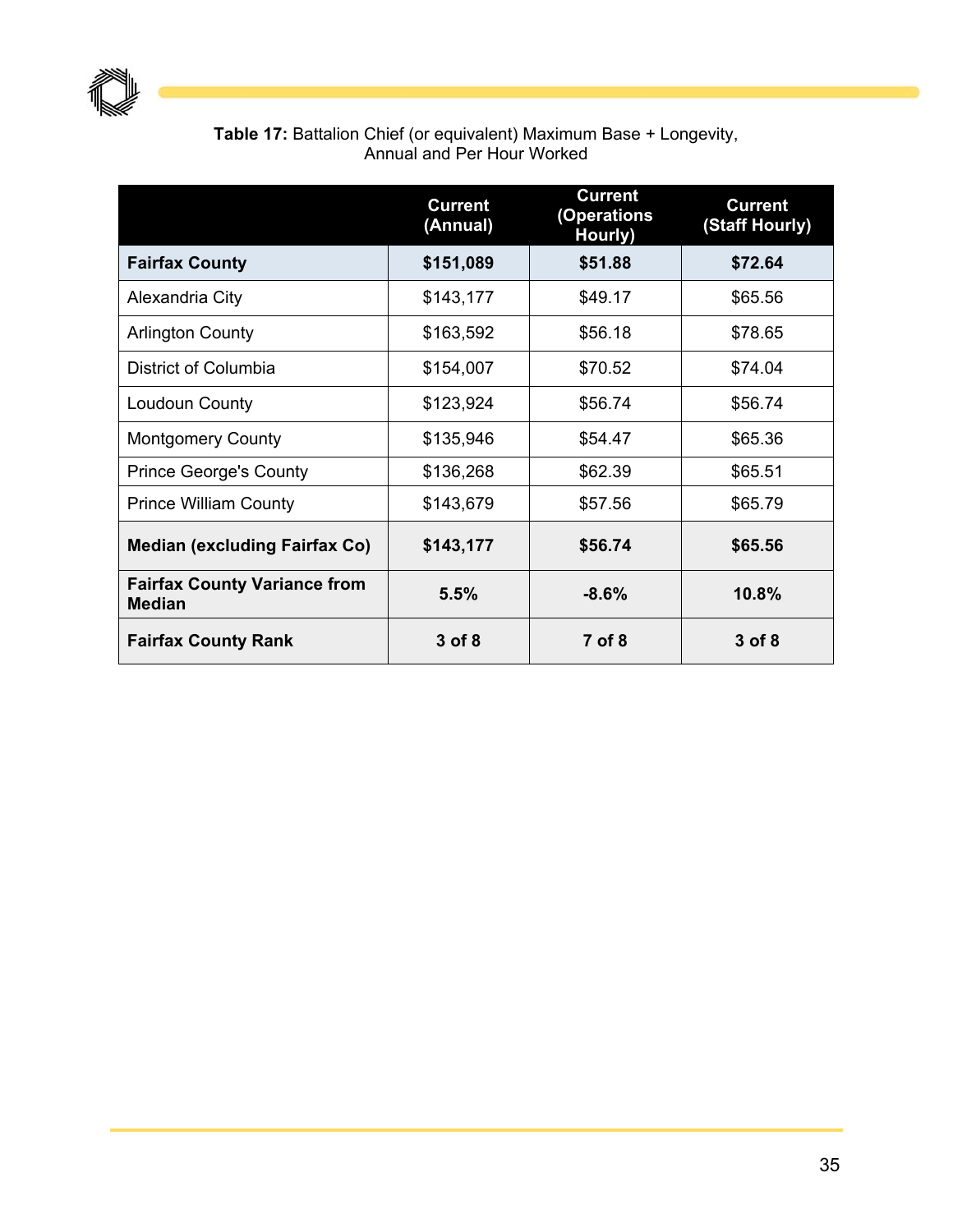

## **Structure of the Current "F" Pay Plan**

Paralleling PFM's recent review of Fairfax County law enforcement pay plans, the County requested an evaluation of the current FRD "F" pay plan. Concerns regarding the current pay plan cited during this review include:

- Inconsistent differentials between steps and grades
- Whether or not the civilian Fire Apparatus Mechanic classification should continue to be included on the "F" scale otherwise used for uniformed fire and rescue personnel
- Pay compression
- Pay grade differential for the Lieutenant rank and Battalion Chief rank

#### **Inconsistent Differentials between Steps and Grades**

In the current "F" pay plan, there is some lack of consistency in the differentials between steps and between adjacent grades. While often set at 5.0%, grade-to-grade increases range from 2.9% to 6.4%. In addition, there are a small number of instances where step to step increments also vary from the 5.0% differential in place across most of the pay plan.

Further, the pay plan does not include grades F-28, F-30, or F-32. As a product of the pay plans inconsistent differentials between steps and grades, rank differentials also lack consistency – ranging from 4.8% to 15.5% – as shown in **Table 18**.

|                                                         | <b>Minimum</b> | <b>Midpoint</b> | <b>Maximum</b> | Maximum +<br>Longevity |  |  |
|---------------------------------------------------------|----------------|-----------------|----------------|------------------------|--|--|
| Percent Difference in Base Pay Over Preceding Job Title |                |                 |                |                        |  |  |
| Firefighter/Firefighter Medic                           |                |                 |                |                        |  |  |
| Fire Technician                                         | 4.8%           | 4.8%            | 4.8%           | 4.8%                   |  |  |
| Master Technician                                       | $5.0\%$        | $5.0\%$         | $5.0\%$        | 5.0%                   |  |  |
| Lieutenant*                                             | 9.5%           | 9.5%            | 9.5%           | 9.5%                   |  |  |
| Captain I                                               | 15.5%          | 15.5%           | 15.5%          | 15.5%                  |  |  |
| Captain II                                              | $9.7\%$        | $9.7\%$         | $9.7\%$        | $9.7\%$                |  |  |
| <b>Battalion Chief</b>                                  | 11.6%          | 11.6%           | 11.6%          | 11.6%                  |  |  |
| Deputy Fire Chief                                       | 10.1%          | 10.1%           | 10.1%          | 10.1%                  |  |  |
| <b>Assistant Fire Chief</b>                             | 10.0%          | 10.0%           | $10.0\%$       | 10.0%                  |  |  |

#### **Table 18:** FRD Rank Differentials

\*Lieutenant is preceded by Master Technician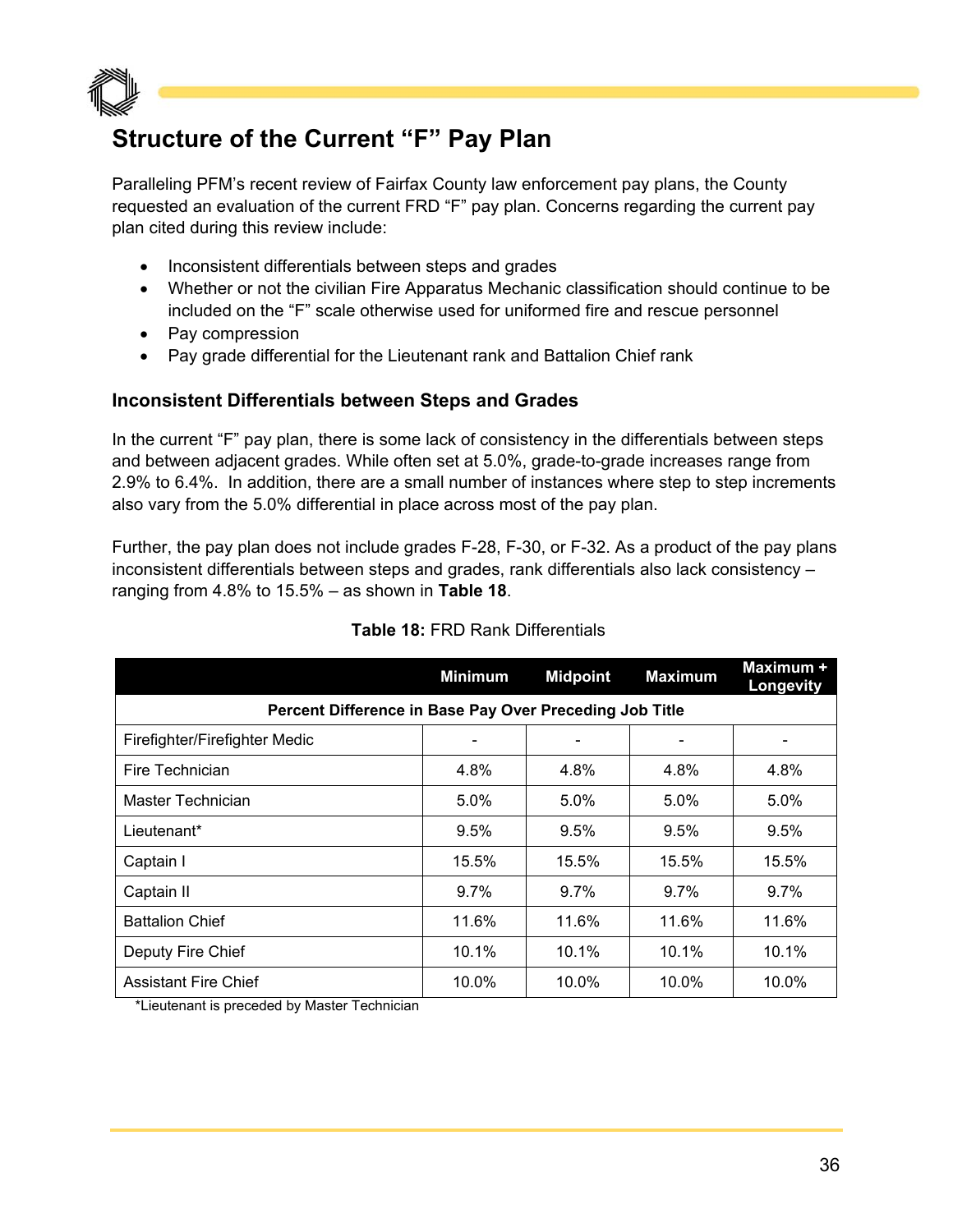

# **Placement of the Civilian Fire Apparatus Mechanic Classification on the "F" Scale**

On the County "F" pay schedule for fire and rescue personnel, the classifications for the uniformed ranks begin at grade F-18. At the same time, a relatively small number of civilian Fire Apparatus Mechanics are also on the schedule, placed at grade F-17.

This civilian vehicle maintenance and repair position aligns more closely with similar civilian positions elsewhere in County government, such as the Vehicle Equipment Technician II classification. Further, across the regional public sector labor market, this fire mechanic role is typically performed by civilian personnel, often in the same government-wide classifications generally matched to the Fairfax County Vehicle Equipment Technician II position.

When different County pay schedules are adjusted to reflect market movement, inclusion of the civilian Fire Apparatus Mechanic classification along with the Fairfax uniformed fire and rescue ranks may result in misaligned changes in pay.

### **Pay Compression**

Pay compression occurs when there are insufficient pay differentials between years of service within the same rank, or insufficient pay differentials across ranks. FRD and County staff have expressed concern about compression across ranks.

A review of payroll data shows that there are meaningful differentials in actual average earnings across all ranks.

| <b>Job Title</b>              | <b>Average Base</b><br><b>Earnings</b> | Differential (\$) | Differential (%) |
|-------------------------------|----------------------------------------|-------------------|------------------|
| Firefighter/Firefighter Medic | \$65,533                               |                   |                  |
| Fire Technician               | \$81,120                               | \$15,587          | 23.8%            |
| Fire Master Technician        | \$92,421                               | \$11,301          | 13.9%            |
| <b>Fire Lieutenant</b>        | \$100,628                              | \$8,207           | 8.9%             |
| Fire Captain I                | \$119,492                              | \$18,864          | 18.7%            |
| Fire Captain II               | \$133,079                              | \$13,587          | 11.4%            |
| <b>Fire Battalion Chief</b>   | \$150,489                              | \$17,410          | 13.1%            |
| Deputy Fire Chief             | \$166,400                              | \$15,911          | 10.6%            |
| <b>Assistant Fire Chief</b>   | \$183,066                              | \$16,665          | 10.0%            |

### Table 19: Pay Compression between Ranks<sup>16</sup>

<sup>&</sup>lt;sup>16</sup> Does not include separated employees, those with less than 1 year of service, or employees who otherwise did not work a full year.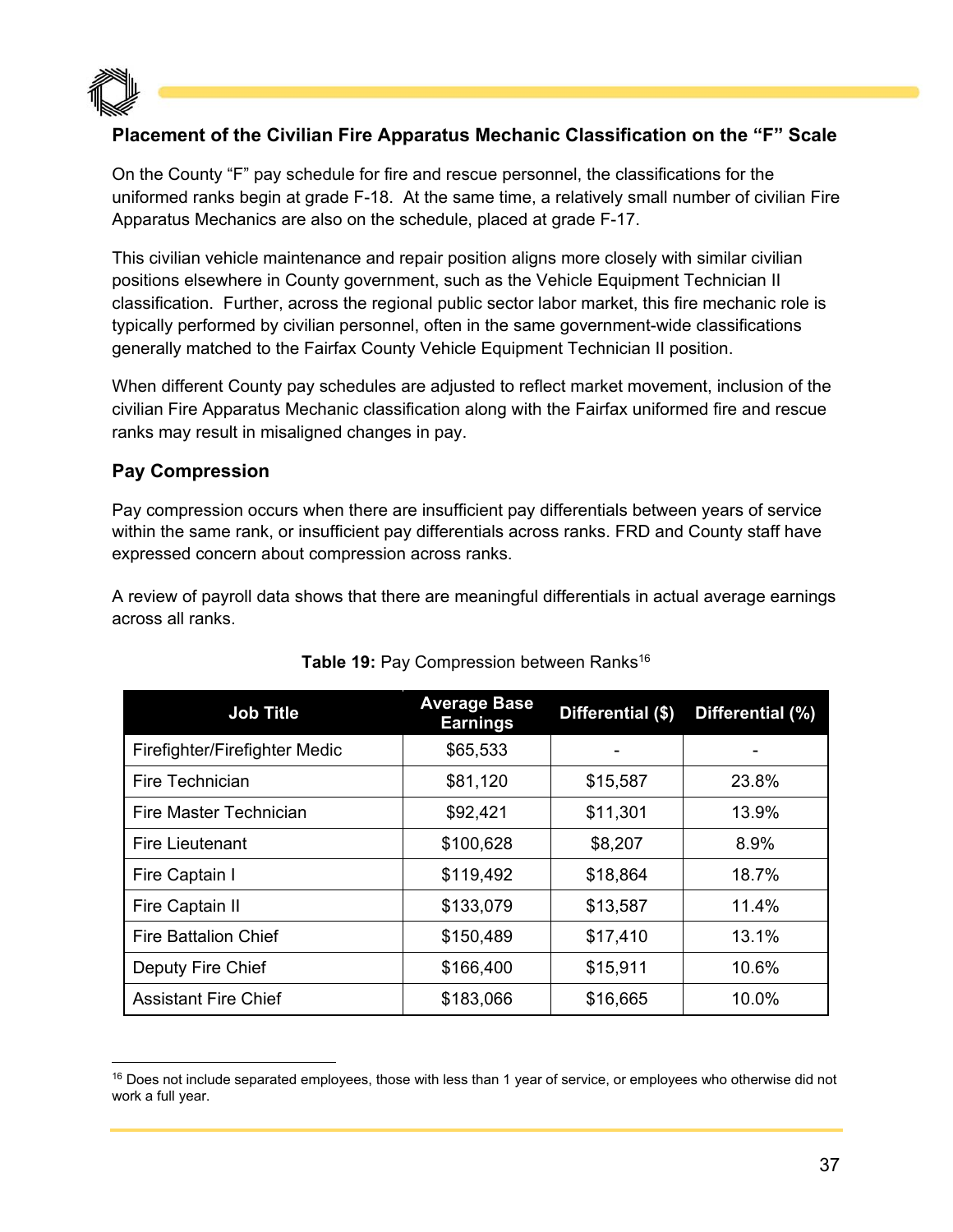

# **Lieutenant Rank Differential**

During interviews and focus groups, some FRD personnel expressed particular concern with regard to the Department's Lieutenants – the first-level supervisory rank (15% of the Department). The rank differential between Master Technician and Lieutenant is 9.5%, while the rank differential between Captain I and Lieutenant is 15.5%. When the differential between Lieutenant and Captain I was originally structured, personnel holding the Captain I rank did not receive overtime at time and a half.

Although the Department has been able to fill vacancies at the Lieutenant rank, some interviewees indicated that the current 9.5% differential between the Master Technician and Lieutenant ranks does not provide a strong incentive for eligible employees to apply for promotion to Lieutenant given the expansion of responsibility that comes with the first-level supervisory rank.

Additionally, upon promotion, newly appointed Lieutenants typically act in a "relief" capacity, rotating between stations. Focus group participants noted that regularly floating between stations was a significant deterrent for many in seeking and applying for promotion to Lieutenant.

Promotional data provided by the Department further indicated a somewhat low number of applications submitted from eligible personnel for the Lieutenant promotional exam, at less than half of eligible personnel in FY2017 – although, again, this rate has yielded sufficient candidates. Further, outreach to other departments suggests that this FRD experience is not unique, given the change in role associated with taking on supervisory responsibilities.

Across the national survey group (excluding Fairfax County) – while there is significant variation – the average differential between the highest non-supervisory, non-competitive rank and the first-line supervisor was 14.3%, well above the Fairfax level.

| Fairfax<br>County | <b>Charlotte</b> | Fort<br>Worth | Indianapolis | Nashville | <b>Phoenix</b> | San<br><b>Francisco</b> | <b>Seattle</b> |
|-------------------|------------------|---------------|--------------|-----------|----------------|-------------------------|----------------|
| 9.5%              | 30.3%            | 7%            | 5.6%         | 7%        | 10.3%          | 16.2%                   | 15.0%          |

**Table 20:** Lieutenant (or equivalent) Rank Differentials, National Survey Group

It should be noted that in Charlotte, Nashville and Phoenix there is no Lieutenant rank; for these Departments the first-level supervisory rank is a Captain, responsible for overseeing an entire shift. This difference in organization structure is a factor in the relatively large rank differentials for these departments.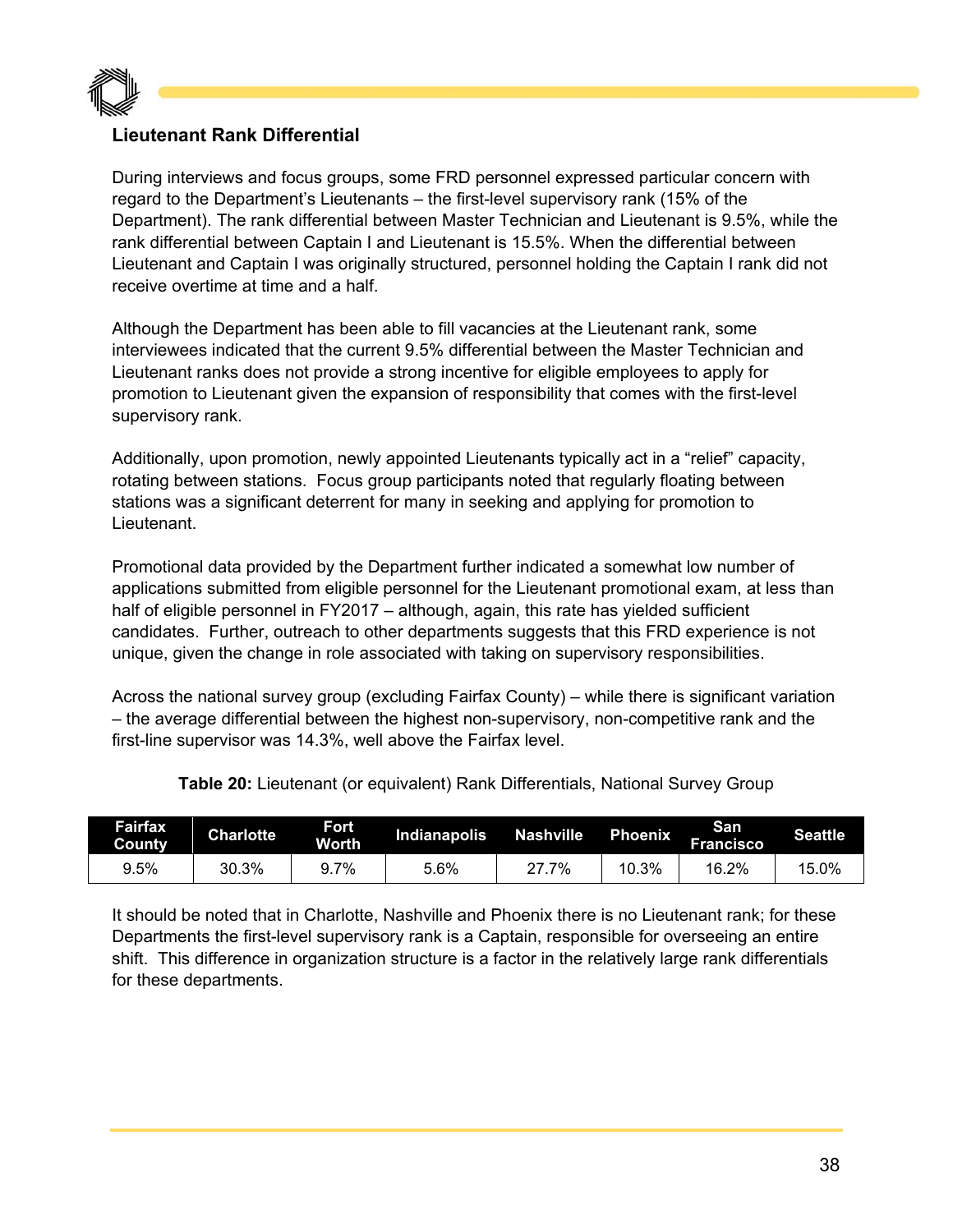

## **Battalion Chief Rank Differential**

The County has also expressed concern about pay compression between Captain II's and Battalion Chiefs due to newly implemented overtime requirements. As the result of a June 2016 Court of Appeals ruling, Fire Captains in Fairfax County are now entitled to overtime compensation at time and a half (1.5x). This ruling has led to concerns that pay compression may occur, reducing the incentive to seek promotion to the Battalion Chief rank.

As shown in **Tables 21 and 22** below, among the nationally surveyed departments, it is common, but not universal, practice to compensate Captain IIs (or equivalent) at time and a half (1.5x) for overtime, while compensating Battalion Chiefs at straight time (1.0x) pay.

|                       | <b>Rank</b>       | <b>Overtime</b>       |
|-----------------------|-------------------|-----------------------|
| <b>Fairfax County</b> | <b>Captain II</b> | 1.5x pay or comp time |
| Charlotte             | Captain           | 1.5x pay or comp time |
| Fort Worth            | Captain           | 1.5x pay or comp time |
| Indianapolis          | Captain           | $1.5x$ pay            |
| <b>Nashville</b>      | Captain           | 1.5x pay or comp time |
| Phoenix               | Captain           | $1.5x$ pay            |
| San Francisco         | Captain           | 1.5x pay or comp time |
| Seattle               | Captain           | 1.5x pay or comp time |

#### **Table 21:** Captain II (or Equivalent) Overtime

#### **Table 22:** Battalion Chief (or Equivalent) Overtime

|                         | Rank                       | <b>Overtime</b>       |
|-------------------------|----------------------------|-----------------------|
| <b>Fairfax County</b>   | <b>Battalion Chief</b>     | 1.0x pay or comp time |
| Charlotte <sup>17</sup> | <b>Battalion Chief</b>     | 1.0x comp time        |
| Fort Worth              | <b>Battalion Chief</b>     | 1.5x pay or comp time |
| Indianapolis            | <b>Battalion Chief</b>     | $1.0x$ pay            |
| Nashville               | <b>Fire District Chief</b> | 1.0x comp time        |
| Phoenix*                | <b>Battalion Chief</b>     |                       |
| San Francisco           | <b>Battalion Chief</b>     | 1.5x pay or comp time |
| Seattle                 | <b>Battalion Chief</b>     | 1.5x pay or comp time |

\*No response received

 <sup>17</sup> Charlotte: Can be paid for overtime at straight time, if teaching at the Training Academy.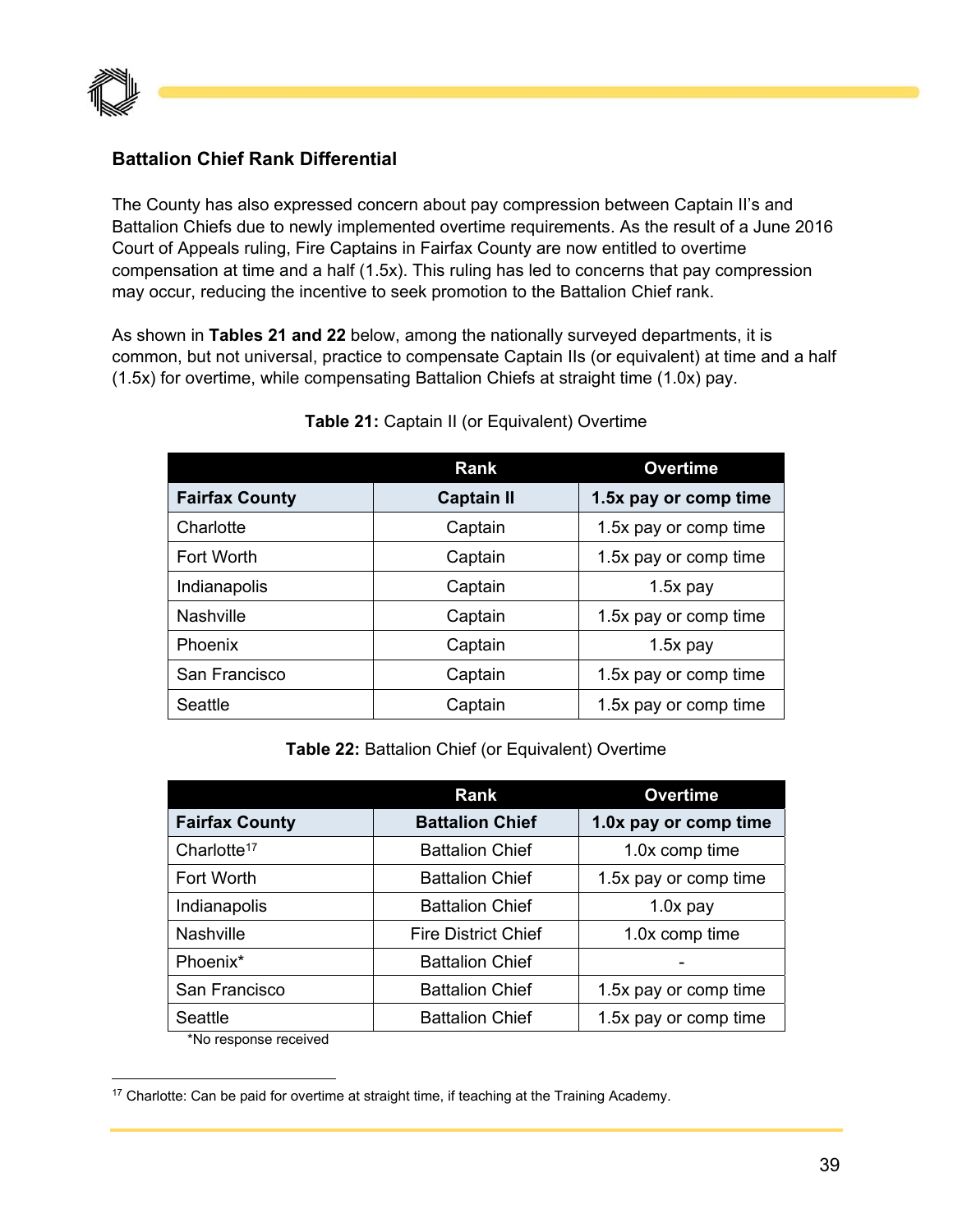

Comparatively, while Fairfax County's overtime policies are in-line with the other surveyed jurisdictions, the FRD rank differential between Captain II (or equivalent) and Battalion Chiefs (11.6%), lags the average nationally (15.4%) and regionally (19.5%).

At the same time, however, annual salary data provided by the County shows that there is a 13.1% differential (\$17,410 differential), between the average base pay of Captain IIs and Battalion Chiefs. This differential provides a meaningful buffer between ranks to prevent compression, even with implementation of the new captain overtime policy. In addition, overall FRD Battalion Chief competitiveness is strong on an annual basis and for staff assignments, and would moderately improve further with the pay leveling recommended elsewhere in this report. The County should continue to monitor this pay relationship and its effects on filling command positions prospectively.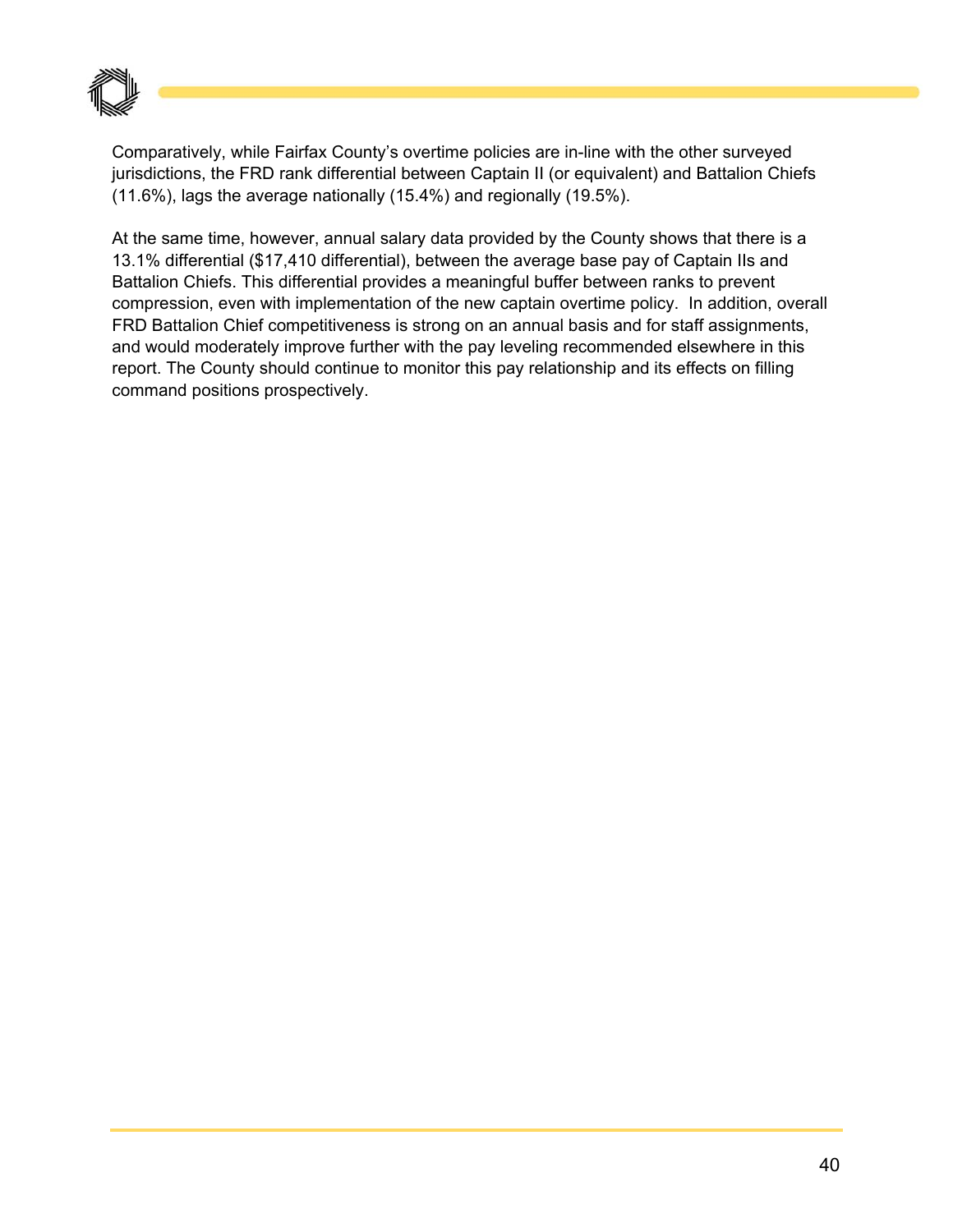

# **Recommended Options**

#### Pay Plan Leveling

As outlined in this chapter, across the current "F" pay plan, there is a lack of consistency in the differentials between steps and between adjacent grades. For example, the differential between grades F-19 and F-20 is 4.8%, while the differential between grades F-20 and F-21 is 2.9%.

Going forward, the current pay plan could be modified to create clear and consistent 5.0% differentials between steps and grades. This change would provide predictable increases for employees in all ranks, and parallel recent pay plan leveling for County law enforcement personnel.

Additionally, reinsertion of grades not shown on the current pay plan (Grades F-28, F-30, and F-32) would provide more "room" to adjust current ranks as needed.

After including the additional grades, each would be adjusted to ensure a 5.0% percent differential over the previous grade beginning with grade F-18, Step 1 for Firefighters. While the pay plan also includes a grade F-17, this grade is not currently used for any uniformed ranks, so, as such grade F-17 is not recommended as the basis for realignment. Currently, grade F-17 is used only for the civilian Fire Apparatus Mechanic classification – a position which, as further detailed later in this section, PFM recommends for transfer to the civilian "S" pay schedule for closer alignment with other County civilian classifications.

For the rank of Firefighter, no change in compensation would occur, as each step for their F-18 grade is already a level 5.0%. As shown in the following tables, however, pay plan leveling would result in generally modest increases across all other ranks, improving the County's compensation competiveness on an hourly basis relative to the surveyed regional employers.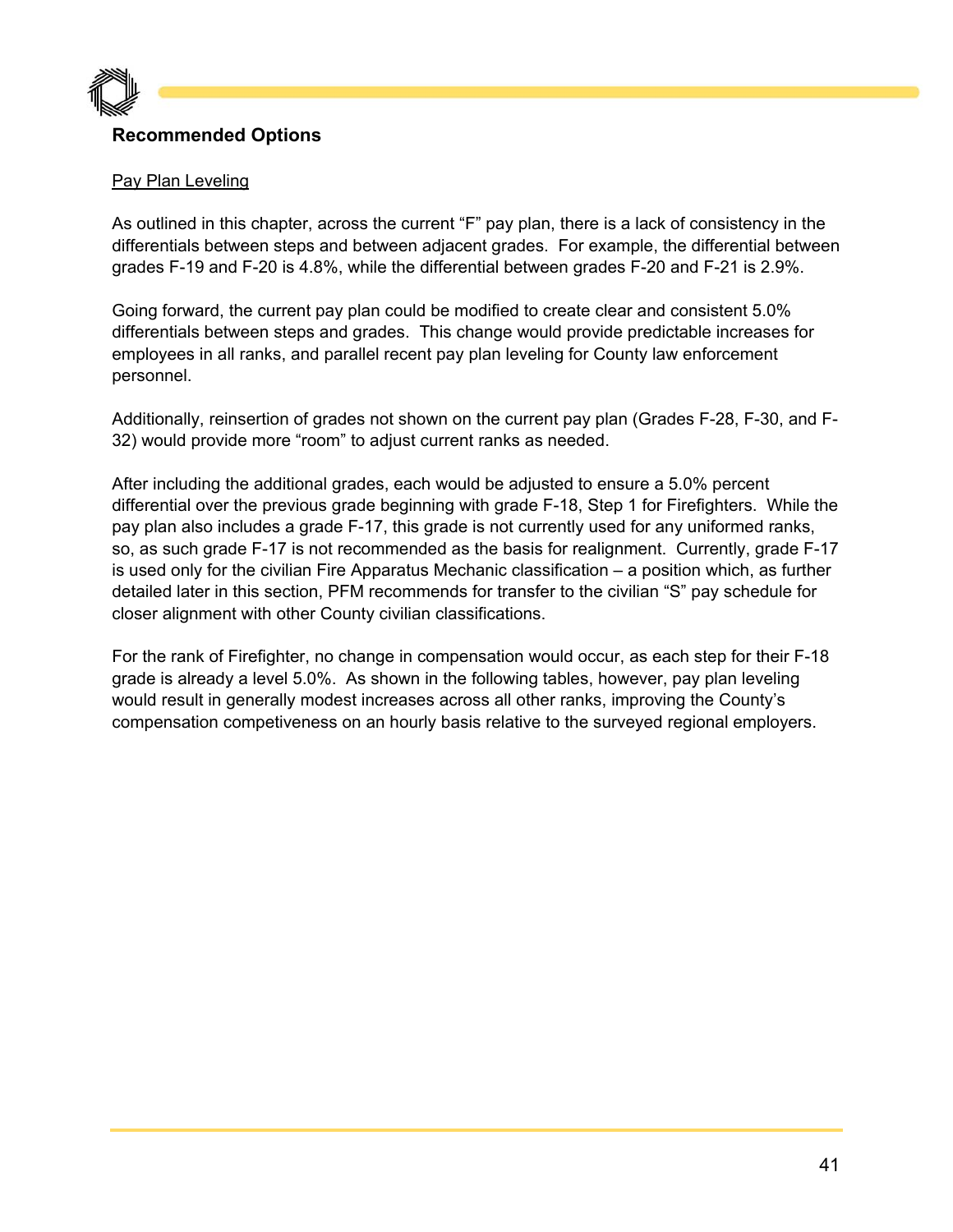

**Table 23:** Fire Technician 25-Year Average Total Direct Cash Compensation, Annual and Per Net Hour Worked, Current and Leveled

|                                               | <b>Current</b><br>(Annual) | <b>Current</b><br>(Hourly) | <b>Leveled</b><br>(Annual) | <b>Leveled</b><br>(Hourly) |
|-----------------------------------------------|----------------------------|----------------------------|----------------------------|----------------------------|
| <b>Fairfax County</b>                         | \$89,778                   | \$33.90                    | \$89,959                   | \$33.97                    |
| Alexandria City                               | \$78,874                   | \$29.87                    | \$78,874                   | \$29.87                    |
| <b>Arlington County</b>                       | \$76,736                   | \$29.12                    | \$76,736                   | \$29.12                    |
| District of Columbia                          | \$75,088                   | \$37.86                    | \$75,088                   | \$37.86                    |
| <b>Loudoun County</b>                         | \$69,852                   | \$35.02                    | \$69,852                   | \$35.02                    |
| <b>Montgomery County</b>                      | \$84,427                   | \$37.82                    | \$84,427                   | \$37.82                    |
| <b>Prince George's County</b>                 | \$87,184                   | \$44.50                    | \$87,184                   | \$44.50                    |
| <b>Prince William County</b>                  | \$76,939                   | \$33.79                    | \$76,939                   | \$33.79                    |
| <b>Median (excluding Fairfax</b><br>$Co$ )    | \$76,939                   | \$35.02                    | \$76,939                   | \$35.02                    |
| <b>Fairfax County Variance</b><br>from Median | 16.7%                      | $-3.2%$                    | 16.9%                      | $-3.0%$                    |
| <b>Fairfax County Rank</b>                    | 1 of $8$                   | 5 of 8                     | 1 of $8$                   | 5 of 8                     |

Note**:** Hourly rates take into account holiday leave, vacation and personal leave. Annual salaries cannot be divided by 2,912 to determine the hourly rate. Does not include Master Technician proficiency. Structured overtime included, where applicable.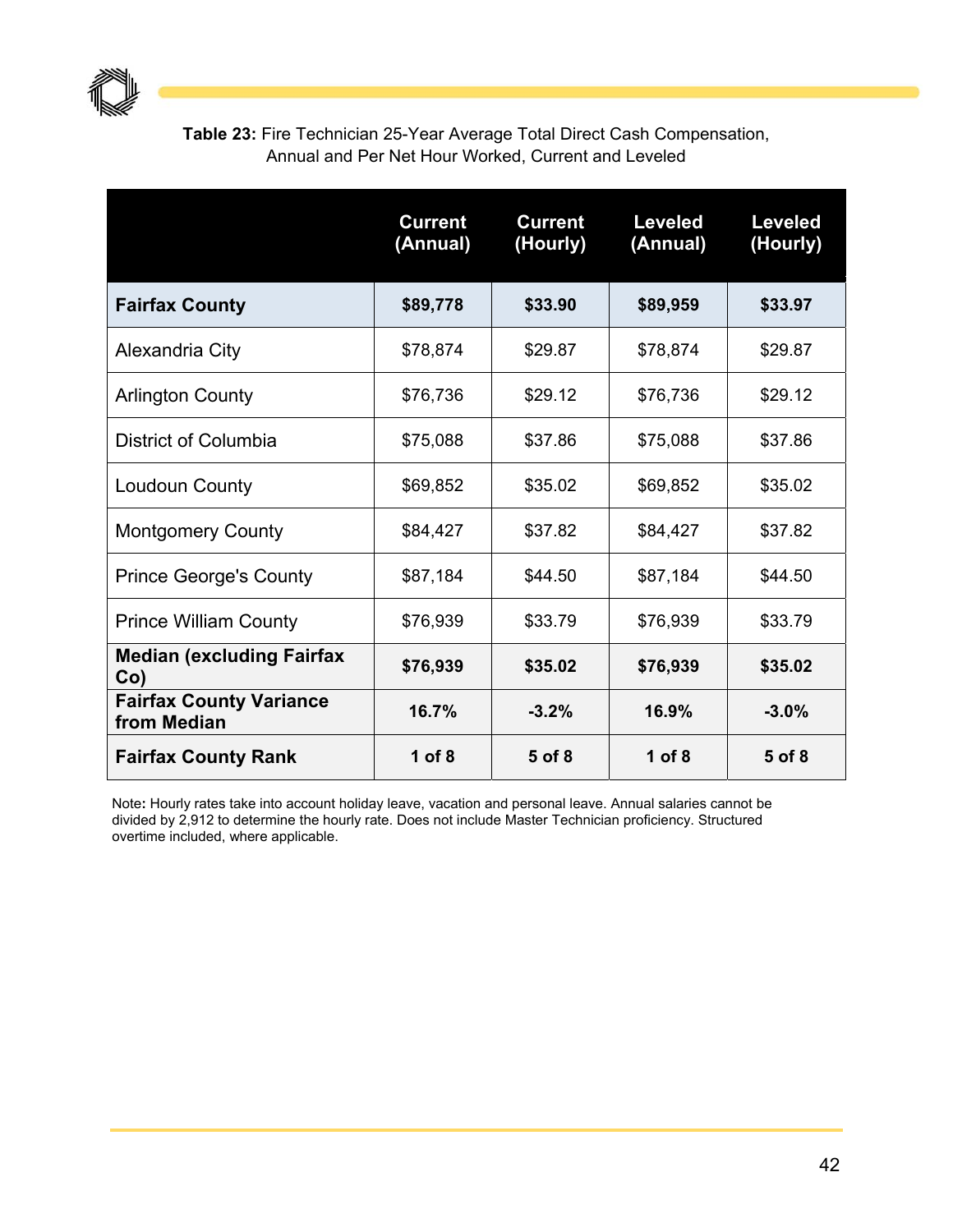

**Table 24:** Lieutenant (or equivalent) Maximum Base + Longevity, Annual and Per Hour Worked, Current and Leveled

|                                               | <b>Current</b><br>(Annual) | <b>Current</b><br>(Hourly) | <b>Leveled</b><br>(Annual) | <b>Leveled</b><br>(Hourly) |
|-----------------------------------------------|----------------------------|----------------------------|----------------------------|----------------------------|
| <b>Fairfax County</b>                         | \$109,724                  | \$37.68                    | \$110,688                  | \$38.01                    |
| Alexandria City                               | \$109,901                  | \$37.74                    | \$109,901                  | \$37.74                    |
| <b>Arlington County</b>                       | \$108,692                  | \$37.33                    | \$108,692                  | \$37.33                    |
| District of Columbia                          | \$101,675                  | \$46.55                    | \$101,675                  | \$46.55                    |
| Loudoun County                                |                            |                            |                            |                            |
| <b>Montgomery County</b>                      | \$106,812                  | \$42.79                    | \$106,812                  | \$42.79                    |
| <b>Prince George's County</b>                 | \$110,897                  | \$50.78                    | \$110,897                  | \$50.78                    |
| <b>Prince William County</b>                  |                            |                            |                            |                            |
| <b>Median (excluding</b><br>Fairfax Co)       | \$108,692                  | \$42.79                    | \$108,692                  | \$42.79                    |
| <b>Fairfax County Variance</b><br>from Median | 0.9%                       | $-11.9%$                   | 1.8%                       | $-11.2%$                   |
| <b>Fairfax County Rank</b>                    | 3 of 6                     | 5 of 6                     | $2$ of 6                   | 4 of 6                     |

Note: Structured OT included above.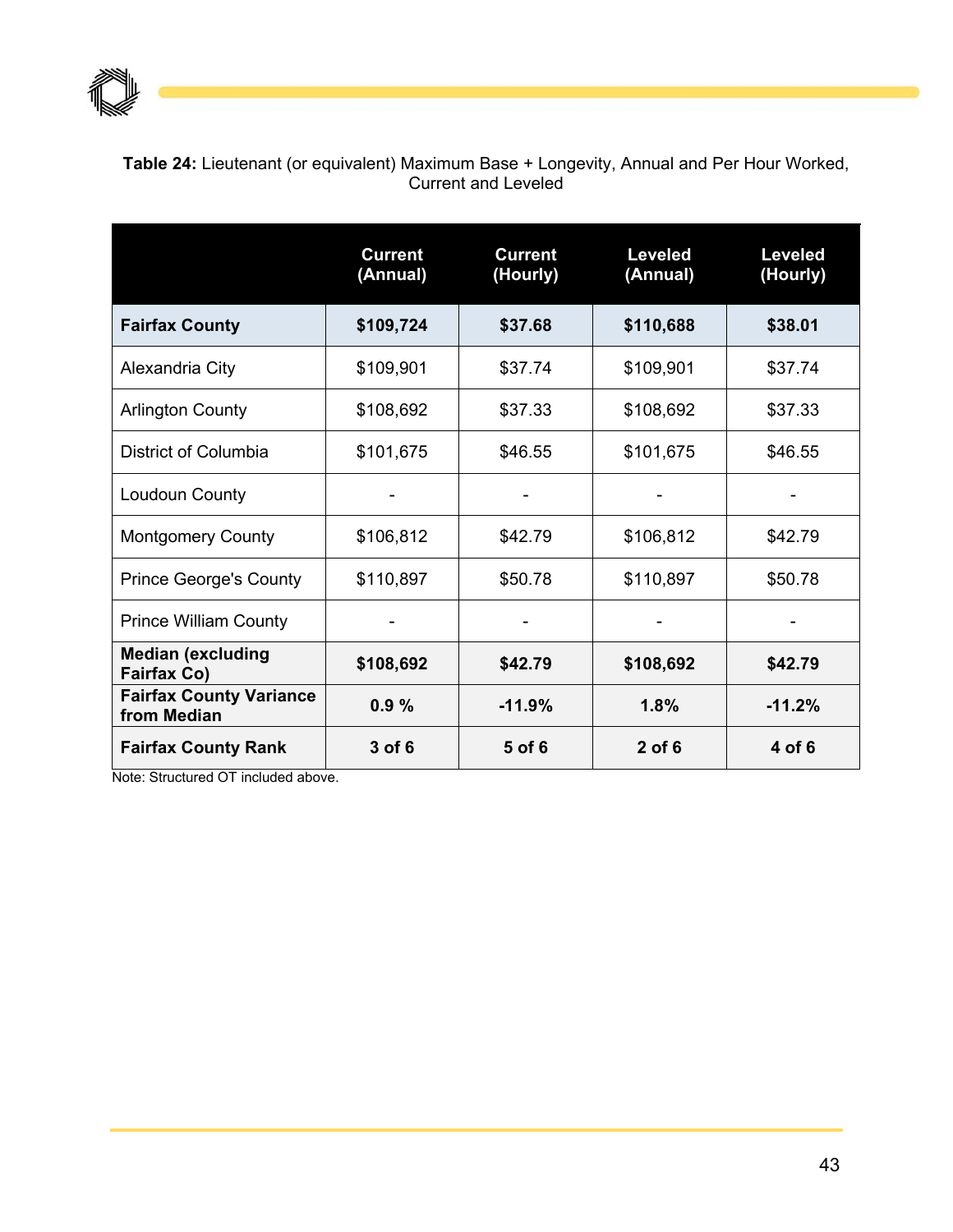

| <b>Table 25:</b> Captain I (or equivalent) Maximum Base + Longevity, Annual and Per Hour Worked, |  |
|--------------------------------------------------------------------------------------------------|--|
| Current and Leveled                                                                              |  |

|                                                | <b>Current</b><br>(Annual) | <b>Current</b><br>(Hourly) | <b>Leveled</b><br>(Annual) | <b>Leveled</b><br>(Hourly) |
|------------------------------------------------|----------------------------|----------------------------|----------------------------|----------------------------|
| <b>Fairfax County</b>                          | \$126,730                  | \$43.52                    | \$128,135                  | \$44.00                    |
| Alexandria City                                | \$120,118                  | \$41.25                    | \$120,118                  | \$41.25                    |
| <b>Arlington County</b>                        | \$119,621                  | \$41.08                    | \$119,621                  | \$41.08                    |
| District of Columbia                           | \$113,855                  | \$52.13                    | \$113,855                  | \$52.13                    |
| Loudoun County                                 | \$98,118                   | \$44.93                    | \$98,118                   | \$44.93                    |
| <b>Montgomery County</b>                       | \$120,442                  | \$48.25                    | \$120,442                  | \$48.25                    |
| <b>Prince George's County</b>                  | \$123,648                  | \$56.62                    | \$123,648                  | \$56.62                    |
| <b>Prince William County</b>                   | \$113,831                  | \$45.61                    | \$113,831                  | \$45.61                    |
| <b>Median (excluding</b><br><b>Fairfax Co)</b> | \$119,621                  | \$45.61                    | \$119,621                  | \$45.61                    |
| <b>Fairfax County Variance</b><br>from Median  | 5.9%                       | $-4.6%$                    | 7.1%                       | $-3.5%$                    |
| <b>Fairfax County Rank</b>                     | 1 of $8$                   | 6 of 8                     | 1 of 8                     | 6 of 8                     |

Note: Structured OT included above.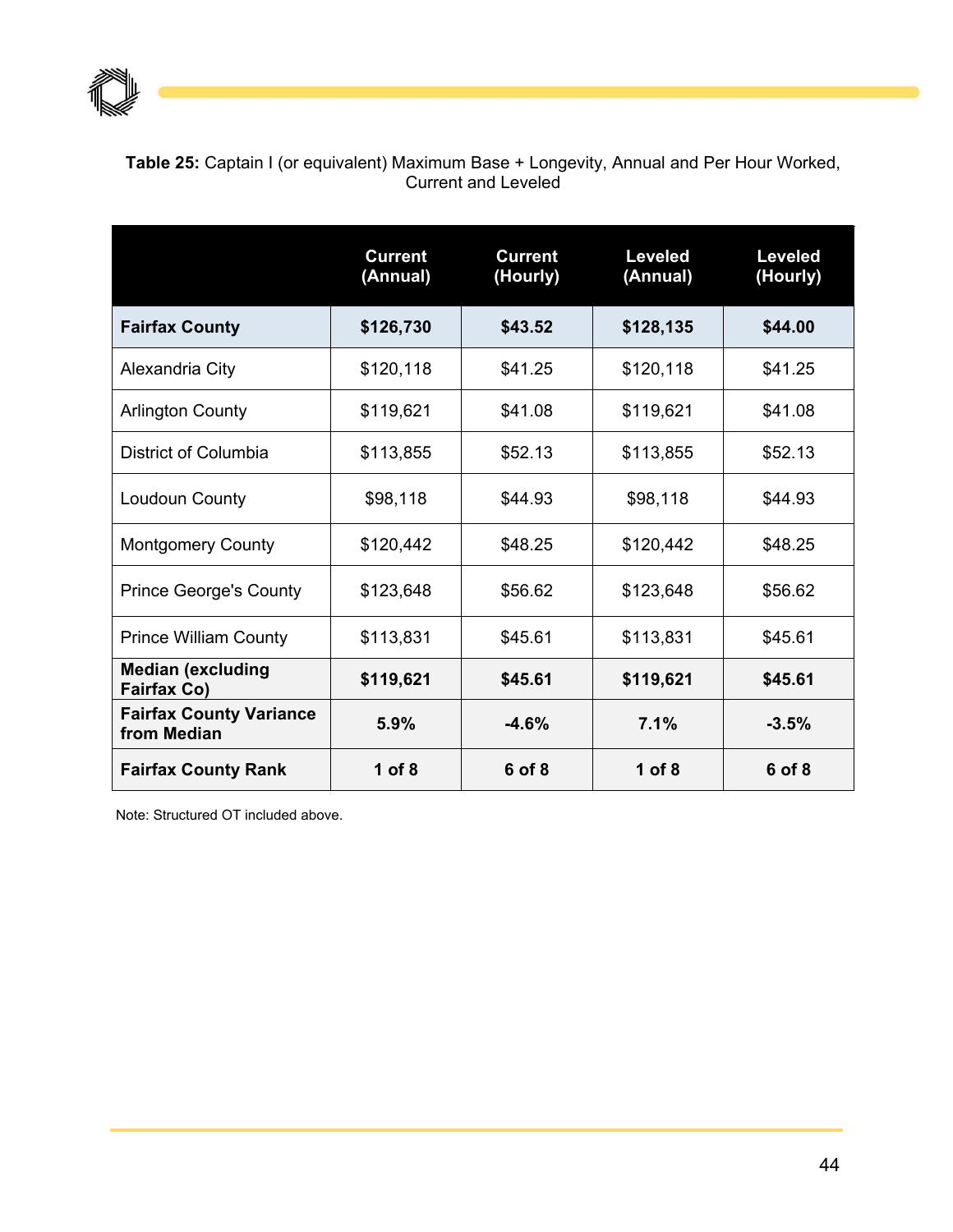

### **Table 26:** Captain II (or equivalent) Maximum Base + Longevity, Annual and Per Hour Worked, Current and Leveled

|                                                      | <b>Current</b><br>(Annual) | <b>Current</b><br>(Hourly) | <b>Leveled</b><br>(Annual) | <b>Leveled</b><br>(Hourly) |
|------------------------------------------------------|----------------------------|----------------------------|----------------------------|----------------------------|
| <b>Fairfax County</b>                                | \$139,068                  | \$47.76                    | \$141,269                  | \$48.51                    |
| Alexandria City                                      |                            |                            |                            |                            |
| <b>Arlington County</b>                              | \$132,756                  | \$45.59                    | \$132,756                  | \$45.59                    |
| District of Columbia                                 | \$127,013                  | \$58.16                    | \$127,013                  | \$58.16                    |
| Loudoun County                                       | \$107,595                  | \$49.27                    | \$107,595                  | \$49.27                    |
| <b>Montgomery County</b>                             |                            |                            |                            |                            |
| <b>Prince George's County</b>                        |                            |                            |                            |                            |
| <b>Prince William County</b>                         | \$125,451                  | \$50.26                    | \$125,451                  | \$50.26                    |
| <b>Median (excluding</b><br>Fairfax Co)              | \$126,232                  | \$49.76                    | \$126,232                  | \$49.76                    |
| <b>Fairfax County</b><br><b>Variance from Median</b> | 10.2%                      | $-4.0%$                    | 11.9%                      | $-2.5%$                    |
| <b>Fairfax County Rank</b>                           | $1$ of $5$                 | 4 of 5                     | 1 of $5$                   | 4 of 5                     |

Note: Structured OT included above.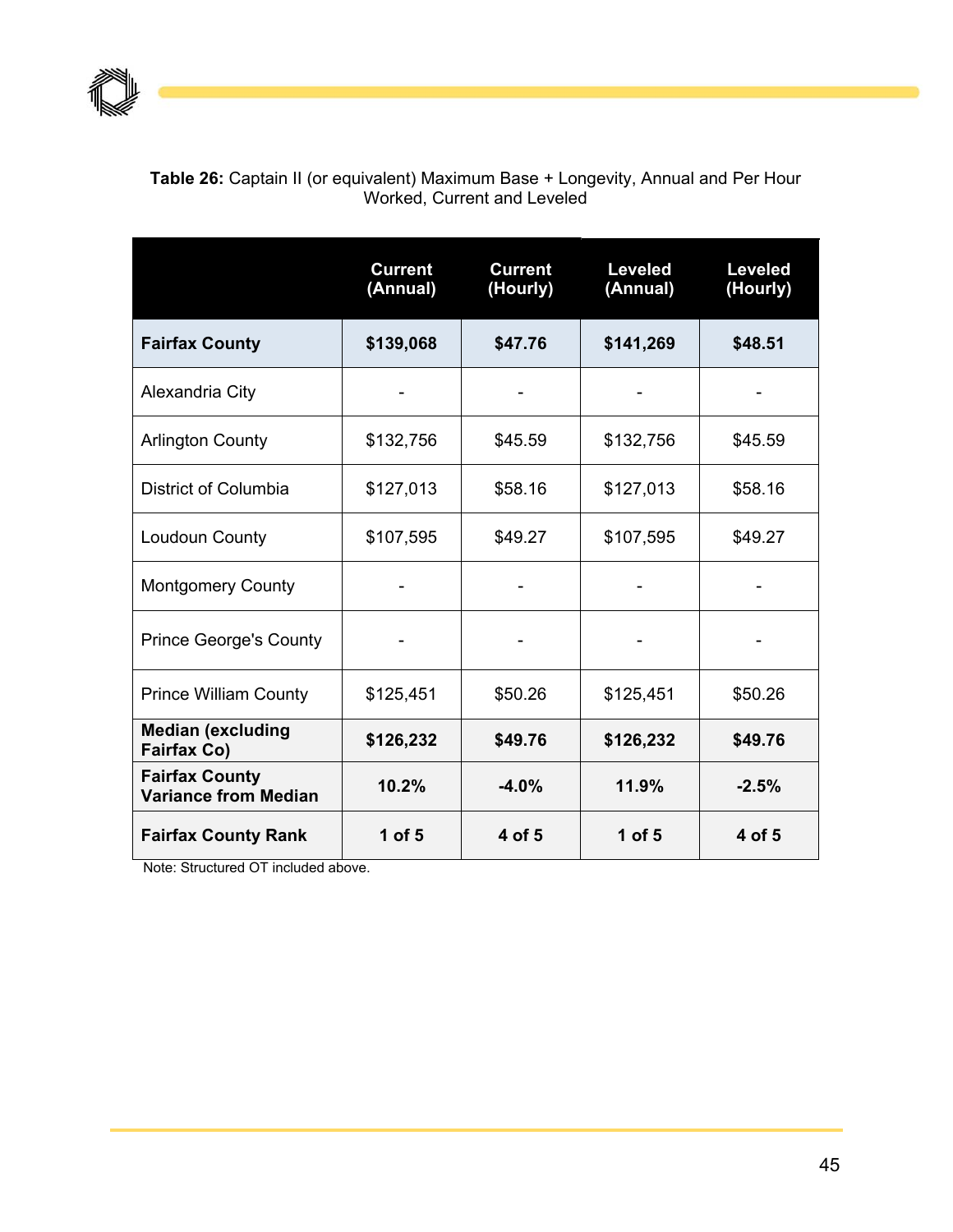

## **Table 27:** Battalion Chief (or equivalent) Maximum Base + Longevity, Annual and Per Hour Worked, Current and Leveled

|                                                | <b>Current</b><br>(Annual) | <b>Current</b><br>(Ops<br>Hourly) | <b>Current</b><br>(Staff<br>Hourly) | <b>Leveled</b><br>(Annual) | <b>Leveled</b><br>(Ops<br>Hourly) | <b>Leveled</b><br>(Staff<br>Hourly) |
|------------------------------------------------|----------------------------|-----------------------------------|-------------------------------------|----------------------------|-----------------------------------|-------------------------------------|
| <b>Fairfax County</b>                          | \$151,089                  | \$51.88                           | \$72.64                             | \$151,686                  | \$52.09                           | \$72.93                             |
| Alexandria City                                | \$143,177                  | \$49.17                           | \$65.56                             | \$143,177                  | \$49.17                           | \$65.56                             |
| <b>Arlington County</b>                        | \$163,592                  | \$56.18                           | \$78.65                             | \$163,592                  | \$56.18                           | \$78.65                             |
| District of Columbia                           | \$154,007                  | \$70.52                           | \$74.04                             | \$154,007                  | \$70.52                           | \$74.04                             |
| Loudoun County                                 | \$123,924                  | \$56.74                           | \$59.58                             | \$123,924                  | \$56.74                           | \$59.58                             |
| <b>Montgomery County</b>                       | \$135,946                  | \$54.47                           | \$65.36                             | \$135,946                  | \$54.47                           | \$65.36                             |
| <b>Prince George's County</b>                  | \$136,268                  | \$62.39                           | \$65.51                             | \$136,268                  | \$62.39                           | \$65.51                             |
| <b>Prince William County</b>                   | \$143,679                  | \$57.56                           | \$65.79                             | \$143,679                  | \$57.56                           | \$65.79                             |
| <b>Median (excluding</b><br><b>Fairfax Co)</b> | \$143,177                  | \$56.74                           | \$65.56                             | \$143,177                  | \$56.74                           | \$65.56                             |
| <b>Fairfax County Variance</b><br>from Median  | 5.5%                       | $-8.6%$                           | 10.8%                               | 5.9%                       | $-8.2%$                           | 11.2%                               |
| <b>Fairfax County Rank</b>                     | 3 of 8                     | $7$ of $8$                        | 3 of 8                              | $3$ of $8$                 | $7$ of $8$                        | $3$ of $8$                          |

### Transfer of the Fire Apparatus Mechanic Classification to the Civilian "S" Pay Schedule

As previously noted, the civilian Fire Apparatus Mechanic classification aligns more closely with other civilian County positions, such as Vehicle Equipment Technician II, than with the uniformed fire and rescue ranks on the County's "F" Pay Schedule.

To ensure ongoing market alignment as future pay schedule adjustments may be made in the years ahead, PFM recommends transferring the Fire Apparatus Mechanic classification to the civilian "S" pay schedule, consistent with other County civilian classifications.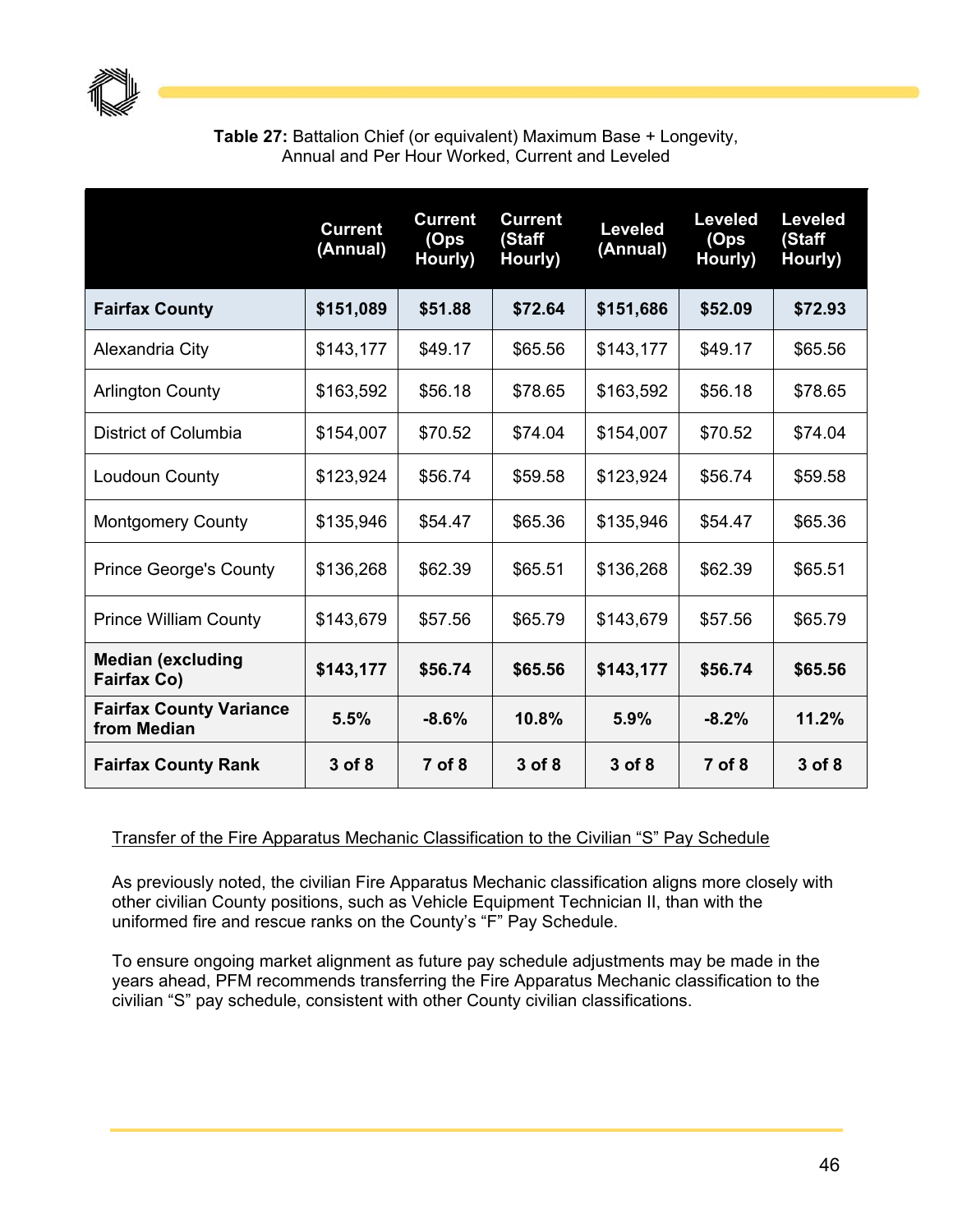

#### Lieutenant Pay Differential

As shown in **Table 24** earlier in this report, the County's pay at the Fire Lieutenant rank currently lags the regional median by more than 10% on an hourly basis, and would still lag by more than 5.0% after leveling. In addition, under the current rank differential structure, the FRD has experienced somewhat low application rates among eligible employees for this important, first-level supervisory rank – although, to date, interest has been sufficient to fill needed vacancies.

As also previously noted, multiple factors other than pay likely also contribute to potential candidates choosing not to seek promotion to Lieutenant – such as the potential for relocation and/or assignment to a rotating shift, and the change in role associated with moving into supervision.

Given the pressures at this key career juncture, PFM recommends continued, active monitoring of the application rates to become a Lieutenant, as well as candidate quality and any extended vacancies for this rank.

The County should continue to monitor the pay gap between the regional median and the FRD's Lieutenant rank. Further, FRD leadership could potentially explore adjustments to operational practices involving this rank (e.g., geographic assignment) as no-cost/low-cost strategies to increase interest in applications for this rank.

#### Summary

The impact of leveling the "F" pay plan, is shown in **Table 28** below.

|                             | <b>Leveled</b> |
|-----------------------------|----------------|
| <b>Firefighter</b>          | 0.0%           |
| <b>Technician</b>           | 0.2%           |
| <b>Master Technician</b>    | 0.2%           |
| Lieutenant                  | 0.9%           |
| <b>Captain I</b>            | 1.1%           |
| <b>Captain II</b>           | 1.6%           |
| <b>Battalion Chief</b>      | 0.4%           |
| <b>Deputy Fire Chief</b>    | 0.5%           |
| <b>Assistant Fire Chief</b> | 0.7%           |

**Table 28:** Percent Change between Current "F" Pay Plan and PFM "Leveled" Proposal (by Rank)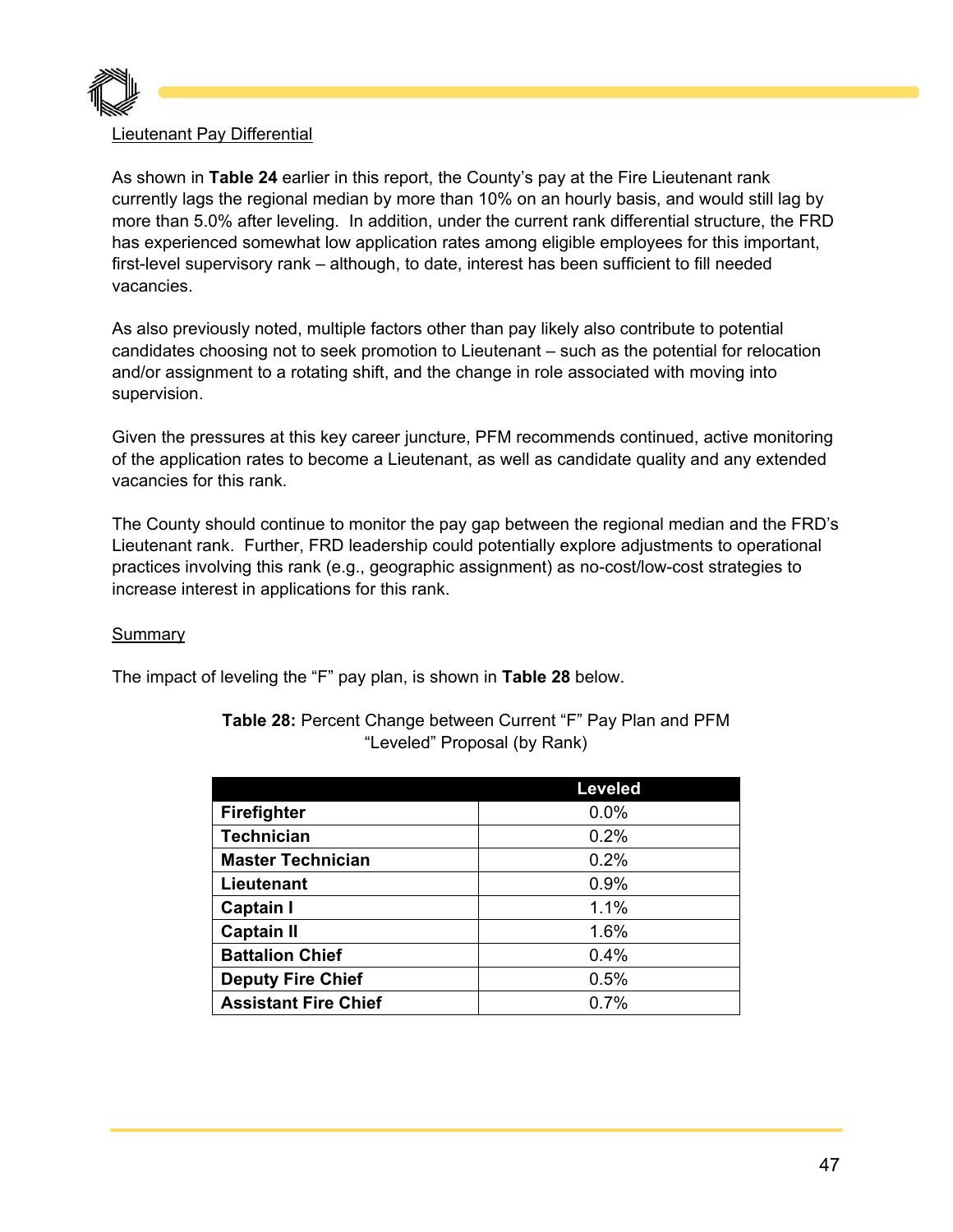

# **National Benchmarks**

In addition to regional compensation comparisons, this report encompasses a review of major fire departments nationally. This national peer group was selected to evaluate compensation practices and related organizational strategies and approaches generally – not for comparison of absolute pay levels.

Focus groups with FRD uniformed personnel and interviews with the Department's leadership and other County stakeholders identified the following issues regarding the FRD organizational structure as areas of focus for this national benchmarking:

- **Two Captain Ranks:** As previously noted, the FRD currently uses both a Captain I and a Captain II rank. The primary practical distinction between the Captain ranks is that the Captain I serves as a shift commander, while the Captain II serves as a station commander. There is a roughly 10% differential between the two Captain ranks. The County sought to determine how this Captain structure compares to other large departments nationally.
- **Non-Supervisory Rank Structure:** For Firefighters who do not desire to take on the increased responsibility of the Lieutenant rank, the structure of the non-supervisory career path is important. Currently, after joining the FRD as a Firefighter/Firefighter Medic, employees have the opportunity to advance to Technician and then the Master Technician proficiency level. PFM benchmarked non-supervisory rank structure across the national survey group, to determine if Fairfax County's non-supervisory rank structure was in line with national norms.
- **Staff Positions:** Currently, the FRD reports challenges with attracting experienced personnel at or near the top of promotional lists to apply for staff positions in support of operations. One factor in this dynamic is that there is a financial disincentive to taking a staff position, as employees in these roles lose opportunities to earn premiums such as holiday pay, and shift differential, as well as scheduled overtime. While the overall hours in these "9 to 5" staff positions are lower, there is nonetheless an economic loss on an annual basis. Accordingly, PFM benchmarked alternative compensation approaches for staff positions across the national grouping.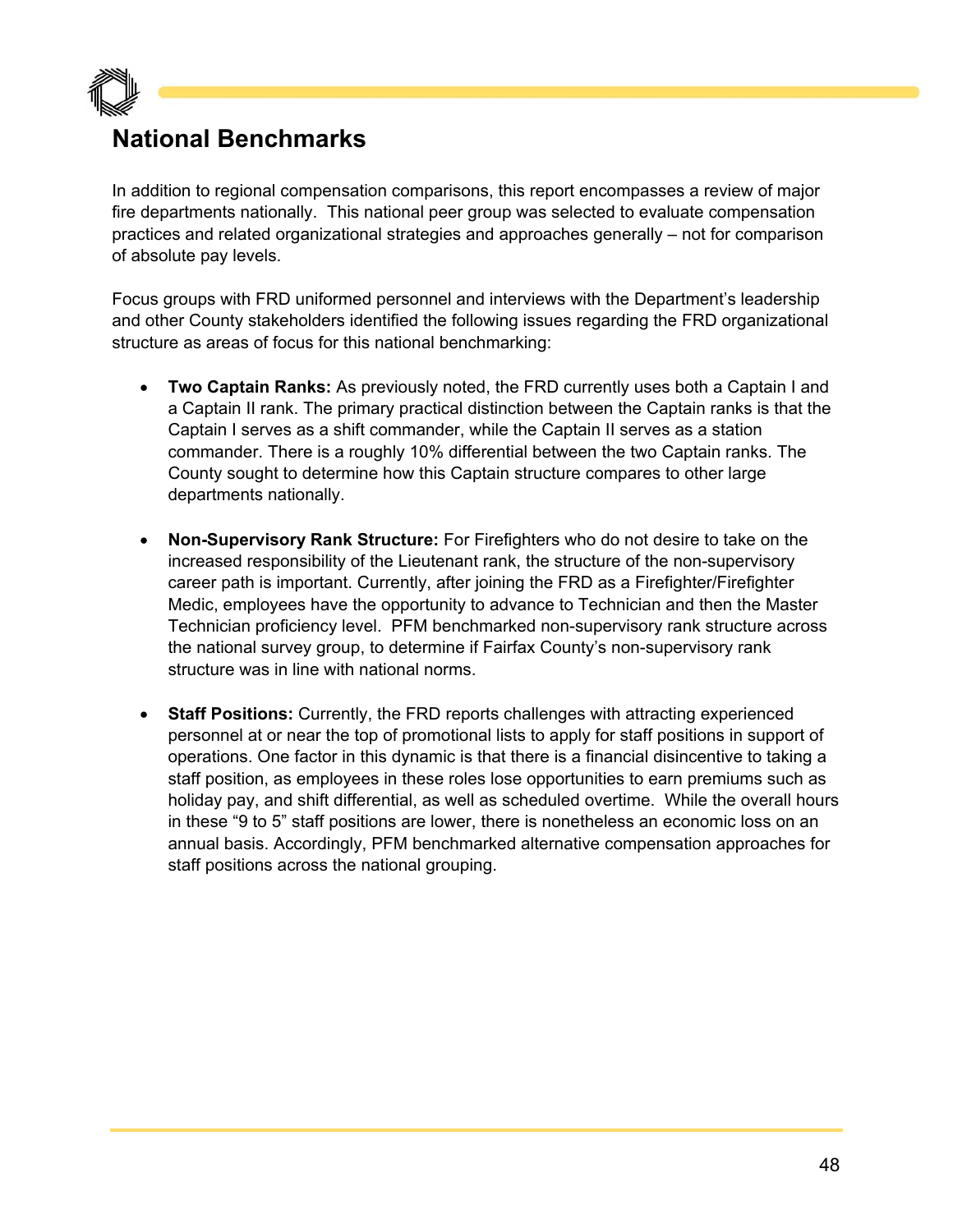

# **Overview of the National Benchmark Group**

PFM surveyed nine (9) fire departments across the United States. With input from the FRD, agencies were chosen based on:

- **Size** departments included are of similar scale and serve similarly sized populations as the Fairfax County Fire and Rescue Department.
- **Location** includes agencies from different parts of the country to provide geographic diversity in comparisons, capturing insight from varying practices nationally.

|                               | <b>Population</b> | <b>Number of Sworn</b><br><b>Fire/Rescue</b><br><b>Personnel</b> | <b>Number of Sworn</b><br><b>Fire/Rescue</b><br><b>Personnel per</b><br>10,000 residents | <b>Fire Based</b><br>EMS? |
|-------------------------------|-------------------|------------------------------------------------------------------|------------------------------------------------------------------------------------------|---------------------------|
| <b>Fairfax County</b>         | 1,138,652         | 1,385                                                            | 12                                                                                       | <b>Yes</b>                |
| Charlotte*                    | 842,029           | 1,046                                                            | 12                                                                                       | No                        |
| Fort Worth*                   | 855,897           |                                                                  |                                                                                          | No.                       |
| Indianapolis                  | 852,506           | 1,157                                                            | 14                                                                                       | Yes                       |
| Nashville                     | 660,393           | 785                                                              | 12                                                                                       | Yes                       |
| Phoenix                       | 1,615,041         |                                                                  |                                                                                          | Yes                       |
| San Francisco                 | 870,887           | 1,352                                                            | 16                                                                                       | Yes                       |
| Seattle                       | 704,358           | 998                                                              | 14                                                                                       | Yes                       |
| <b>Montgomery County</b>      | 1,043,863         | 1,184                                                            | 11                                                                                       | Yes                       |
| <b>Prince George's County</b> | 908,049           | 880                                                              | 10                                                                                       | Yes                       |

#### **Table 29:** National Benchmark Departments**<sup>18</sup>**

\*Basic Life Support (BLS) only service providers

After reviewing all applicable information and documents provided by each jurisdiction, the project team conducted supplemental telephone interviews with representatives of each benchmark department to better understand considerations such as rank structure, station organization, and staffing practices. Among the surveyed departments, Fort Worth and Phoenix provided only partial responses.

#### Captain Rank Structure

As shown in **Table 30** below, no other surveyed jurisdiction has multiple captain ranks. Among the national departments surveyed, all used either a lieutenant and captain, or a single captain to fulfill the job duties of Fairfax's Captain I and Captain II ranks.

<sup>18</sup> Source: Census Bureau, 1-Yr Estimates, 2016; "Number sworn" from survey responses and County Budget (Prince George's County).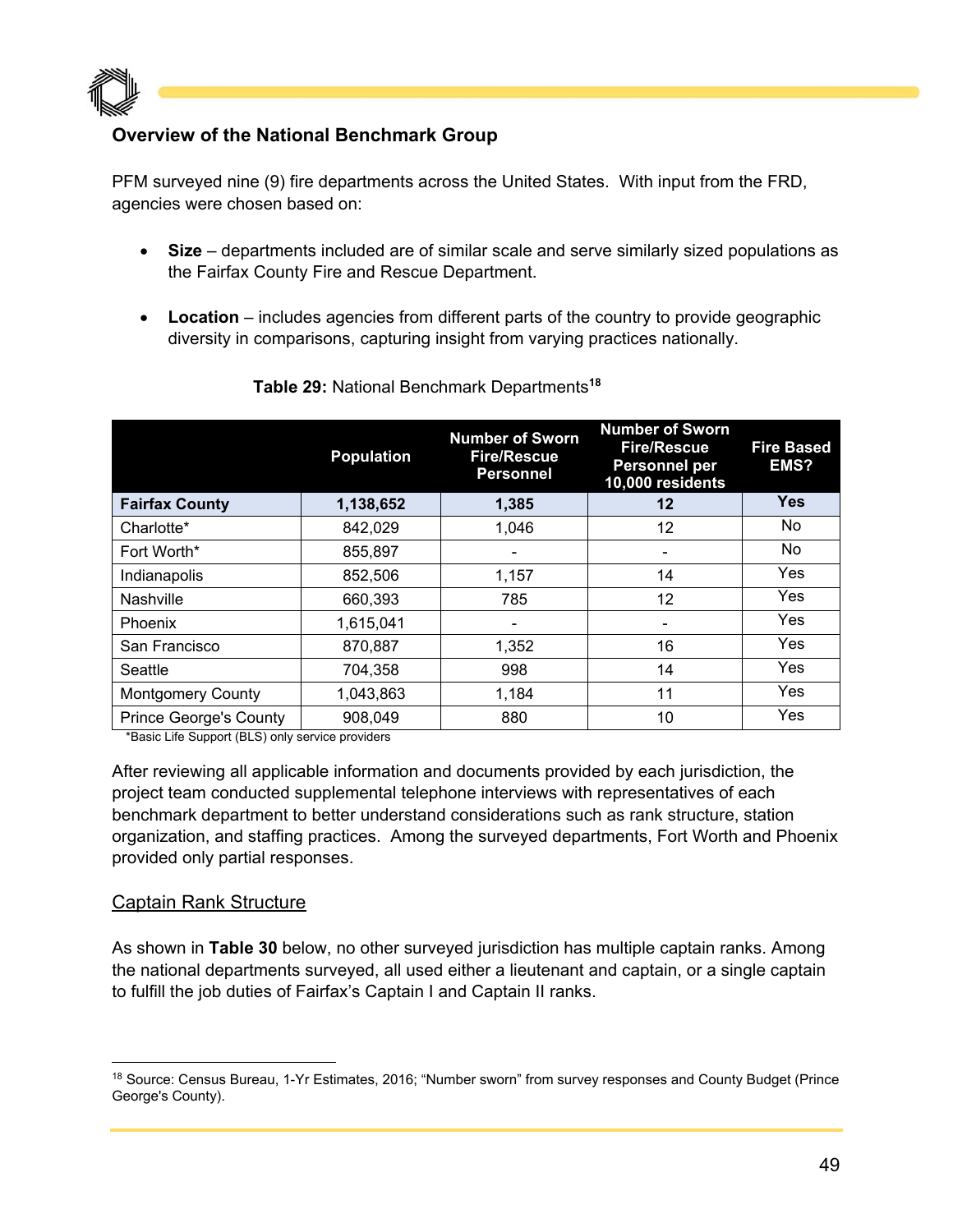

# **Table 30:** Lieutenant, Captain I and Captain II, Rank Structures

|                           | Lieutenant or<br><b>Equivalent</b> | <b>Captain I</b><br>or<br><b>Equivalent</b>     | <b>Captain II or</b><br><b>Equivalent</b> | <b>Battalion Chief or</b><br><b>Equivalent</b> |
|---------------------------|------------------------------------|-------------------------------------------------|-------------------------------------------|------------------------------------------------|
| <b>Fairfax County</b>     | Lieutenant                         | <b>Captain I</b>                                | <b>Captain II</b>                         | <b>Battalion Chief</b>                         |
| Charlotte                 |                                    | Captain                                         |                                           | <b>Battalion Chief</b>                         |
| Fort Worth                |                                    | Lieutenant<br>Captain<br><b>Battalion Chief</b> |                                           |                                                |
| Indianapolis              |                                    | Lieutenant<br>Captain                           |                                           | <b>Battalion Chief</b>                         |
| Nashville <sup>19</sup>   |                                    | Captain                                         | <b>District Chief</b>                     |                                                |
| Phoenix                   |                                    | Captain                                         | <b>Battalion Chief</b>                    |                                                |
| San Francisco             | Lieutenant                         |                                                 | Captain                                   | <b>Battalion Chief</b>                         |
| Seattle                   | Lieutenant                         |                                                 | Captain                                   | <b>Battalion Chief</b>                         |
| <b>Montgomery County</b>  | Lieutenant                         | Captain                                         |                                           | <b>Battalion Chief</b>                         |
| Prince George's<br>County | Lieutenant                         | Captain                                         |                                           | <b>Battalion Chief</b>                         |

Nonetheless, given the FRD's size and dual service provider status, there is a strong rationale behind the use of dual captain ranks. In departments that are smaller, those that use more single apparatus stations, and those that do not provide fire based EMS, there is less operational necessity to have more than one captain rank.

Further, while none of these national departments uses two distinct captain ranks *per se*, two do provide pay premiums for serving as a station commander – the key additional, functional responsibility of the Fairfax FRD Captain II.

|                                 | <b>Premium Offered?</b> | <b>Amount</b>            |
|---------------------------------|-------------------------|--------------------------|
| Charlotte                       | No                      |                          |
| Fort Worth                      | No                      |                          |
| Indianapolis <sup>20</sup>      | Yes                     | \$1,200/yr.              |
| Nashville                       | No                      |                          |
| Phoenix                         | No                      |                          |
| San Francisco                   | No                      | $\overline{\phantom{0}}$ |
| Seattle                         | No                      |                          |
| Montgomery County <sup>21</sup> | Yes                     | \$3,087/yr.              |
| <b>Prince George's County</b>   | No                      |                          |

#### **Table 31:** Station Commander Premium

**Fairfax County:** Captain II is a promotional title. There is a 9.7% rank differential between Captain II and Captain I.

 <sup>19</sup> Nashville is in the process of implementing a "Fire Captain Senior"; currently no incumbents hold this rank.<br><sup>20</sup> Indianapolis: A \$1,200 annual stipend is paid to the "House Captain" as a tactical incentive (special premium. It should be noted that a "House Captain" differs slightly from a station commander (e.g. sends maintenance request, reporting supply needs, etc.).

<sup>&</sup>lt;sup>21</sup> Montgomery County: Station Commander earns \$3,087, which is factored into their base pay.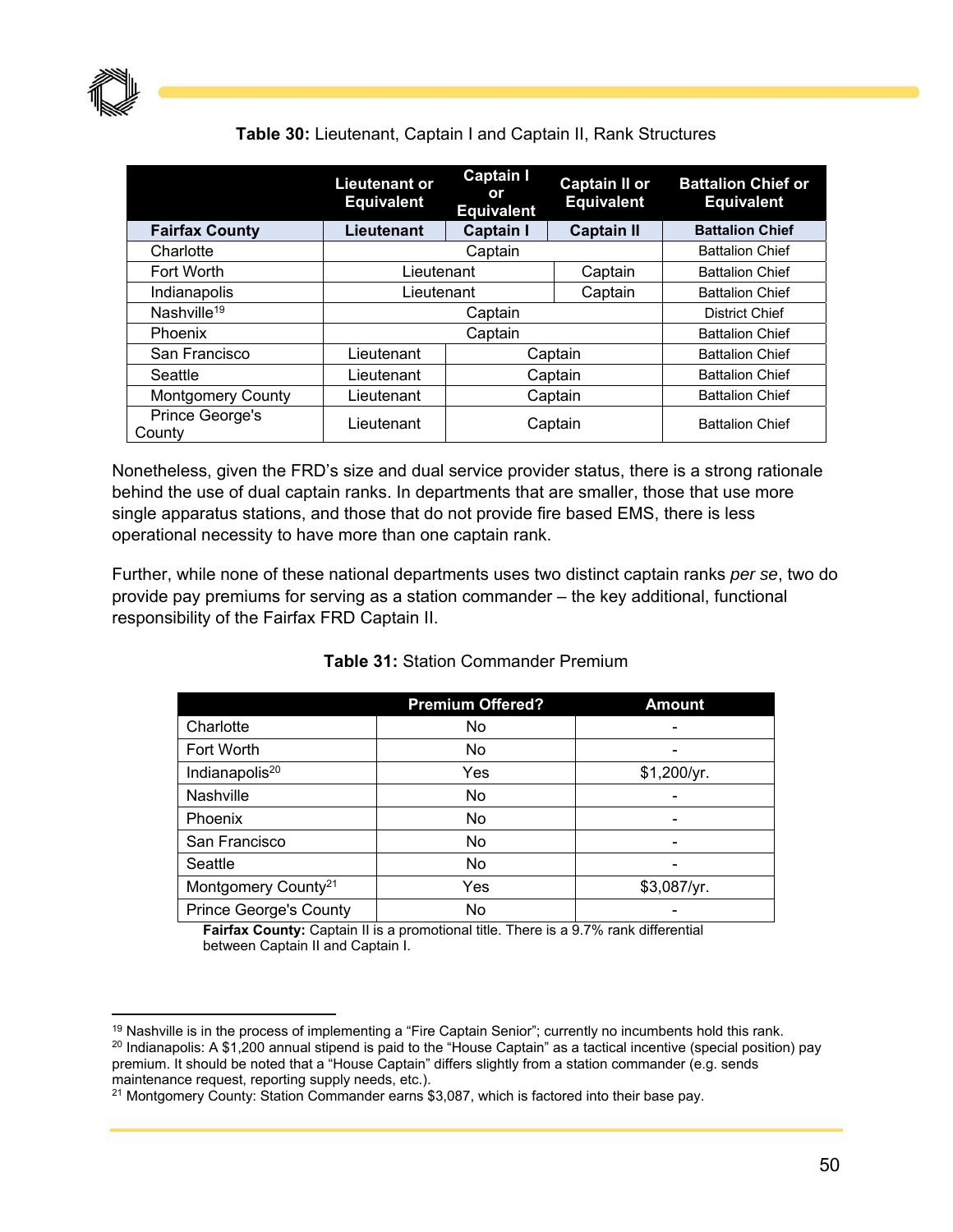

From a compensation perspective, a pay premium for the station commander role closely parallels the FRD Captain I and Captain II approach. In Fairfax County there is now a 9.7% rank differential between station commanders (Captain II) and shift commanders (Captain I).<sup>22</sup>

Further, within the national survey group, there are examples of similar pay differentials under different rank assignment practices from the FRD for the shift and station commander roles.

- For example, in the Fort Worth Texas Fire Department, Captains act as station commanders, and Lieutenants act as shift commanders. The differential between Captains and Lieutenants in the Fort Worth Fire Department is approximately 11.5%.23
- Similarly, the Nashville Fire Department is in the process of implementing a Fire Captain Senior rank, which will parallel the Captain II rank used by Fairfax County. The rank differential between Nashville's Fire Captain and Fire Captain Senior is to be 9.9%.

The rank differential between Fairfax County's Captain I and Captain II (9.7%) is slightly lower than both Fort Worth and Nashville.<sup>24</sup>

Clarity of roles, especially supervisory responsibilities, is critical to the effective and efficient management of fire and rescue departments. The Captain I and II ranks are well-defined positions that prevent confusion and allow supervisors to better manage their subordinates.

### Non-Supervisory Career Track

Nearly 70 percent of the Fairfax County Fire and Rescue Department is comprised of personnel holding non-supervisory ranks. Within the Department, there is an appropriate desire to ensure a clear career path for firefighters to grow in both pay and duties without assuming a supervisory role. Maintaining such a path provides predictability of promotion and pay increases and encourages fire personnel to stay with the department – and continue to grow professionally – through the end of their career.

**Table 32** below summarizes non-supervisory career paths in the national departments surveyed. While non-supervisory rank structures vary from department to department, survey responses indicate that it is not uncommon to have only one or two non-supervisory ranks before the technician (or equivalent rank).

Similarly to Fairfax County, five of the national departments surveyed – Fort Worth, Indianapolis, Phoenix, San Francisco, and Seattle – have only one non-supervisory rank before the technician (or equivalent rank).

<sup>22</sup> Fairfax County, "F" pay plan.

<sup>&</sup>lt;sup>23</sup> Collective Bargaining Agreement between the City of Fort Worth and the IAFF, 2014-2018.

<sup>&</sup>lt;sup>24</sup> Nashville and Davidson County Metropolitan pay plan.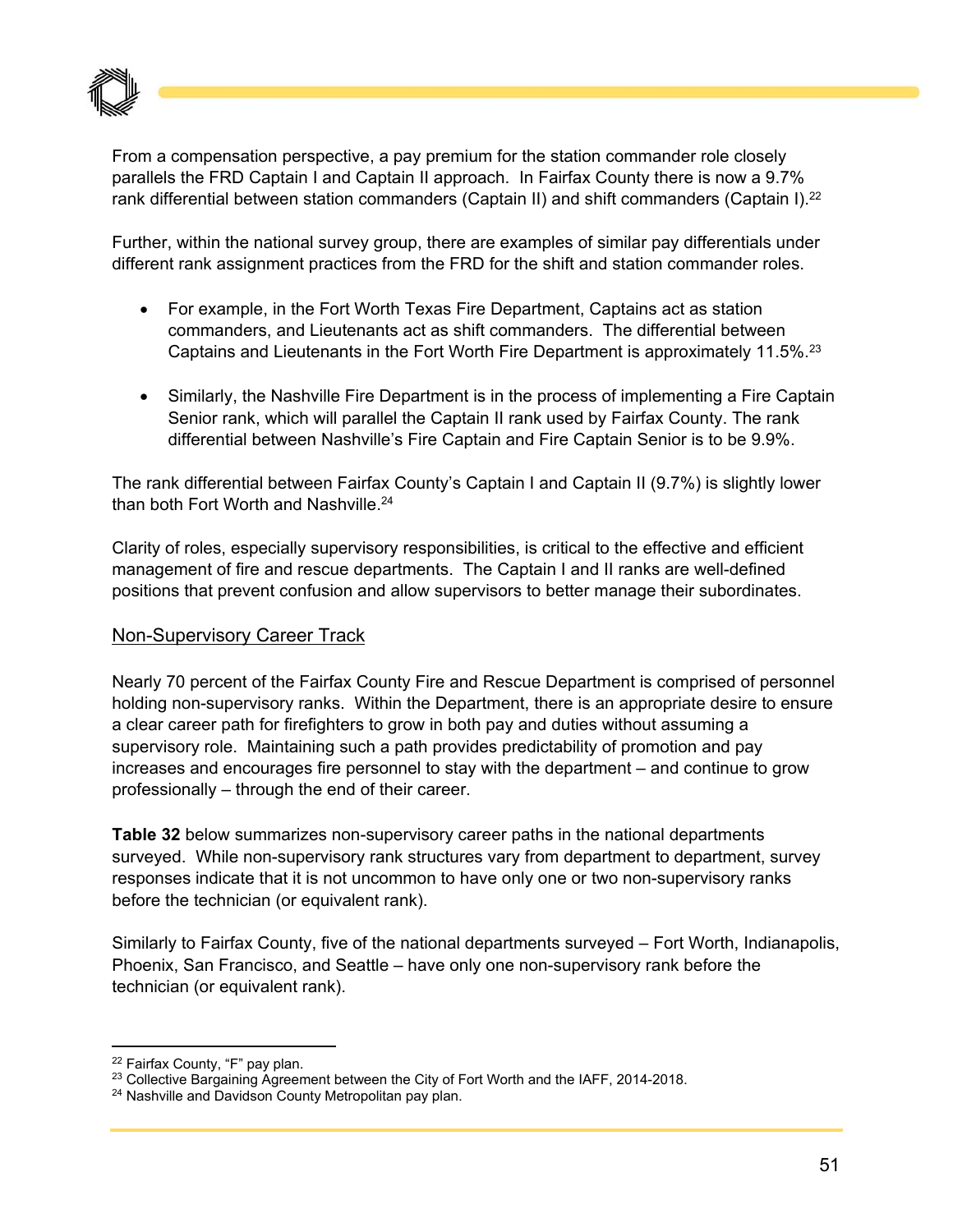

|  |  | Table 32: Non-Supervisory Rank Structure |  |  |
|--|--|------------------------------------------|--|--|
|--|--|------------------------------------------|--|--|

|                                  | <b>Non-Competitive</b><br><b>Rank &amp; File</b>       | <b>Highest Non-</b><br><b>Competitive, Non-</b><br><b>Supervisory Rank</b>                                   | <b>Technician Rank</b>    |  |                      |
|----------------------------------|--------------------------------------------------------|--------------------------------------------------------------------------------------------------------------|---------------------------|--|----------------------|
| <b>Fairfax County</b>            | Firefighter                                            | <b>Fire Technician</b><br>(with the<br>opportunity for<br><b>Master-level</b><br>proficiency<br>recognition) |                           |  |                      |
| Charlotte                        | Firefighter I                                          | Firefighter II                                                                                               | Firefighter<br>Engineer   |  |                      |
| Fort Worth                       | Firefighter                                            |                                                                                                              |                           |  | <b>Fire Engineer</b> |
| Indianapolis                     | Firefighter                                            | <b>Fire Engineer</b>                                                                                         |                           |  |                      |
| Nashville <sup>25</sup>          | Firefighter I<br>Firefighter II                        |                                                                                                              | <b>Fire Engineer</b>      |  |                      |
| Phoenix                          | Firefighter                                            | <b>Fire Engineer</b>                                                                                         |                           |  |                      |
| San Francisco <sup>26</sup>      | Firefighter                                            |                                                                                                              |                           |  |                      |
| Seattle <sup>27</sup>            |                                                        |                                                                                                              |                           |  |                      |
| <b>Montgomery County</b>         | Firefighter/Rescuer I-<br>Firefighter/Rescuer III<br>Ш |                                                                                                              | <b>Master Firefighter</b> |  |                      |
| <b>Prince George's</b><br>County | Firefighter I-II                                       | Firefighter III                                                                                              | Fire Technician           |  |                      |

FRD focus group participants did not express any discontent with the current structure of the non-supervisory career path.

### **Staff Positions**

The Department currently has 124 uniformed personnel serving in staff positions, typically working a five-day, 40-hour or 42-hour schedule rather than the 56 hour fire operations schedule. Staff positions play a vital role within the Department. Personnel in these positions fulfill a wide array of duties. They are responsible for training, investigations, inspections,

 25Nashville: No longer uses FF III or Senior Captain.

<sup>&</sup>lt;sup>26</sup> San Francisco: Firefighters receive a 5% "Apparatus Operator Assignment Pay" premium.<br><sup>27</sup> Seattle: Firefighters receive a 5% "Apparatus Driver" premium.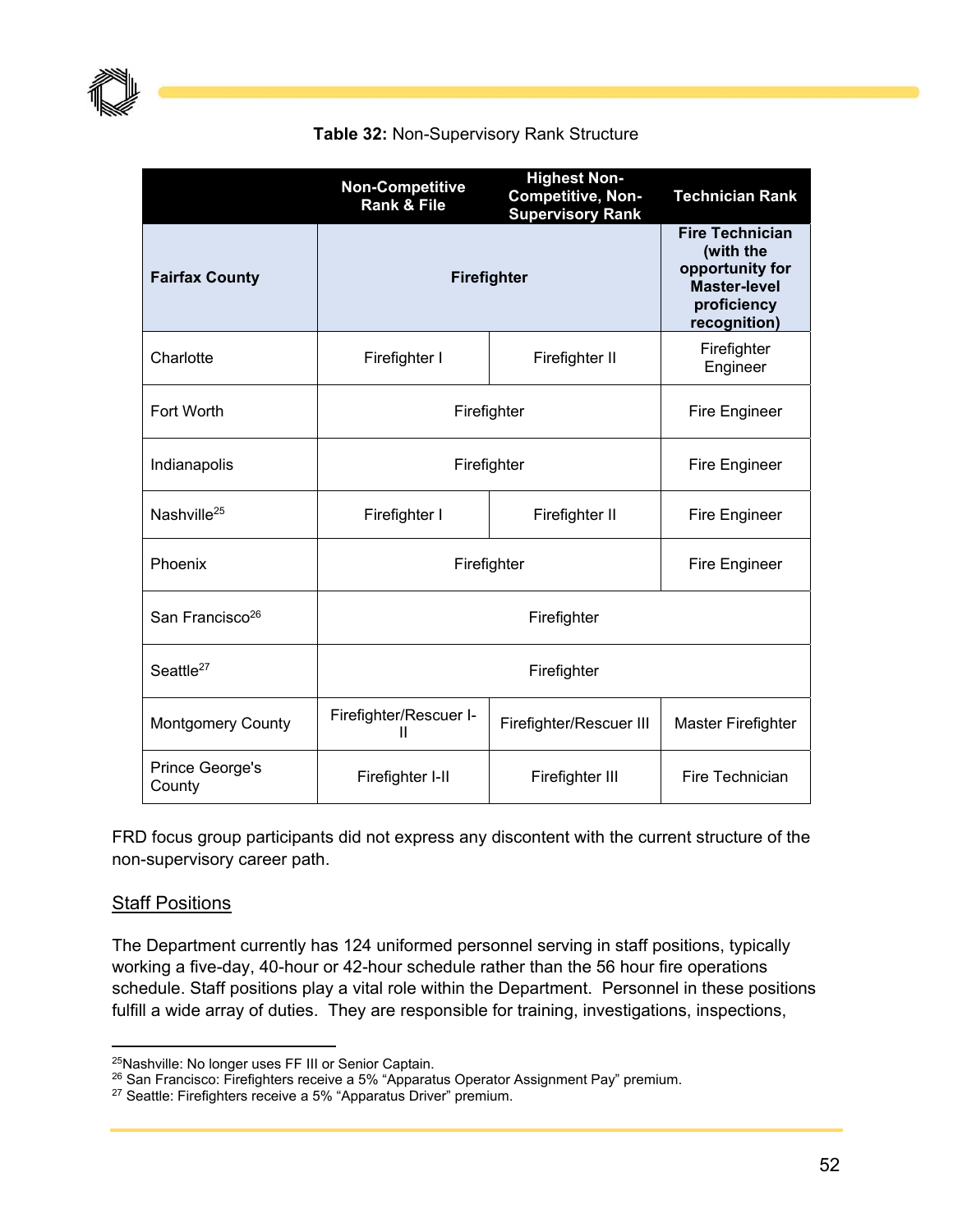$\mathbb P$  and the set of  $\mathbb P$ 

testing, and maintenance of apparatus, supporting Department communications and various other business and administrative duties.

| Rank                          | <b>Headcount</b> | <b>Headcount</b><br>(as a % of Rank) |
|-------------------------------|------------------|--------------------------------------|
| Firefighter                   | 26               | 7.3%                                 |
| Firefighter/Medic             | 4                | 6.5%                                 |
| Fire Technician               | 6                | 1.7%                                 |
| <b>Master Fire Technician</b> | 2                | 1.1%                                 |
| Fire Lieutenant               | 26               | 12.8%                                |
| Fire Captain I                | 20               | 18.7%                                |
| Fire Captain II               | 20               | 28.6%                                |
| <b>Fire Battalion Chief</b>   | 10               | 27.8%                                |
| Deputy Fire Chief             | 7                | 70.0%                                |
| <b>Assistant Fire Chief</b>   | 3                | 100.0%                               |
| Total                         | 124              | 9.0%                                 |

**Table 33:** Staff Position Headcount\*

\*Headcount as of 9/06/2017

In Fairfax County, fire and rescue field operations personnel work a 24/96 schedule (24 on/24 off, 24 on/24 off, 24 on/96 off). This schedule equates to 56 average weekly hours and 2,912 hours annually.<sup>28</sup> As a function of the 24/96 schedule, field personnel receive approximately three hours of regularly scheduled overtime each week, not received in staff assignments. In addition, uniformed employees working in staff positions typically have holidays off instead of being compensated in cash and have fewer opportunities to earn shift differential pay.

While staff assignments do require fewer hours of active duty such that hourly pay rates remain equivalent to those for fire suppression, there is nonetheless an economic difference on an annualized basis. Analysis by the FRD's Fiscal Services Division using FY2017 payroll data estimated that uniformed personnel in staff positions earned between \$2,118 and \$9,944 less annually (depending on rank) relative to personnel working in a 56 hour per week position. The Fiscal Services Department's estimate includes loss of shift differential pay, holiday pay and scheduled overtime. The FRD's analysis provides a blended average of \$6,899 for the annual dollar amount lost across all ranks.<sup>29</sup> PFM's payroll analysis yielded a similar, albeit slightly lower blended average.

The Department does not now offer a stipend or pay premium to account for the economic impact of leaving a 56 hour per week position for a 40/42 hour per week staff position.

<sup>&</sup>lt;sup>28</sup> Fairfax County, Department of Human Resources.<br><sup>29</sup> Fairfax County Fire and Rescue Department, "Estimate of Pay Difference between Shift and Staff Positions." FRD estimate includes lost pay on both actual holiday and the day that a holiday is observed, PFM's estimate includes only actual holiday.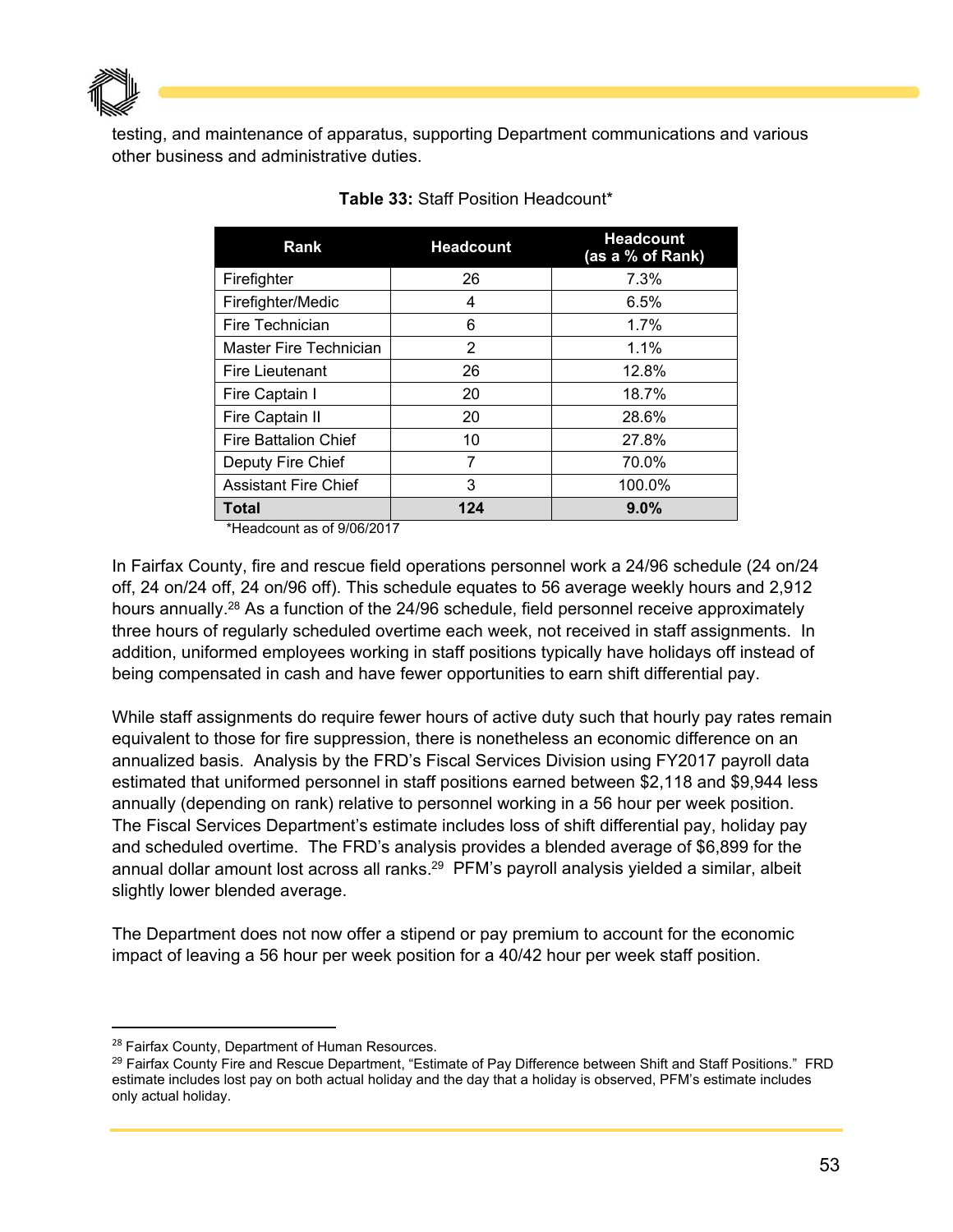

Across the national survey group, two other departments in addition to Fairfax County – Phoenix and Fort Worth – have standard suppression schedules that include structured overtime above the 53 hour maximum allowable under the FLSA. These two departments employ different approaches to fill staff positions and address the loss of structured overtime.

|                               | <b>Annual Hours</b> | <b>Average Weekly</b><br><b>Hours</b> | <b>Annual</b><br><b>Appearances</b> |
|-------------------------------|---------------------|---------------------------------------|-------------------------------------|
| <b>Fairfax County</b>         | 2,912               | 56                                    | 122                                 |
| Charlotte                     | 2,730               | 53                                    | 96                                  |
| <b>Fort Worth</b>             | 2,912               | 56                                    | 122                                 |
| Indianapolis                  | 2,496               | 48                                    | 104                                 |
| <b>Nashville</b>              | 2,756               | 53                                    | 108                                 |
| Phoenix                       | 2,912               | 56                                    | 118                                 |
| San Francisco                 | 2,532               | 49                                    | 106                                 |
| Seattle                       | 2,352               | 45                                    | 96                                  |
| <b>Montgomery County</b>      | 2,496               | 48                                    | 104                                 |
| <b>Prince George's County</b> | 2,184               | 42                                    | 91                                  |

**Table 34:** Shift Schedule, Annual Hours, Average Weekly Hours, and Annual Appearances

As shown in **Table 35**, Phoenix provides a 10% assignment pay premium for uniformed personnel working in staff positions. The City of Fort Worth does not provide a premium for working a staff position, but the Department allows sworn personnel working in staff positions (40 hours per week), to work overtime in the field at their staff position hourly rate of pay. Currently, staff personnel in Fairfax County are allowed to work overtime in field operations ("callback"). When working overtime in field operations, staff personnel earn overtime at the same rate that they would if they were assigned to a field positon (H-3 rate of pay on the FRD pay scale).30 Unlike in Fort Worth Texas, staff personnel in Fairfax County do not earn overtime in field positions at the higher rate of pay they earn working 2,080 hours annually.

Firefighter through Captain II's earn overtime at 1.5x their regular rate of pay, Battalion Chiefs earn overtime at 1.0x their regular rate of pay and Deputy Fire Chiefs and Assistant Chiefs earn compensatory time at 1.0x regular hours for overtime and callback worked in the field operations.31

Phoenix's premium and Fort Worth's overtime policy help to lessen the economic impact of moving from field operations to a staff position. In addition to Phoenix, Seattle and Charlotte

  $30$  Fairfax County, Fire and Rescue Department, Human Resources.  $31$  Ibid.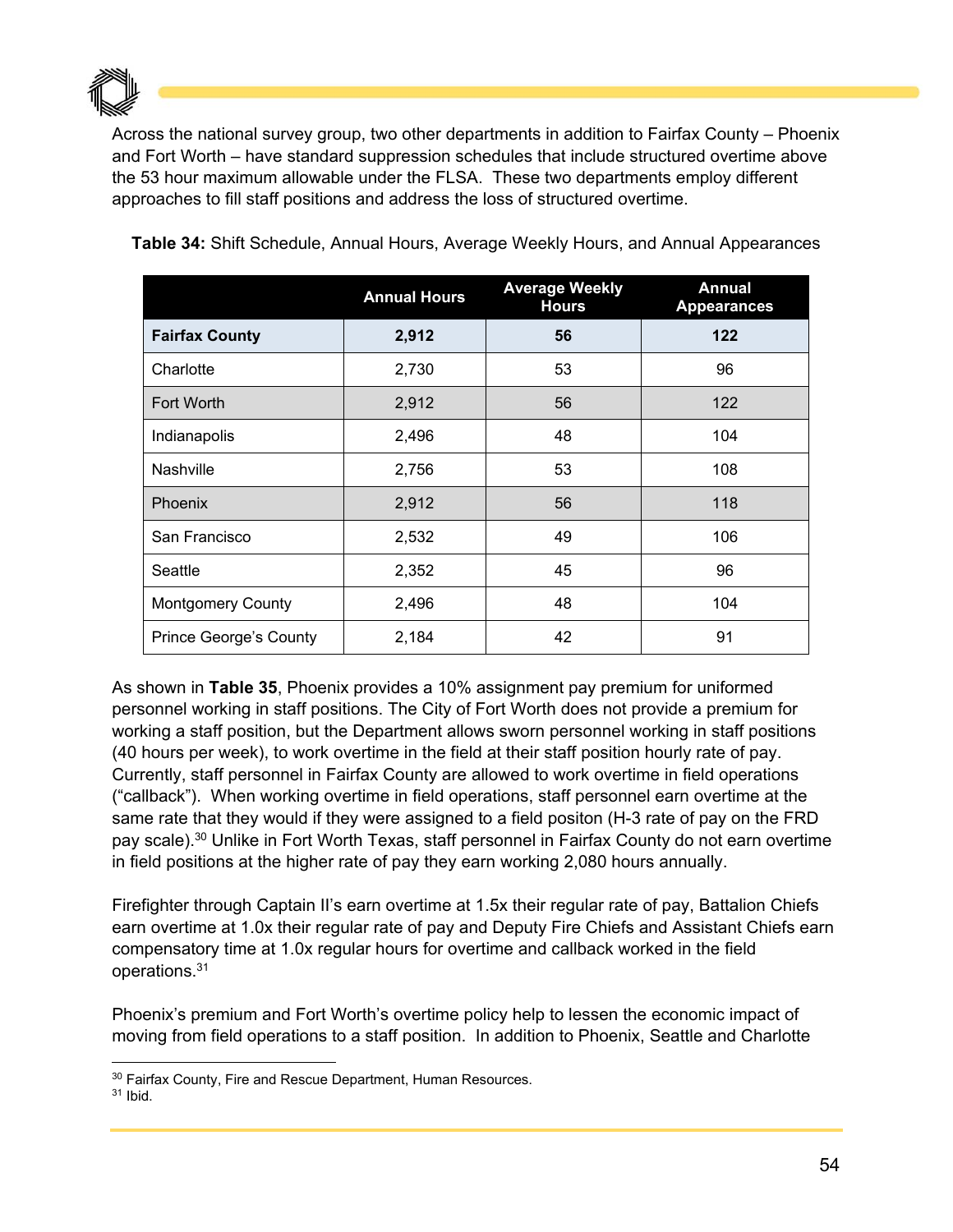

also offer staff position premiums of 5% and 7.5%, respectively. It should also be noted that the economic loss and other differences between field operations and staff positions (e.g., number of appearances) are greater in Fairfax than in departments with lower average annual hours in operations. Accordingly, the rationale for some offsetting premium in the FRD is proportionately greater.

|                               | <b>Staff Position</b><br>Premium | <b>Average</b><br><b>Annual Hours</b><br>in Staff<br><b>Positions</b> | <b>Average</b><br><b>Annual</b><br><b>Hours in</b><br><b>Operations</b> | <b>Scheduled</b><br>Overtime <sup>32</sup> |
|-------------------------------|----------------------------------|-----------------------------------------------------------------------|-------------------------------------------------------------------------|--------------------------------------------|
| <b>Fairfax County</b>         | <b>None</b>                      | 2,080                                                                 | 2,912                                                                   | <b>Yes</b>                                 |
| Charlotte                     | 5% of base                       | 2,080                                                                 | 2,730                                                                   | No.                                        |
| Fort Worth                    | None                             | 2,080                                                                 | 2,912                                                                   | Yes                                        |
| Indianapolis                  | None                             | 2,080                                                                 | 2,496                                                                   | No.                                        |
| <b>Nashville</b>              | None                             | 2,080                                                                 | 2,756                                                                   | No.                                        |
| <b>Phoenix</b>                | 10% of base                      | 2,080                                                                 | 2,912                                                                   | Yes                                        |
| San Francisco                 | None                             | 2,080                                                                 | 2,532                                                                   | No.                                        |
| Seattle                       | 7.5% of base                     | 2,080                                                                 | 2,352                                                                   | No                                         |
| <b>Montgomery County</b>      | None                             | 2,080                                                                 | 2,496                                                                   | No                                         |
| <b>Prince George's County</b> |                                  |                                                                       | 2,184                                                                   | No                                         |

## **Table 35:** Staff Position Premium

<sup>32</sup> Scheduled overtime is regular overtime earnings based on the length of the standard operations shift schedule.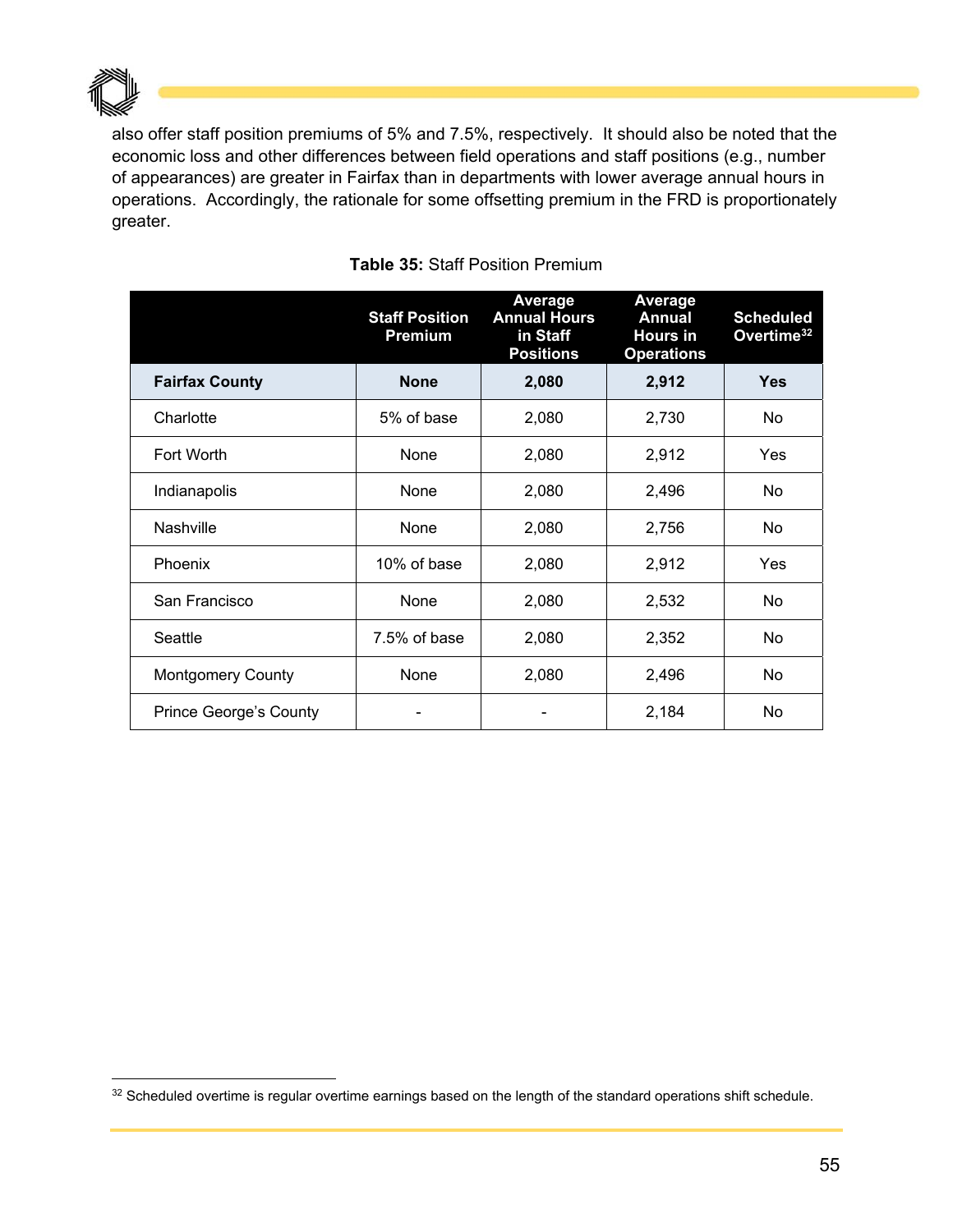

# **Recommended Options**

## Captain I and Captain II Ranks

Although the Fairfax rank structure for Captains is unique among the surveyed national jurisdictions, the County has a clear rationale for its approach, as the separation of duties between the two ranks allows for a distribution of operational burden. Further, some other major departments use alternative compensation approaches, such as a station commander pay premiums and variation of ranks assigned to parallel functions, to address similar differences in duties. Among FRD focus group participants, the majority values the current Captain rank structure and does not see a need for change. Over 50% of eligible employees for each respective rank sat for promotion in the most recent round of promotional testing.

While PFM's national compensation survey indicates that Fairfax County is something of an outlier with the particular structure of its Captain I and Captain II approach, the Department has provided a strong rationale for this approach which seems to be functioning effectively. Accordingly, no changes to the FRD Captain rank structure are recommended at this time.

#### Non-Supervisory Rank Structure

In almost any organization, there is value to ensuring a clear career path for growth in both pay and duties without necessarily assuming a supervisory role. Maintaining such a path provides predictability of promotion and pay increases and encourages retention and ongoing professional development.

While the non-supervisory rank structure varies from department to department, findings indicate that Fairfax County's non-supervisory job titles align with surveyed national departments. Five of the national departments surveyed – Fort Worth, Indianapolis, Phoenix, San Francisco, and Seattle – have only one non-supervisory rank before the technician (or equivalent rank).

Fairfax County also offers a Master Technician proficiency opportunity with an additional 5% pay premium (currently received by 180 personnel). In Fairfax County, no concerns about the current structure of the non-supervisory career path arose in focus groups or interviews.

Given the findings outlined above, no changes to the non-supervisory rank structure are recommended at this time.

#### Staff Assignment Premium / Rolling of Shift Differential Into Base Pay

The Department currently has 112 uniformed personnel serving in staff positions, typically working a five-day, 40-hour or 42-hour schedule rather than the 56 hour fire operations schedule.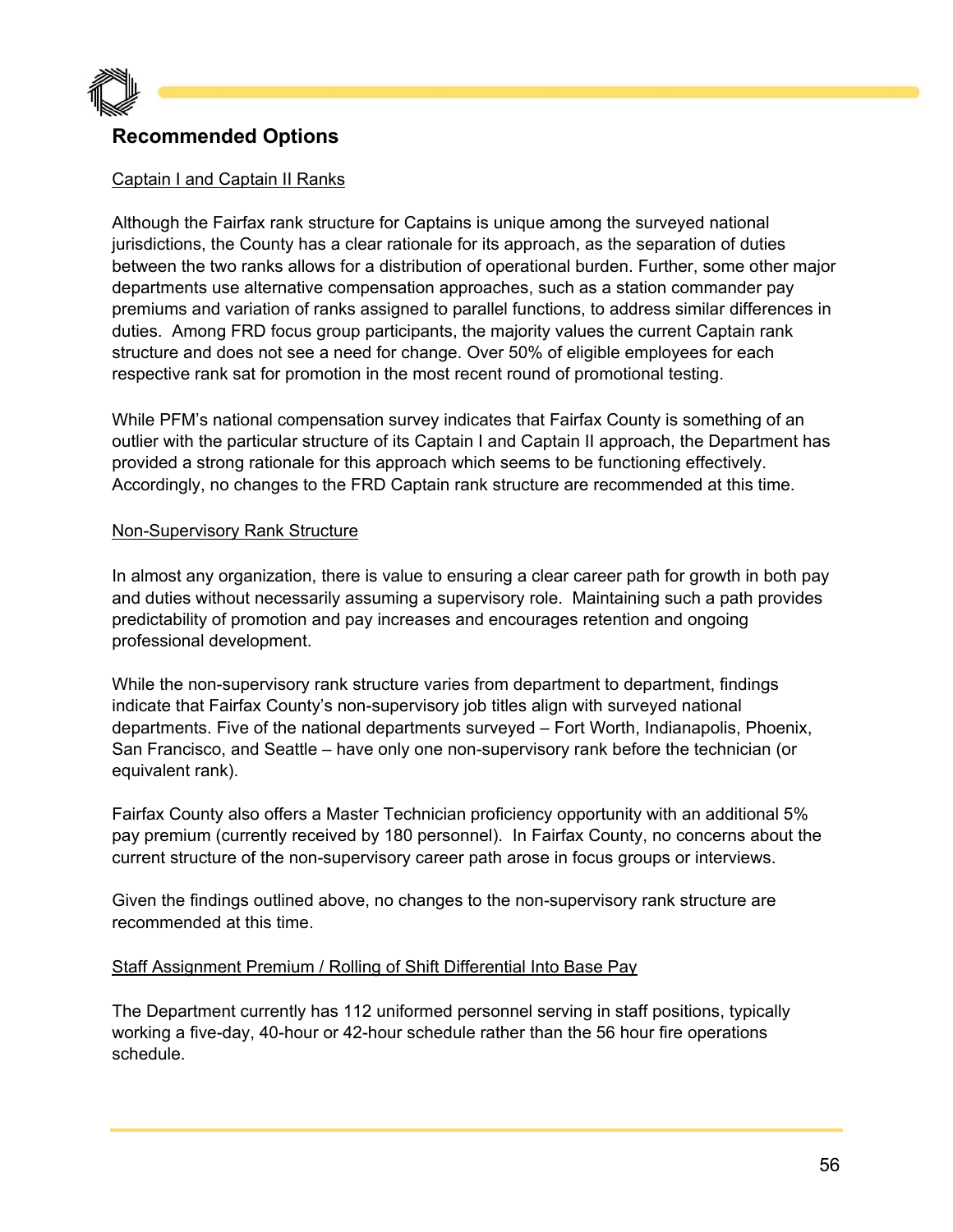

Fairfax County focus group participants indicated that, independent of any financial incentives, many firefighters prefer to work in fire suppression. There are some benefits to staff positions, such as holidays and weekends off, and fewer total hours of active duty. Overall, however, interviews across multiple levels of the FRD indicate that it is often difficult to attract the most qualified candidates for staff assignment vacancies.

Across the national survey group, two other departments in addition to Fairfax County – Phoenix and Fort Worth – have standard suppression schedules that mirror Fairfax County's. Both of these departments incentivize staff positions by addressing the economic impact of transitioning to a staff position from a field position.

In light of the findings summarized above, Fairfax County could consider instituting a "staff" position premium, for all ranks Battalion Chief and below, to mitigate the economic differential in annual compensation between 56 hour shift and 40/42 hour staff positions, also incentivizing hard to fill staff positions. If pursued, the County should work to determine a financially feasible premium.

As a partial measure, the County could also consider rolling the equivalent cash value of the current FRD shift differential into base pay for all employees currently receiving the premium. This approach would narrow the current annual pay difference between suppression and staff assignments by roughly one-third (approx. \$2,000 annually, varying by rank). In addition, because the County's regional pay comparators do not have a separate shift differential, this approach would simplify pay benchmarking – resulting in more of an "apples to apples" base pay comparison.

Because rolling shift differential and/or other premiums into base pay could have a "roll up" impact on the cost of overtime hours, pensions, payroll taxes, etc., such impacts would need to be taken into account when developing an appropriate conversion approach.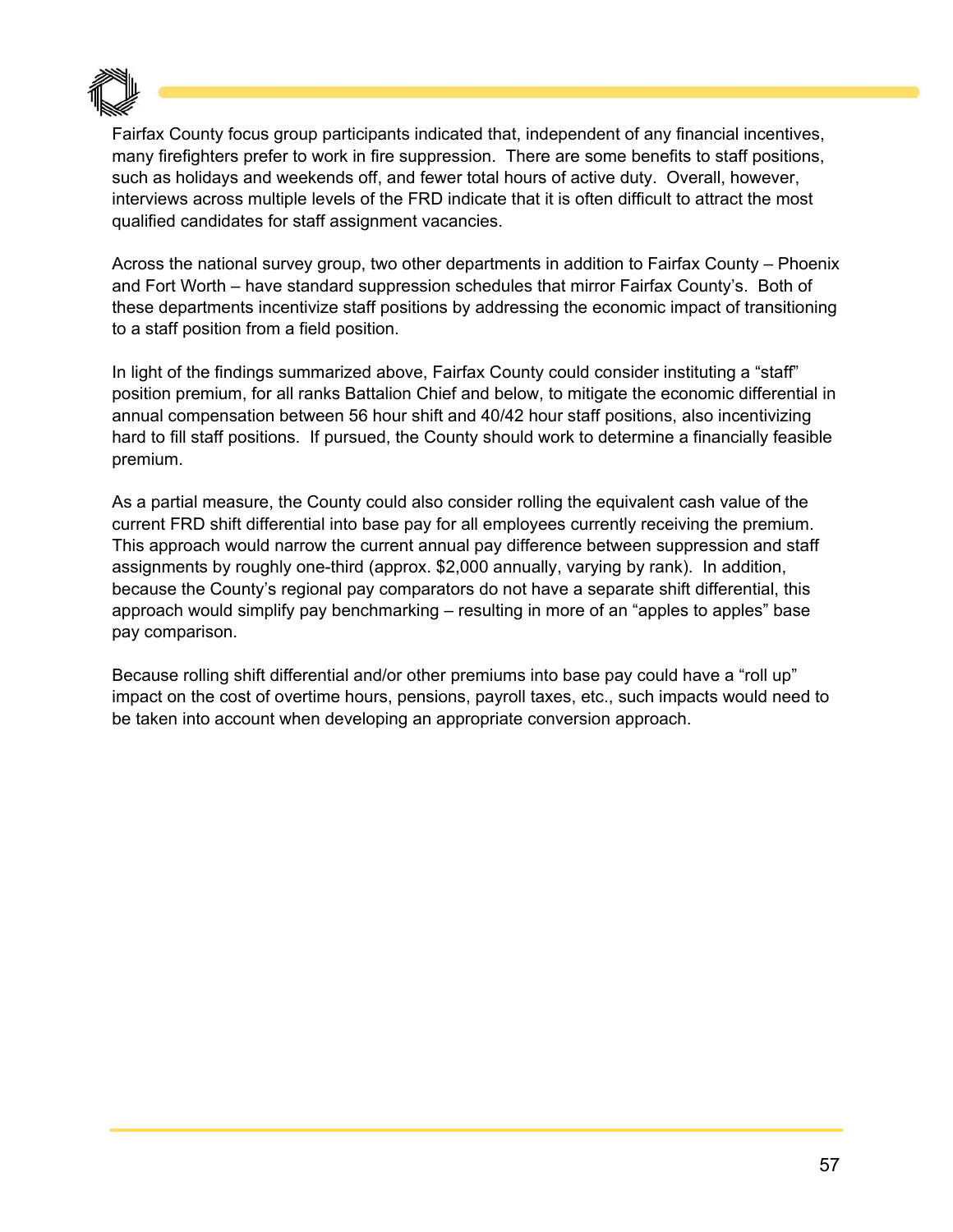

# **Fire and Rescue Retention Experience**

PFM was tasked with analyzing the current FRD retention experience for uniformed personnel. The ability to retain its existing workforce is crucial to the FRD's ability to fulfill its mission over the next several years, especially as the County continues to grow. Also, of particular concern, is the retention experience of the Department's uniformed female personnel.

This section focuses on two principal measures of employee separations – overall turnover and voluntary resignations (or "quits"):

- **Turnover Rate**: percentage of employees who leave the Department for all reasons (e.g., service retirements, medical retirements, terminations, resignations in lieu of termination, voluntary demotions, quits, and death).
- **Quit Rate:** percentage of employees who voluntary resign, or quit, from the Department prior to eligibility for a service retirement.

The FRD's year-by-year retention experience, as shown in **Table 36**, has been stable, evidencing no concerning turnover levels or trends. Since fiscal year 2013, overall turnover has remained below 5.0% per year (driven primarily by normal service and DROP retirements), and the annual "quit" rate due to voluntary resignations has averaged around 1.5% over this time period.

|                                  | FY2013 | <b>FY2014</b> | <b>FY2015</b> | <b>FY2016</b> | <b>FY2017</b> |
|----------------------------------|--------|---------------|---------------|---------------|---------------|
| <b>Total Separated Employees</b> | 61     | 57            | 61            | 66            | 60            |
|                                  |        |               |               |               |               |
| Retirement                       | 26     | 12            | 3             | 8             | 6             |
| <b>Disability Retirement</b>     | 3      | 0             | 0             |               | 2             |
| <b>DROP Retirement</b>           | 14     | 22            | 32            | 34            | 22            |
| Resignation                      | 16     | 16            | 23            | 21            | 22            |
| Dismissed                        | 2      | 6             | 3             | 1             | 7             |
| Deceased                         | 0      |               | 0             |               |               |

# **Table 36:** Attrition by Year and Reason

**Table 37:** Attrition by Year (%)

|                  | <b>FY2013</b> |         | FY2014 FY2015 FY2016 |      | <b>FY2017</b> |
|------------------|---------------|---------|----------------------|------|---------------|
| Turnover Rate    | 4.6%          | 4.4%    | 4.6%                 | 4.9% | 4.4%          |
| <b>Quit Rate</b> | $1.2\%$       | $1.2\%$ | $1.7\%$              | 1.5% | 1.6%          |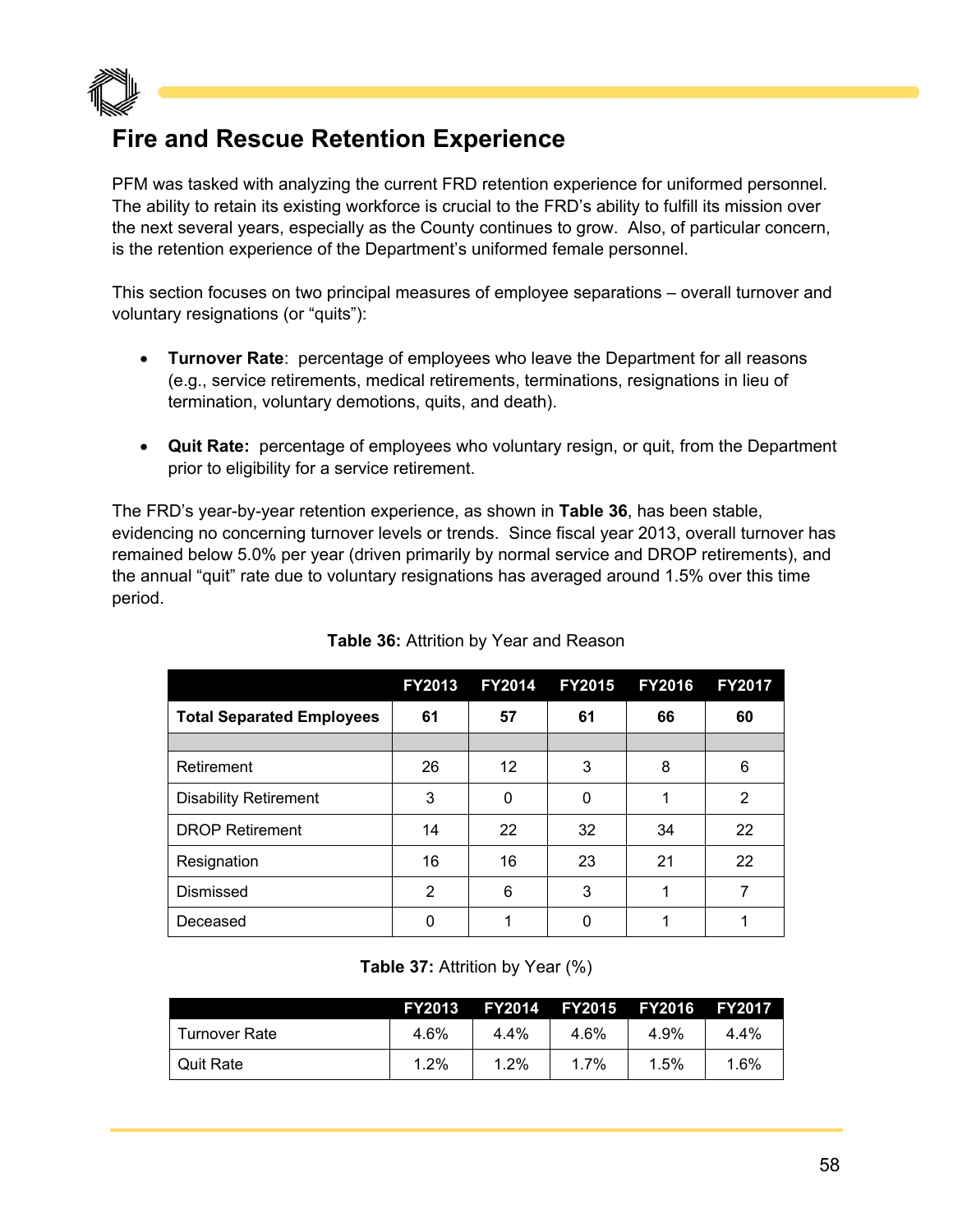

The tables below provide a comparison of quit and turnover rates since FY2013, across all ranks, among jurisdictions that provided retention information. Compared to regional fire and rescue departments, Fairfax County's FRD turnover rates were among the lowest in the region over the last five fiscal years. Across all ranks, Fairfax County had the second lowest quit rate in FY2017 (1.6%), just behind the District of Columbia (0.8%) – the lowest reported across the regional survey group.

|                              | FY2013 | <b>FY2014</b>            | <b>FY2015</b>            | <b>FY2016</b> | <b>FY2017</b>            |
|------------------------------|--------|--------------------------|--------------------------|---------------|--------------------------|
| <b>Fairfax County</b>        | 4.6%   | 4.4%                     | 4.6%                     | 4.9%          | 4.4%                     |
| Alexandria                   | 8.1%   | $9.0\%$                  | 5.9%                     | 12.4%         | 4.7%                     |
| Arlington                    | 3.0%   | 5.4%                     | 6.4%                     | 9.3%          | 9.3%                     |
| <b>District of Columbia</b>  | 5.4%   | 4.8%                     | 3.6%                     | 4.1%          | 3.4%                     |
| Loudoun County               |        | $\overline{\phantom{a}}$ | $\overline{\phantom{a}}$ | 5.3%          | 3.3%                     |
| <b>Montgomery County</b>     | 6.1%   | 7.7%                     | $3.2\%$                  | 2.9%          | $\overline{\phantom{a}}$ |
| <b>Prince William County</b> | 4.3%   | 2.7%                     | 5.4%                     | 4.8%          | 4.3%                     |
| Median (Excl. Fairfax Co.)   | 5.4%   | 5.4%                     | 5.4%                     | 5.0%          | 4.3%                     |
| Rank                         | 4 of 6 | 5 of 6                   | 4 of 6                   | 4 of 7        | 3 of 6                   |

### **Table 38:** Comparative Turnover Rates

#### **Table 39:** Comparative Quit Rates

|                              | <b>FY2013</b> | <b>FY2014</b>            | <b>FY2015</b> | <b>FY2016</b> | <b>FY2017</b> |
|------------------------------|---------------|--------------------------|---------------|---------------|---------------|
| <b>Fairfax County</b>        | 1.2%          | 1.2%                     | 1.7%          | 1.5%          | 1.6%          |
| Alexandria                   | 3.1%          | 4.9%                     | 2.7%          | 8.1%          | 3.4%          |
| Arlington                    | 1.0%          | 3.4%                     | 3.0%          | 2.7%          | 3.9%          |
| District of Columbia         | 1.8%          | 1.3%                     | 1.1%          | 0.9%          | 0.8%          |
| Loudoun County               |               | $\overline{\phantom{0}}$ |               | 4.4%          | 1.6%          |
| <b>Montgomery County</b>     | 1.7%          | 2.3%                     | 0.8%          | 0.6%          |               |
| <b>Prince William County</b> | 2.8%          | 1.4%                     | 3.9%          | 3.5%          | 2.5%          |
| Median (Excl. Fairfax Co.)   | 1.8%          | 2.3%                     | 2.7%          | 3.1%          | 2.5%          |
| Rank                         | 5 of 6        | 6 of 6                   | 4 of 6        | 5 of 7        | 5 of 6        |

Overall, these findings strongly suggest that no extraordinary adjustments are currently required to maintain the workforce levels needed to protect the health, safety and welfare of the general public.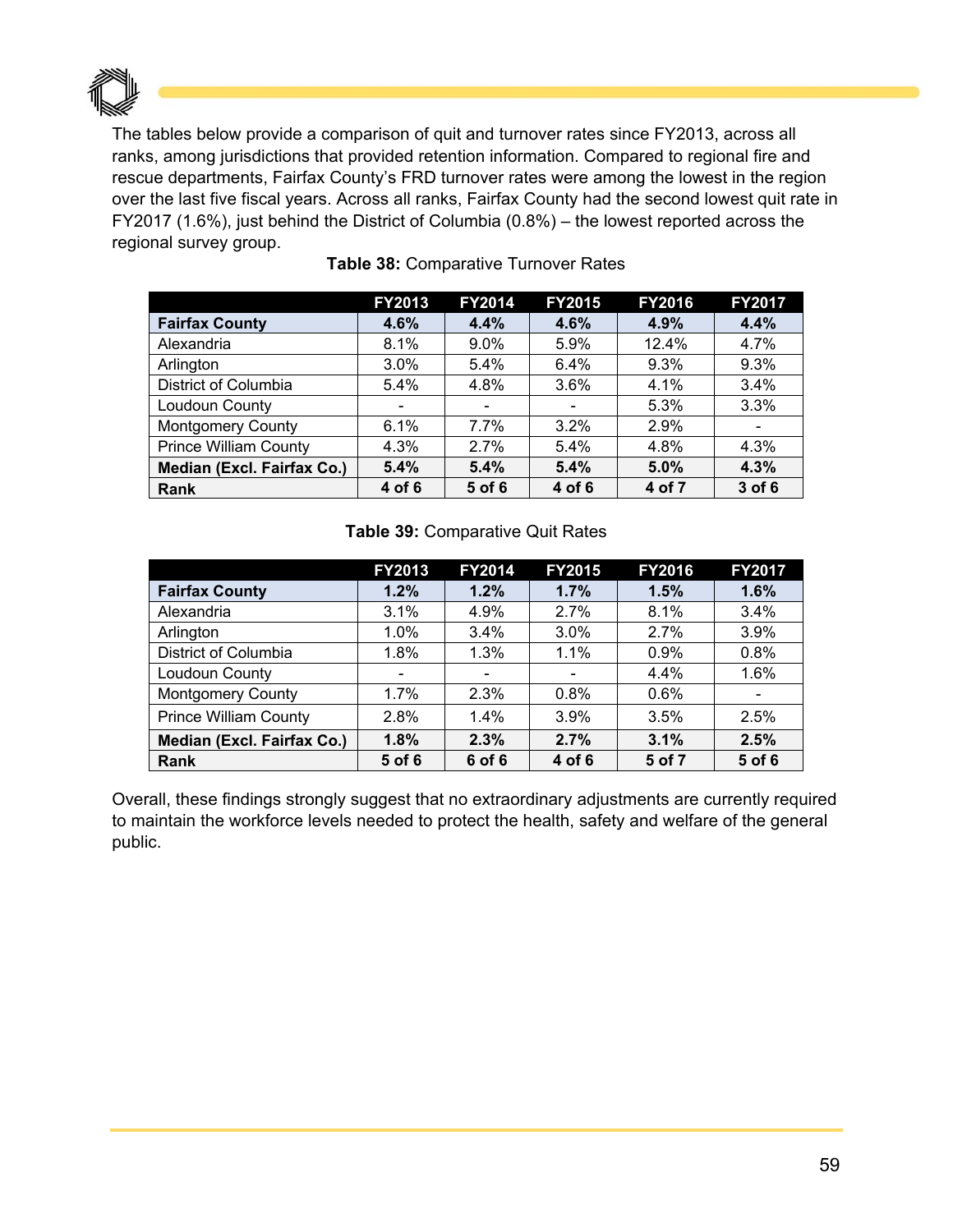

# **Fire and Rescue Retention Experience by Gender and Tenure**

In **Tables 40 and 41, and Figures 5-7** on the following pages, quit rates are shown by gender. The average quit rate for women  $-2.2%$  – was slightly higher than for men over the last five fiscal years, although it was lower in two of the five years evaluated and modest overall.

|                  | <b>FY2013</b> |      | FY2014 FY2015 FY2016 |      | <b>FY2017</b> |
|------------------|---------------|------|----------------------|------|---------------|
| Turnover Rate    | $3.4\%$       | 6.4% | 2.6%                 | 5.0% | 5.5%          |
| <b>Quit Rate</b> | $2.7\%$       | 3.2% | $0.7\%$              | 1.3% | $3.0\%$       |

#### **Table 40:** Female Attrition by Year

|                  | <b>FY2013</b> |         | FY2014 FY2015 | <b>FY2016</b> | <b>FY2017</b> |
|------------------|---------------|---------|---------------|---------------|---------------|
| Turnover Rate    | 4.8%          | 4.1%    | 4.9%          | 4.8%          | 4.2%          |
| <b>Quit Rate</b> | $1.0\%$       | $1.0\%$ | 1.9%          | $1.6\%$       | .4%           |
|                  |               |         |               |               |               |

**Table 41:** Male Attrition by Year





■Male Quit Rate ■Female Quit Rate

Consistent with the moderate level of attrition seen in the data, a dedicated focus group meeting of all female personnel involved with the FRD Women's Work Group Initiative reported an inclusive culture and positively recognized efforts by the Department to create a more "womenfriendly" environment.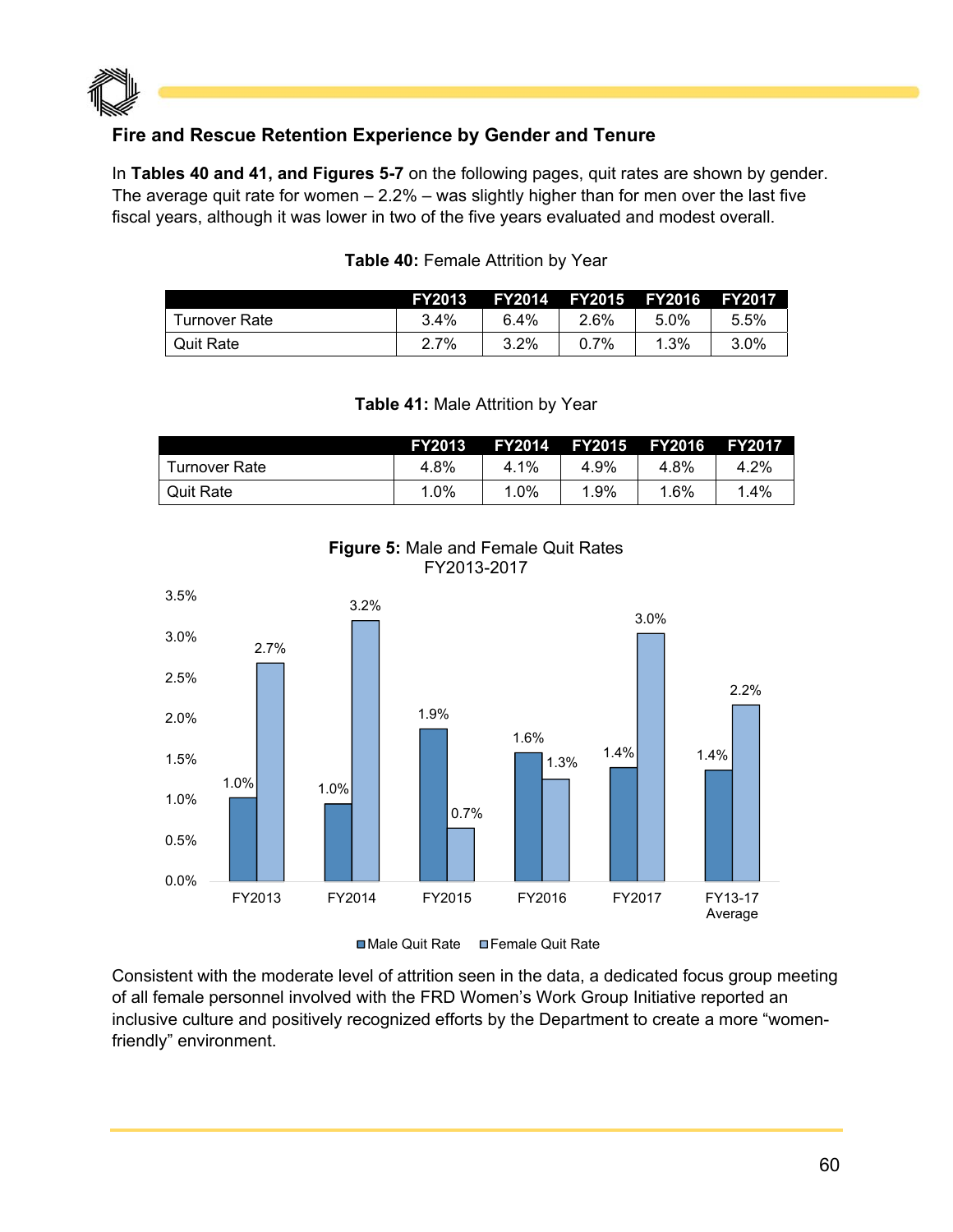

Of note, in this focus group session, participating FRD female personnel expressed their view that the Department is a national leader in the number of female fire and rescue personnel employed.

Supporting this view, National Fire Protection Association data indicates that the County employs a higher percentage of uniformed female personnel than many other national departments – at more than 2.5 times the NFPA 5-year average of 4.6 percent (2011-2015).<sup>33</sup> Likewise, Fairfax County's percentage of women within the FRD also surpassed a majority of the national departments surveyed for this report.

|                                                       | <b>Male</b> | <b>Female</b> |
|-------------------------------------------------------|-------------|---------------|
| <b>Fairfax County</b>                                 | 88.1%       | 11.9%         |
| Charlotte*                                            | 97.1%       | 2.9%          |
| Indianapolis                                          | 95.2%       | 4.8%          |
| Nashville                                             | 94.9%       | 5.1%          |
| San Francisco                                         | 87.5%       | 12.5%         |
| Seattle                                               | 92.3%       | 7.7%          |
| <b>Average (excluding Fairfax)</b>                    | 93.4%       | 6.6%          |
| National Average (NFPA, 5 year<br>average, 2011-2015) | 95.4%       | 4.6%          |

**Table 42:** National Fire Department Demographic Comparison, Headcount by Gender

 **\***Charlotte and Fort Worth only provide BLS service

In each of the last five fiscal years, over 11% or more of Fairfax County FRD personnel were female, with a generally upward trend in both the number and percentage of women in the Department. **<sup>34</sup>**

<sup>&</sup>lt;sup>33</sup> National Fire Protection Association, "Firefighting Occupations by Women and Race".<br><sup>34</sup> Data in this section of the report was compiled at the beginning of the fiscal year. Earlier headcounts are from a payroll run compiled at the end of the fiscal year.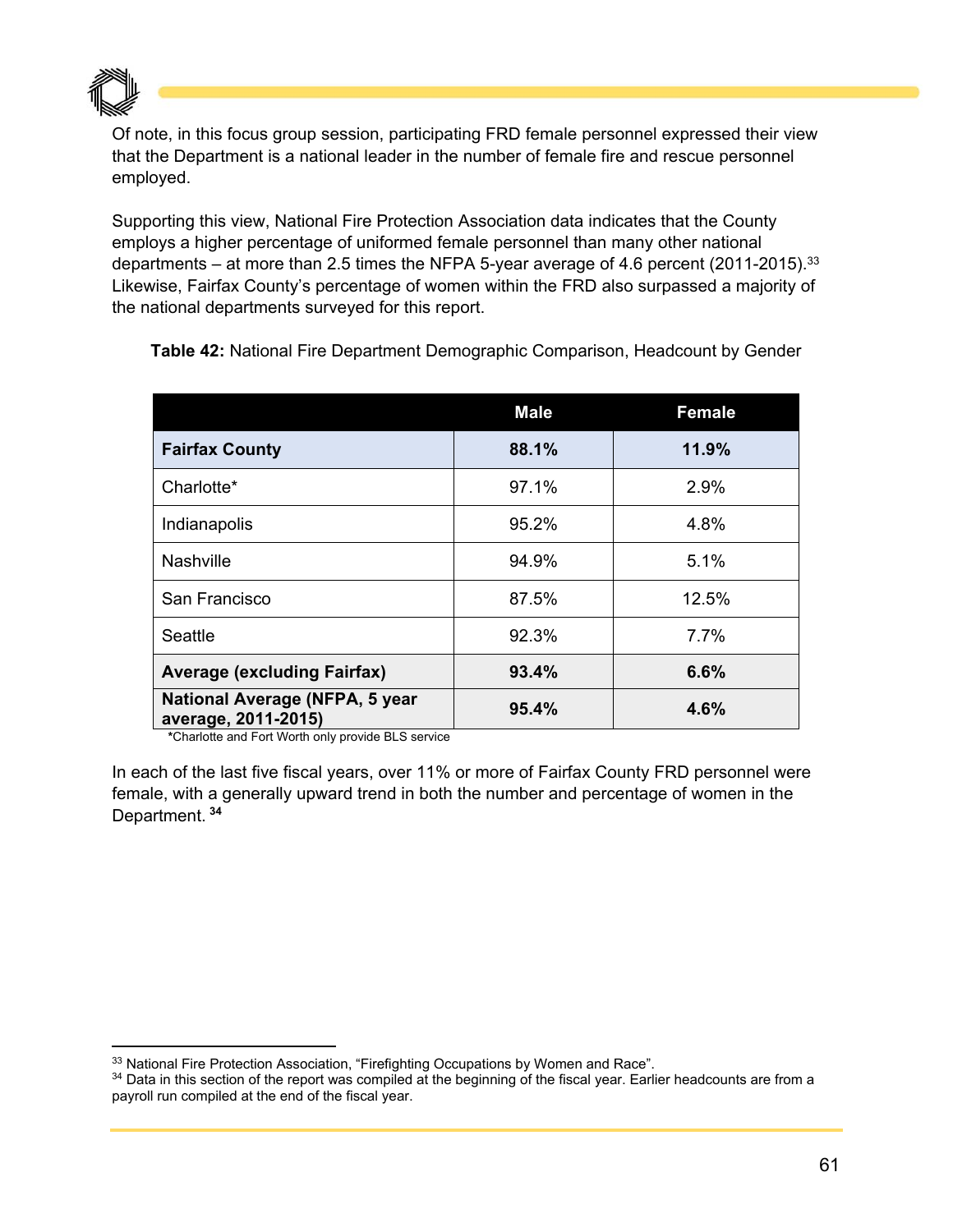

| <b>Table 43: Fairfax County Fire and Rescue Department, Headcount by Gender</b> |                 |  |
|---------------------------------------------------------------------------------|-----------------|--|
|                                                                                 | (FY2013 - 2017) |  |

| <b>Fiscal</b><br>Year | <b>Female</b> | <b>Female</b><br>(%) | <b>Male</b> | <b>Male</b><br>(%) | Total |
|-----------------------|---------------|----------------------|-------------|--------------------|-------|
| 2017                  | 164           | 11.9%                | 1,214       | 88.1%              | 1,378 |
| 2016                  | 159           | 11.7%                | 1,200       | 88.3%              | 1,359 |
| 2015                  | 152           | 11.5%                | 1,173       | 88.5%              | 1,325 |
| 2014                  | 156           | 11.9%                | 1,153       | 88.1%              | 1,309 |
| 2013                  | 149           | 11.3%                | 1,164       | 88.7%              | 1,313 |

Among female personnel, again, overall turnover and quit rates are low. Of those women who do separate before retirement, most tend to do so voluntarily, early in their careers (before 10 years of service). Conversely, male personnel more frequently stay with the Department until they are retirement eligible.



**Figure 6:** Female Attrition, FY2013 - 2017 By Reason and Tenure<sup>35</sup>

  $35$  "Retired" includes disability retirements, DROP retirements and normal service retirements.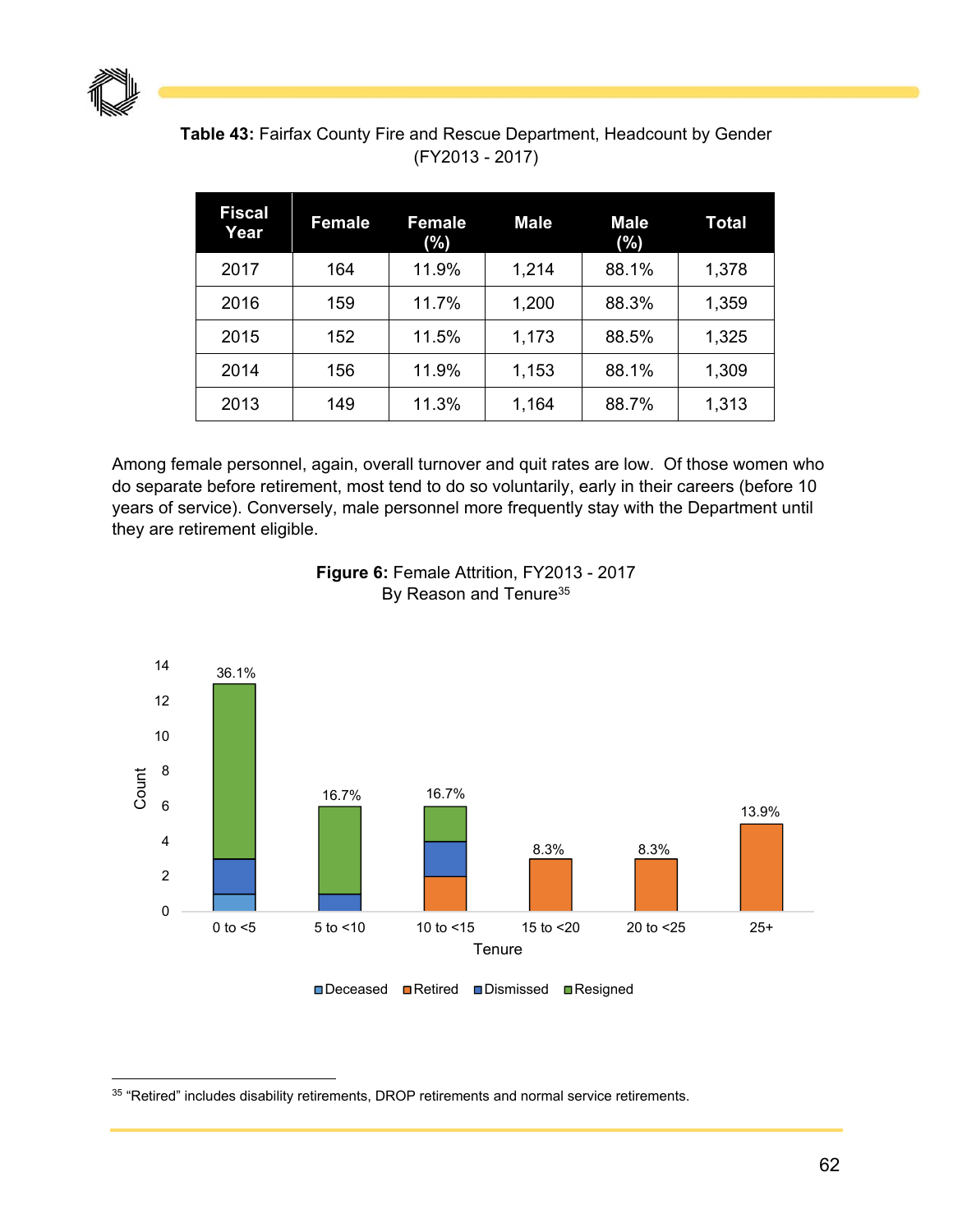

**□Deceased ■Retired ■Dismissed ■Resigned** 

Caution should be exercised in interpreting the above data, as the overall number and percentage of women in the FRD has grown significantly over the past decades. As a result, there are likely proportionately more women within the FRD with less overall tenure than would be found among the Department's male employees. In turn, this factor would somewhat skew the figures shown above. Nonetheless, the data still indicates meaningful turnover among the Department's women within the first decade of their careers.

As one potential approach going forward, participants in the all-female focus group reported a strong interest in expanded access to job sharing structures for operations personnel. The Fairfax County FRD offers a job sharing program to employees that have experienced a major life event that impedes them from working shift work and requires them to care for a dependent, before returning to full-time employment. Major life events are defined as, "a change in the number of dependents resulting from a divorce, death, birth, adoption, legal guardianship, permanent custody, or caring for a sick or disabled family member". Job sharing positions allow participating employees to continue working on a reduced schedule.

Currently, the FRD has six job sharing positions, five of which are filled by women. Through job sharing, two employees are able to work half time (28 hrs. per week) to fill a single full-time merit positon. Each of the Department's three shifts uses one job share position, and employees are authorized to remain in the program for a minimum of one year.<sup>37</sup>

 $36$  "Retired" includes disability retirements, DROP retirements and normal service retirements.<br> $37$  Fairfax County Fire and Rescue Department, Flexible Scheduling Program Manual.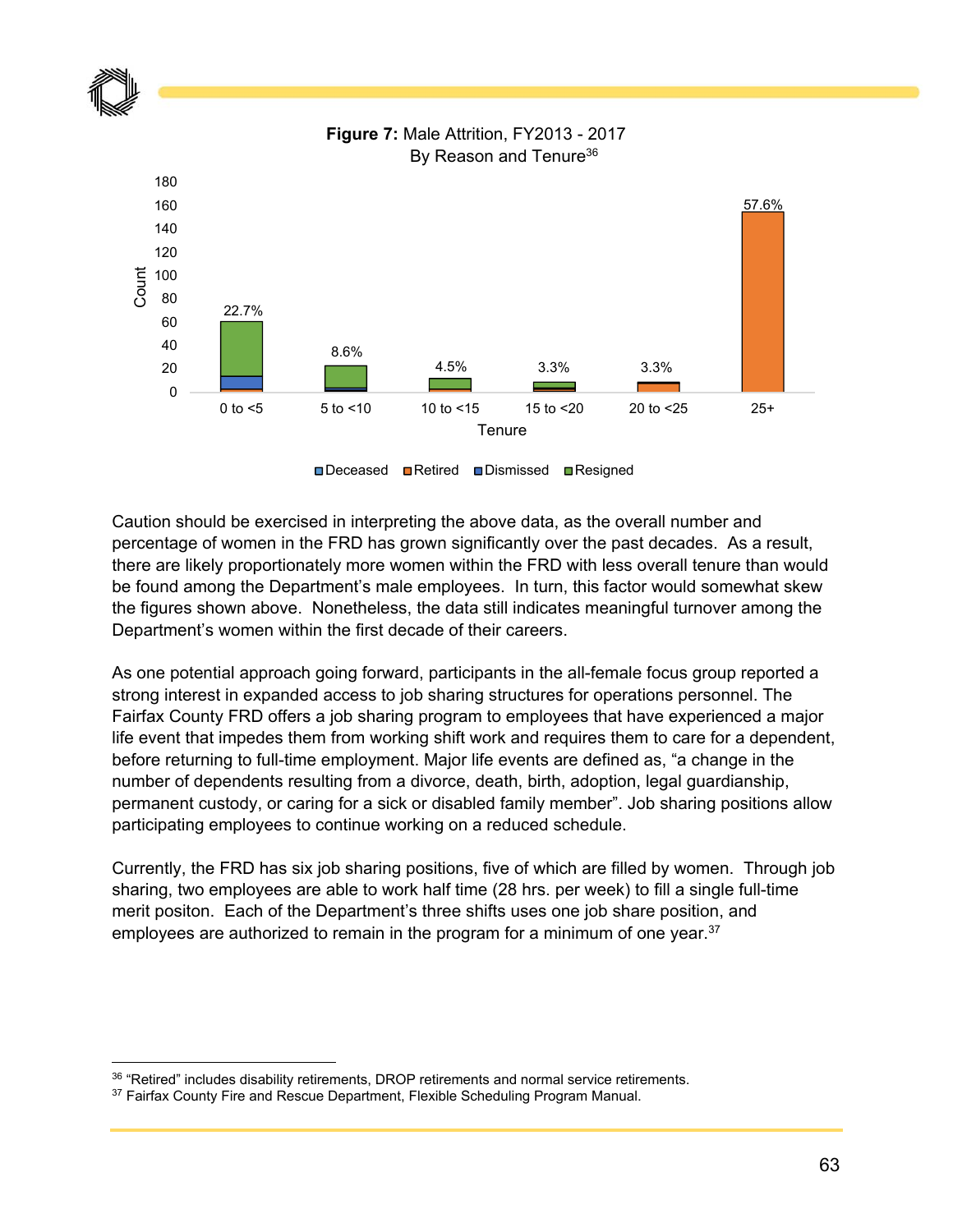

# **Summary of Findings and Recommendations**

#### Fire and Rescue Retention Experience

While turnover and quit rates among female personnel are marginally higher than those for male personnel on a percentage basis, they do not appear to indicate a major cause for concern at this time. When female personnel leave the Department, however, there appears to be some tendency to resign voluntarily early in their careers, while male personnel tend to separate primarily when retirement eligible. Female focus group participants articulated strong interest in additional job share positions as a strategy for addressing this attrition for some FRD women.

Accordingly, PFM recommends that the FRD continue their efforts to increase the number of job share positions available in operations.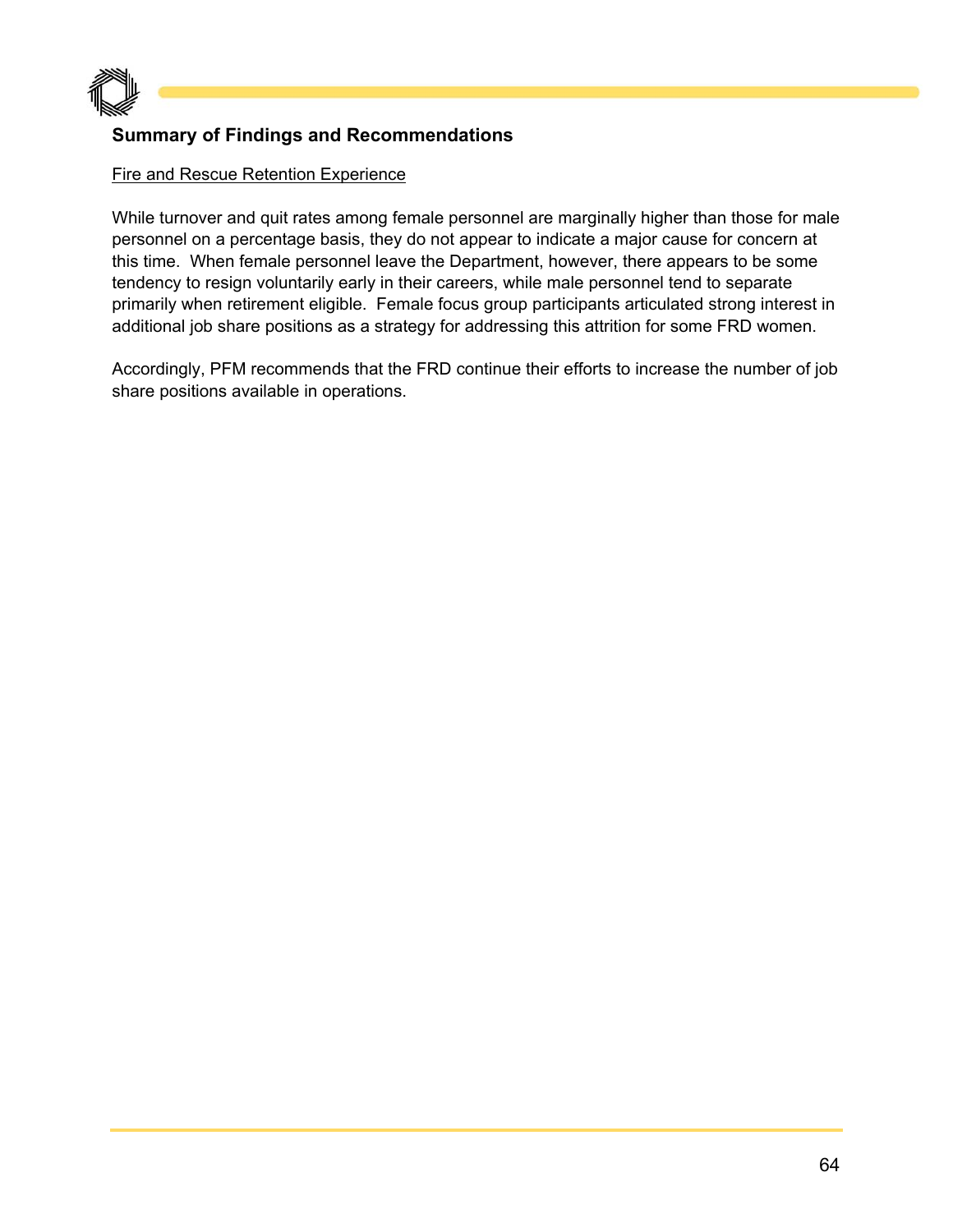

# **Fairfax County Pay Survey Methodology**

PFM also reviewed the County's pay survey methodology. Currently, the County's philosophy, again, is to use hourly pay for fire department market comparisons.

Both annual and hourly compensation perspectives can have relevance in market surveys, especially for fire suppression personnel. When schedule changes are made that affect the total annual hours worked in fire suppression, jurisdictions tend to compensate employees to some degree, indicating that the factor of annual hours can have a bearing on overall compensation. For example, when the City of Baltimore and its firefighters negotiated an increase in average weekly hours from 42 to 47 in 2014 (a 12% increase in hours), the City and its Union also agreed to a 10.5% wage adjustment as compensation.

On the other hand, as this same Baltimore example illustrates, such adjustments are not always precisely hour-for-hour. Further, PFM's experience38 also indicates that some individual firefighters focus primarily on overall annual earning opportunities, rather than hourly rates, and that other elements of shift design beyond the annual hours required (e.g., number of appearances, day shift requirements) can also be important.

Of the national comparators that have returned responses, only one uses hourly pay rates alone for compensation comparisons (other than Fairfax County). Three others use the annual rate.

|                | <b>Hourly</b> | <b>Annual</b> | <b>Annual Hrs.</b> |  |  |
|----------------|---------------|---------------|--------------------|--|--|
| <b>Fairfax</b> |               |               | 2,912              |  |  |
| Phoenix        |               |               | 2,912              |  |  |
| Indianapolis   | -             |               | 2,496              |  |  |
| Seattle        | -             |               | 2,352              |  |  |
| Nashville      |               |               | 2,756              |  |  |

**Table 44:** Hourly or Annual Rate Used in External Market Rate Survey

In addition to the annual salary perspective, PFM noted the following features of the County approach that could be built upon with additional analyses. The potential impact of these adjustments is further detailed in **Appendix I**.

 **Exclusion of Scheduled Overtime:** Scheduled overtime refers to overtime that occurs as a result of regularly scheduled hours that exceed the FLSA mandated maximum for firefighters (averaging 53 hours per week). Because FRD operations personnel average 56 hours weekly, overtime is earned as part of the regular schedule. These overtime earnings, however, are not included in the County's numerator when calculating comparative hourly rates, even though the hours worked are included in the denominator.

<sup>&</sup>lt;sup>38</sup> This perspective is derived from management interviews and focus groups with front-line personnel in multiple departments over the course of past studies, both nationally and within the region.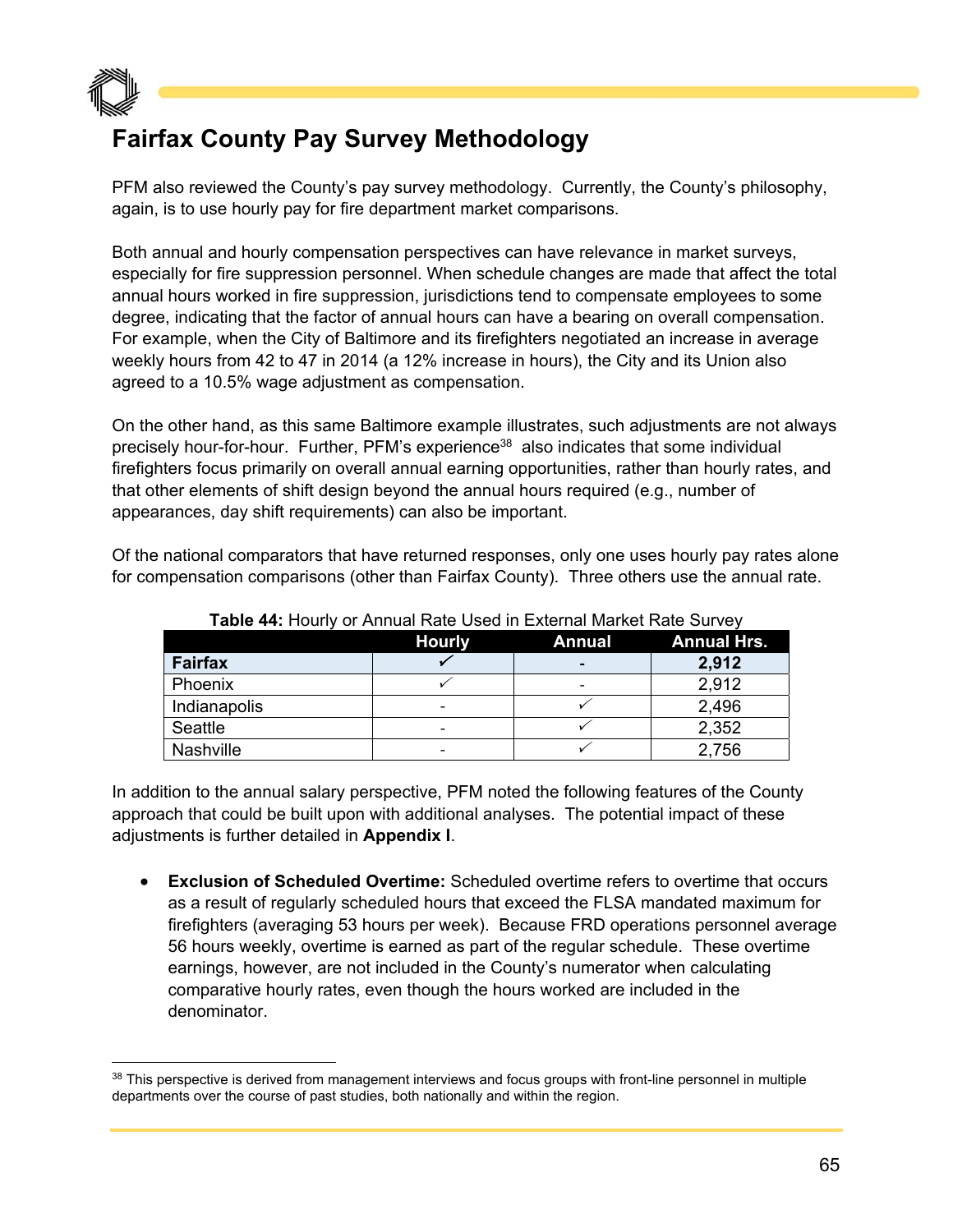

 **Base/Longevity Comparisons Only**: While the County captures annual, entry, and maximum rates, all comparisons are made based on hourly rates at the midpoint without inclusion of premium pays. In some departments, compensation such as shift differentials may be included in base pay, while others provide separate premiums. **Table 45** below compares the results of the FY2020 County survey at midpoint, reflected as a percent of the market average for selected ranks, to the same findings adjusted for scheduled overtime and shift differential.

**Table 45:** FY2020 FRD Survey Results With and Without Scheduled OT and Shift Pay (Fairfax as a % of the Market Average)

|                             | FY2020 FRD Survey<br><b>Mid-Point Hourly Salary</b> | <b>Adjusted to Include</b><br><b>Scheduled OT and Shift</b><br>Pay |
|-----------------------------|-----------------------------------------------------|--------------------------------------------------------------------|
| Firefighter                 | 94%                                                 | 98%                                                                |
| Fire Tech                   | 89%                                                 | 92%                                                                |
| <b>Fire Battalion Chief</b> | 104%                                                | 105%                                                               |

- **Exclusion of Paid Leave Accruals:** The County uses regularly scheduled hours as the denominator for calculating hourly pay rates, and does not adjust for paid leave accruals. While not perfectly correlated, vacation leave accruals often align with the number of hours in a regular schedule, and Fairfax County currently offers comparatively high annual leave accruals. Netting out this higher level of paid leave could provide a more refined view of compensation for available hours of work.
- **Job Matching**: For comparing pay, the County matches to pay grades as reported by its benchmark employers. In some cases, however, these reported pay grades do not capture the automatic and/or very routine advancement of rank-and-file firefighters and fire technicians to higher pay grades prior to reaching the mid-point of their careers. As a result, the County's reported pay data for some jurisdictions may not match actual earnings at mid-career. For example, with regard to Prince George's County, MD, both PFM and Fairfax County use Firefighter I as a job match for the Firefighter position at entry. After 18 months, however, incumbent Prince George's firefighters advance to the Firefighter II job title. After 30 months (24 months post-academy), Prince George's Firefighters reach full performance level (Firefighter/Rescuer III). There is no examination required to advance, no difference in role or duties, and movement is virtually automatic. As a result, by the midpoint and at maximum, all Prince George's firefighters are Firefighters III. Similarly, Alexandria, Arlington, and Montgomery County, MD also have automatic progressions not captured in the Fairfax approach. In the PFM methodology used for this report, such automatic advancements are taken into account.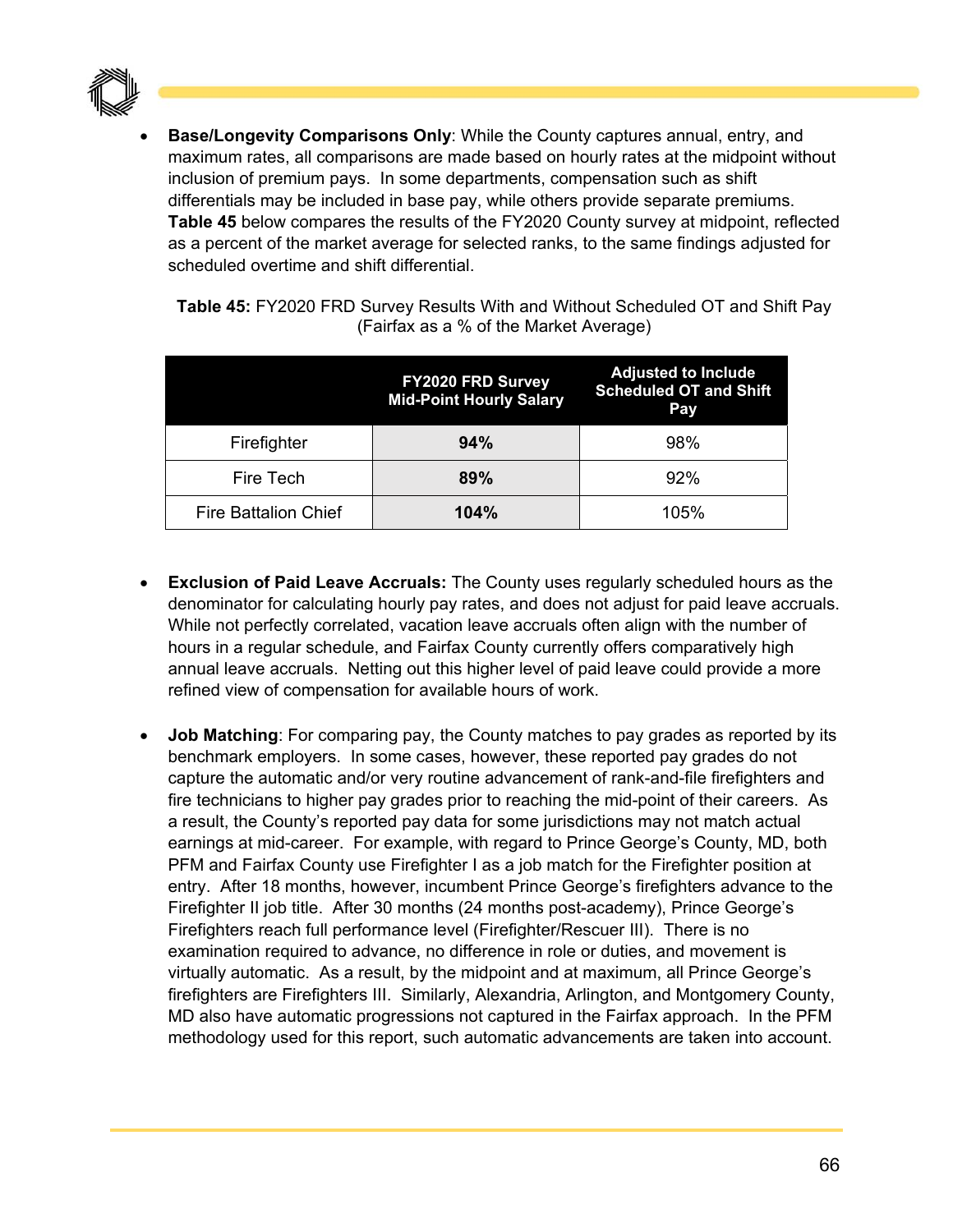

 **Limited Rank Comparisons**: Fairfax County also bases its review of the full pay schedule on three classifications: Firefighter, Fire Technician, and Battalion Chief. Pay differences may potentially vary, however, from rank to rank elsewhere.

# **Summary of Findings and Recommendations**

The County could consider the following refinements to its benchmarking methodologies:

- Inclusion of scheduled overtime in hourly compensation comparisons, to more fully reflect actual earnings on each department's regular schedule.<sup>39</sup> The County could also consider adjustment of the denominator used for hourly pay rate calculations to account for accrued vacation leave.
- Use of all ranks in the progression equivalent to Firefighter in Fairfax County, such as Firefighter II levels elsewhere (where not reflective of higher-level Technician duties). This would better align comparative data with actual compensation levels across the survey group at the midpoint of a career.
- Analysis of comparative pay for all years of service, inclusive of premium pays, consistent with PFM's career average approach as detailed within this report. While this detailed level of analysis may not be needed on an annual basis to ensure appropriate adjustments, periodic use of this approach (i.e., every three to five years) could help to identify any career junctures where the County may be more of an outlier than at midpoint and/or instances when premium pays could impact overall findings.
- Explore surveying all fire and rescue ranks every three to five years. Given the effort involved in conducting an expanded survey, it is appropriate to continue to look at a subset of 3-5 classifications annually, consistent with current practice. The periodic use of an expanded survey would help to ensure longer-term competitiveness across all ranks of the full FRD.
- Continue to use the hourly average of comparison organizations in the region as the primary reference point for compensation benchmarking, but also continue to review annual rates. While hourly rates are important in relation to both employee time commitments and employer costs, annual rates also have a strong bearing on recruitment. This recommended approach is consistent with the County's current practice of considering market adjustments based on hourly comparisons, but also collecting and reporting on annual ranges.

<sup>&</sup>lt;sup>39</sup> Some FRD representatives have noted that overtime is not included in the pension base. While this is accurate, PFM believes that all pay earned for the regular operations schedule should be evaluated when benchmarking pay during active service. If retirement earnings were to be compared, even without scheduled FLSA overtime included in the formula, the high annual earnings generated by the FRD 2,912-hour schedule would contribute to the competiveness of the County's pension base.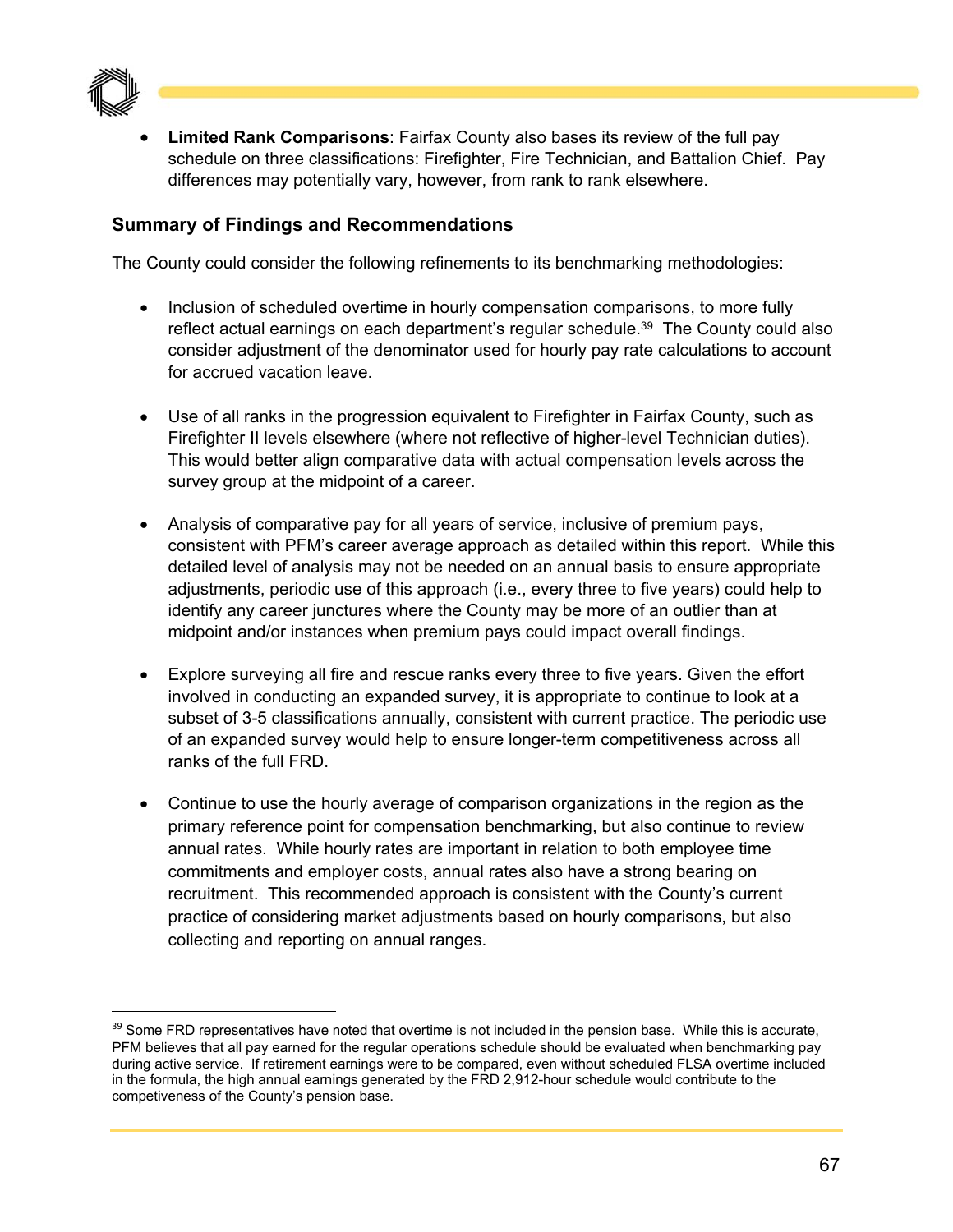

# **FRD Overtime Analysis**

Overtime costs in the Fairfax County FRD are significant – totaling nearly \$24 million in the General Fund for FY2017 and meriting ongoing management focus and review. At the same time, it is important to recognize that overtime spending is not always nor inherently negative.

Rather, overtime is a management tool with appropriate, and sometimes cost-effective, applications. In this section of our report, we address the major drivers of FRD overtime in recent years, and highlight areas for further exploration that might help to optimize County practices going forward.

At the time PFM's detailed overtime analysis was completed, FY2017 was the most current full fiscal year for which data was available. Since that time PFM has reviewed aggregate FY2018 overtime data. While broadly consistent with the FY2017 data in the aggregate, FY2018 does show a favorable trend in FRD overtime spending, with total overtime costs decreasing by approximately \$2 million year over year.

#### Background and Approach

To better understand overtime levels, potential causal factors, and trends, PFM collected and reviewed FY2013 – FY2017 payroll and leave usage data. For context, PFM also reviewed FRD standard operating procedures, personnel manuals, and data from the FRD "internal orders" system (further detailed below).

Quantitative data was provided by both the Fairfax County Department of Human Resources (DHR) and the Fire and Rescue Department's Human Resources and Finance Divisions. Overtime was evaluated for uniformed personnel only; no overtime for civilian fire and rescue employees is included in this analysis. Unless otherwise noted, grant funded overtime expenditures, such as federally funded overtime associated with Urban Search and Rescue (USAR) deployments were also excluded from the figures evaluated and addressed.

After collecting and analyzing this data, PFM asked follow-up questions to seek to better understand current overtime practices, as well as to solicit the ideas and insights of FRD management and administrators.

To further inform our work, PFM also reviewed public safety overtime studies and audits conducted in recent years involving other large-scale fire departments nationally. The studies identified and reviewed included:

- City of Sacramento, CA Office of the City Auditor "Audit of Fire Department Overtime Use" (February 2017)
- City of Austin, TX, Office of the City Auditor, "Austin Fire Department Overtime Audit" (August 2017)
- County of Maui, HI, Office of the County Auditor, "Audit of Premium Pay/Overtime of the Department of Fire and Public Safety (October 2017)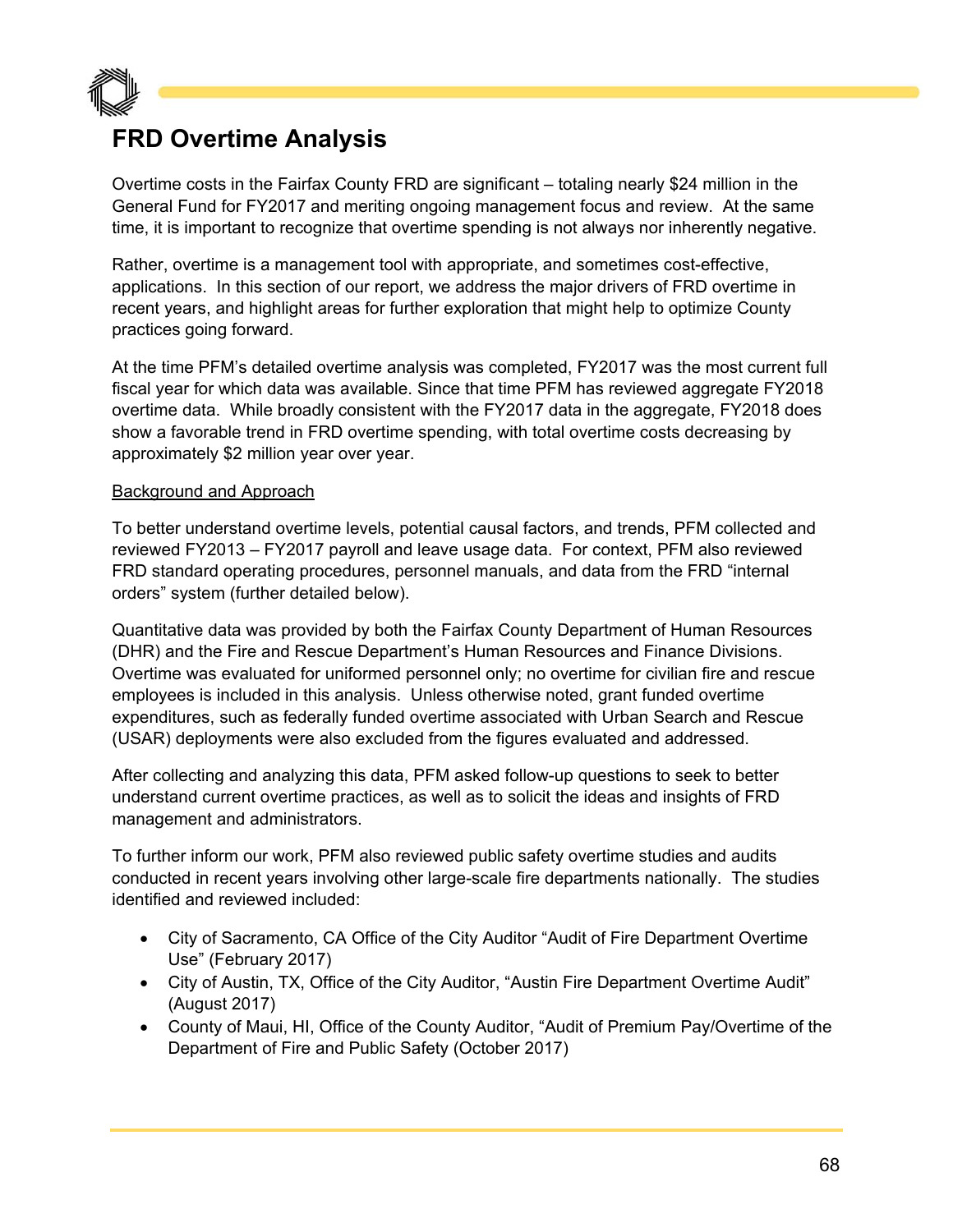

 City of Portland, OR, Office of the City Auditor, "Portland Fire & Rescue: More active management of overtime and call shifts needed for good stewardship of limited resources" (June 2012).

These audits were identified based on published reports, and were not filtered to reflect agencies that specifically feature similar organizational structures and general operating practices to the FRD. As a result, many of the findings from these other departments will not be directly applicable to Fairfax County. Nonetheless, we conducted this benchmarking research with the goal of identifying a broad range of recognized overtime control practices and opportunities, to help ensure that our review of the FRD would encompass lessons learned across larger fire agencies generally.

Finally, targeted regional benchmarking and outreach was conducted for identified factors contributing to overtime usage, such as paid leave accruals.

#### Fairfax County FRD Overtime

As a starting point for our analysis, we first sought to categorize overtime by the primary reason for such expenditures. To do this, PFM analyzed both Countywide DHR payroll system data as well as a separate overtime dataset linked to "internal orders" maintained by the FRD to track assignments.

According to the DHR payroll data, the FRD spent \$23,959,517 on Fire and EMS overtime in  $FY2017 - or $17,029$  per eligible employee.<sup>40</sup> In contrast, the Department's internal orders encompassed \$23,313,772 million of overtime spending in FY2017. This modest variance is due primarily to payroll corrections and adjustments reflected in the FRD's internal orders.

For official overtime spending totals, the DHR payroll system is the most meaningful and reliable source. For evaluating overtime causes and trends, however, the internal order system provides much more detailed management information – for example, narrative summaries of the work performed on overtime, and the actual amount of overtime usage for each specific task.

In addition to the variance from official overtime totals, however, it should further be cautioned that internal order data can only be used as a "rough guide" to better understand the causes of overtime usage. Generally, if an employee is working straight overtime (i.e., not called back to replace another position), their time will be linked to the appropriate internal order. When personnel are called back to fill a vacant slot, however, this may lead to several reassignments or "shuffling" of personnel so as to minimize costs by ultimately bringing in a replacement at a lower rank. In turn, the internal order shown in the FRD system may reflect this new assignment for the individual called back at this lower rank, rather than the reason for the original vacancy that prompted the full series of reassignments.<sup>41</sup>

<sup>40</sup> Based on payroll data provided by the FRD Finance Division. Figures differ slightly from totals calculated based on internal orders. Internal orders reflect payroll corrections and adjustments.

<sup>41</sup> Fairfax County FRD, Finance Division.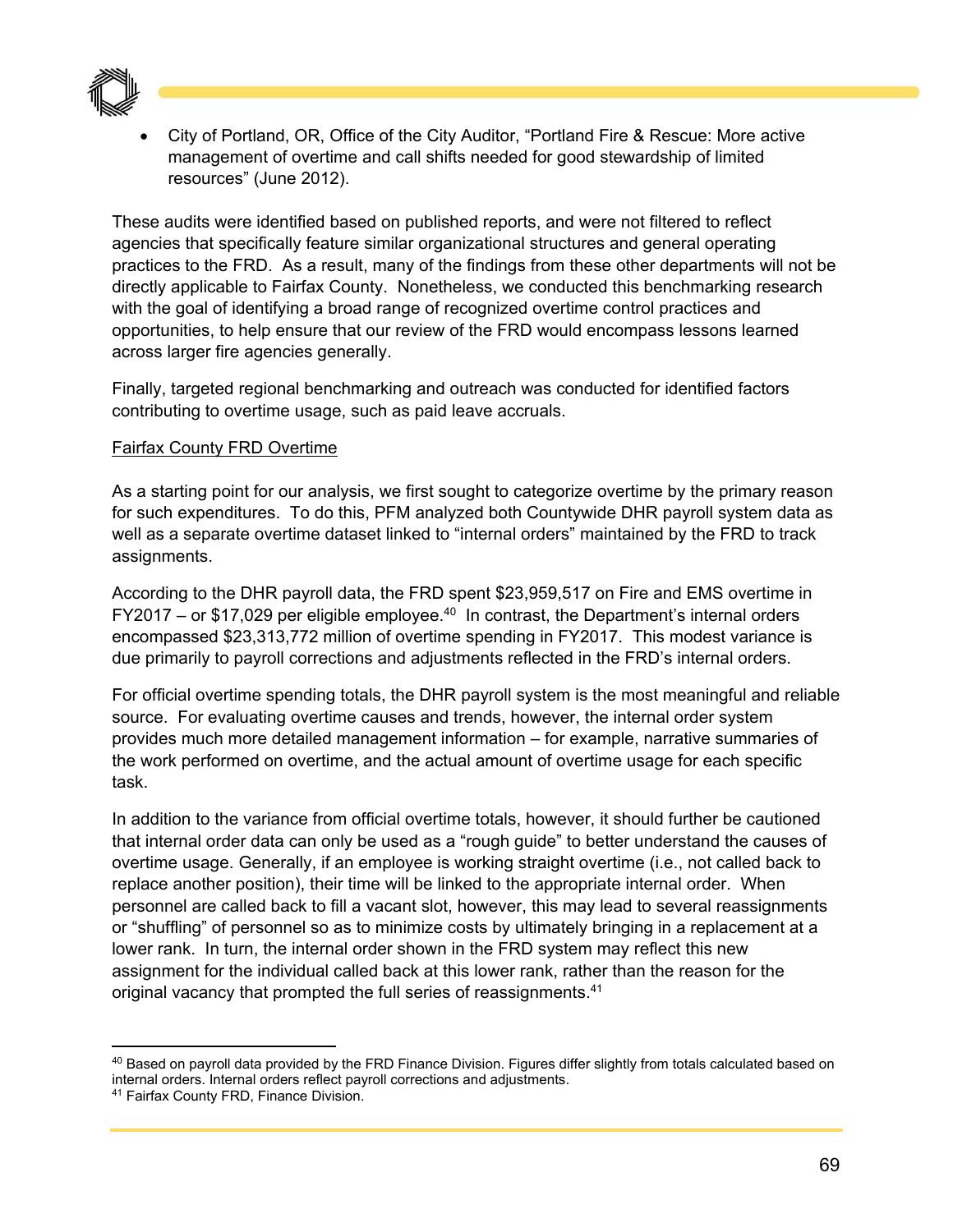

Notwithstanding these limitations, most of the analysis that follows relies on data from the FRD internal order system – which, again, provides the most detail available regarding categories and causes of overtime. To analyze this additional layer of information, each internal order category was reviewed and additional follow-up conversations with FRD personnel were conducted.

#### Overtime Categories

As shown in the chart below, based on internal order system data, replacement of personnel on paid leave was indicated to be the primary driver of FY2017 overtime, accounting for nearly half of all expenditures.



**Figure 8:** FRD Sworn Overtime Expenditures by Category, FY2017

PFM developed the breakdowns shown in Figure 8 by analyzing each of the 296 types of internal orders provided by the FRD. Using these internal orders, PFM has categorized overtime into seven (7) major categories:

**Leave.** Replacement of personnel on paid leave drove approximately 48% of FY2017 departmental overtime expenditures. Subcategories of leave include sick, civil, family, FMLA, injury, administrative and/or military leave.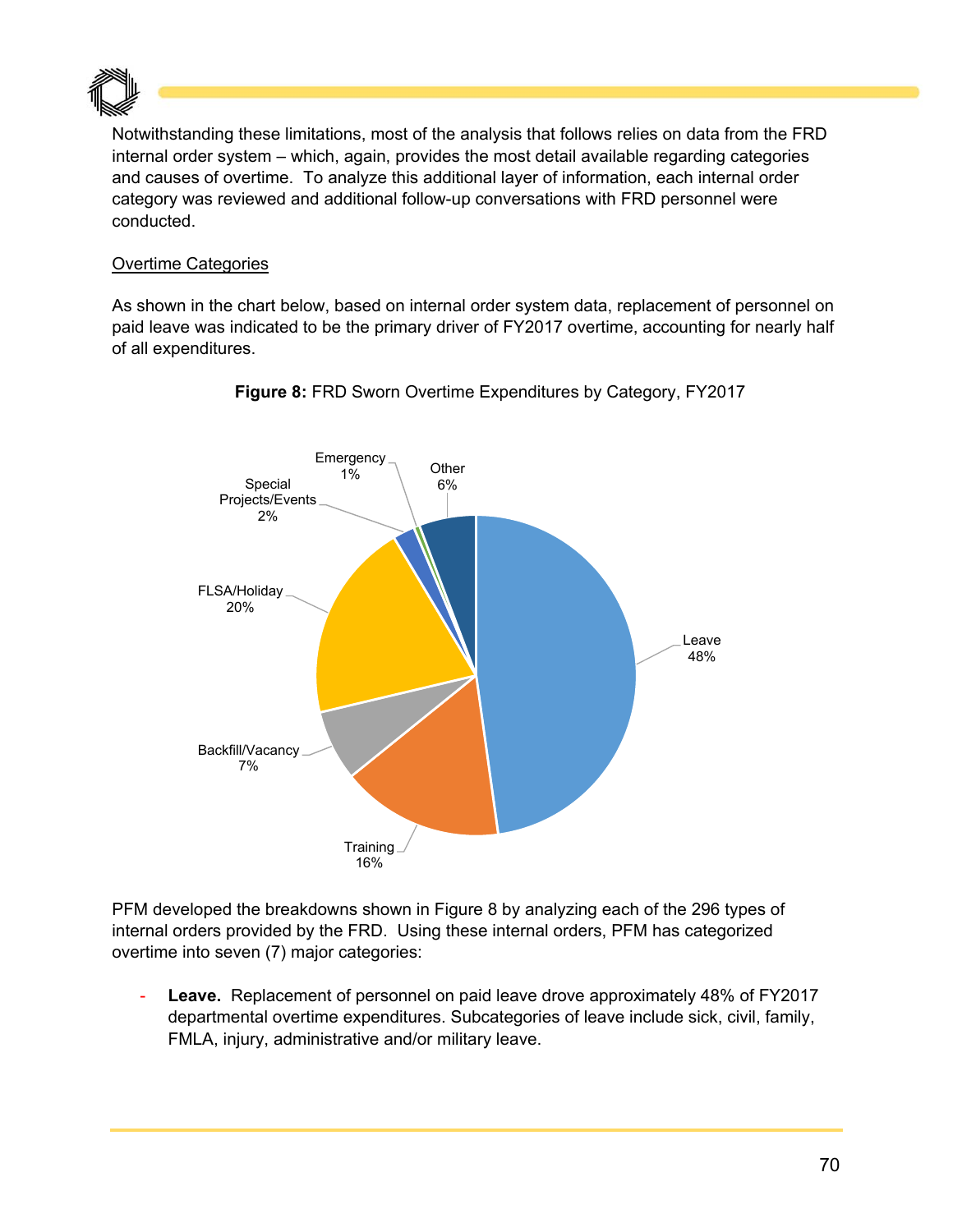

**FLSA/Holiday.** In FY2017, approximately 20% of all overtime in the internal order system (\$4.7 million) was not recorded with a particular designation. While a modest portion of this amount may be due to incomplete data entry, a significant majority is attributable to either "FLSA overtime" or "Holiday Overtime," as outlined below.

- $\circ$  In operations, FRD personnel work three 24 hour tours of duty every nine calendar days (24 on/24 off, 24 on/24 off, 24 on/96 off), which results in an average of 56 hours of work per week – prior to use of any paid leave. Under the federal Fair Labor Standards Act (FLSA), most non-exempt employees must be paid overtime after 40 hours worked in a week. Under the FLSA's section 7(k), however, fire protection employees may be scheduled under defined work periods that equate to 53 hours per week without an overtime requirement, recognizing the special character of these jobs. Under the County's tour structure, this threshold is exceeded, such that overtime hours are a part of the regular schedule. As a result, FRD operations personnel automatically receive the equivalent of three hours of overtime per week, or 156 hours annually. Based on overall staffing levels within operations, PFM estimated that FLSA overtime alone, also known as "built-in overtime", represented 12% of departmental overtime expenditures – more than **\$2.8 million** in FY2017.
- $\circ$  In 24/7 emergency operations, first responders generally also work on holidays, and public safety employers compensate for that requirement in varying ways. In Fairfax County, employees receive additional paid leave when a holiday falls on a regularly scheduled day off, and receive up to an additional 16 hours of pay when reporting to work on a holiday – for both actual and observed holidays. That additional pay for regularly scheduled work that falls on a holiday is recorded as overtime. According to the DHR payroll system, which does track this compensation separately, holiday overtime totaled nearly **\$1.9 million** in FY2017.

While the base schedule overtime outlined above could potentially be avoided with a different schedule design that averages 53 hours per week or lower, such an alternative would require more personnel to achieve the same coverage. Although such additional personnel would be paid at straight time rates for these hours, they would also receive benefits that would add substantially to their total compensation costs – and the Department would also face greater recruitment and training costs. These tradeoffs are further addressed later within this section of our report, but it is important to recognize generally that all other options for achieving the same coverage levels would have an equivalent – if not greater – cost.

Similarly, while FRD holiday overtime could potentially be eliminated by compensating fire and rescue personnel through separate holiday pay for a fixed number of days, regardless of whether or not they are worked – as many departments do – this would not eliminate the cost of this compensation altogether. Rather, the structure of compensation for working when other employees do not would simply be shifted to another category, at least in large part.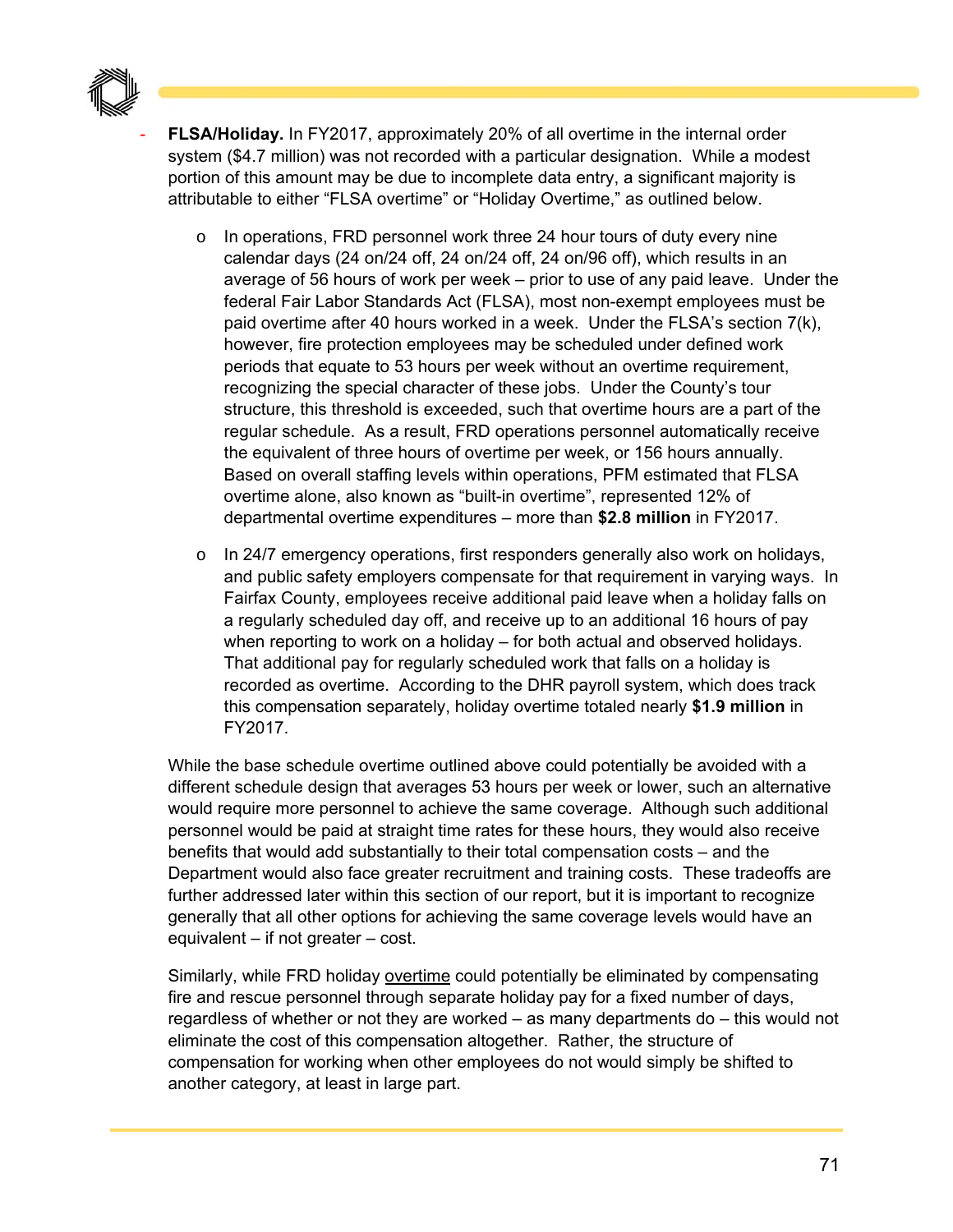

- **Training.** Training generated just over 16% of FY2017 departmental overtime expenditures. This category includes overtime hours worked due to training, specialty training, or working at the Department's recruit school.
- **Backfill/Vacancy.** Backfill/vacancy overtime comprised approximately 7% of FY2017 departmental overtime expenditures, incurred due to a position vacancy, officer shortage, staff shortage, or minimum staffing requirement.
- **Special Projects/Events.** Special projects/events includes overtime related to internal and external committees, community events, and various department initiatives/projects. This category accounted for just over 2% of departmental overtime expenditures in FY2017.
- **Emergency.** Represents large scale incidents that require FRD personnel to work overtime hours (i.e. due to inclement weather such as a significant snow storm, oil spills, large scale suppression/EMS events, etc.). Internal orders related to emergency overtime accounted for less than 1% in FY2017.
- **Other.** The FRD's internal orders capture various other reasons for overtime usage. PFM has grouped these reasons within a general catch-all category. This category includes internal orders for overtime for pre-arranged promotional exams, physical testing, specialty assignments, court time, administration, and Fire Marshal related activities. Overall, such miscellaneous factors generated approximately 6% of FY2017 departmental overtime expenditures.



**Figure 9: FRD Sworn Overtime by Internal Order Type, FY2017<sup>42</sup>** 

\*More detailed tables presenting data by subcategory can be found in the appendices to this report.

<sup>&</sup>lt;sup>42</sup> Totals differ slightly from DHR payroll data due largely to payroll adjustments.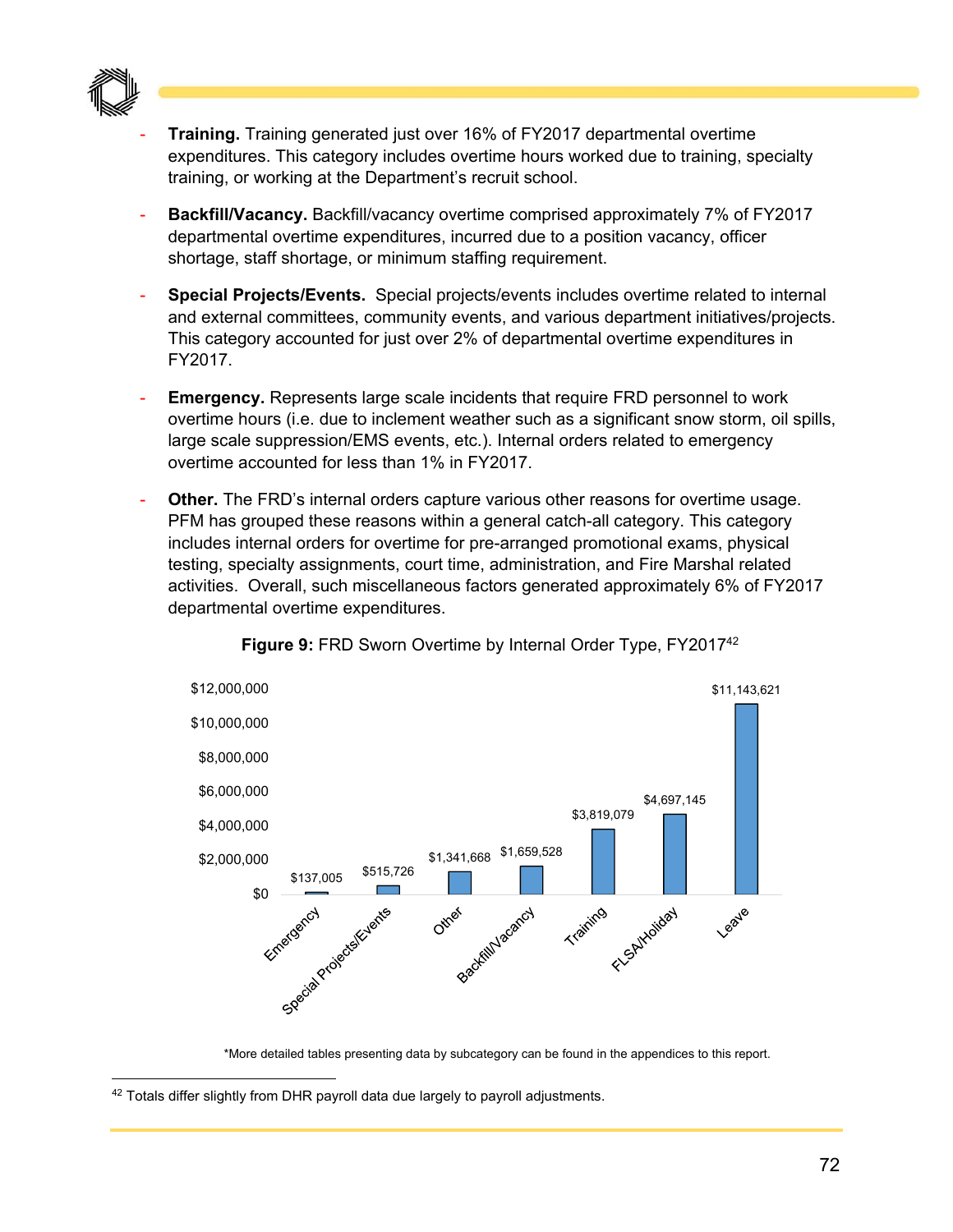

#### Overtime Trends

Figure 10 to follow illustrates drivers of overtime expenditures by internal order category over the last five fiscal years. From FY2013-FY2017, most expenditures for FRD overtime have remained generally consistent from year to year. One exception is the "emergency worked" category. The emergency worked category includes premium pay provided to essential FRD personnel that must work when the county is closed (e.g. due to inclement weather). This premium pay is only triggered by declared emergency days, therefore it can fluctuate significantly – within this period, from a low of \$0 in FY2017 to a high of nearly \$1.4 million in FY2016. Similarly, some variability can be seen in training-related overtime as new programs are introduced.



**Figure 10:** Overtime Expenditures by Category, FY2013 -FY2017

Leave Training Backfill/Vacancy FLSA/No Reason Cited Special Projects/Events Emergency Other

In the aggregate, all other factors being equal, some upward drift in annual overtime costs is expected due to periodic employee wage increases – since raises will increase the cost of each overtime hour worked.

#### Overtime as a Percent of Salary

**Figure 11** illustrates approximate overtime earnings as a percent of salary by rank in FY2017 for all FRD personnel, including those in "staff" assignments with different schedules from those in operations. Drawn from DHR payroll data, these figures include overtime across all Funds, including grant-reimbursed earnings.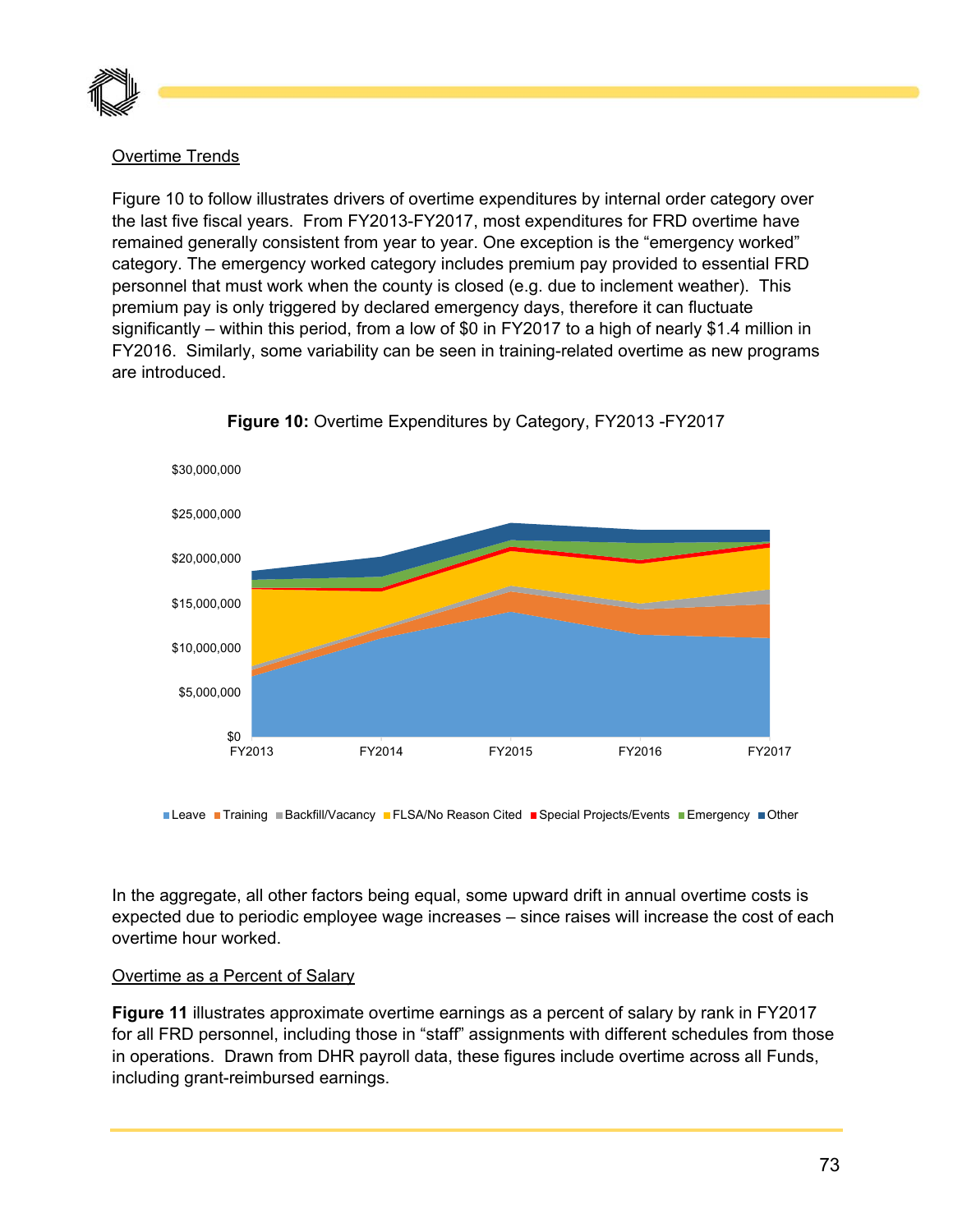

Of note, these percentages by rank are only approximate because payroll data was calculated as of year-end. As a result, the overtime earnings of personnel who may have been promoted mid-year will be included in the promotional rank they reached by year-end, not the rank in which they began the fiscal year (i.e., a portion of their overtime would have been earned while holding a lower rank than shown). This data limitation may result in some marginal misalignment of data by rank.





At the FLSA-exempt rank of Battalion Chief, overtime is paid at straight time rather than timeand-a-half, which likely contributes to the lower figure than other ranks as a percentage of salary. Similarly, Captains I and II transitioned from being FLSA-exempt to FLSA-eligible early in FY2017 (9/17/2016), which would have also moderated overtime costs to a somewhat lesser degree (i.e., for the first two-and-a-half months of that fiscal year). In contrast, Fire Technicians and Fire Lieutenants have the highest percentage of overtime earnings relative to salary.

#### Individual High Overtime Earners

In and of itself, high overtime earnings by any one individual are not inherently negative, so long as overall workload demands do not lead to excessive fatigue or other operational concerns. Particularly where employees have the opportunity to volunteer for overtime assignments, some individuals may simply prefer to work more hours to enhance their earnings, while others may place a higher personal value on their time away from work. Viewed solely from that perspective, providing the flexibility to accommodate individual preferences can be a positive for employee relations.

At the same time, review of high overtime earners can potentially help to identify particular work units or assignments with disproportionate demands – potentially leading to opportunities for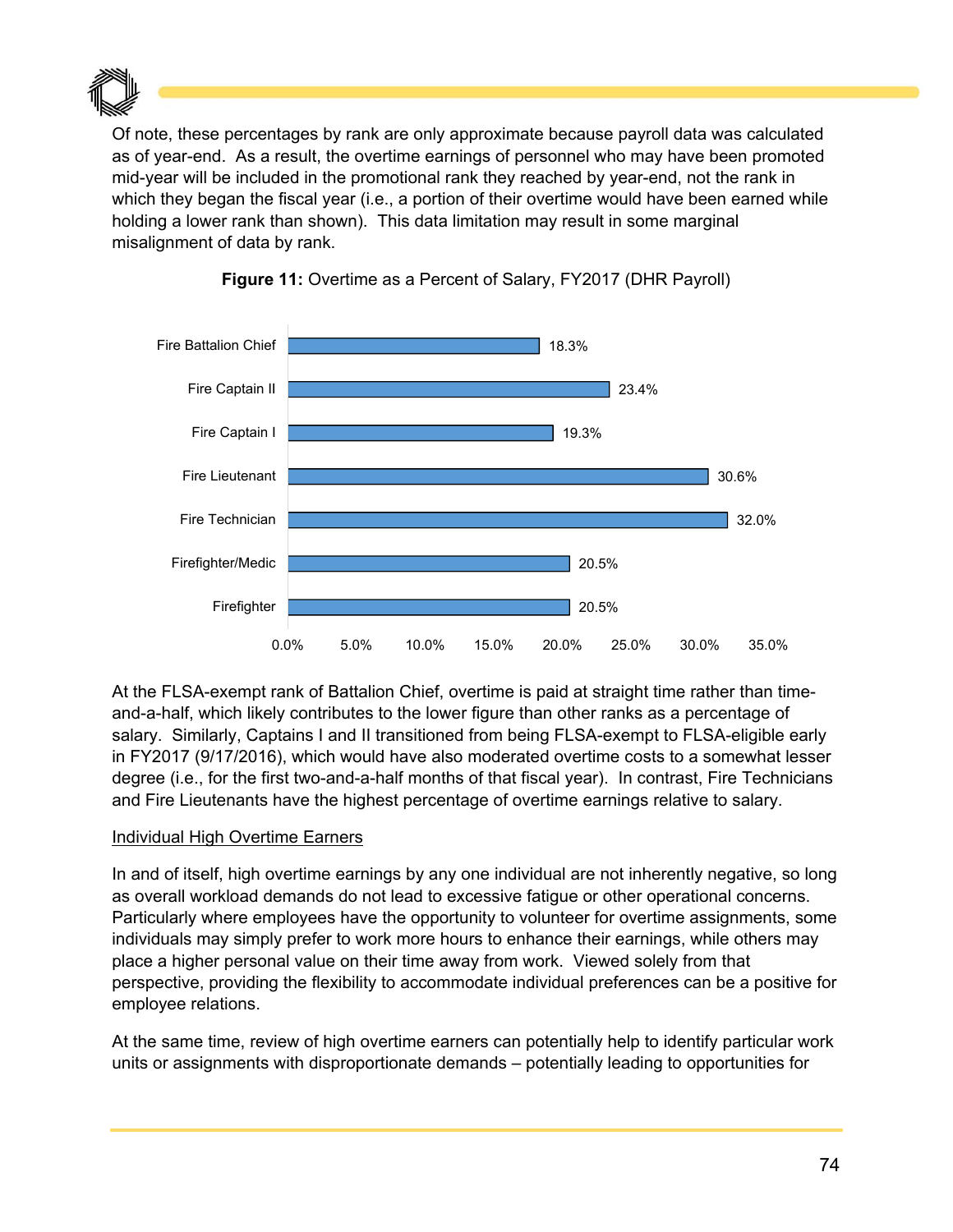

improvement. In addition, disproportionate overtime usage by certain ranks or cohorts of particular tenure might also indicate areas of operational concern.

The table below lists the top 25 FRD overtime earners in FY2017. Again, this data encompasses all Funds, inclusive of grant-reimbursed earnings. The top nine employees on this list each earned over \$100,000 in overtime in FY2017. In total, overtime expenditures for these 25 employees reached \$2.4 million and represented approximately 10% of all FRD's overtime expenditures in FY2017 across 1,407 uniformed personnel. Of this total, 92.2% was paid from the General Fund, with the balance (\$184,429) paid from grants or other reimbursements.

| Rank                   | YOS w/<br><b>FRD</b> | Age | Current<br>Step in<br><b>FRD Pay</b><br>Plan | <b>Total OT</b><br>Comp | <b>Master</b><br>Tech    | <b>Cost center</b>        |
|------------------------|----------------------|-----|----------------------------------------------|-------------------------|--------------------------|---------------------------|
| <b>FIRE TECHNICIAN</b> | 34                   | 54  | 11                                           | \$136,928               |                          | Suppression               |
| <b>FIRE CAPTAIN II</b> | 21                   | 54  | 10                                           | \$121,026               | $\overline{\phantom{a}}$ | <b>Emergency Med Svcs</b> |
| <b>FIRE TECHNICIAN</b> | 8                    | 38  | $\overline{7}$                               | \$120,363               | Master                   | Suppression               |
| <b>FIRE TECHNICIAN</b> | 16                   | 39  | 10                                           | \$117,092               | Master                   | <b>Emergency Med Svcs</b> |
| <b>FIRE LIEUTENANT</b> | 12                   | 44  | 9                                            | \$112,991               |                          | <b>Emergency Med Svcs</b> |
| <b>FIRE TECHNICIAN</b> | 12                   | 43  | 9                                            | \$112,372               |                          | <b>Emergency Med Svcs</b> |
| <b>FIRE TECHNICIAN</b> | 23                   | 46  | 11                                           | \$111,313               | Master                   | <b>Emergency Med Svcs</b> |
| <b>FIRE LIEUTENANT</b> | 17                   | 48  | 10                                           | \$106,572               |                          | Suppression               |
| <b>FIRE TECHNICIAN</b> | 6                    | 31  | $\overline{7}$                               | \$103,585               | $\blacksquare$           | <b>Emergency Med Svcs</b> |
| <b>FIRE LIEUTENANT</b> | 28                   | 47  | 11                                           | \$98,202                | $\overline{\phantom{a}}$ | <b>Emergency Med Svcs</b> |
| <b>FIREFIGHTER</b>     | 11                   | 41  | 6                                            | \$93,976                |                          | Suppression               |
| <b>FIRE CAPTAIN II</b> | 31                   | 52  | 11                                           | \$93,707                |                          | Suppression               |
| <b>FIRE TECHNICIAN</b> | 24                   | 50  | 11                                           | \$92,117                | Master                   | Suppression               |
| <b>FIRE LIEUTENANT</b> | 26                   | 54  | 11                                           | \$88,988                |                          | <b>Emergency Med Svcs</b> |
| <b>FIRE TECHNICIAN</b> | 21                   | 50  | 10                                           | \$88,537                | Master                   | Suppression               |
| <b>FIRE LIEUTENANT</b> | 8                    | 29  | $\overline{7}$                               | \$88,447                | $\overline{\phantom{a}}$ | Suppression               |
| <b>FIRE CAPTAIN I</b>  | 12                   | 34  | 8                                            | \$87,628                |                          | Suppression               |
| <b>FIRE TECHNICIAN</b> | 8                    | 33  | $\overline{7}$                               | \$86,627                |                          | <b>Emergency Med Svcs</b> |
| <b>FIRE CAPTAIN I</b>  | 31                   | 56  | 11                                           | \$82,249                |                          | Suppression               |
| <b>FIRE LIEUTENANT</b> | 11                   | 36  | 9                                            | \$79,646                |                          | Suppression               |
| <b>FIRE TECHNICIAN</b> | 13                   | 40  | 9                                            | \$78,474                | Master                   | Suppression               |
| FIRE BATTALION CHIEF   | 23                   | 53  | 11                                           | \$77,618                |                          | Suppression               |
| <b>FIRE TECHNICIAN</b> | 12                   | 37  | 9                                            | \$77,247                | $\blacksquare$           | <b>Emergency Med Svcs</b> |
| <b>FIRE TECHNICIAN</b> | 15                   | 48  | 9                                            | \$76,963                | $\overline{a}$           | <b>Emergency Med Svcs</b> |
| <b>FIRE TECHNICIAN</b> | 13                   | 46  | 9                                            | \$75,314                | Master                   | Suppression               |

**Table 46:** Top 25 Highest FRD Overtime Earners, FY2017 (All Funds)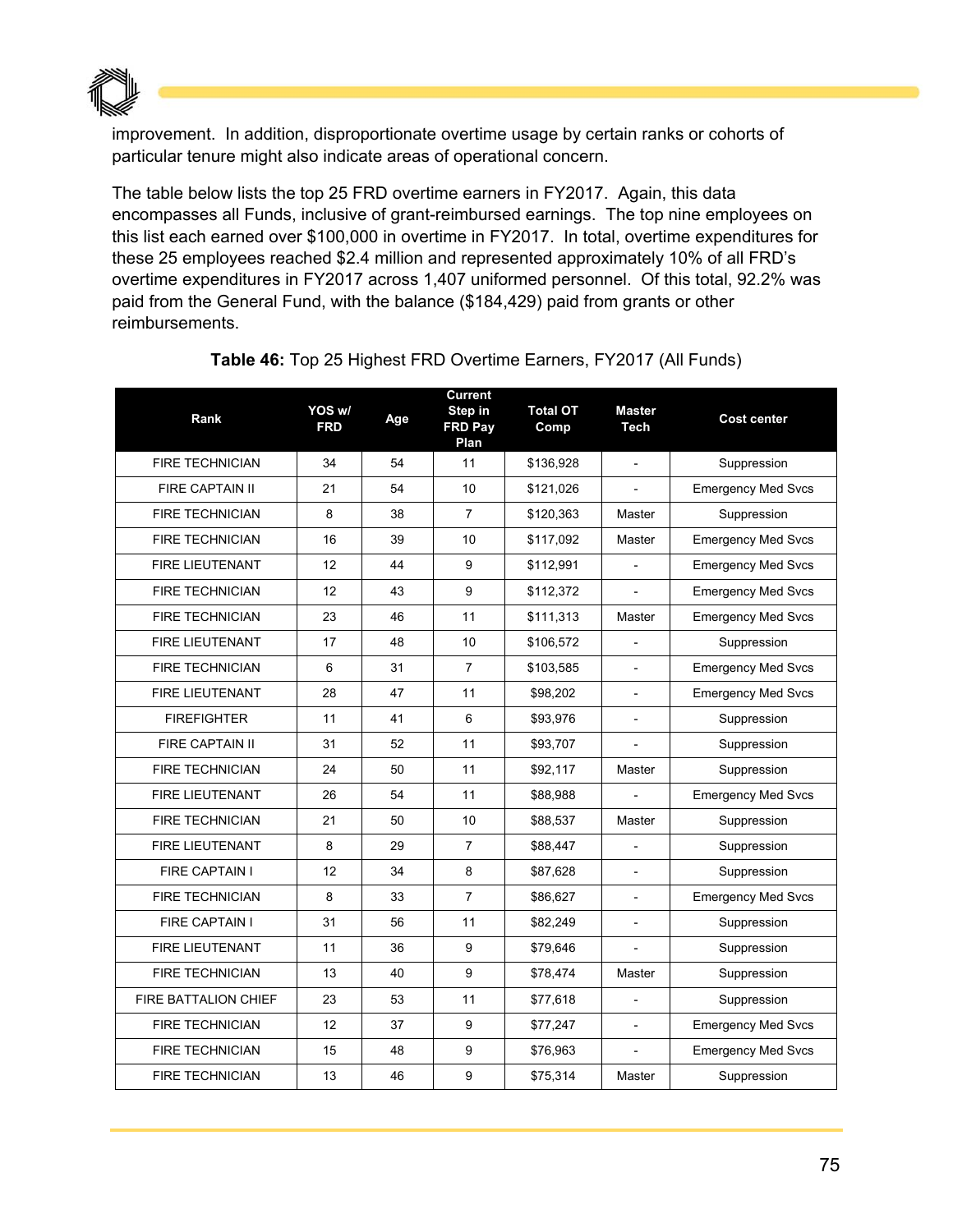

It may be noted that 11 of the top 25 overtime earners (44%) are assigned to EMS. Overall, EMS personnel make up just under 30% of the Department. In general, ALS certified personnel are in greater demand due to the FRD's service delivery model, which requires ALS personnel on all frontline units. As a result, the relatively limited pool of ALS certified employees (approximately 400) must fill minimum staffing requirements. This likely contributes to a disproportionate number of EMS employees among the top 25 overtime earners.

#### **Fire and Rescue Department Overtime Drivers**

Each category of overtime has different drivers, and different limitations and opportunities for change.

#### Schedule Design

Looking first at Base Schedule (FLSA) overtime, the Department could consider adopting an operations schedule that averages 53 hours or below instead of the current 56, and eliminate this significant category of structural overtime. Across the region and nation, there are many fire and rescue schedules that fall below this level, sometimes using periodic extra days off (commonly known as "Kelly Days") to maintain regularly scheduled hours below the FLSA overtime threshold.

From a broader fiscal perspective, however, such alternative schedules do not necessarily achieve bottom line savings. Assuming coverage requirements remain constant, someone will still need to work the tours now being staffed on the current schedule with the 54th, 55th, and 56th scheduled hours. In turn, if Kelly Days or other schedule designs reduce such availability, maintaining coverage will either require assignment of another firefighter or fire officer on overtime and/or a larger total complement of personnel.

Further, if the FRD were to employ more personnel working fewer hours on average, than additional benefit costs would be incurred – along with some additional recruitment, training, and equipment needs. Effectively, if viewed solely through a fiscal lens, the budget question becomes whether 1.5X overtime costs more or less than 1.0X straight time plus benefits and other related costs.

In Fairfax County, relevant benefit and related costs include:

- Employer payroll taxes for Social Security and Medicare at 7.65% of salary.
- Employer pension contributions, at 16.9% of salary for the normal cost associated with current service plus expenses, and 38.8% overall for FY2017 inclusive of the amortization of unfunded past liabilities.
- Healthcare benefits. In its highest enrolled plan, the County contributed \$8,567 toward medical and dental premiums for individual coverage in FY2017, \$14,735 for employee +1 coverage, and \$21,988 toward family coverage. At an average FRD base salary of \$87,602, this equates to approximately 9.7%, 16.8%, and \$25.1% of base salary, respectively.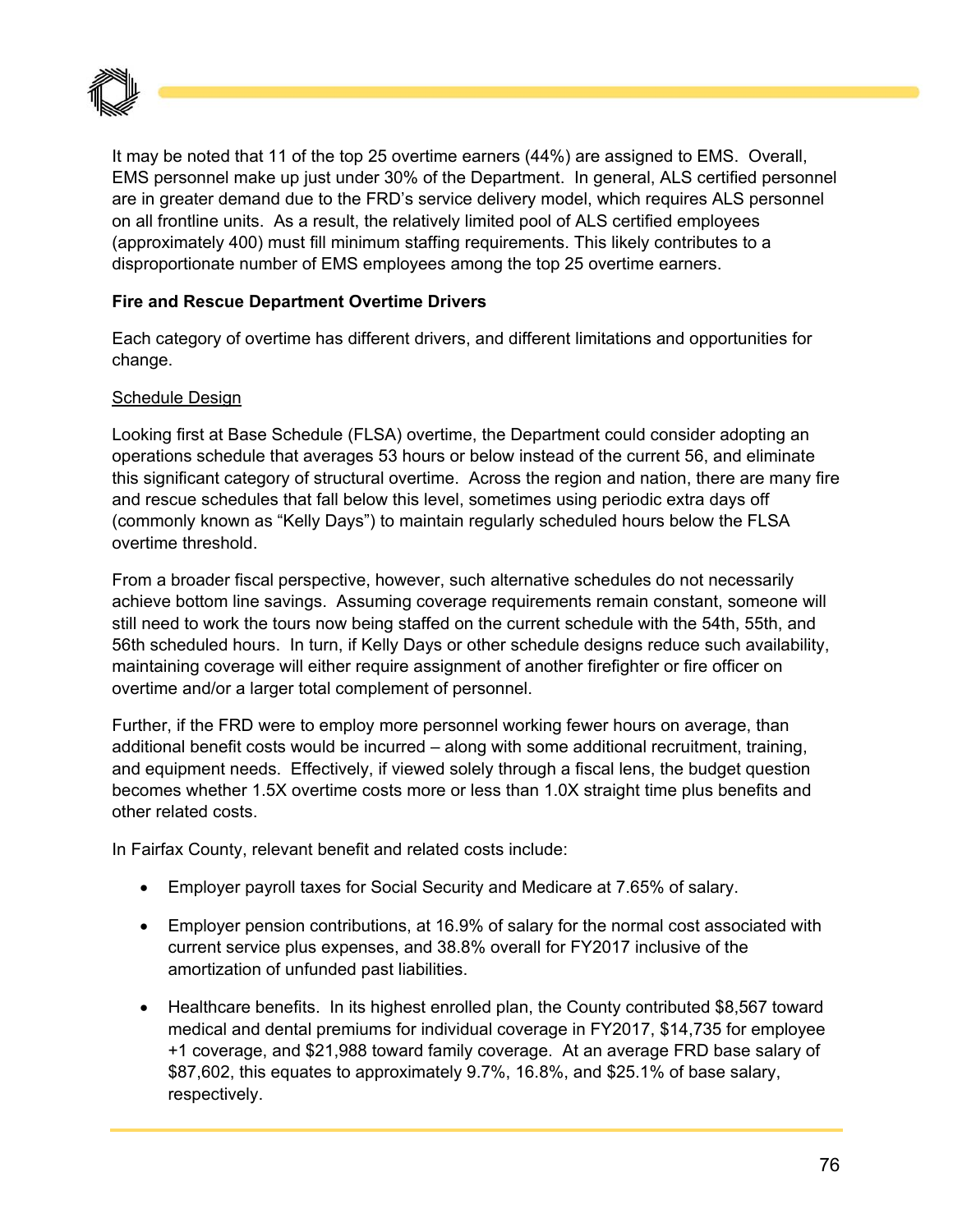

 Other costs that increase with additional employees include miscellaneous benefits (workers' compensation, life insurance), some elements of recruitment, initial and ongoing training, and certain equipment.

While a more detailed analysis would be required to fully assess this tradeoff, the above factors indicate that adding personnel would incur benefit and other costs that could approach or even exceed a 50% overtime premium. Just combining payroll taxes, pension costs for current service (assuming all actuarial assumptions are met), and family medical coverage alone total 49.65% of the average salary.

Of course, the tradeoff between when to add staff and when to plan for overtime involves more than just dollars and cents. Too few employees and much overtime can be associated with employee fatigue, turnover, and a range of operational concerns. At the same time, however, it is important to recognize that some applications of overtime can potentially be cost-effective.

#### Holiday Overtime

As illustrated in the regional comparison table that follows, public safety agencies use a range of different approaches to compensate first responders for the need to have operations personnel on duty 24/7, including on holidays.

In some departments, holiday pay is provided as an annual premium, regardless of which days are actually worked on an individual's schedule for a particular year. In other departments – such as the FRD – more pay is provided when an employee works on a holiday (accounted for as overtime in the FRD), with additional leave or a lower rate applied when a holiday falls on a scheduled day off.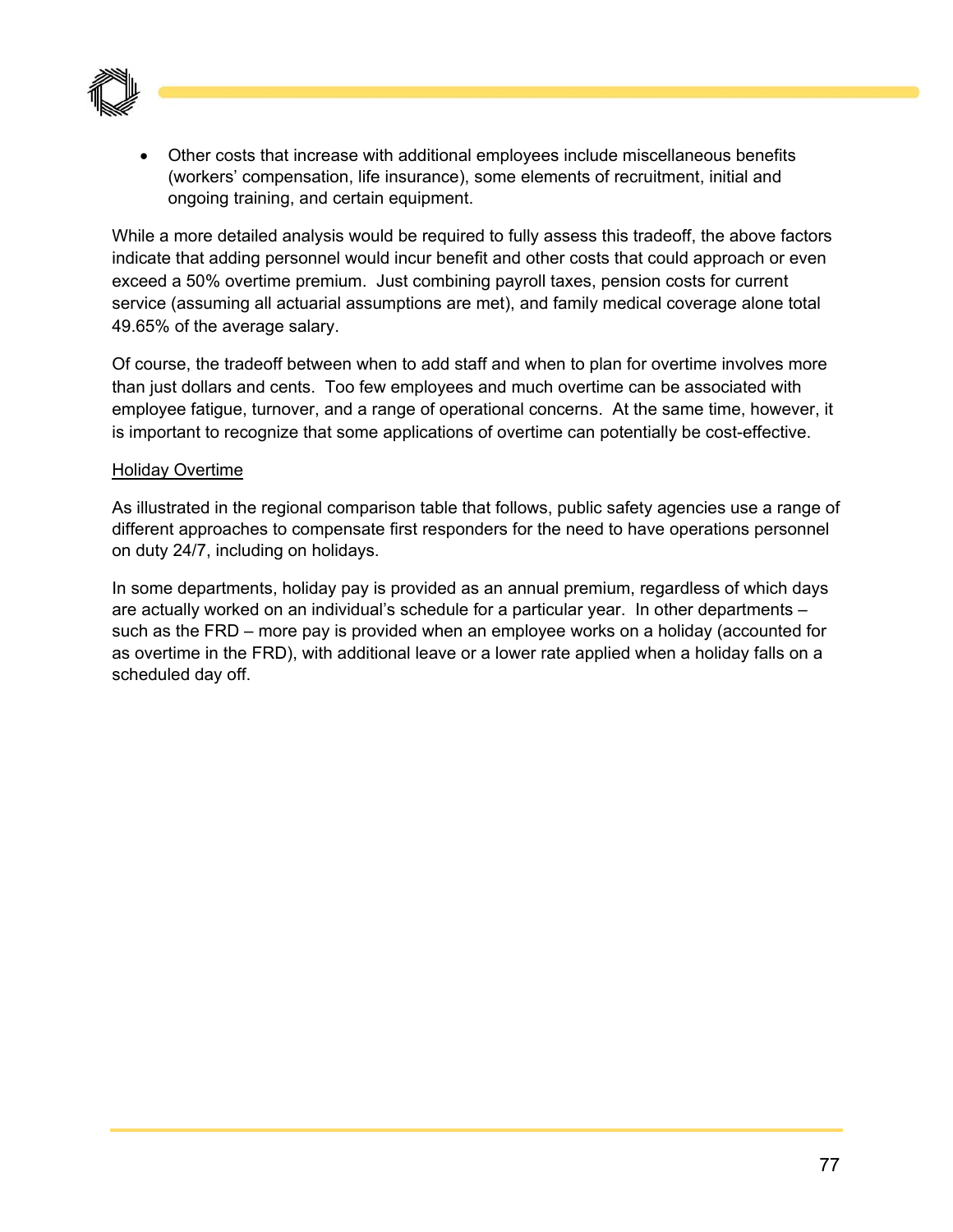

#### **Number of Holidays Holiday Pay Formula Holiday Hours Paid Above Base Fairfax County 11.75 holidays 16 hours of pay or leave if working a holiday; 11.2 hours of pay or leave if holiday not worked 150 (if all cash)**  Alexandria 11.25 holidays 11.25 hours of straight time, regardless if s or straight time, regardless in 126<br>holiday is worked Arlington County 11.25 holidays 12 hours of straight time, regardless if  $h$  straight time, regardiess  $h$  135 District of Columbia 11.25 holidays 12 hours straight time pay regardless of if holiday is worked; no pay or additional leave if holiday falls on scheduled day off 135 Montgomery **County** 10.75 holidays 16 hours straight time pay or leave for all and straight time pay of leave for all 172<br>holidays regardless if worked Loudoun County 13.5 holidays 8.5 hours at 2.5x pay (1.5x premium),  $\frac{1}{2}$  regardless of if holiday is worked 172 Prince George's **County** 12.25 holidays 2x pay (1x premium) for all hours worked a holiday; 8 hours of leave if holiday falls on scheduled day off 73.5 hours of pay + 73.5 hours of leave Prince William Prince William 12 holidays 18 hours at 2.5x pay (1.5x premium),<br>County (24-Hour) 12 holidays regardless if holiday is worked riours at 2.5x pay (1.5x premium),  $\frac{324}{ }$

#### **Table 47:** Holidays and Holiday Pay (Operations Personnel)

*\*Holiday hours paid, have been rounded* 

**Fairfax County:** Assumes that employees work 1/3 of holidays (based on 24 on/24 off, 24 on/24 off, 24 on/96 off schedule, appear 3 out of every 9, or 1/3 of days).

**Alexandria:** Assumes 11.2 hours of straight time pay earned for each holiday.

**Arlington County:** Assumes 12 hours of straight time pay earned for each holiday.

**District of Columbia:** Assumes 12 hours of straight time pay earned regardless of if holiday is worked (12 x 11.25). **Montgomery County:** Assumes 16 hours of straight time cash payment received for all holidays.

**Loudoun County:** Assumes 8.5 hours of 1.5X pay received for each holiday, regardless if worked (13.5 x 8.5 x 1.5). **Prince George's County:** Assumes ¼ of holidays worked based on 24/72 schedule. Assumed holiday hours worked calculated by multiplying 12.25 holidays by  $\frac{1}{4}$  by 24 hour tour (12.25 x .25 x 24= 52).

**Prince William County:** Assumes 1.5x premium pay earned for each holiday for 18 hours - regardless if worked (12 x 18 x 1.5).

#### Leave and Backfill//Vacancy Replacement

Multiple factors contribute to leave and general backfill/vacancy replacement overtime costs:

- **Paid Leave Accruals**: Fairfax County FRD personnel rank at or near the top regionally in levels of annual leave and sick leave accruals among surveyed jurisdictions. The more employees who are on leave, the greater the demand for off-duty employees to return to duty on "callback." Although these greater leave accruals are somewhat proportional to the FRD's 2,912 regularly scheduled hours each year, higher than five of the seven regional benchmark departments, Fairfax vacation leave in particular is comparatively high at multiple career junctures.
- **Leave Usage Controls and Policies**: There are a total of 47 leave slots available to FRD personnel each day, 31 of these slots are allotted to non-officers and 16 to officers.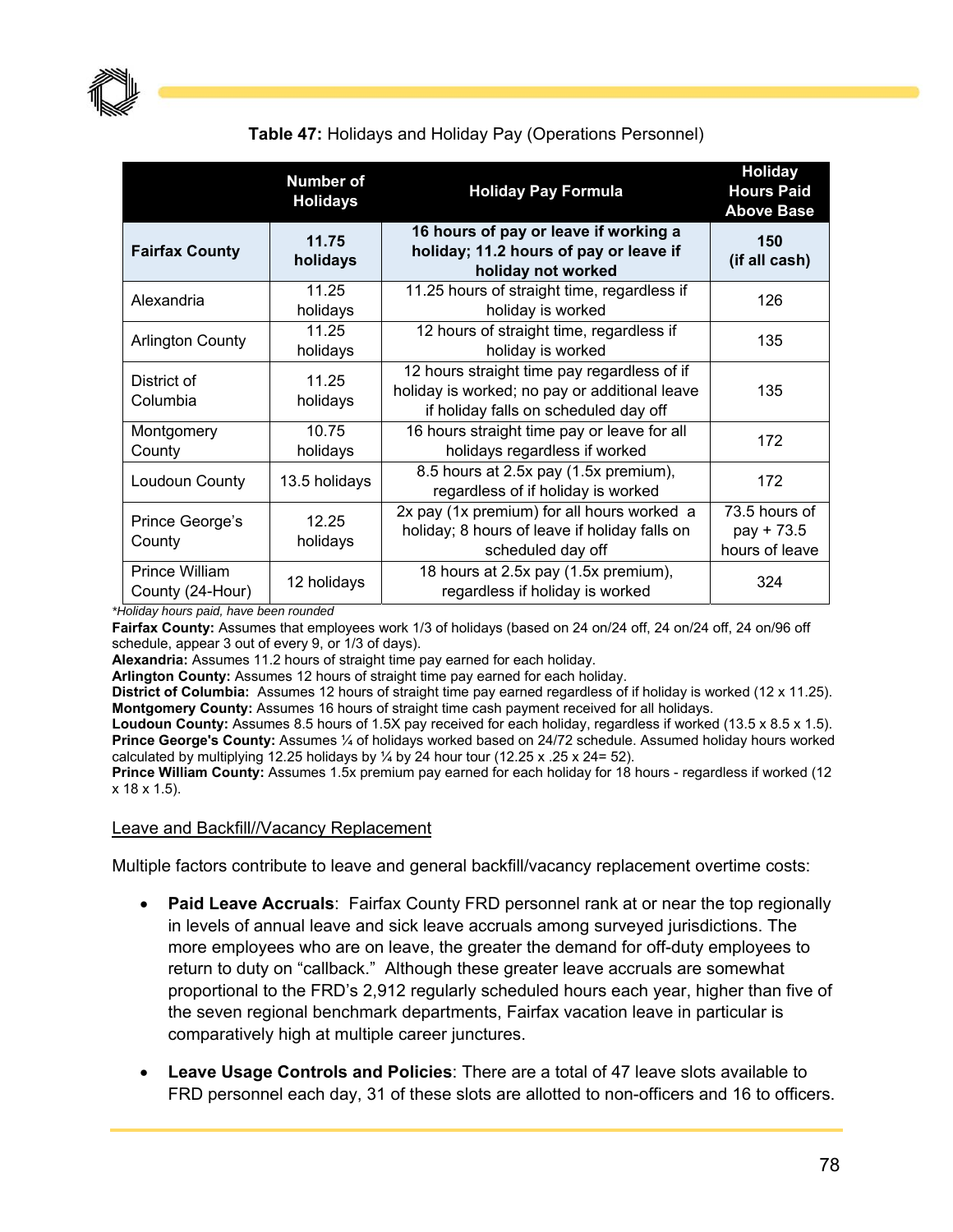

If there are enough personnel available or there are employees on the callback list for the position, the Staffing Incident Command Post Officer will allow leave to be taken (as long as it does not result in holdover or recall). Vacation and incidental leave is granted based on seniority. Leave slots are limited on the  $4<sup>th</sup>$  of July, Thanksgiving Day, Christmas Eve, and New Year's Eve. There are four officer slots and nine non-officer slots on these holidays.<sup>43</sup>

 **Vacancies:** When there are more vacant positons in a department with fixed coverage requirements, then filling those vacant slots will generally require overtime assignments.

| <b>Fiscal Year</b>                  | 2013 | 2014 | 2015 | 2016 | 2017 | 2018 |
|-------------------------------------|------|------|------|------|------|------|
| <b>Authorized Uniform Positions</b> | 1318 | 1315 | 1371 | 1371 | 1395 | 1394 |
| <b>Filled Uniform Positions</b>     | 1254 | 1268 | 1301 | 1324 | 1304 | 1312 |
| Uniform Vacancies                   | 64   | 47   | 70   | 47   | 91   | 82   |

**Table 48:** Vacant Positions by Fiscal Year

\* Vacancies as of 7/1 of each fiscal year

- **Coverage Policies**: In some jurisdictions, such as Fairfax County, departments have implemented "minimum staffing requirements" – which mandate a fixed number of fire suppression or EMS personnel to be on duty every day, regardless of how many employees are out on leave. Fairfax County has a minimum staffing require of 356 personnel per day
- **Replacement Policies:** Where employees of a lower rank are qualified for a higher ranking position and otherwise operationally appropriate, the FRD will routinely provide opportunities to "work up" on an overtime assignment as a replacement for a higher ranking vacancy. This is a positive practice for overtime control, as the lower ranking employees will generally have lower overtime rates. In addition, this approach provides beneficial career development opportunities. In PFM's review of fire overtime audits for other departments nationally, several examples were identified where strict "rank-forrank" replacement practices had been adopted that precluded such "working up" – and these practices elsewhere were found to significantly increase overtime costs relative to the more cost-effective approach as used by the FRD.
- **Overtime Distribution Policies:** Nationally, a number of departments provide the first choice of overtime assignments on the basis of seniority, which can increase overall overtime costs to the extent that longer tenured employees have higher salaries. The FRD does not provide such a seniority-based preference, which also helps to moderate overtime costs.
- **Productive Hours**: Fairfax County counts sick, holiday, and vacation leave as hours worked – or "productive hours" – in the calculation of when the 53 hour FLSA threshold has been met. At the federal level, however, the FLSA does not require that such leave

 43 Fairfax County Fire and Rescue Department, Standard Operating Procedure 02.01.13, Requesting and Granting Leave for Department Personnel.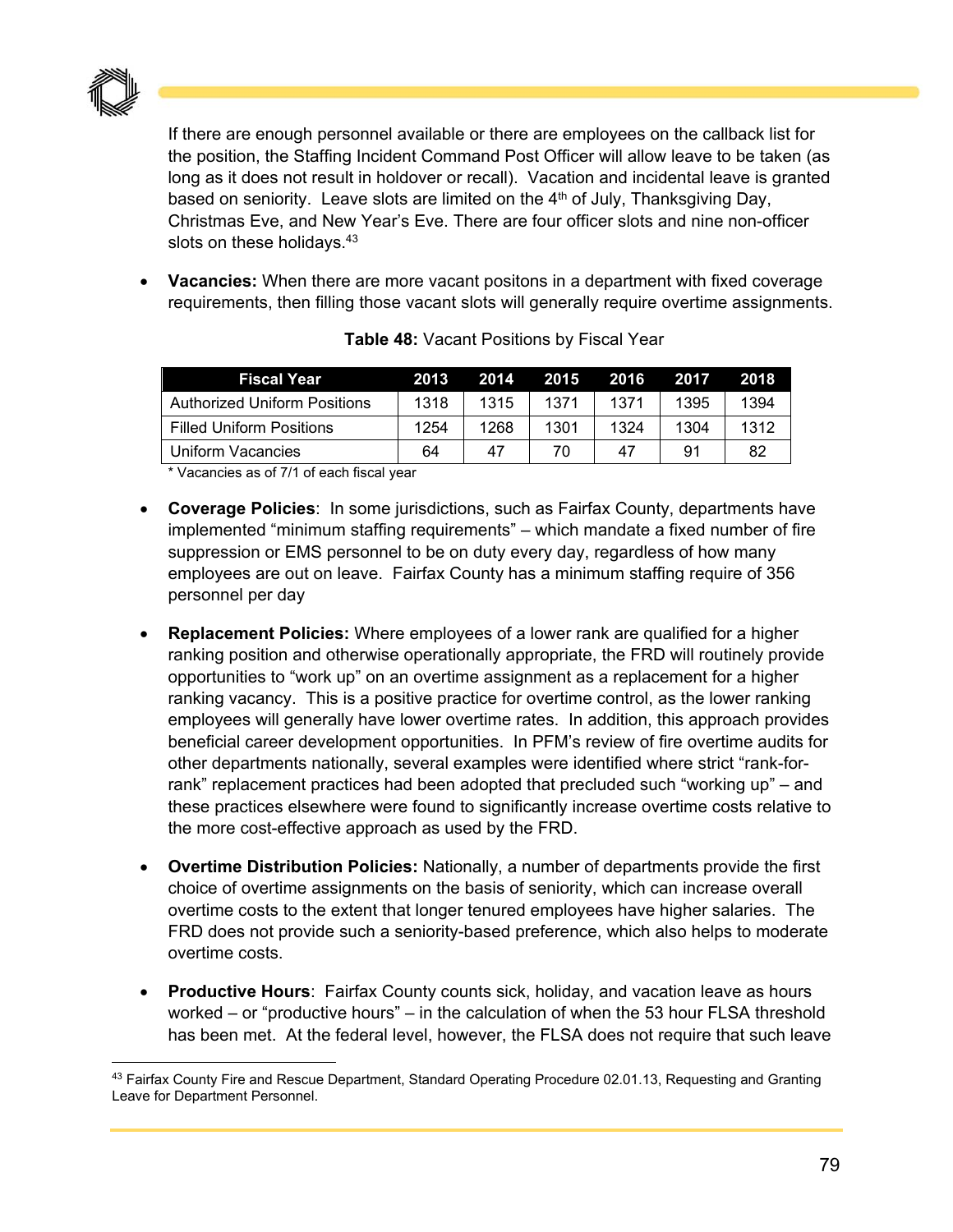

be counted as hours worked, such that overtime rates would only be required after 53 hours of active service. Accordingly, in some parts of the country, a more stringent, FLSA-aligned definition of productive hours could reduce overtime costs. In Virginia, however, larger jurisdictions are required to credit paid leave as hours of work for fire protection and law enforcement employees.<sup>44</sup> Accordingly, this opportunity is not available to the FRD.

#### *Paid Leave*

As the FY2017 graph shown as Figure 12 indicates, there appears to be some correlation between overtime peaks and periods of increased paid time off usage. Similar, albeit somewhat varying patterns may also be seen in the equivalent graphs for FY2013 through FY2016, included as Appendix H.



In each of the five years evaluated, there are periods of comparatively high leave usage in the fall, occurring in somewhat different months each year.

To the extent that September 2017 indicates a particularly high overtime peak – even beyond the levels that might be associated with a smaller increase in paid leave hours that month – FRD administrators report that month's particularly high level was likely a function of payroll timing. During that month, three biweekly payroll periods were recorded (9/2, 9/16, and 9/30). Further two of these periods were the second within the FRD's 28-day cycle for recording FLSA hours, resulting in an increased level of overtime being booked for exceeding the overtime threshold.

In evaluating leave usage totals and patterns, relevant factors may include both the level of leave available (accruals) and any limitations or controls regarding when or how paid leave can be taken.

 44 Code of Virginia, Title 9.1 Commonwealth Public Safety. Chapter 7.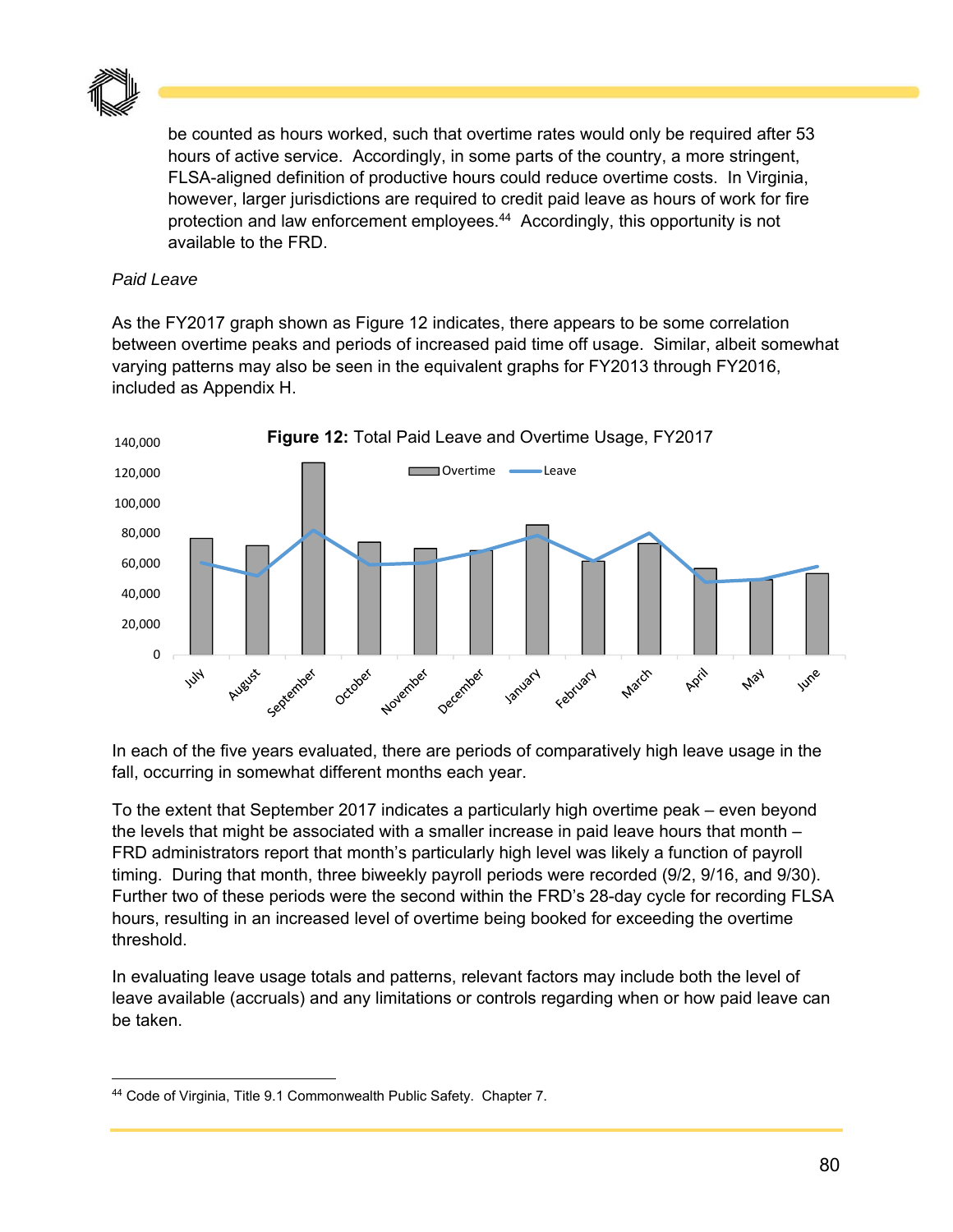

Overall, FRD personnel receive among the most generous paid scheduled (holiday, vacation, and personal days) and unscheduled (sick) leave benefits among the regional jurisdictions surveyed. To the extent that higher leave accruals lead to higher leave usage, this can generate greater staffing demand for off-duty firefighters to be called back in to backfill shifts.

|                                   | <b>Entry</b> | 5 YOS    | <b>15 YOS</b> | <b>25 YOS</b> |
|-----------------------------------|--------------|----------|---------------|---------------|
| <b>Fairfax County</b>             | 156          | 234      | 312           | 312           |
| <b>Montgomery County</b>          | 144          | 192      | 249           | 249           |
| <b>Prince George's County</b>     | 104          | 156      | 156           | 208           |
| District of Columbia              | 117          | 182      | 234           | 234           |
| Alexandria City                   | 156          | 216      | 300           | 300           |
| <b>Arlington County</b>           | 156          | 195      | 312           | 312           |
| Loudoun County                    | 113          | 147      | 206           | 206           |
| <b>Prince William County</b>      | 125          | 156      | 250           | 250           |
| <b>Median (excluding Fairfax)</b> | 125          | 182      | 249           | 249           |
| <b>Variance From Median</b>       | 25%          | 29%      | 25%           | 25%           |
| Rank                              | 1 of $8$     | 1 of $8$ | $1$ of 8      | 1 of $8$      |

**Table 49:** Annual (Vacation) Leave Accruals, Regional Fire and Rescue Departments (in Hours)

Note: accruals increase at different junctures at different agencies, with additional variation beyond the specific years of service summarized above.

It should be acknowledged, however, that the FRD 2,912-hour regular schedule is longer than all of these regional agencies except for Alexandria and Arlington (see Table 34 for full detail), such that Fairfax County's high leave accruals are somewhat proportional to the overall hours worked. At the same time, FRD vacation leave exceeds even these other 2,912-hour departments at many career junctures – again, contributing to replacement overtime demand.

Fairfax County FRD personnel also accrue 156 hours of sick leave annually. The FRD sick leave accrual rate ranks tied for  $1<sup>st</sup>$  out of 8 in the comparison group. Although, again, this accrual rate is somewhat proportional to the overall FRD schedule, it is also above the level in one of the two other 2,912-hour departments.

**Table 50:** Annual Sick Leave Accruals, Regional Fire and Rescue Departments

|                                  | <b>Annual Sick Leave Accruals</b> |
|----------------------------------|-----------------------------------|
| <b>Fairfax County</b>            | 156                               |
| <b>Montgomery County</b>         | 144                               |
| District of Columbia             | 117                               |
| <b>Prince George's County</b>    | 117                               |
| Alexandria                       | 144                               |
| <b>Arlington County</b>          | 156                               |
| Loudoun County                   | 96                                |
| <b>Prince William County</b>     | 111                               |
| <b>Median (excl. FFX County)</b> | 117                               |
| <b>Variance From Median</b>      | 33%                               |
| Rank                             | 1 of $8$                          |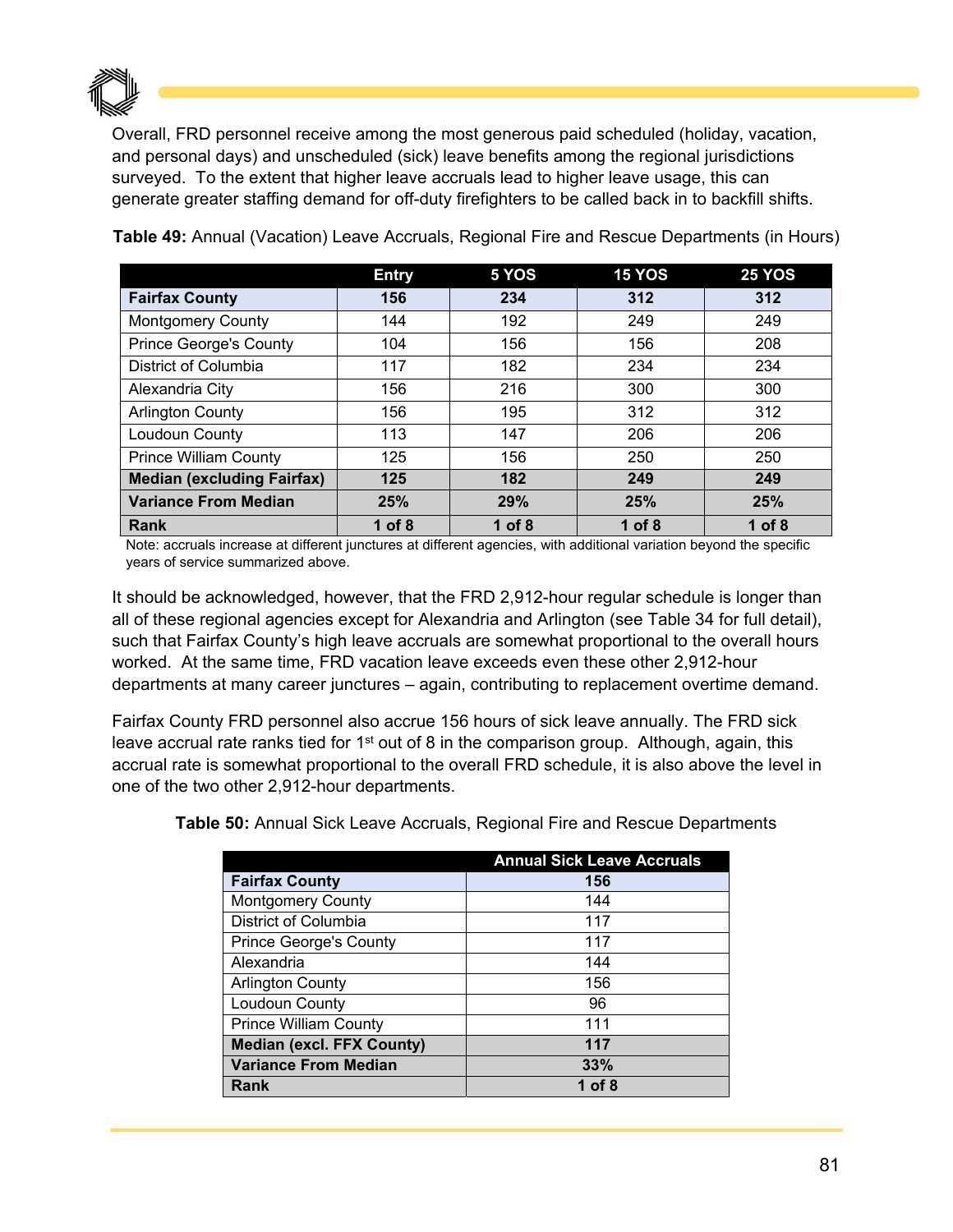

In addition, as previously outlined, Fairfax County fire and rescue personnel on a 24-hour shift receive a very competitive holiday pay benefit relative to the comparison group. While often taken as pay, holiday compensation can result in additional leave.

#### *Leave Usage Controls and Policies*

In addition to the absolute levels of available leave, controls and policies around leave usage can also be important.

Administratively, it may also be noted that the FRD uses a leave management system called "TeleStaff"45 to manage a predetermined number of leave slots for each of the Department's shifts. Through the TeleStaff system, all operations assignments are prepopulated a minimum of six days in advance of the shift to be worked.<sup>46</sup> These prepopulated assignments help to minimize the need for holdover and "callback", by allowing vacancies to be identified and filled ahead of time.<sup>47</sup> To fill identified vacancies, the Department uses a list of personnel available to work overtime, which is updated daily. When a position is vacant, it must be backfilled by an employee with the appropriate skill level and certifications, as such personnel with more certification tend to be in higher demand.48

For scheduled leave, public safety agencies generally will typically limit the number of personnel who can schedule leave concurrently, so as to avoid staffing shortages during peak vacation periods. In the FRD, there are a total of 47 leave slots available each day – 31 for non-officers and 16 for officers. To help control sick leave, employers nationally also use a broad range of both incentives and controls. Incentives can include additional personal leave or bonuses for low sick leave usage, while controls can include documentation requirements and/or escalating penalties for excessive, undocumented use.

In the FRD, personnel requesting sick leave must notify their supervisor at least one hour prior to their scheduled shift. The supervisor is then responsible for updating TeleStaff with the employee's sick leave request, and must immediately complete a "Sick Leave Request Form" and will make arrangements to backfill the position to maintain minimum staffing.<sup>49</sup> Further, the supervisor can require a medical statement when sick leave occurs before or after a holiday or other scheduled day off, is in excess of two workdays, the employee has a record of repetitive usage of short amounts of sick leave and/or the sick leave occurs on a day in which the employee's previous request for leave was not granted. Supervisors are responsible for maintaining a file of all sick leave forms for personnel under their command for up to one year.<sup>50</sup>

*Coverage Policies* 

 $50$  Ibid.

<sup>&</sup>lt;sup>45</sup> Office of Financial & Program Audit, January 2011, Quarterly Report.<br><sup>46</sup> Fairfax County, Procedural Memorandum, Overtime Compensation, 10/17/2011.<br><sup>47</sup> Ibid.

 $48$  Ibid.

<sup>49</sup> Fairfax County Fire and Rescue Department, Standard Operating Procedure 02.01.13, Requesting and Granting Leave for Department Personnel.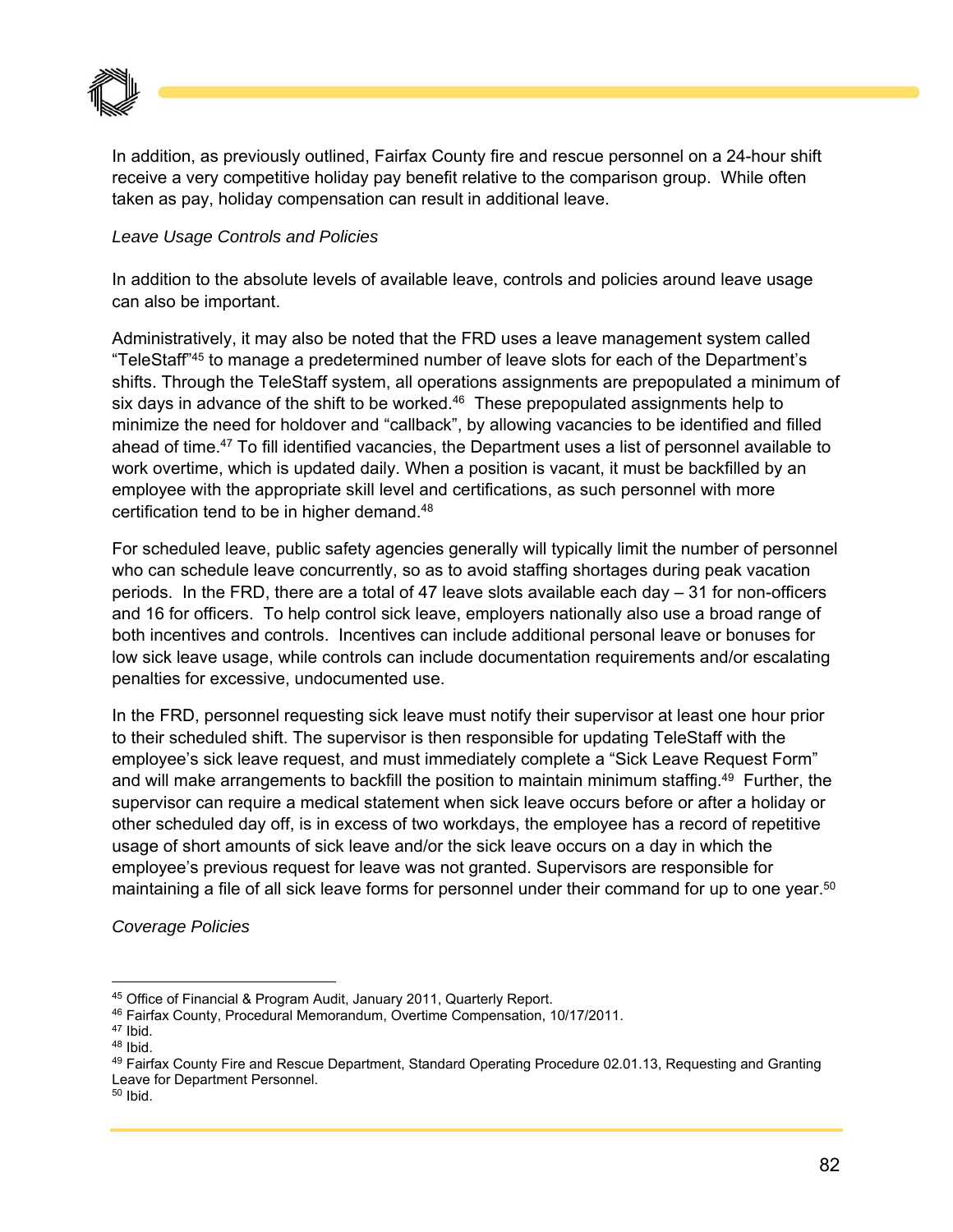

In the FRD, most operational assignments maintain fixed, minimum staffing standards, such that replacement personnel are called in position-for-position whenever there is a vacancy or absence – reflecting the County's operational approach for maintaining public safety. Overall, the FRD has a daily minimum staffing of 356 personnel. This minimum staffing aligns with the 109 frontline apparatus spread across the County's 38 stations.51

Within this framework, one measure already in place to reduce FRD overtime is the use of a "relief factor pool". Relief factor positions are full-time employees who are in excess of the required 356 per day and are therefore available to be deployed to fill daily vacancies.<sup>52</sup> The FRD initiated this approach in 2004, and currently targets a relief factor pool of 75 personnel, based on an average staffing factor of 3.6553, aligned with the 47 fire suppression personnel permitted to schedule time off each day plus a further allowance for unscheduled leave.

Nationally, some departments also adjust minimum staffing requirements to reduce overtime pressures, either temporarily or permanently. For example, Des Moines, IA, Lexington, KY, Cambridge, MA and Concord, NH have eliminated overtime use as a means to achieve minimum staffing levels. Springfield, IL reduces minimum staffing from 49 to 46 if sick time used by firefighters exceeds 1,344 hours in any 30 day period, and Costa Mesa, CA and St. Petersburg, FL suspended minimum staffing entirely. Any changes along these lines to the FRD's current staffing practices, however, could have significant service impacts. As a result, these operational and service decisions are beyond the scope of this report to evaluate.

 $51$  March 2017 Fire and Rescue Department Overtime Report.<br> $52$  Fire and Rescue Department Overtime Report, March 2017.<br> $53$  Based on analysis by the FRD's HR division, the current average staffing factor rate is 3.65. T 3 additional positions, an additional 0.65 (1 full time position) position is needed as relief.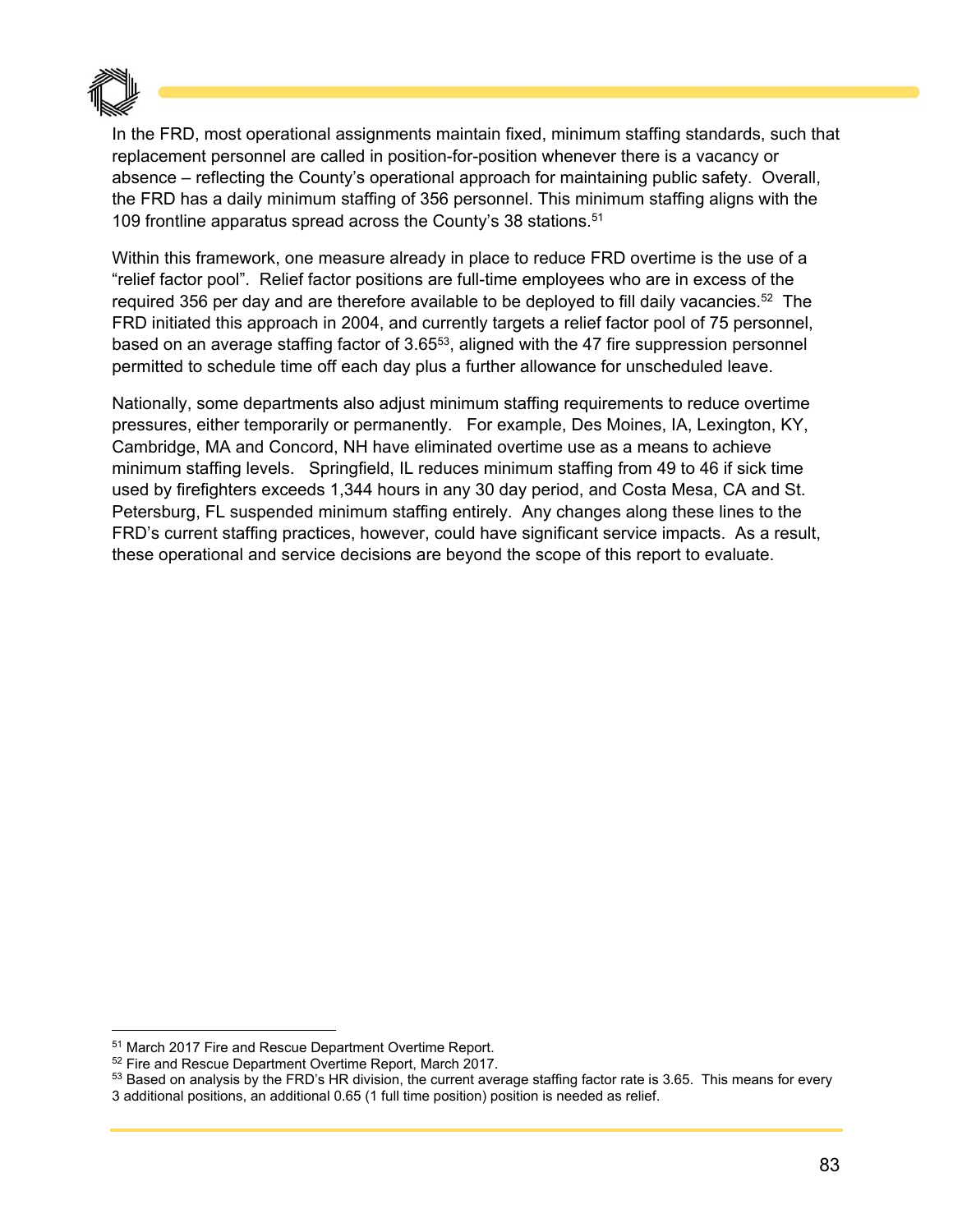

#### Discretionary Assignment Practices

Some departments conduct certain discretionary, non-operational assignments – such as participation in community meetings, honor guard service at parades and other events, and other public outreach – on an overtime basis. While many such assignments are worthwhile, a department's approach and controls over such activities can impact overtime costs. The table below shows FRD overtime across select such categories for FY2017.

| <b>Internal Order</b>                                       | <b>FY2017</b> |
|-------------------------------------------------------------|---------------|
| 4G92-000-012 - Apparatus Committee Representation           | \$57,430      |
| 2G92-006-000 - Honor Guard                                  | \$46,880      |
| 4G92-001-067 - Internal Committee Assignment                | \$48,472      |
| 4G92-001-147 - Cultural Organizational Assessment           | \$116,410     |
| 4G92-001-074 - External Committee Assignments               | \$5,100       |
| 4G92-001-113 - Metrorail Safety Coordination                | \$37,986      |
| 2G92-003-000 - Explorer Program Expenses                    | \$11,919      |
| 4G92-001-071 - Comm-Projects                                | \$9,688       |
| 4G92-001-075 - Citizens Fire Academy                        | \$4,890       |
| 4G92-001-104 - PPE Committee                                | \$10,865      |
| 4GFX-000-012 - Outreach                                     | \$6,017       |
| 4G92-001-031 - Employees Advisory Committee                 | \$3,110       |
| 4GFX-000-007 - Fairfax Fair Support                         | \$6,873       |
| 4GFX-000-020 - Student Firefighter Program                  | \$1,754       |
| 4G92-001-145 - Operations Committees                        | \$7,388       |
| 4G92-000-004 - 2015 World Police & Fire Games               | \$1,186       |
| 4G92-001-114 - Henrico Exchange Program                     | \$2,857       |
| 4G92-001-125 - Accident Review Board Committee              | \$1,922       |
| 4G92-001-137 - NFPA Committee                               | \$6,174       |
| 4GFX-000-014 - Staff Support for Meetings                   | $-$ \$81      |
| 4G92-001-012 - EMS Administration Committee                 | \$199         |
| 4GFX-OEM-026 - 2017 Inauguration                            | \$823         |
| 4GFX-000-024 - Accreditation                                | \$27,252      |
| 4G92-001-068 - Comm-Radio System Failure/Investigation      | \$980         |
| 4G92-001-122 - Overtime for FY17 Consultant Study           | \$1,494       |
| 4G92-001-106 - Motorola APX Project                         | \$570         |
| 4G92-001-444 - Project SAFE                                 | \$2,987       |
| 4G92-001-028 - ISIS Project/Prevention                      | \$47,675      |
| 4G92-000-067 - TROT- Capital Shield Setup./ Tech Rescue Exe | \$45,461      |
| 4G92-001-007 - Community Emergency Response Team            | \$1,445       |
| <b>Total</b>                                                | \$515,726     |

#### **Table 53:** Discretionary Assignment Overtime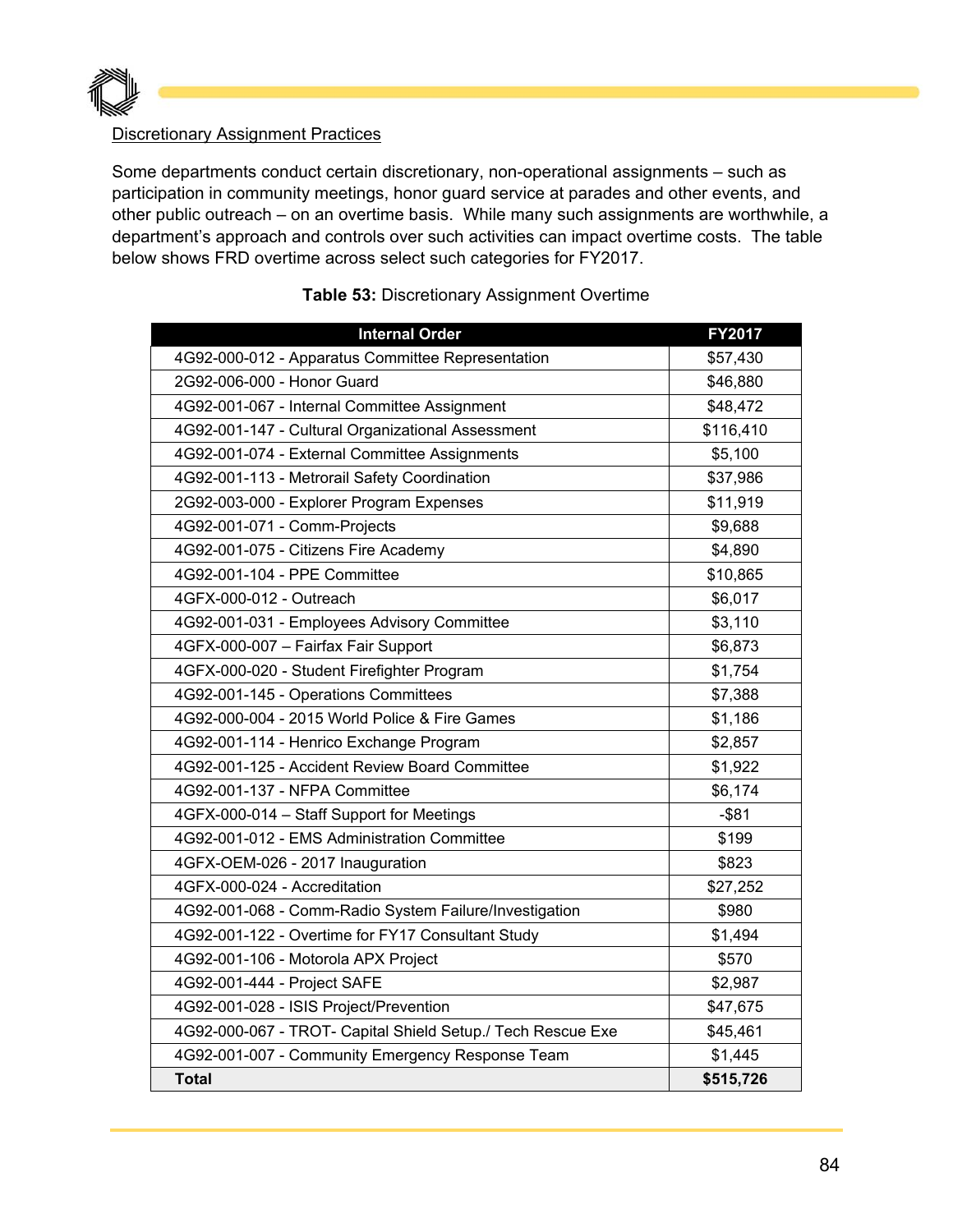

#### Training and Testing

Both training and testing play integral roles in ensuring that uniformed personnel are properly prepared to perform the duties required to protect public safety. When scheduled on overtime, the associated costs can be significant. In FY2017, overtime costs related to testing and training accounted for approximately \$4.3 million in FRD departmental overtime expenditures.

|                           | <b>FY2013</b> | <b>FY2014</b>          | <b>FY2015</b> | <b>FY2016</b> | <b>FY2017</b> |
|---------------------------|---------------|------------------------|---------------|---------------|---------------|
| <b>Specialty Training</b> | \$355,176     | \$636,098              | \$1,363,584   | \$2,058,227   | \$2,717,821   |
| Training                  | \$363,430     | \$314,106              | \$728,764     | \$778,480     | \$904,098     |
| Exam/Physical Testing     | \$209,491     | \$331,324<br>\$246,547 |               | \$330,273     | \$493,651     |
| Recruit School            | \$10,708      | \$13,914               | \$184,862     | \$20,973      | \$197,159     |
| Total                     | \$938,805     | \$1,210,665            | \$2,608,534   | \$3,187,953   | \$4,312,730   |

#### **Table 51:** Training and Testing Overtime Expenditures, FY2013-FY2017

#### **Emergencies**

The emergency overtime category is driven by non-controllable incidents and operational needs – such as a major fire or weather event – and represent a substantially unavoidable cost of public service.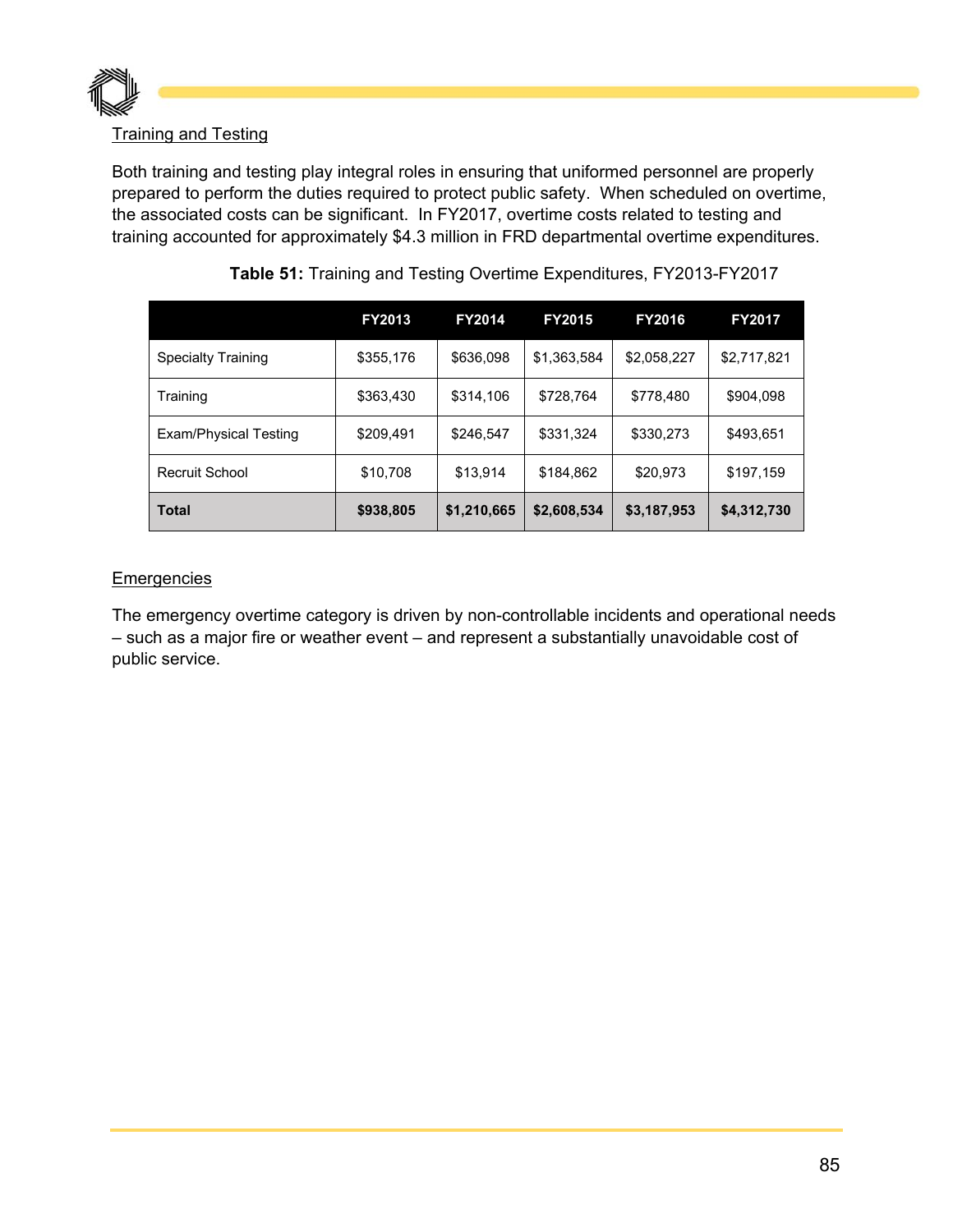

#### **Options**

As previously noted, some level of overtime in 24/7 operations is effectively unavoidable, and other uses of overtime may actually be more cost-effective than alternative means of coverage, such as increased headcount. Within this context, we outline several areas of opportunity below, however, would note that several of these represent areas for potential further exploration – not fully developed recommendations for immediate change.

#### Base Schedule FLSA Overtime

The average of three hours per week of FLSA overtime incurred as part of the regular FRD operations schedule could be eliminated with alternative schedule designs using "Kelly Days" or other adjustments. Again, however, this would require a proportionately larger staffing complement to maintain the same coverage levels – adding new employee benefit and related (equipment, recruitment, training, etc.) costs associated with a larger number of employees.

Arlington County's FY2019 budget, for example, proposes a reduction in the number of hours worked per week by the County's Fire Department, intended to address recruitment and retention concerns. The budget proposal calls for the Arlington County, VA Fire Department, to transition from a 56 hour average workweek to a 50 hour workweek. To achieve this while maintaining coverage, the Department plans to add nine new FTE's annually in each of the next four years, allowing for an additional day off every 28-days for employees assigned to the Department's Operations. No proportionate reduction in annual salaries is proposed, so this will result in a significant effective pay increase on an hourly basis.

Based on current FRD recruitment and retention experience, as well as high-level cost analysis PFM does not see a human resources or fiscal business case for Fairfax County to pursue a similar change. While overtime would be reduced, the overall bottom line impact would likely be neutral to negative – particularly if FRD annual salaries, as in Arlington, were not reduced to maintain a consistent hourly rate.

#### Holiday Overtime

With regard to holiday pay, the County could consider an alternative approach. As previously outlined, some other regional fire and rescue employers provide lower cost compensation for the holidays worked that are a necessary element of 24/7 coverage – and some of those other approaches are structured as premiums separate from overtime.

In turn, if such an alternative were to result in bottom line cost reduction, these savings could be used to help fund pay plan leveling and/or other recommended options elsewhere in this report that involve a net cost. For example, the low end number of premium holiday hours in the regional survey group was found in Alexandria, which provides a fixed number of straight time hours for each designated holiday, whether or not worked (approximately 126 hours total annually, relative to 150 in Fairfax). If the FRD were to adopt a parallel approach, this would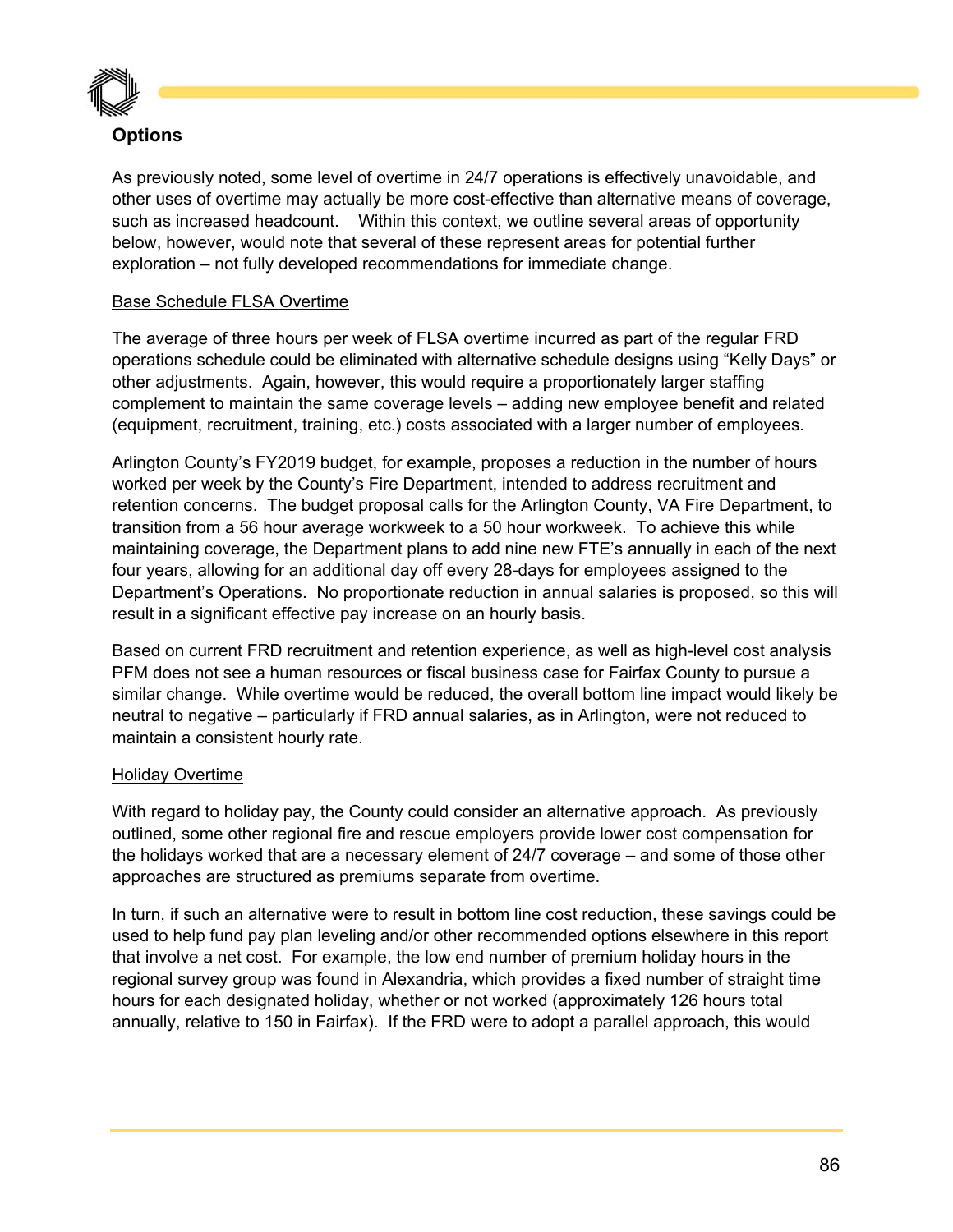

save the equivalent of 24 hours of pay per employees (approximately \$722 on average), and the remaining costs would not be characterized as overtime.<sup>54</sup>

#### Paid Leave Accruals

Similarly, the County could explore realigning paid leave accruals to match regional norms, which – because FRD annual leave accruals are now regionally high norms, even among other 2,912-hour agencies – would also make more hours available for coverage without overtime (and/or reduce banked leave and payouts upon separation). Because such a change would almost certainly generate significant employee relations concerns, this approach should also be considered within the context of (and could potentially be used to help fund) other positive changes for employees – such as, again, pay plan leveling and/or other compensation realignment.

#### Paid Leave Controls

The ability to modify regular schedules without overtime to accommodate special events and other coverage needs, as well as the notification requirements for such modifications, can also impact overtime demands. Limitations on the number of personnel scheduling vacation or other leave during peak summer and holiday periods, as well as vacation "buy back" programs can further moderate overtime pressures.

With regard to sick leave controls, the County could perform an additional analysis of sick leave usage by individual, company, battalion, and time of year to discern patterns in sick leave use, and evaluate the extent to which sick leave – and potential abuse of sick leave policies – are driving overtime expenditures. While high-level data analysis does not indicate a major sick leave usage problem, a more detailed utilization review could potentially identify opportunities for improvement.

As another potential approach, the County could also explore use of a sick leave pool, such as in use by the Louisville Fire Department. Under the Louisville model, the Fire Chief compiles the total amount of used sick leave for the entire department on a fiscal year basis (not including leave used as a result of catastrophic illness or disease).

An average number of hours per firefighter is determined, and if the average is fewer than 48 hours per firefighter, then all firefighters receive a bonus (extra vacation time) and the amount of bonus hours can increase if a lesser amount of sick leave is used. If the average amount of sick leave used is more than 96 hours, then each firefighter using more than 24 hours of sick leave that year see a reduction in their annual (vacation) leave.

In FY2017, Fairfax County FRD employees used 141,246 sick hours – the equivalent of 49 fulltime employees working a standard 2,912 hour work year or 100 sick hours used per FTE.

 54 Average FRD salary is \$87,602 or \$30.08 hourly; \$30.08 x 24 hours = \$722.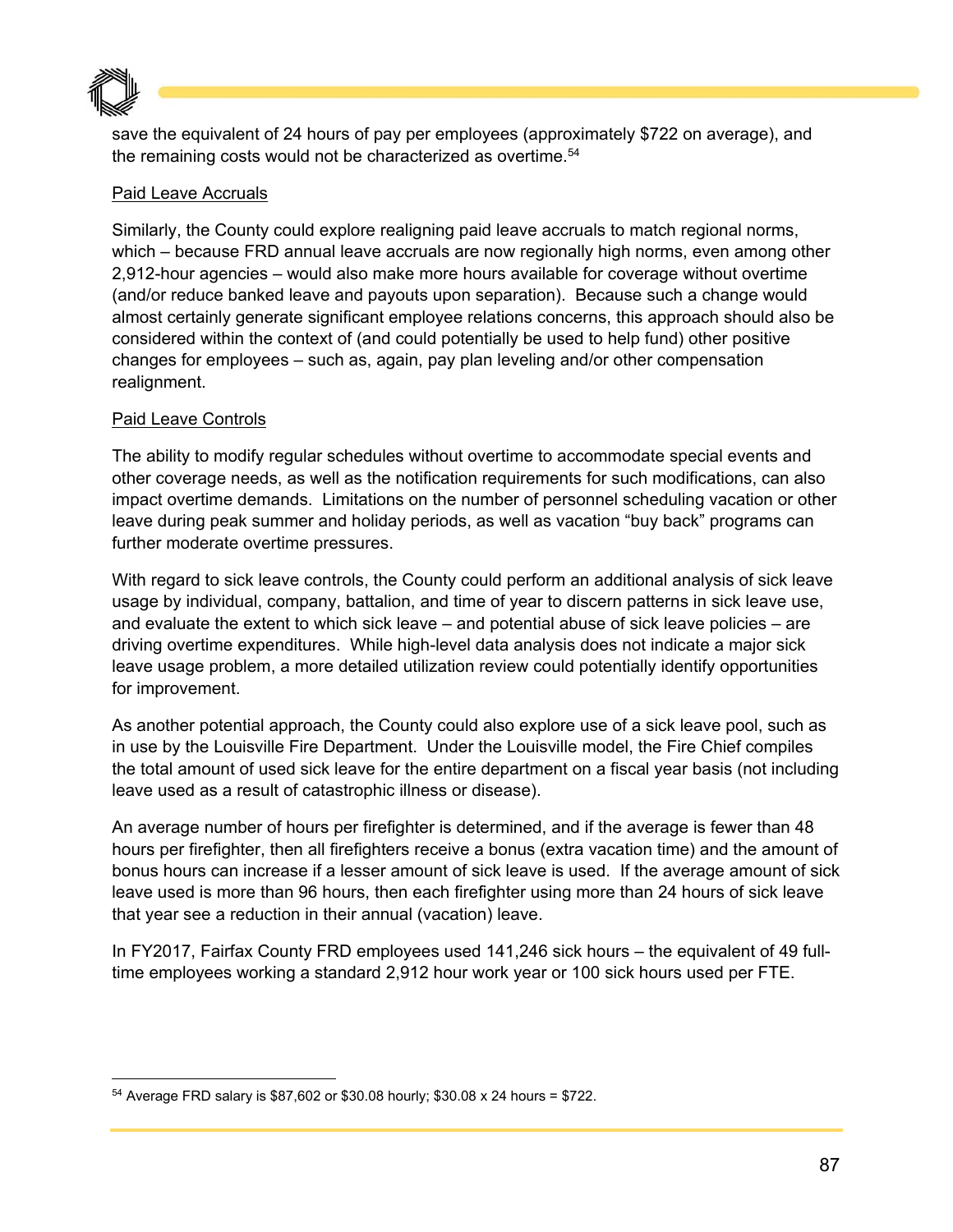

#### Coverage Policies

The County's overall coverage needs are the primary driver of staffing requirements – which, in turn, have a major impact on overtime levels. To help determine the best deployment of FRD resources, the County could consider periodically engaging a detailed workload demand and deployment analysis conducted by independent subject matter experts. Working collaboratively with FRD leadership, such analysis can help to ensure an optimized approach for public safety.

The types of analysis that can be performed include a detailed analysis of existing station locations, demand for service, and the ability of alternatives to meet weight of response requirements. The results of this analysis would address:

- o Geographic differences in fire risk and EMS demand
- o Peak-demand periods based on hour of day
- o Unit hour workload analysis for every engine and ladder company
- o Detailed analysis of alarm handling time
- o Opportunities to change fire station locations and deployment

In addition, such a review – or a more targeted analysis – could assess whether any of the FRD's staff and support assignments now performed by uniformed personnel could be conducted effectively by civilian personnel. In many areas, the FRD already relies effectively on civilian professionals for support. This practice of civilianization can enable public safety agencies to redeploy uniformed personnel now in administrative capacities back to the field, minimizing the number of uniformed personnel performing back office or non-fire/rescue functions. In some cases, as outlined elsewhere within this report, it can be difficult to attract uniformed personnel to perform certain administrative tasks. In addition, in many cases, civilians are more cost-effective than uniformed personnel.

#### Non-Operational Overtime Usage Policies

The FRD uses overtime for a range of non-operational assignments – such as participation in community meetings, public outreach, trainings, and proctoring promotional exams. Over the last five fiscal years, aggregate costs across these overtime categories have increased by 77% – from \$1,106,179 in FY2013 to \$4,828,456 in FY2017. This could be due in part, however, simply to increased granularity in FRD record keeping practices. In prior years, many activities currently captured within these non-operational categories were lumped into catchall categories such as "Administrative Work" or even left blank.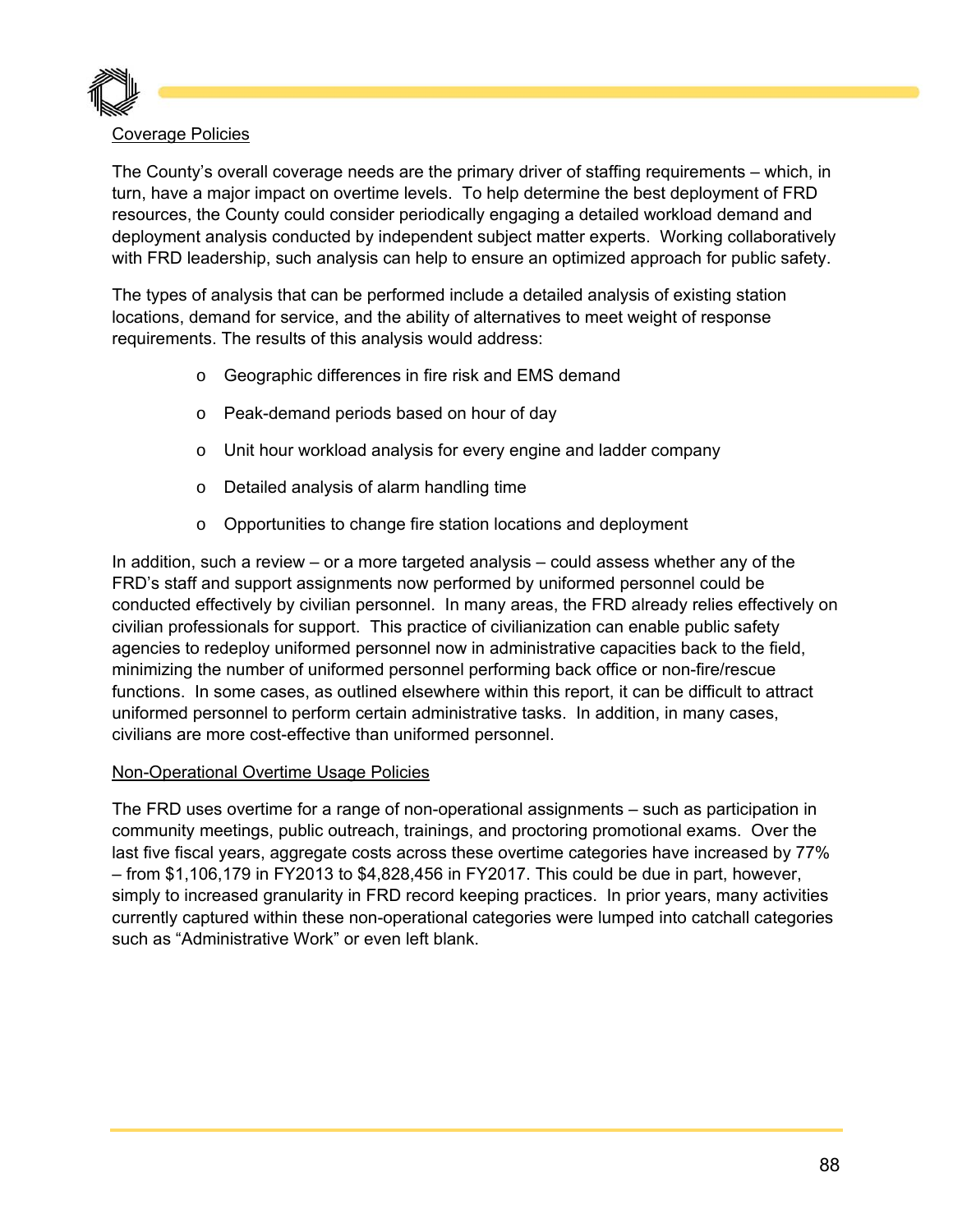

#### **Table 52:** Non-Operational Overtime Expenditures, FY2013-FY2017

|                              | <b>FY2013</b> | <b>FY2014</b> | <b>FY2015</b> | <b>FY2016</b> | <b>FY2017</b> |
|------------------------------|---------------|---------------|---------------|---------------|---------------|
| <b>Specialty Training</b>    | \$355,176     | \$636,098     | \$1,363,584   | \$2,058,227   | \$2,717,821   |
| Training                     | \$363,430     | \$314,106     | \$728,764     | \$778,480     | \$904.098     |
| <b>Exam/Physical Testing</b> | \$209.491     | \$246.547     | \$331.324     | \$330.273     | \$493.651     |
| Recruit School               | \$10,708      | \$13.914      | \$184.862     | \$20.973      | \$197.159     |
| Special Projects/Events      | \$167.373     | \$393.372     | \$509.373     | \$428.182     | \$515.726     |
| <b>Total</b>                 | \$1,106,179   | \$1,604,037   | \$3,117,906   | \$3,616,136   | \$4,828,456   |

**Figure 13:** Non-Operational Overtime Expenditures, FY2013-FY2017



The management of overtime usage for non-operational activities, is an area that the County could also further explore. Given the critical nature of some of these activities, such as core training, the complete elimination of this overtime category will not be achievable. Nonetheless, a more detailed review could potentially identify opportunities for policy revisions and/or savings.

#### Overtime Coding

Fairfax County should strongly consider a redesign of its overtime tracking approach to improve the available management information.

In developing this analysis, PFM relied most heavily on the FRD's internal orders dataset, because this provided the most detail regarding overtime drivers. At the same time, as noted previously, this data does not reflect subsequent payroll adjustments, and is not always aligned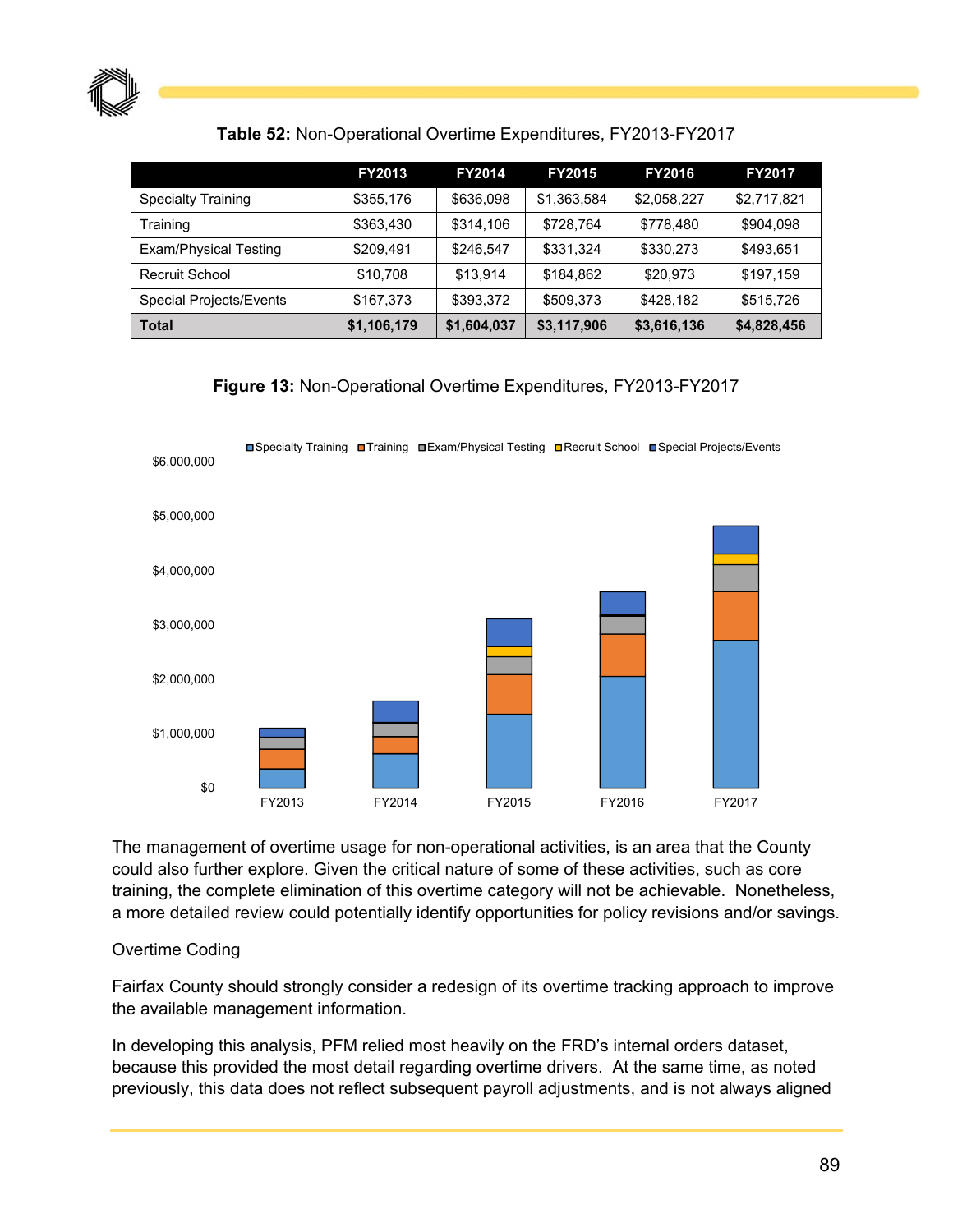

with the original and precipitating cause of an overtime need. Further, the system includes literally hundreds of subcategories that may be appropriate for departmental oversight and control, but that are not now routinely "rolled up" into broader summary-level categories that can inform management policies (such as were developed for this analysis)

In addition, processes to ensure that internal controls are in place for recording, authorizing, collecting, entering, verifying, correcting, and auditing overtime are important, and should be automated where feasible.

Improving overtime tracking was a common theme in the best practice research analyzed as part of this chapter. Findings related to overtime tracking, from large departments across the country, included the following:

 *San Diego Fire-Rescue Department, Overtime Performance Audit:* During an audit of the City's fire department's overtime expenditures, the San Diego Office of the City Auditor, found that the reason behind approximately 20,458 hours of overtime was unknown.

Similarly, in the Fairfax County FRD, there is a considerable portion of overtime hours that did not have an internal order assigned to them (e.g. "No Reason"). While further analysis indicated that these hours were substantially due to Base Schedule FLSA overtime and Holiday Overtime, no code in any County system was identified that could specifically quantify what component of total overtime spending is attributable to the FRD's 56-hour schedule. In the DHR payroll system, Holiday Pay can be tracked.

The San Diego City Auditor recommended that their Department further examine the causes of overtime and assess whether using attendance and absence types in SAP that are more descriptive would be beneficial for this purpose. Fairfax County, may want to pursue a similar approach to better code and track the reasoning behind overtime usage.

 *Sacramento Audit of Fire Department Overtime Use:* In FY2017, the Sacramento City Auditor found that the City's Fire Department, lacked "sufficient controls over the administration and use of overtime".

The Sacramento City Auditor further recommended that the Fire Department, "establish policies on the administration and use of overtime", "document the purpose for overtime use in a consistent and retrievable format", "provide guidance on the use of Special Duty pay", "develop, document, and enforce system access controls for TeleStaff users", and "strengthen controls to monitor the use of timecodes to prevent and detect errors, fraud, and abuse".

Again, Fairfax County may want to consider implementing similar procedures to improve the consistency of overtime tracking.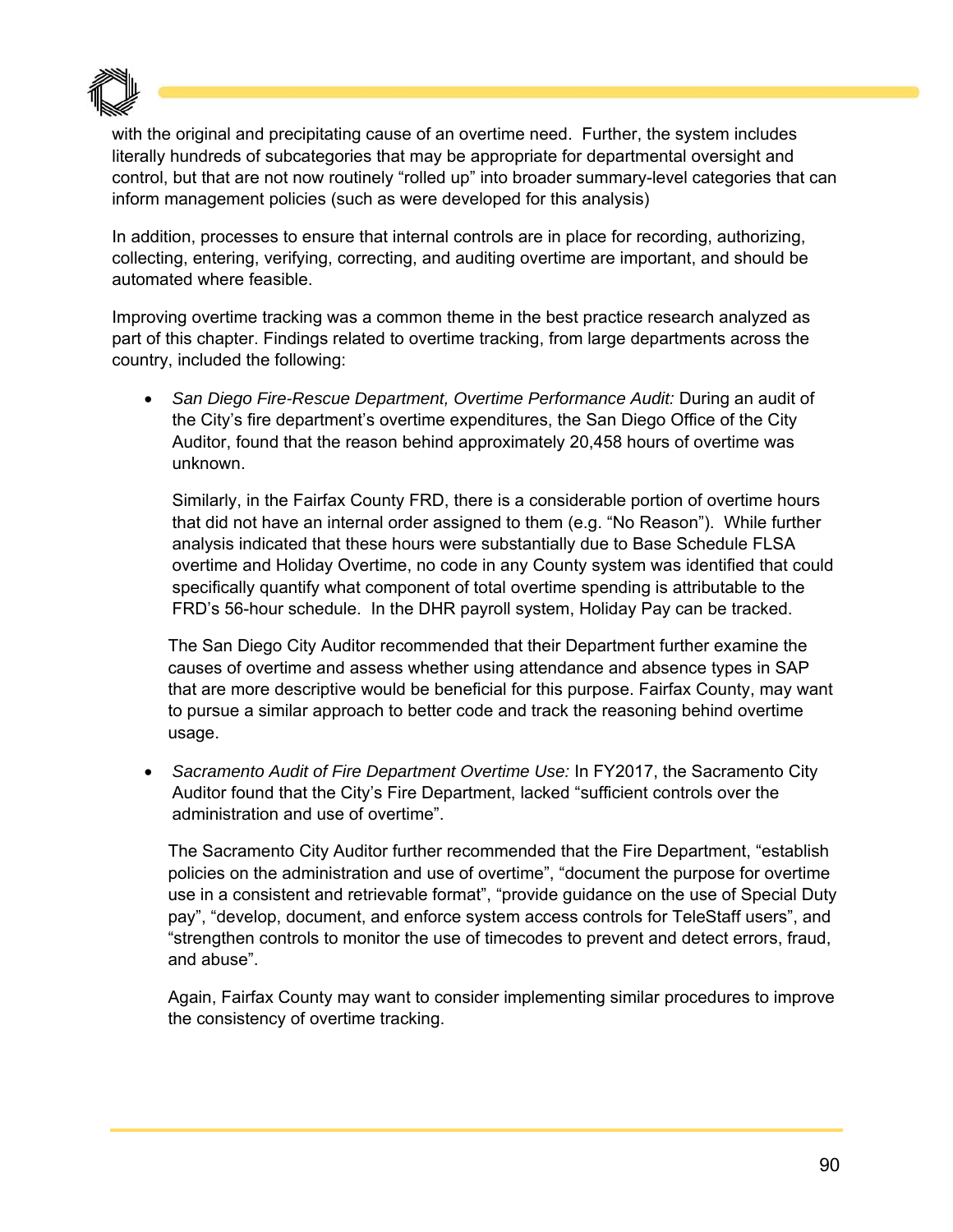

## **Appendices**

**Appendix A: Firefighter, Total Direct Compensation (includes scheduled overtime and shift differential)** 

|                           | Fairfax<br>County | <b>Alexandria</b><br><b>City</b> | <b>Arlington</b><br>County | <b>District</b><br>of<br>Columbia | Loudoun<br>County | Montgomery<br>County | <b>Prince</b><br>George's<br>County | <b>Prince</b><br><b>William</b><br>County |
|---------------------------|-------------------|----------------------------------|----------------------------|-----------------------------------|-------------------|----------------------|-------------------------------------|-------------------------------------------|
| Year 1                    | \$60,722          | \$50,235                         | \$51,518                   | \$51,901                          | \$44,596          | \$49,347             | \$45,750                            | \$54,793                                  |
| Year <sub>2</sub>         | \$63,656          | \$52,747                         | \$53,836                   | \$53,460                          | \$45,934          | \$53,629             | \$48,373                            | \$55,616                                  |
| Year 3                    | \$66,740          | \$58,150                         | \$55,722                   | \$56,052                          | \$47,312          | \$55,506             | \$54,761                            | \$59,565                                  |
| Year 4                    | \$69,918          | \$61,056                         | \$57,672                   | \$58,648                          | \$48,731          | \$60,324             | \$56,585                            | \$60,756                                  |
| Year 5                    | \$73,318          | \$64,108                         | \$59,690                   | \$62,283                          | \$50,193          | \$62,435             | \$58,472                            | \$61,971                                  |
| Year <sub>6</sub>         | \$76,886          | \$66,353                         | \$61,779                   | \$62,283                          | \$51,699          | \$64,621             | \$60,425                            | \$63,210                                  |
| Year 7                    | \$80,633          | \$68,676                         | \$63,942                   | \$65,917                          | \$53,250          | \$66,883             | \$62,447                            | \$64,475                                  |
| Year <sub>8</sub>         | \$84,569          | \$71,080                         | \$66,180                   | \$65,917                          | \$54,848          | \$69,226             | \$64,539                            | \$65,764                                  |
| Year 9                    | \$88,702          | \$73,567                         | \$68,496                   | \$69,549                          | \$56,493          | \$71,649             | \$66,705                            | \$67,079                                  |
| Year 10                   | \$88,702          | \$76,143                         | \$70,893                   | \$69,549                          | \$58,188          | \$74,156             | \$68,946                            | \$68,421                                  |
| Year 11                   | \$88,702          | \$77,892                         | \$73,375                   | \$73,179                          | \$59,934          | \$76,752             | \$71,266                            | \$69,789                                  |
| Year 12                   | \$88,702          | \$79,686                         | \$75,943                   | \$73,179                          | \$61,732          | \$79,439             | \$73,667                            | \$71,185                                  |
| Year 13                   | \$88,702          | \$81,517                         | \$78,601                   | \$76,817                          | \$63,583          | \$82,221             | \$76,152                            | \$72,609                                  |
| Year 14                   | \$88,702          | \$83,393                         | \$81,352                   | \$76,817                          | \$65,491          | \$85,099             | \$78,724                            | \$74,061                                  |
| Year 15                   | \$88,702          | \$85,311                         | \$84,199                   | \$76,817                          | \$67,456          | \$88,078             | \$81,386                            | \$75,542                                  |
| Year 16                   | \$92,981          | \$87,273                         | \$87,146                   | \$80,658                          | \$69,479          | \$88,078             | \$84,141                            | \$77,053                                  |
| Year 17                   | \$92,981          | \$89,279                         | \$90,196                   | \$80,658                          | \$71,564          | \$88,078             | \$86,993                            | \$78,594                                  |
| Year 18                   | \$92,981          | \$91,334                         | \$92,232                   | \$80,658                          | \$73,711          | \$88,078             | \$89,944                            | \$80,166                                  |
| Year 19                   | \$92,981          | \$93,435                         | \$92,232                   | \$80,658                          | \$75,922          | \$88,078             | \$92.999                            | \$81,769                                  |
| Year 20                   | \$92,981          | \$93,435                         | \$92,232                   | \$80,658                          | \$78,200          | \$88,078             | \$96,161                            | \$83,405                                  |
| Year 21                   | \$97,520          | \$93,435                         | \$92,232                   | \$84,499                          | \$78,940          | \$91,161             | \$99,433                            | \$85,073                                  |
| Year 22                   | \$97,537          | \$93,435                         | \$92,232                   | \$84,499                          | \$78,940          | \$91,161             | \$102,820                           | \$86,774                                  |
| Year 23                   | \$97,537          | \$93,435                         | \$92,232                   | \$84,499                          | \$78,940          | \$91,161             | \$105,180                           | \$88,510                                  |
| Year 24                   | \$97,537          | \$93,435                         | \$92,232                   | \$84,499                          | \$78,940          | \$91,161             | \$105,180                           | \$90,280                                  |
| Year 25                   | \$97,537          | \$93,435                         | \$92,232                   | \$84,499                          | \$78,940          | \$94,352             | \$105,180                           | \$92,086                                  |
| Year 26                   | \$97,520          | \$93,435                         | \$92,232                   | \$88,339                          | \$78,940          | \$94,352             | \$105,180                           | \$93,927                                  |
| Year 27                   | \$97,537          | \$93,435                         | \$92,232                   | \$88,339                          | \$78,940          | \$94,352             | \$105,180                           | \$95,806                                  |
| Year 28                   | \$97,537          | \$93,435                         | \$92,232                   | \$88,339                          | \$78,940          | \$94,352             | \$105,180                           | \$96,962                                  |
| Year 29                   | \$97,537          | \$93,435                         | \$92,232                   | \$88,339                          | \$78,940          | \$94,352             | \$105,180                           | \$97,170                                  |
| Year 30                   | \$97,537          | \$93,435                         | \$92,232                   | \$88,339                          | \$78,940          | \$94,352             | \$105,180                           | \$97,170                                  |
| Year 31                   | \$97,520          | \$93,435                         | \$92,232                   | \$92,180                          | \$78,940          | \$94,352             | \$105,180                           | \$97,170                                  |
| 20-Year<br><b>Average</b> | \$83,113          | \$75,234                         | \$72,862                   | \$69,783                          | \$59,916          | \$73,988             | \$70,922                            | \$69,291                                  |
| 25-Year<br>Average        | \$85,997          | \$78,874                         | \$76,736                   | \$72,726                          | \$63,721          | \$77,550             | \$77,449                            | \$73,142                                  |
| 30-Year<br>Average        | \$86,647          | \$81,301                         | \$79,319                   | \$75,328                          | \$66,257          | \$80,350             | \$82,071                            | \$76,986                                  |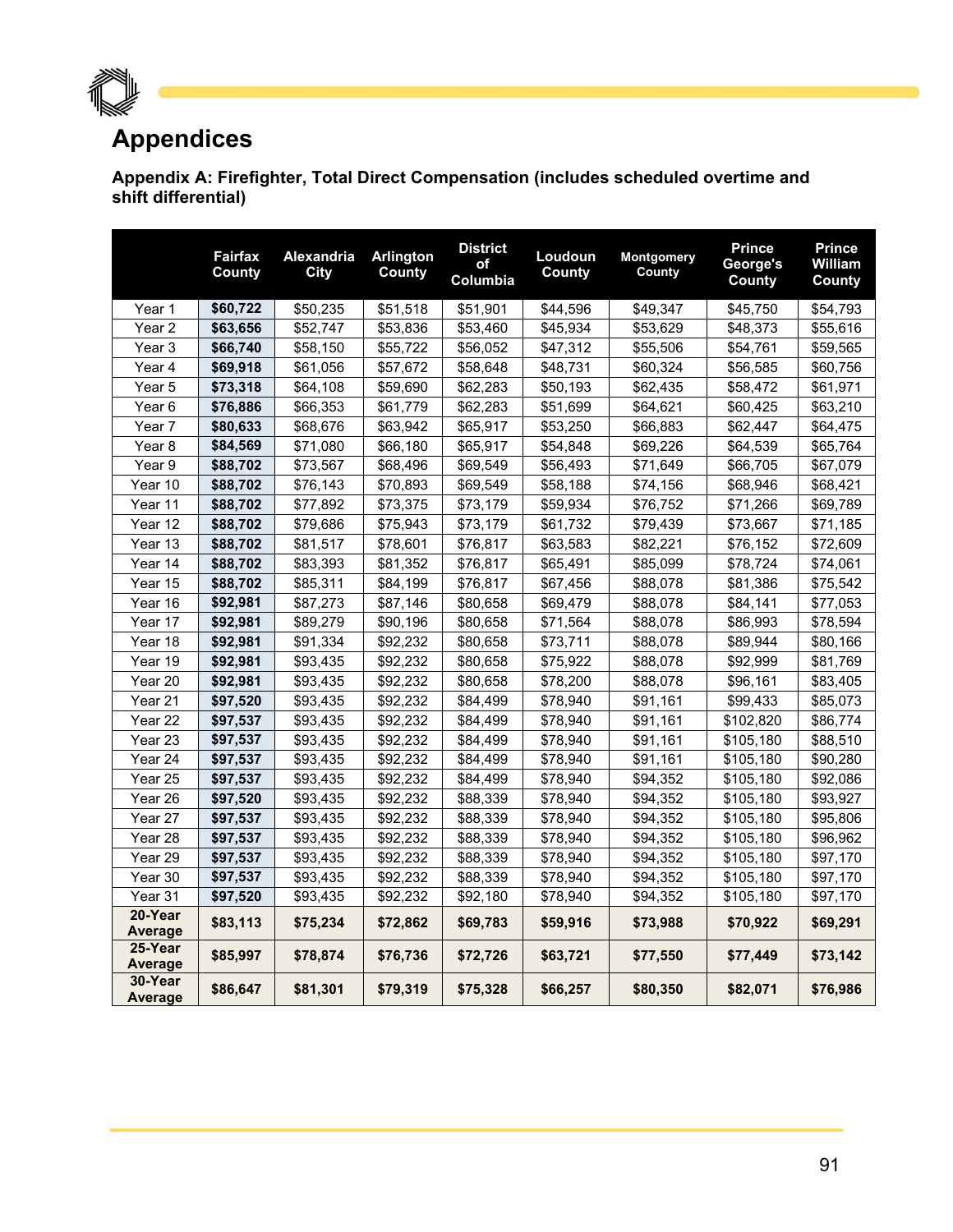

#### **Firefighter Market Findings, Assumptions, and Notes:**

- **City of Alexandria:** The City has a fixed pay schedule. The value of step increases is 5.0% annually through the first five years of completed service. In the sixth year of service, public safety personnel receive annual  $3.5\%$  step increases through their  $11<sup>th</sup>$ year of service. After 10 years of completed service (YOS), public safety personnel receive annual 2.3% step increases until the pay range maximum is reached at 18 YOS.
- **Arlington County:** The County uses a pay range structure with no fixed pay progression. Since FY2011, employees have received annual 3.5% merit increases up to the pay range maximum. Prospective tables and charts assume this 3.5% merit increase continues annually.
- **Loudoun County:** The County uses a pay range with no fixed progression. Annual payfor-performance increases vary from year-to-year by individual, ranging from 0.0% to 3.0% since FY2010. This analysis assumes 3% annual increases, as reported by County Human Resources personnel to be the most prevalent level of increase in recent years.
- **Prince George's County:** While the County does not have a fixed pay progression, recent increments have been generally consistent. This analysis assumes 3.5% merit increases annually, as specified by the current collective bargaining agreement.
- **Prince William County:** The County does not have a fixed step progression. This analysis assumes annual 2% merit increases consistent with five-year projections included in the County's FY2018 Budget for FY2019 through FY2022.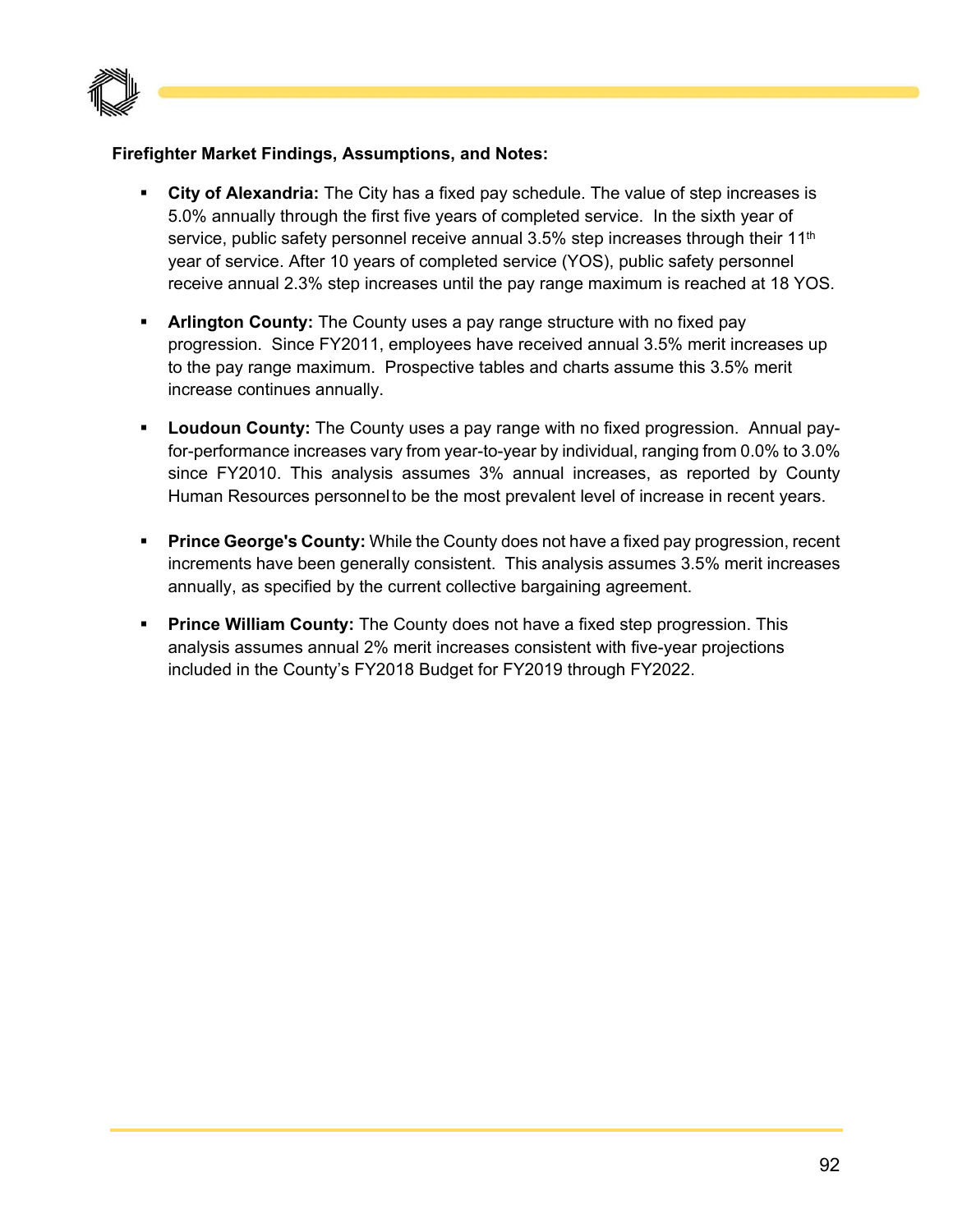

#### **Appendix B: Fire Technician, Total Direct Compensation (includes scheduled overtime and shift differential)**

|                           | Fairfax<br>County | Alexandria<br>City | <b>Arlington</b><br>County | <b>District of</b><br>Columbia | Loudoun<br>County | Montgomery<br>County | Prince<br>George's<br>County | Prince<br><b>William</b><br>County |
|---------------------------|-------------------|--------------------|----------------------------|--------------------------------|-------------------|----------------------|------------------------------|------------------------------------|
| Year 1                    | \$60,722          | \$50,235           | \$51,518                   | \$51,901                       | \$44,596          | \$49,347             | \$45,750                     | \$54,793                           |
| Year <sub>2</sub>         | \$63,656          | \$52,747           | \$53,836                   | \$53,460                       | \$45,934          | \$53,629             | \$48,373                     | \$55,616                           |
| Year <sub>3</sub>         | \$69,829          | \$58,150           | \$55,722                   | \$56,052                       | \$47,312          | \$55,506             | \$54,761                     | \$62,856                           |
| Year 4                    | \$73,163          | \$61,056           | \$57,672                   | \$61,243                       | \$53,605          | \$60,324             | \$66,115                     | \$64,113                           |
| Year 5                    | \$76,724          | \$64,108           | \$59,690                   | \$64,878                       | \$55,213          | \$68,679             | \$68,335                     | \$65,395                           |
| Year <sub>6</sub>         | \$80,464          | \$66,353           | \$61,779                   | \$64,878                       | \$56,869          | \$71,084             | \$70,634                     | \$66,703                           |
| Year 7                    | \$84,390          | \$68,676           | \$63,942                   | \$68,512                       | \$58,575          | \$73,571             | \$73,013                     | \$68,037                           |
| Year 8                    | \$88,510          | \$71,080           | \$66,180                   | \$68,512                       | \$60,332          | \$76,146             | \$75,475                     | \$69,398                           |
| Year 9                    | \$92,839          | \$73,567           | \$68,496                   | \$72,144                       | \$62,142          | \$78,812             | \$78,023                     | \$70,786                           |
| Year 10                   | \$92,839          | \$76,143           | \$70,893                   | \$72,144                       | \$64,007          | \$81,570             | \$80,661                     | \$72,202                           |
| Year 11                   | \$92,839          | \$77,892           | \$73,375                   | \$75,774                       | \$65,927          | \$84,426             | \$83,391                     | \$73,646                           |
| Year 12                   | \$92,839          | \$79,686           | \$75,943                   | \$75,774                       | \$67,905          | \$87,381             | \$86,216                     | \$75,118                           |
| Year 13                   | \$92,839          | \$81,517           | \$78,601                   | \$79,412                       | \$69,942          | \$90,438             | \$89,140                     | \$76,621                           |
| Year 14                   | \$92,839          | \$83,393           | \$81,352                   | \$79,412                       | \$72,040          | \$93,606             | \$92,167                     | \$78,153                           |
| Year 15                   | \$92,839          | \$85,311           | \$84,199                   | \$79,412                       | \$74,201          | \$96,882             | \$95,299                     | \$79,716                           |
| Year 16                   | \$97,327          | \$87,273           | \$87,146                   | \$83,383                       | \$76,427          | \$96,882             | \$98,542                     | \$81,311                           |
| Year 17                   | \$97,327          | \$89,279           | \$90,196                   | \$83,383                       | \$78,720          | \$96,882             | \$101,897                    | \$82,937                           |
| Year 18                   | \$97,327          | \$91,334           | \$92,232                   | \$83,383                       | \$81,082          | \$96,882             | \$105,370                    | \$84,596                           |
| Year 19                   | \$97,327          | \$93,435           | \$92,232                   | \$83,383                       | \$83,514          | \$96,882             | \$108,965                    | \$86,288                           |
| Year 20                   | \$97,327          | \$93,435           | \$92,232                   | \$83,383                       | \$86,020          | \$96,882             | \$109,579                    | \$88,013                           |
| Year 21                   | \$102,082         | \$93,435           | \$92,232                   | \$87,353                       | \$88,389          | \$100,272            | \$109,579                    | \$89,774                           |
| Year 22                   | \$102,099         | \$93,435           | \$92,232                   | \$87,353                       | \$88,389          | \$100,272            | \$109,579                    | \$91,569                           |
| Year 23                   | \$102,099         | \$93,435           | \$92,232                   | \$87,353                       | \$88,389          | \$100,272            | \$109,579                    | \$93,400                           |
| Year 24                   | \$102,099         | \$93,435           | \$92,232                   | \$87,353                       | \$88,389          | \$100,272            | \$109,579                    | \$95,268                           |
| Year 25                   | \$102,099         | \$93,435           | \$92,232                   | \$87,353                       | \$88,389          | \$103,782            | \$109,579                    | \$97,174                           |
| Year 26                   | \$102,082         | \$93,435           | \$92,232                   | \$91,324                       | \$88,389          | \$103,782            | \$109,579                    | \$99,117                           |
| Year 27                   | \$102,099         | \$93,435           | \$92,232                   | \$91,324                       | \$88,389          | \$103,782            | \$109,579                    | \$101,100                          |
| Year 28                   | \$102,099         | \$93,435           | \$92,232                   | \$91,324                       | \$88,389          | \$103,782            | \$109,579                    | \$103,122                          |
| Year 29                   | \$102,099         | \$93,435           | \$92,232                   | \$91,324                       | \$88,389          | \$103,782            | \$109,579                    | \$104,722                          |
| Year 30                   | \$102,099         | \$93,435           | \$92,232                   | \$91,324                       | \$88,389          | \$103,782            | \$109,579                    | \$105,302                          |
| Year 31                   | \$102,082         | \$93,435           | \$92,232                   | \$95,294                       | \$88,389          | \$103,782            | \$109,579                    | \$105,302                          |
| 20-Year<br>Average        | \$86,699          | \$75,234           | \$72,862                   | \$72,021                       | \$65,218          | \$80,290             | \$81,585                     | \$72,815                           |
| 25-Year<br><b>Average</b> | \$89,778          | \$78,874           | \$76,736                   | \$75,088                       | \$69,852          | \$84,427             | \$87,184                     | \$76,939                           |
| 30-Year<br>Average        | \$91,831          | \$81,301           | \$79,319                   | \$77,794                       | \$72,942          | \$87,653             | \$90,917                     | \$81,228                           |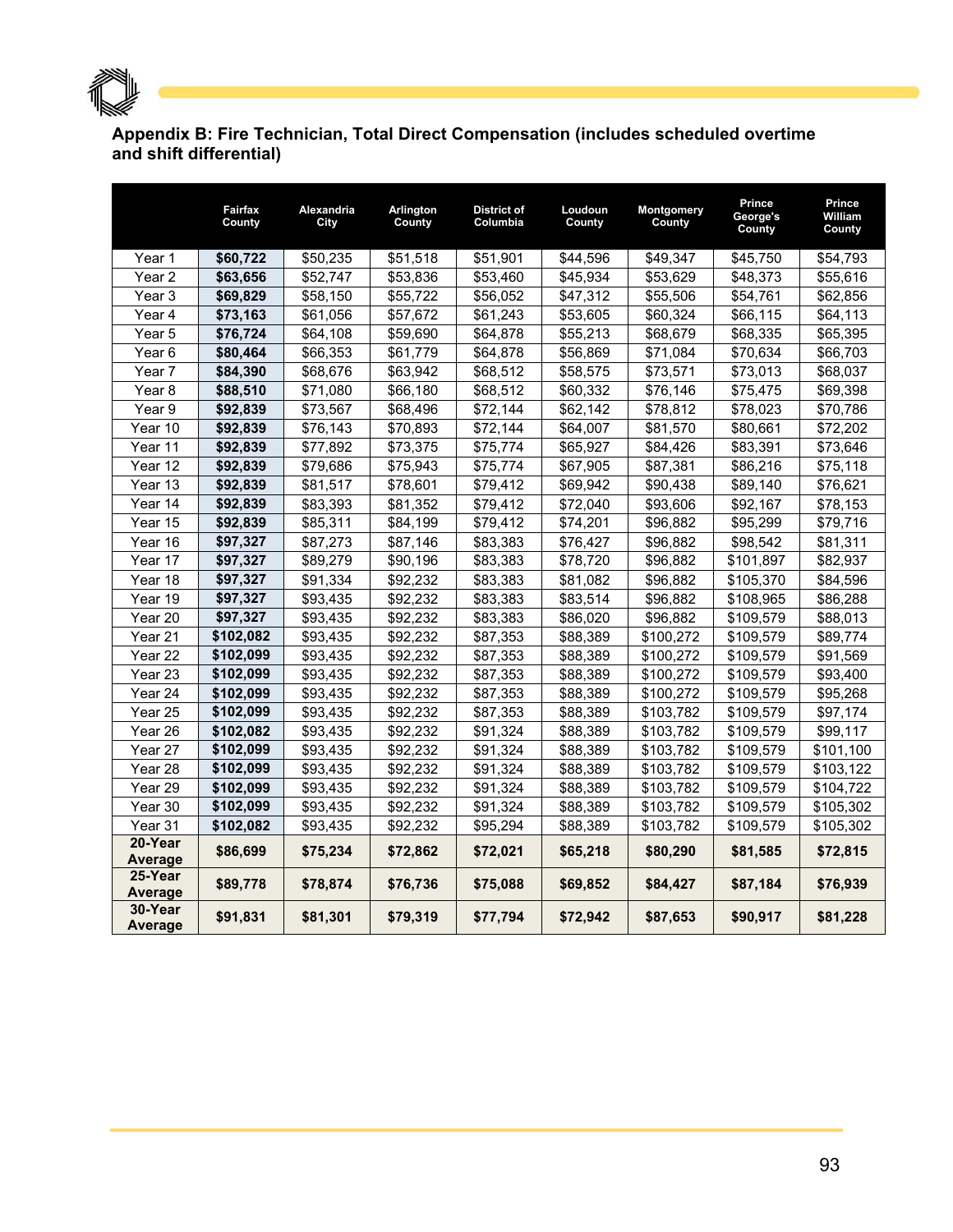

#### **Fire Technician Market Findings, Assumptions, and Notes:**

- **City of Alexandria:** The City has a fixed pay schedule. The value of step increases is 5.0% annually through the first five years of completed service. In the sixth year of service, public safety personnel receive annual  $3.5\%$  step increases through their  $11<sup>th</sup>$ year of service. After 10 years of completed service (YOS), public safety personnel receive annual 2.3% step increases until the pay range maximum is reached at 18 YOS.
- **Arlington County:** The County uses a pay range structure with no fixed pay progression. Since FY2011, employees have received annual 3.5% merit increases up to the pay range maximum. Prospective tables and charts assume this 3.5% merit increase continues annually.
- **Loudoun County:** The County uses a pay range with no fixed progression. Annual payfor-performance increases vary from year-to-year by individual, ranging from 0.0% to 3.0% since FY2010. This analysis assumes 3% annual increases, as reported by County Human Resources personnel to be the most prevalent level of increase in recent years.
- **Prince George's County:** While the County does not have a fixed pay progression, recent increments have been generally consistent. This analysis assumes 3.5% merit increases annually, as specified by the current collective bargaining agreement.
- **Prince William County:** The County does not have a fixed step progression. This analysis assumes annual 2% merit increases consistent with five-year projections included in the County's FY2018 Budget for FY2019 through FY2022.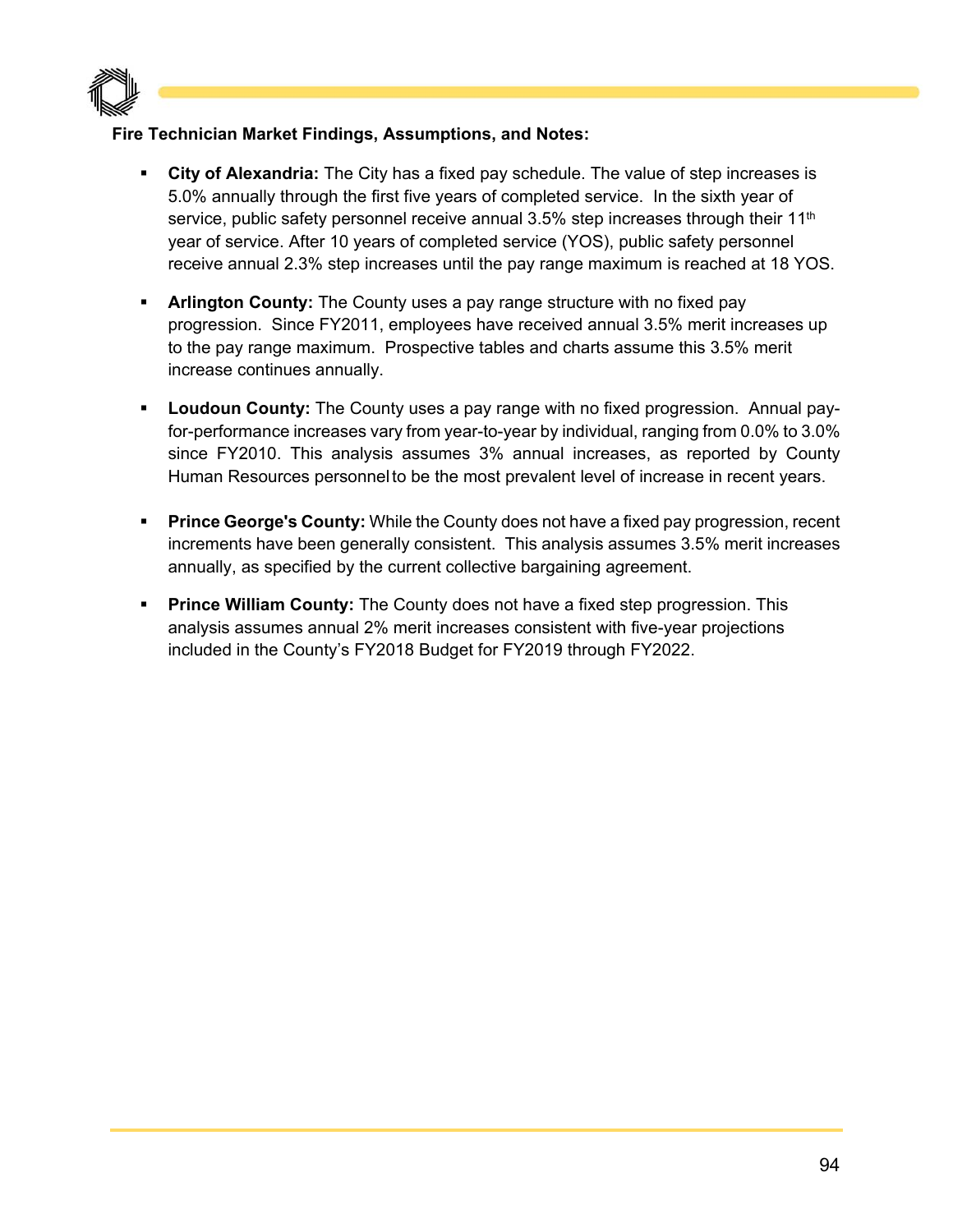# $\mathbb P$  and the set of  $\mathbb P$

## **Appendix C: FY2018 Fairfax County FRD Pay Plan**

### COMPENSATION PLAN - FY2018<br>PAY PLAN - F

| PAY          |                             |                  |                                                                                                                      |           |                                                                                                      |          |                    |                     |                                                                                     |                    |                     |                |
|--------------|-----------------------------|------------------|----------------------------------------------------------------------------------------------------------------------|-----------|------------------------------------------------------------------------------------------------------|----------|--------------------|---------------------|-------------------------------------------------------------------------------------|--------------------|---------------------|----------------|
| <b>GRADE</b> | <b>RATE</b>                 | Step 1           | Stop 2                                                                                                               | Stop 3    | Stop 4                                                                                               | Stop 6   | Step 6             | Step 7              | Step 8                                                                              | Step 9             | Step 10             | Step 11        |
| F17          | <b>ANNUAL</b>               | 49.587.41        |                                                                                                                      |           | 52,066.14 54,670.10 57,403,42 60,275,49 66,302,08 69,774,85 73,263,63 76,926,30 80,772,43            |          |                    |                     |                                                                                     |                    |                     | 84.810.75      |
|              | BIWEEKLY 1,907.21           |                  | 2,002.54                                                                                                             | 2.102.70  | 2,207.82                                                                                             | 2.318.29 | 2,550.08           | 2,683.65            | 2.817.83                                                                            | 2.958.70           | 3.106.63            | 3.261.95       |
|              | <b>HOURLY</b>               | 23,8401          | 25.0318                                                                                                              | 26,2837   | 27.5978                                                                                              | 28.9786  | 31,8760            | 33,5456             | 352229                                                                              | 36,9838            | 38.8329             | 40.7744        |
|              | HS.                         | 17,0286          | 17,8799                                                                                                              | 18.7741   | 19.7127                                                                                              | 20,6990  | 227686             | 23.9611             | 25.1592                                                                             | 26,4170            | 27.7378             | 29.1246        |
| F18          |                             |                  | ANNUAL 54,446,70 57,167,34 60,026,93 63,026,70 66,178,94 69,487,18 72,962,45 76,611,39 80,443,79 84,465,06           |           |                                                                                                      |          |                    |                     |                                                                                     |                    |                     | 88.689.54      |
|              | BIWEEKLY 2.094.10           |                  | 2.198.74                                                                                                             | 2,308.73  | 2.424.10                                                                                             | 2.545.34 | 2.672.58           | 2,806.25            | 2.946.59                                                                            | 3.093.99           | 3.248.66            | 3.411.14       |
|              | <b>HOURLY</b>               | 26.1763          | 27,4843                                                                                                              | 28,8591   | 30.3013                                                                                              | 31,8168  | 33,4073            | 35,0781             | 36.8324                                                                             | 38.6749            | 40,6082             | 42,6392        |
|              | H3                          | 18.6974          | 19.6316                                                                                                              | 20.6136   | 21.6438                                                                                              | 22,7263  | 23.8624            | 25,0558             | 26,3089                                                                             | 27.6249            | 29.0059             | 30,4566        |
| F19          |                             | ANNUAL 57.043.58 |                                                                                                                      |           | 59,895,68 62,891,50 66,035,22 69,337,63 72,805,20 76,445,62 80,266,58                                |          |                    |                     |                                                                                     |                    | 84.280.77 88.494.85 | 92,919.63      |
|              | BIWEEKLY 2.193.98           |                  | 2,303.68                                                                                                             | 2,418.90  | 2,539.82                                                                                             | 2,666.83 | 2,800.20           | 2.940.22            | 3,087.18                                                                            | 3.241.57           | 3,403.65            | 3.573.83       |
|              | <b>HOURLY</b>               | 27,4248          | 28,7960                                                                                                              | 30.2363   | 31.7477                                                                                              | 33.3354  | 35,0025            | 36,7527             | 38.5897                                                                             | 40.5196            | 425456              | 44,6729        |
|              | <b>H3</b>                   | 19,5891          | 20,5686                                                                                                              | 21,5974   | 22,6769                                                                                              | 23,8110  | 25,0018            | 26,2519             | 27,5641                                                                             | 28.9426            | 30.3897             | 31,9092        |
| F20          |                             |                  | ANNUAL 59,894.22 62,889.42 66,032.51 69,335.14 72,801.25 76,441.46 80,263.66 84,276.61 88,490.06 92,915.06 97,560.94 |           |                                                                                                      |          |                    |                     |                                                                                     |                    |                     |                |
|              | BIWEEKLY 2.303.62           |                  | 2,418.82                                                                                                             | 2.539.71  | 2,666.74                                                                                             | 2,800.05 | 2,940.06           | 3,087.06            | 3.241.41                                                                            | 3,403,46           | 3,573.66            | 3.752.34       |
|              | <b>HOURLY</b>               | 28,7953          | 30.2353                                                                                                              | 31,7464   | 33.3342                                                                                              | 35,0006  | 36,7507            | 38,5883             | 40.5176                                                                             | 425433             | 44.6707             | <b>46,9643</b> |
|              | HS.                         | 20,5681          | 21,5966                                                                                                              | 22,6760   | 23,8101                                                                                              | 25,0004  | 26,2505            | 27.5631             | 28,9411                                                                             | 30.3881            | 31.9076             | 33,5031        |
| F21          | <b>ANNUAL</b>               | 61,656.19        |                                                                                                                      |           | 64.738.13 67.975.65 71.374.58 74.942.19 78.690.56 82.624.46 86.755.76 91.092.98 95.649.22 100.431.34 |          |                    |                     |                                                                                     |                    |                     |                |
|              | BIWEEKLY 2.371.39           |                  | 2,489.93                                                                                                             | 2.614.45  | 2.745.18                                                                                             | 2,882.39 | 3.026.56           | 3.177.86            | 3,336.76                                                                            | 3.503.58           | 3.678.82            | 3.862.74       |
|              | <b>HOURLY</b>               | 29.6424          | 31.1241                                                                                                              | 32 6806   | 34.3147                                                                                              | 36.0299  | 37,8320            | 39,7233             | 41,7095                                                                             | 43,7947            | 45,9852             | 48,2843        |
|              | <b>H3</b>                   | 21.1731          | 22.2315                                                                                                              | 23.3433   | 24.5105                                                                                              | 25.7356  | 27.0229            | 28.3738             | 29.7925                                                                             | 31.2819            | 328466              | 34,4888        |
| F22          | <b>ANNUAL</b>               |                  | 65.603.41 68.883.98 72.327.22 75.943.30 79.740.75 83.728.32 87.916.40 92.310.19 96.926.54 101.772.94 106.862.08      |           |                                                                                                      |          |                    |                     |                                                                                     |                    |                     |                |
|              | BIWEEKLY 2,523.21           |                  | 2,649.38                                                                                                             | 2,781.82  | 2,920.90                                                                                             | 3.066.95 | 3,220.32           | 3.381.40            | 3,550.39                                                                            |                    | 3,727.94 3,914.34   | 4,110.08       |
|              | <b>HOURLY</b>               | 31,5401          | 33.1173                                                                                                              | 34,7727   | 36.5112                                                                                              | 38,3369  | 40.2540            | 42,2675             | 44.3799                                                                             | 46,5993            | 48,9293             | 51.3760        |
|              | H3                          | 225286           | 23,6552                                                                                                              | 24,8376   | 26.0794                                                                                              | 27.3835  | 28,7529            | 30.1911             | 31,6999                                                                             | 33,2852            | 34,9495             | 36,6971        |
| F23          | <b>ANNUAL</b>               | 68.882.74        |                                                                                                                      |           | 72.326.59 75.942.67 79.739.71                                                                        |          |                    |                     | 83,727,28 87,914.11 92,309.15 96,924.26 101,772.11 106,858.54 112,202.27            |                    |                     |                |
|              | BIWEEKLY 2.649.34           |                  | 2.781.79                                                                                                             | 2.920.87  | 3.066.91                                                                                             | 3.220.28 | 3.381.31           | 3.550.35            | 3,727,86                                                                            | 3.914.31           | 4.109.94            | 4.315.47       |
|              | <b>HOURLY</b>               | 33.1167          | 34,7724                                                                                                              | 36,5109   | 38.3364                                                                                              | 40.2535  | 42,2664            | 44.3794             | 46,5982                                                                             | 48,9289            | 51.3743             | 53,9434        |
|              | H3                          | 23,6548          | 24,8374                                                                                                              | 26.0792   | 27.3831                                                                                              | 28.7525  | 30.1903            | 31,6996             | 33.2844                                                                             | 34,9492            | 36.6959             | 38,5310        |
| F24          | <b>ANNUAL</b>               | 72.326.59        | 75,942.67                                                                                                            | 79.739.71 |                                                                                                      |          |                    |                     | 83.727.28 87.914.11 92.309.15 96.924.26 101.772.11 106.858.54 112.203.31 117.813.70 |                    |                     |                |
|              | BIWEEKLY 2.781.79           |                  |                                                                                                                      | 3.066.91  | 3.220.28                                                                                             | 3.381.31 | 3.550.35           |                     |                                                                                     |                    |                     |                |
|              |                             |                  | 2,920.87                                                                                                             |           |                                                                                                      |          |                    | 3,727.86<br>46,5982 | 3.914.31                                                                            | 4,109.94           | 4.315.51            | 4.531.30       |
|              | <b>HOURLY</b><br><b>HER</b> | 34,7724          | 36,5109                                                                                                              | 38.3364   | 40.2535<br>28.7525                                                                                   | 42,2664  | 44.3794<br>31.6996 | 33,2844             | 48.9289<br>34,9492                                                                  | 51.3743<br>36,6959 | 53.9439             | 56,6412        |
|              |                             | 24.8374          | 26.0792                                                                                                              | 27,3831   |                                                                                                      | 30.1903  |                    |                     |                                                                                     |                    | 38.5314             | 40,4580        |

#### COMPENSATION PLAN - FY2018<br>PAY PLAN - F

| PAY          |                          |           |           |           |                                                                                                               |           |           |                                                                              |                                                        |                 |          |            |
|--------------|--------------------------|-----------|-----------|-----------|---------------------------------------------------------------------------------------------------------------|-----------|-----------|------------------------------------------------------------------------------|--------------------------------------------------------|-----------------|----------|------------|
| <b>GRADE</b> | <b>RATE</b>              | Stop 1    | Stop 2    | Stop 3    | Stop 4                                                                                                        | Stop 5    | Step 6    | Step 7                                                                       | Step 8                                                 | Stop 9          | Step 10  | Stop 11    |
|              |                          |           |           |           |                                                                                                               |           |           |                                                                              |                                                        |                 |          |            |
| 1-25         | <b>ANNUAL</b>            | 75,771,49 | 79,558,54 | 83.537.38 | 87.714.43                                                                                                     | 92.100.53 | 96.703.98 |                                                                              | 101.540.82 106.617.89 111.948.51 117.547.25 123.424.29 |                 |          |            |
|              | <b>BIWEEKLY</b>          | 2,914.29  | 3.059.94  | 3.212.98  | 3.373.63                                                                                                      | 3.542.33  | 3.719.38  | 3.905.42                                                                     | 4.100.69                                               | 4.305.71        | 4.521.05 | 4.747.09   |
|              | <b>HOURLY</b>            | 36.4286   | 38,2493   | 40.1622   | 42.1704                                                                                                       | 44.2791   | 46,4923   | 48.8177                                                                      | 51,2586                                                | 53.8214         | 56,5131  | 59.3386    |
|              | H3.                      | 26,0204   | 27,3209   | 28,6873   | 30.1217                                                                                                       | 31.6279   | 33,2088   | 34.9698                                                                      |                                                        | 36.6133 38.4439 | 40.3665  | 42.3847    |
| F28          | <b>ANNUAL</b>            | 79,558,54 | 83,537,38 | 87.714.43 | 92.100.53                                                                                                     | 96,703,98 |           | 101.540.82 106.617.89 111.948.51 117.547.25 123.422.62 129.593.78            |                                                        |                 |          |            |
|              | <b>BIWEEKLY</b>          | 3.059.94  | 3.212.98  | 3.373.63  | 3.542.33                                                                                                      | 3,719.38  | 3,905.42  | 4,100.69                                                                     | 4.305.71                                               | 4.521.05        | 4,747.02 | 4.984.38   |
|              | <b>HOURLY</b>            | 38.2493   | 40.1622   | 42.1704   | 44.2791                                                                                                       | 46,4923   | 48.8177   | 51.2586                                                                      | 53.8214                                                | 56.5131         | 59.3378  | 62.3047    |
|              | HS.                      | 27.3209   | 28,6873   | 30.1217   | 31,6279                                                                                                       | 33,2088   | 34,8698   | 36,6133                                                                      | 38,4439                                                | 403665          | 42,3841  | 44,5034    |
|              | <b>ANNUAL</b>            |           |           |           |                                                                                                               |           |           |                                                                              |                                                        |                 |          |            |
| F27          | <b>BIWEEKLY</b>          | 83,150.70 | 87,305.71 | 91.671.84 | 96.255.12                                                                                                     |           |           | 101.067.62 106.119.73 111.426.64 116.997.50 122.848.13 128.990.16 135.440.45 |                                                        |                 |          |            |
|              |                          | 3,198.10  | 3,357.91  | 3.525.84  | 3,702.12                                                                                                      | 3,887.22  | 4,081.53  | 4,285.64                                                                     | 4,499.90                                               | 4,724.93        | 4,961.16 | 5,209.25   |
|              | <b>HOURLY</b>            | 39.9763   | 41,9739   | 44,0730   | 46,2765                                                                                                       | 48,5902   | 51,0191   | 53,5705                                                                      | 56,2488                                                | 59.0616         | 62.0145  | 65.1156    |
|              | <b>H3</b>                | 28.5545   | 29.9814   | 31,4807   | 33.0546                                                                                                       | 34,7073   | 36.4422   | 38,2646                                                                      | 40.1777                                                | 42.1969         | 44.2961  | 46,5111    |
| F29          | <b>ANNUAL</b>            | 92,805.86 | 97,444.46 |           | 102.318.11 107.432.83 112.805.47 118.446.22 124.368.61 130.586.35 137.040.59 143.893.98                       |           |           |                                                                              |                                                        |                 |          | 151,088.91 |
|              | <b>BIWEEKLY</b>          | 3,569,46  | 3.747.86  | 3.935.31  | 4.132.03                                                                                                      | 4.338.67  | 4,555,62  | 4.783.41                                                                     | 5.022.55                                               | 5.270.79        | 5.534.38 | 5.811.11   |
|              | <b>HOURLY</b>            | 44.6182   | 46.8483   | 49.1914   | 51,6504                                                                                                       | 54.2334   | 56,9453   | 59,7926                                                                      | 62.7819                                                | 65,8849         | 69.1798  | 72,6389    |
|              | H3                       | 31,8701   | 33,4631   | 35.1367   | 36.8931                                                                                                       | 38.7381   | 40.6752   | 42,7090                                                                      | 44,8442                                                | 47,0606         | 49.4141  | 51,8849    |
| F31          | <b>ANNUAL</b>            |           |           |           | 102.155.25 107.263.52 112.625.76 118.255.90 124.169.76 130.377.73 136.898.53 143.741.73 150.930.42 158.477.07 |           |           |                                                                              |                                                        |                 |          | 166,400,42 |
|              | <b>BIWEEKLY</b>          | 3.929.05  | 4.125.52  | 4.331.76  | 4,548.30                                                                                                      | 4.775.76  | 5.014.53  | 5.265.33                                                                     | 5.528.53                                               | 5,805.02        | 6.095.27 | 6,400.02   |
|              | <b>HOURLY</b>            | 49.1131   | 51,5690   | 54.1470   | 56,8538                                                                                                       | 59,6970   | 62,6816   | 65,8166                                                                      | 69.1066                                                | 72.5627         | 76,1909  | 80,0002    |
|              | HS.                      | 35,0808   | 36,8350   | 38.6764   | 40,6099                                                                                                       | 42,6407   | 44.7726   | 47.0119                                                                      | 49.3619                                                | 51.8305         | 54.4221  | 57.1430    |
| F33          | <b>ANNUAL</b>            |           |           |           | 112.385.52 118.004.85 123.904.98 130.100.46 136.606.08 143.434.51 150.607.60 158.138.86 166.046.19 174.348.30 |           |           |                                                                              |                                                        |                 |          | 183,065.79 |
|              | <b>BIWEEKLY 4.322.52</b> |           | 4,538.65  | 4.765.58  | 5.003.86                                                                                                      | 5.254.08  | 5.516.71  | 5.792.60                                                                     | 6,082.26                                               | 6,386,39        | 6.705.70 | 7.040.99   |
|              | <b>HOURLY</b>            | 54.0315   | 56.7331   | 59,5697   | 62,5483                                                                                                       | 65,6760   | 68,9589   | 72,4075                                                                      | 76.0283                                                | 79.8299         | 83,8213  | 88.0124    |
|              |                          |           |           |           |                                                                                                               |           |           |                                                                              |                                                        |                 |          |            |
|              | HS.                      | 38,5939   | 40,5236   | 42,5498   | 44.6774                                                                                                       | 46.9114   | 49.2564   | 51.7196                                                                      | 54,3059                                                | 57,0214         | 59.8724  | 628660     |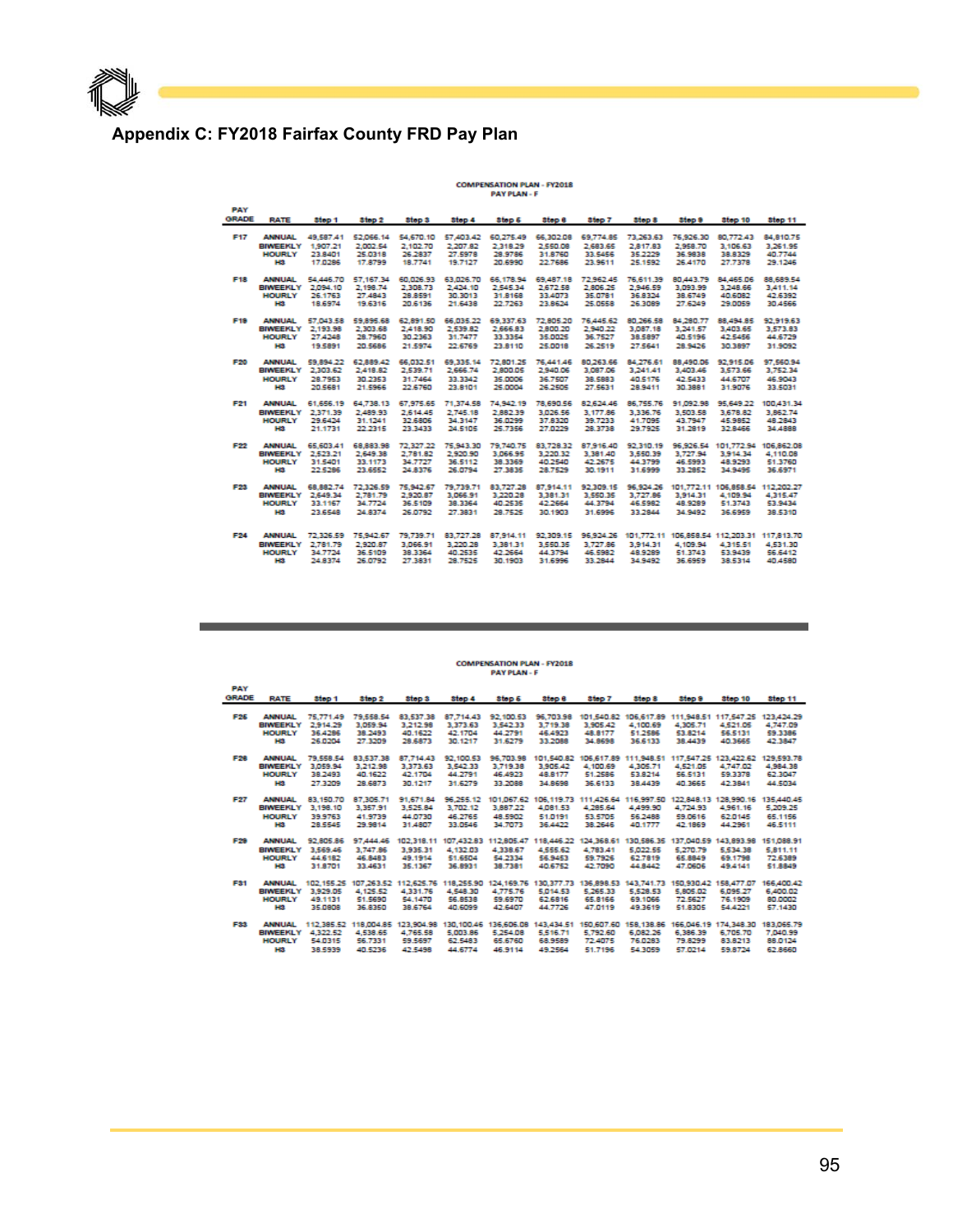### **Appendix D: PFM "Leveled" FRD Pay Plan**

 $\mathbb P$  and the set of  $\mathbb P$ 

|                    |                 |                                  | Step 1         | Step 2                   | Step 3                   | Step 4    | Step 5    | Step 6    | Step 7     | Step 8    | Step 9                | Step 10               | Step 11    |
|--------------------|-----------------|----------------------------------|----------------|--------------------------|--------------------------|-----------|-----------|-----------|------------|-----------|-----------------------|-----------------------|------------|
| Firefighter        | F18             | <b>ANNUAL</b>                    | 54,446.70      | 57,167.34                | 60,026.93                | 63,026.70 | 66,178.94 | 69,487.18 | 72,962.45  | 76,611.39 | 80,443.79             | 84,465.06             | 88,689.54  |
| Firefighter/Medic  |                 | <b>BIWEEKLY</b>                  | 2,094.10       | 2,198.74                 | 2,308.73                 | 2,424.10  | 2,545.34  | 2,672.58  | 2,806.25   | 2,946.59  | 3,093.99              | 3,248.66              | 3,411.14   |
|                    |                 | <b>HOURLY</b>                    | 26.1763        | 27.4843                  | 28.8591                  | 30.3013   | 31.8168   | 33.4073   | 35.0781    | 36.8324   | 38.6749               | 40.6082               | 42.6392    |
|                    |                 | H <sub>3</sub>                   | 18.6974        | 19.6316                  | 20.6136                  | 21.6438   | 22.7263   | 23.8624   | 25.0558    | 26.3089   | 27.6249               | 29.0059               | 30.4566    |
|                    |                 | Step to Step                     | L,             | 5.0%                     | 5.0%                     | 5.0%      | 5.0%      | 5.0%      | 5.0%       | 5.0%      | 5.0%                  | 5.0%                  | 5.0%       |
|                    |                 | Grade/Grade                      | ÷              | $\overline{\phantom{a}}$ | $\overline{\phantom{a}}$ |           |           | -         |            | ٠         |                       |                       |            |
| Technician         | F19             | <b>ANNUAL</b>                    | 57,169.04      | 60,027.49                | 63,028.86                | 66,180.30 | 69,489.32 | 72,963.79 | 76,611.97  | 80,442.57 | 84,464.70             | 88,687.94             | 93,122.33  |
|                    |                 | <b>BIWEEKLY</b>                  | 2,198.81       | 2,308.75                 | 2,424.19                 | 2,545.40  | 2,672.67  | 2,806.30  | 2,946.61   | 3,093.95  | 3,248.64              | 3,411.07              | 3,581.63   |
|                    |                 | <b>HOURLY</b>                    | 27.4851        | 28.8594                  | 30.3023                  | 31.8175   | 33.4083   | 35.0787   | 36.8327    | 38.6743   | 40.6080               | 42.6384               | 44.7704    |
|                    |                 | H <sub>3</sub>                   | 19.6322        | 20.6138                  | 21.6445                  | 22.7268   | 23.8631   | 25.0562   | 26.3091    | 27.6245   | 29.0057               | 30.4560               | 31.9788    |
|                    |                 | Step to Step                     |                | 5.0%                     | 5.0%                     | 5.0%      | 5.0%      | 5.0%      | 5.0%       | 5.0%      | 5.0%                  | 5.0%                  | 5.0%       |
|                    |                 | Grade/Grade 5.0%                 |                | 5.0%                     | 5.0%                     | 5.0%      | 5.0%      | 5.0%      | 5.0%       | 5.0%      | 5.0%                  | 5.0%                  | 5.0%       |
|                    |                 |                                  |                |                          |                          |           |           |           |            |           |                       |                       |            |
| <b>Master Tech</b> | F20             | <b>ANNUAL</b>                    | 60,027.49      | 63,028.86                | 66,180.30                | 69,489.32 | 72,963.79 | 76,611.97 | 80,442.57  | 84,464.70 | 88,687.94             | 93,122.33             | 97,778.45  |
|                    |                 | <b>BIWEEKLY</b>                  | 2,308.75       | 2,424.19                 | 2,545.40                 | 2,672.67  | 2,806.30  | 2,946.61  | 3,093.95   | 3,248.64  | 3,411.07              | 3,581.63              | 3,760.71   |
|                    |                 | <b>HOURLY</b>                    | 28.8594        | 30.3023                  | 31.8175                  | 33.4083   | 35.0787   | 36.8327   | 38.6743    | 40.6080   | 42.6384               | 44.7704               | 47.0089    |
|                    |                 | H <sub>3</sub>                   | 20.6138        | 21.6445                  | 22.7268                  | 23.8631   | 25.0562   | 26.3091   | 27.6245    | 29.0057   | 30.4560               | 31.9788               | 33.5778    |
|                    |                 | Step to Step                     | $\overline{a}$ | 5.0%                     | 5.0%                     | 5.0%      | 5.0%      | 5.0%      | 5.0%       | 5.0%      | 5.0%                  | 5.0%                  | 5.0%       |
|                    |                 | Grade/Grade 5.0%                 |                | 5.0%                     | 5.0%                     | 5.0%      | 5.0%      | 5.0%      | 5.0%       | 5.0%      | 5.0%                  | 5.0%                  | 5.0%       |
|                    | F21             | <b>ANNUAL</b>                    | 63,028.86      | 66,180.30                | 69,489.32                | 72,963.79 | 76,611.97 | 80,442.57 | 84,464.70  | 88,687.94 | 93,122.33             | 97,778.45             | 102,667.37 |
|                    |                 | <b>BIWEEKLY</b>                  | 2,424.19       | 2,545.40                 | 2,672.67                 | 2,806.30  | 2,946.61  | 3,093.95  | 3,248.64   | 3,411.07  | 3,581.63              | 3,760.71              | 3,948.75   |
|                    |                 | <b>HOURLY</b>                    | 30.3023        | 31.8175                  | 33.4083                  | 35.0787   | 36.8327   | 38.6743   | 40.6080    | 42.6384   | 44.7704               | 47.0089               | 49.3593    |
|                    |                 | H3                               | 21.6445        | 22.7268                  | 23.8631                  | 25.0562   | 26.3091   | 27.6245   | 29.0057    | 30.4560   | 31.9788               | 33.5778               | 35.2567    |
|                    |                 | Step to Step                     | $\overline{a}$ | 5.0%                     | 5.0%                     | 5.0%      | 5.0%      | 5.0%      | 5.0%       | 5.0%      | 5.0%                  | 5.0%                  | 5.0%       |
|                    |                 | Grade/Grade 5.0%                 |                | 5.0%                     | 5.0%                     | 5.0%      | 5.0%      | 5.0%      | 5.0%       | 5.0%      | 5.0%                  | 5.0%                  | 5.0%       |
| Lieutenant         | F22             | <b>ANNUAL</b>                    | 66,180.30      | 69,489.32                | 72,963.79                | 76,611.97 | 80,442.57 | 84,464.70 | 88,687.94  | 93,122.33 | 97,778.45             | 102,667.37            | 107,800.74 |
|                    |                 | <b>BIWEEKLY</b>                  | 2,545.40       | 2,672.67                 | 2,806.30                 | 2,946.61  | 3,093.95  | 3,248.64  | 3,411.07   | 3,581.63  | 3,760.71              | 3,948.75              | 4,146.18   |
|                    |                 | <b>HOURLY</b>                    | 31.8175        | 33.4083                  | 35.0787                  | 36.8327   | 38.6743   | 40.6080   | 42.6384    | 44.7704   | 47.0089               | 49.3593               | 51.8273    |
|                    |                 | H <sub>3</sub>                   | 22.7268        | 23.8631                  | 25.0562                  | 26.3091   | 27.6245   | 29.0057   | 30.4560    | 31.9788   | 33.5778               | 35.2567               | 37.0195    |
|                    |                 | Step to Step                     | ÷              | 5.0%                     | 5.0%                     | 5.0%      | 5.0%      | 5.0%      | 5.0%       | 5.0%      | 5.0%                  | 5.0%                  | 5.0%       |
|                    |                 | Grade/Grade                      | 5.0%           | 5.0%                     | 5.0%                     | 5.0%      | 5.0%      | 5.0%      | 5.0%       | 5.0%      | 5.0%                  | 5.0%                  | 5.0%       |
|                    | F23             | <b>ANNUAL</b>                    | 69,489.32      | 72,963.79                | 76,611.97                | 80,442.57 | 84,464.70 | 88,687.94 | 93,122.33  | 97,778.45 | 102,667.37            | 107,800.74            | 113,190.78 |
|                    |                 | <b>BIWEEKLY</b>                  | 2,672.67       | 2,806.30                 | 2,946.61                 | 3,093.95  | 3,248.64  | 3,411.07  | 3,581.63   | 3,760.71  | 3,948.75              | 4,146.18              | 4,353.49   |
|                    |                 | <b>HOURLY</b>                    | 33.4083        | 35.0787                  | 36.8327                  | 38.6743   | 40.6080   | 42.6384   | 44.7704    | 47.0089   | 49.3593               | 51.8273               | 54.4186    |
|                    |                 | H <sub>3</sub>                   | 23.8631        | 25.0562                  | 26.3091                  | 27.6245   | 29.0057   | 30.4560   | 31.9788    | 33.5778   | 35.2567               | 37.0195               | 38.8705    |
|                    |                 | Step to Step                     |                | 5.0%                     | 5.0%                     | 5.0%      | 5.0%      | 5.0%      | 5.0%       | 5.0%      | 5.0%                  | 5.0%                  | 5.0%       |
|                    |                 | Grade/Grade 5.0%                 |                | 5.0%                     | 5.0%                     | 5.0%      | 5.0%      | 5.0%      | 5.0%       | 5.0%      | 5.0%                  | 5.0%                  | 5.0%       |
|                    | F <sub>24</sub> |                                  | 72,963.79      | 76,611.97                | 80,442.57                | 84,464.70 | 88,687.94 | 93,122.33 | 97,778.45  |           | 102,667.37 107,800.74 | 113,190.78            | 118,850.32 |
|                    |                 | <b>ANNUAL</b><br><b>BIWEEKLY</b> | 2,806.30       | 2,946.61                 | 3,093.95                 | 3,248.64  | 3,411.07  | 3,581.63  | 3,760.71   | 3,948.75  | 4,146.18              | 4,353.49              | 4,571.17   |
|                    |                 | <b>HOURLY</b>                    | 35.0787        | 36.8327                  | 38.6743                  | 40.6080   | 42.6384   | 44.7704   | 47.0089    | 49.3593   | 51.8273               | 54.4186               | 57.1396    |
|                    |                 | H <sub>3</sub>                   | 25.0562        | 26.3091                  | 27.6245                  | 29.0057   | 30.4560   | 31.9788   | 33.5778    | 35.2567   | 37.0195               | 38.8705               | 40.8140    |
|                    |                 | Step to Step                     |                | 5.0%                     | 5.0%                     | 5.0%      | 5.0%      | 5.0%      | 5.0%       | 5.0%      | 5.0%                  | 5.0%                  | 5.0%       |
|                    |                 | Grade/Grade 5.0%                 |                | 5.0%                     | 5.0%                     | 5.0%      | 5.0%      | 5.0%      | 5.0%       | 5.0%      | 5.0%                  | 5.0%                  | 5.0%       |
|                    |                 |                                  |                |                          |                          |           |           |           |            |           |                       |                       |            |
| Captain I          | F <sub>25</sub> | <b>ANNUAL</b>                    | 76,611.97      | 80,442.57                | 84,464.70                | 88,687.94 | 93,122.33 | 97,778.45 | 102,667.37 |           | 107,800.74 113,190.78 | 118,850.32 124,792.83 |            |
|                    |                 | <b>BIWEEKLY</b>                  | 2,946.61       | 3,093.95                 | 3,248.64                 | 3,411.07  | 3,581.63  | 3,760.71  | 3,948.75   | 4,146.18  | 4,353.49              | 4,571.17              | 4,799.72   |
|                    |                 | <b>HOURLY</b>                    | 36.8327        | 38.6743                  | 40.6080                  | 42.6384   | 44.7704   | 47.0089   | 49.3593    | 51.8273   | 54.4186               | 57.1396               | 59.9966    |
|                    |                 | H <sub>3</sub>                   | 26.3091        | 27.6245                  | 29.0057                  | 30.4560   | 31.9788   | 33.5778   | 35.2567    | 37.0195   | 38.8705               | 40.8140               | 42.8547    |
|                    |                 | Step to Step                     |                | 5.0%                     | 5.0%                     | 5.0%      | 5.0%      | 5.0%      | 5.0%       | 5.0%      | 5.0%                  | 5.0%                  | 5.0%       |

Grade/Grade 5.0% 5.0% 5.0% 5.0% 5.0% 5.0% 5.0% 5.0% 5.0% 5.0% 5.0%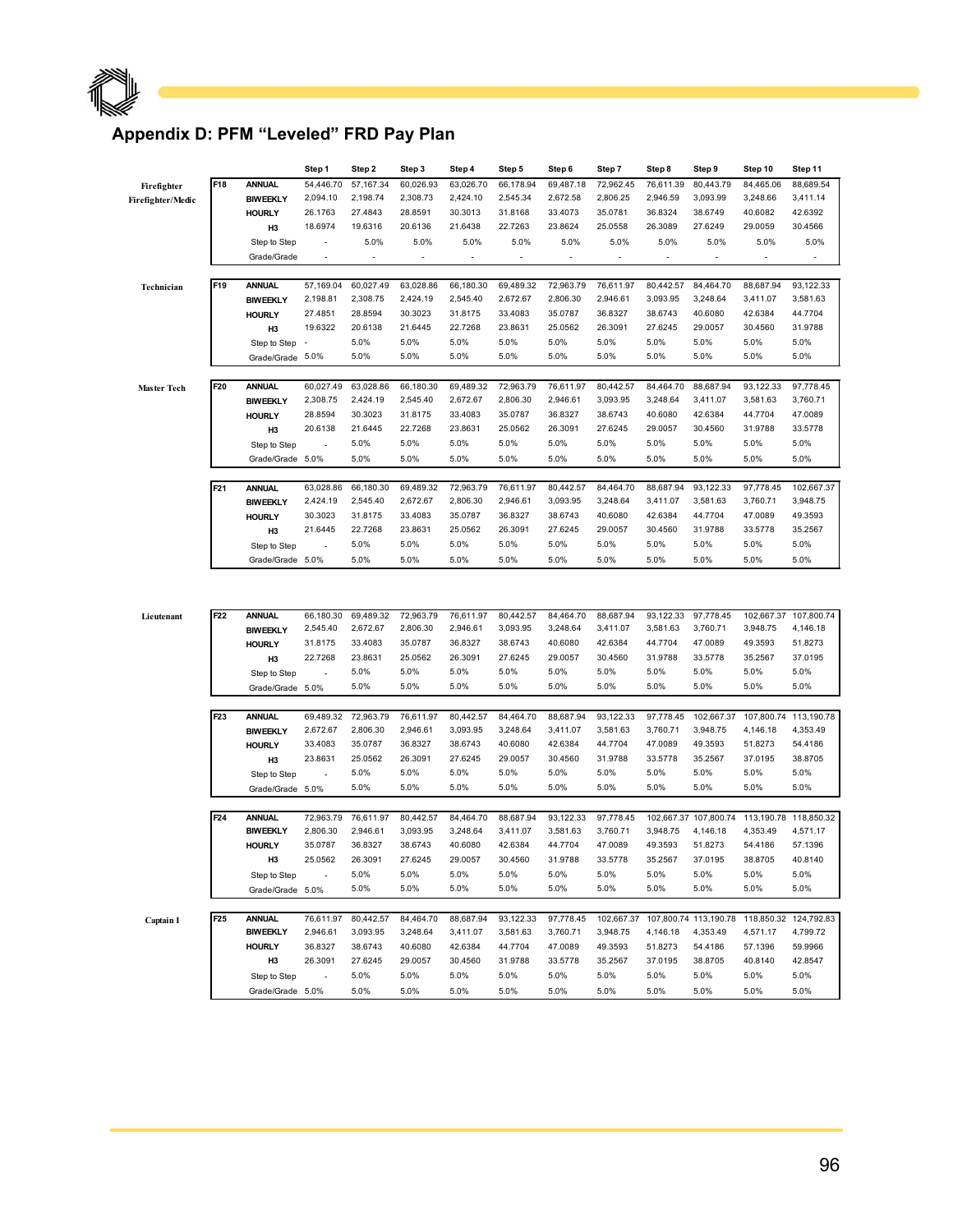|                        | F26             | <b>ANNUAL</b>                    | 80,442.57                | 84,464.70             | 88,687.94           | 93,122.33           | 97,778.45           | 102,667.37                                                                                         | 107,800.74          |                       | 113,190.78 118,850.32 | 124,792.83                                                                                                               | 131,032.48          |
|------------------------|-----------------|----------------------------------|--------------------------|-----------------------|---------------------|---------------------|---------------------|----------------------------------------------------------------------------------------------------|---------------------|-----------------------|-----------------------|--------------------------------------------------------------------------------------------------------------------------|---------------------|
|                        |                 | <b>BIWEEKLY</b><br><b>HOURLY</b> | 3,093.95<br>38.6743      | 3,248.64<br>40.6080   | 3,411.07<br>42.6384 | 3,581.63<br>44.7704 | 3,760.71<br>47.0089 | 3,948.75<br>49.3593                                                                                | 4,146.18<br>51.8273 | 4,353.49<br>54.4186   | 4,571.17<br>57.1396   | 4,799.72<br>59.9966                                                                                                      | 5,039.71<br>62.9964 |
|                        |                 | H3                               | 27.6245                  | 29.0057               | 30.4560             | 31.9788             | 33.5778             | 35.2567                                                                                            | 37.0195             | 38.8705               | 40.8140               | 42.8547                                                                                                                  | 44.9974             |
|                        |                 | Step to Step                     | $\overline{a}$           | 5.0%                  | 5.0%                | 5.0%                | 5.0%                | 5.0%                                                                                               | 5.0%                | 5.0%                  | 5.0%                  | 5.0%                                                                                                                     | 5.0%                |
|                        |                 | Grade/Grade                      | 5.0%                     | 5.0%                  | 5.0%                | 5.0%                | 5.0%                | 5.0%                                                                                               | 5.0%                | 5.0%                  | 5.0%                  | 5.0%                                                                                                                     | 5.0%                |
| Captain II             | F <sub>27</sub> | <b>ANNUAL</b>                    | 84,464.70                | 88.687.94             | 93,122.33           | 97,778.45           | 102,667.37          | 107,800.74                                                                                         | 113,190.78          |                       | 118,850.32 124,792.83 | 131,032.48                                                                                                               | 137,584.10          |
|                        |                 | <b>BIWEEKLY</b>                  | 3,248.64                 | 3,411.07              | 3,581.63            | 3,760.71            | 3,948.75            | 4,146.18                                                                                           | 4,353.49            | 4,571.17              | 4,799.72              | 5,039.71                                                                                                                 | 5,291.70            |
|                        |                 | <b>HOURLY</b>                    | 40.6080                  | 42.6384               | 44.7704             | 47.0089             | 49.3593             | 51.8273                                                                                            | 54.4186             | 57.1396               | 59.9966               | 62.9964                                                                                                                  | 66.1462             |
|                        |                 | H3                               | 29.0057                  | 30.4560               | 31.9788             | 33.5778             | 35.2567             | 37.0195                                                                                            | 38.8705             | 40.8140               | 42.8547               | 44.9974                                                                                                                  | 47.2473             |
|                        |                 | Step to Step                     |                          | 5.0%                  | 5.0%                | 5.0%                | 5.0%                | 5.0%                                                                                               | 5.0%                | 5.0%                  | 5.0%                  | 5.0%                                                                                                                     | 5.0%                |
|                        |                 | Grade/Grade 5.0%                 |                          | 5.0%                  | 5.0%                | 5.0%                | 5.0%                | 5.0%                                                                                               | 5.0%                | 5.0%                  | 5.0%                  | 5.0%                                                                                                                     | 5.0%                |
|                        | F28             | <b>ANNUAL</b>                    | 88,687.94                | 93,122.33             | 97,778.45           | 102,667.37          | 107,800.74          | 113,190.78                                                                                         | 118,850.32          |                       | 124,792.83 131,032.48 | 137,584.10                                                                                                               | 144,463.30          |
|                        |                 | <b>BIWEEKLY</b>                  | 3,411.07                 | 3,581.63              | 3,760.71            | 3,948.75            | 4,146.18            | 4,353.49                                                                                           | 4,571.17            | 4,799.72              | 5,039.71              | 5,291.70                                                                                                                 | 5,556.28            |
|                        |                 | <b>HOURLY</b>                    | 42.6384                  | 44.7704               | 47.0089             | 49.3593             | 51.8273             | 54.4186                                                                                            | 57.1396             | 59.9966               | 62.9964               | 66.1462                                                                                                                  | 69.4535             |
|                        |                 | H <sub>3</sub>                   | 30.4560                  | 31.9788               | 33.5778             | 35.2567             | 37.0195             | 38.8705                                                                                            | 40.8140             | 42.8547               | 44.9974               | 47.2473                                                                                                                  | 49.6097             |
|                        |                 | Step to Step                     |                          | 5.0%                  | 5.0%                | 5.0%                | 5.0%                | 5.0%                                                                                               | 5.0%                | 5.0%                  | 5.0%                  | 5.0%                                                                                                                     | 5.0%                |
|                        |                 | Grade/Grade 5.0%                 |                          | 5.0%                  | 5.0%                | 5.0%                | 5.0%                | 5.0%                                                                                               | 5.0%                | 5.0%                  | 5.0%                  | 5.0%                                                                                                                     | 5.0%                |
| <b>Battalion Chief</b> | F <sub>29</sub> | <b>ANNUAL</b>                    | 93,122.33                | 97,778.45             | 102,667.37          | 107,800.74          | 113,190.78          | 118,850.32                                                                                         | 124,792.83          |                       | 131,032.48 137,584.10 | 144,463.30                                                                                                               | 151,686.47          |
|                        |                 | <b>BIWEEKLY</b>                  | 3,581.63                 | 3,760.71              | 3,948.75            | 4,146.18            | 4,353.49            | 4,571.17                                                                                           | 4,799.72            | 5,039.71              | 5,291.70              | 5,556.28                                                                                                                 | 5,834.09            |
|                        |                 | <b>HOURLY</b>                    | 44.7704                  | 47.0089               | 49.3593             | 51.8273             | 54.4186             | 57.1396                                                                                            | 59.9966             | 62.9964               | 66.1462               | 69.4535                                                                                                                  | 72.9262             |
|                        |                 | H3                               | 31.9788                  | 33.5778               | 35.2567             | 37.0195             | 38.8705             | 40.8140                                                                                            | 42.8547             | 44.9974               | 47.2473               | 49.6097                                                                                                                  | 52.0901             |
|                        |                 | Step to Step                     |                          | 5.0%                  | 5.0%                | 5.0%                | 5.0%                | 5.0%                                                                                               | 5.0%                | 5.0%                  | 5.0%                  | 5.0%                                                                                                                     | 5.0%                |
|                        |                 | Grade/Grade                      | 5.0%                     | 5.0%                  | 5.0%                | 5.0%                | 5.0%                | 5.0%                                                                                               | 5.0%                | 5.0%                  | 5.0%                  | 5.0%                                                                                                                     | 5.0%                |
|                        | F30             | <b>ANNUAL</b>                    | 97,778.45                | 102,667.37            | 107,800.74          | 113,190.78          | 118,850.32          | 124,792.83                                                                                         | 131,032.48          |                       | 137,584.10 144,463.30 | 151,686.47                                                                                                               | 159,270.79          |
|                        |                 | <b>BIWEEKLY</b>                  | 3,760.71                 | 3,948.75              | 4,146.18            | 4,353.49            | 4,571.17            | 4,799.72                                                                                           | 5,039.71            | 5,291.70              | 5,556.28              | 5,834.09                                                                                                                 | 6,125.80            |
|                        |                 | <b>HOURLY</b>                    | 47.0089                  | 49.3593               | 51.8273             | 54.4186             | 57.1396             | 59.9966                                                                                            | 62.9964             | 66.1462               | 69.4535               | 72.9262                                                                                                                  | 76.5725             |
|                        |                 | H3                               | 33.5778                  | 35.2567               | 37.0195             | 38.8705             | 40.8140             | 42.8547                                                                                            | 44.9974             | 47.2473               | 49.6097               | 52.0901                                                                                                                  | 54.6946             |
|                        |                 | Step to Step                     |                          | 5.0%                  | 5.0%                | 5.0%                | 5.0%                | 5.0%                                                                                               | 5.0%                | 5.0%                  | 5.0%                  | 5.0%                                                                                                                     | 5.0%                |
|                        |                 | Grade/Grade                      | 5.0%                     | 5.0%                  | 5.0%                | 5.0%                | 5.0%                | 5.0%                                                                                               | 5.0%                | 5.0%                  | 5.0%                  | 5.0%                                                                                                                     | 5.0%                |
| <b>Deputy Chief</b>    | F31             | <b>ANNUAL</b>                    |                          | 102,667.37 107,800.74 | 113,190.78          | 118,850.32          | 124,792.83          | 131,032.48                                                                                         | 137,584.10          | 144,463.30 151,686.47 |                       | 159,270.79                                                                                                               | 167,234.33          |
|                        |                 | <b>BIWEEKLY</b>                  | 3,948.75                 | 4,146.18              | 4,353.49            | 4,571.17            | 4,799.72            | 5,039.71                                                                                           | 5,291.70            | 5,556.28              | 5,834.09              | 6,125.80                                                                                                                 | 6,432.09            |
|                        |                 | <b>HOURLY</b>                    | 49.3593                  | 51.8273               | 54.4186             | 57.1396             | 59.9966             | 62.9964                                                                                            | 66.1462             | 69.4535               | 72.9262               | 76.5725                                                                                                                  | 80.4011             |
|                        |                 | H3                               | 35.2567                  | 37.0195               | 38.8705             | 40.8140             | 42.8547             | 44.9974                                                                                            | 47.2473             | 49.6097               | 52.0901               | 54.6946                                                                                                                  | 57.4294             |
|                        |                 | Step to Step<br>Grade/Grade 5.0% |                          | 5.0%<br>5.0%          | 5.0%<br>5.0%        | 5.0%<br>5.0%        | 5.0%<br>5.0%        | 5.0%<br>5.0%                                                                                       | 5.0%<br>5.0%        | 5.0%<br>5.0%          | 5.0%<br>5.0%          | 5.0%<br>5.0%                                                                                                             | 5.0%<br>5.0%        |
|                        |                 |                                  |                          |                       |                     |                     |                     |                                                                                                    |                     |                       |                       |                                                                                                                          |                     |
|                        | F32             | <b>ANNUAL</b>                    |                          | 107,800.74 113,190.78 | 118,850.32          | 124,792.83          | 131,032.48          | 137,584.10                                                                                         | 144,463.30          |                       | 151,686.47 159,270.79 | 167,234.33                                                                                                               | 175,596.05          |
|                        |                 | <b>BIWEEKLY</b>                  | 4,146.18                 | 4,353.49              | 4,571.17            | 4,799.72            | 5,039.71            | 5,291.70                                                                                           | 5,556.28            | 5,834.09              | 6,125.80              | 6,432.09                                                                                                                 | 6,753.69            |
|                        |                 | <b>HOURLY</b>                    | 51.8273                  | 54.4186               | 57.1396             | 59.9966             | 62.9964             | 66.1462                                                                                            | 69.4535             | 72.9262               | 76.5725               | 80.4011                                                                                                                  | 84.4212             |
|                        |                 | H3<br>Step to Step               | 37.0195<br>$\sim$        | 38.8705<br>5.0%       | 40.8140<br>5.0%     | 42.8547<br>5.0%     | 44.9974<br>5.0%     | 47.2473<br>5.0%                                                                                    | 49.6097<br>5.0%     | 52.0901<br>5.0%       | 54.6946<br>5.0%       | 57.4294<br>5.0%                                                                                                          | 60.3008<br>5.0%     |
|                        |                 | Grade/Grade 5.0%                 |                          | 5.0%                  | 5.0%                | 5.0%                | 5.0%                | 5.0%                                                                                               | 5.0%                | 5.0%                  | 5.0%                  | 5.0%                                                                                                                     | 5.0%                |
|                        |                 |                                  |                          |                       |                     |                     |                     |                                                                                                    |                     |                       |                       |                                                                                                                          |                     |
| <b>Assistant Chief</b> | F33             | <b>ANNUAL</b>                    |                          |                       |                     |                     |                     |                                                                                                    |                     |                       |                       | 113,190.78 118,850.32 124,792.83 131,032.48 137,584.10 144,463.30 151,686.47 159,270.79 167,234.33 175,596.05 184,375.85 |                     |
|                        |                 | <b>BIWEEKLY</b><br><b>HOURLY</b> | 4,353.49<br>54.4186      | 4,571.17<br>57.1396   | 4,799.72<br>59.9966 | 5,039.71<br>62.9964 | 5,291.70<br>66.1462 | 5,556.28<br>69.4535                                                                                | 5,834.09<br>72.9262 | 6,125.80<br>76.5725   | 6,432.09<br>80.4011   | 6,753.69<br>84.4212                                                                                                      | 7,091.38<br>88.6422 |
|                        |                 | H3                               | 38.8705                  | 40.8140               | 42.8547             | 44.9974             | 47.2473             | 49.6097                                                                                            | 52.0901             | 54.6946               | 57.4294               | 60.3008                                                                                                                  | 63.3159             |
|                        |                 | Step to Step                     | $\overline{a}$           | 5.0%                  | 5.0%                | 5.0%                | 5.0%                | 5.0%                                                                                               | 5.0%                | 5.0%                  | 5.0%                  | 5.0%                                                                                                                     | 5.0%                |
|                        |                 | Grade/Grade 5.0%                 |                          | 5.0%                  | 5.0%                | 5.0%                | 5.0%                | 5.0%                                                                                               | 5.0%                | 5.0%                  | 5.0%                  | 5.0%                                                                                                                     | 5.0%                |
|                        | F34             | <b>ANNUAL</b>                    |                          |                       |                     |                     |                     | 118,850.32 124,792.83 131,032.48 137,584.10 144,463.30 151,686.47 159,270.79 167,234.33 175,596.05 |                     |                       |                       | 184,375.85 193,594.64                                                                                                    |                     |
|                        |                 | <b>BIWEEKLY</b><br><b>HOURLY</b> | 4,571.17<br>57.1396      | 4,799.72<br>59.9966   | 5,039.71<br>62.9964 | 5,291.70<br>66.1462 | 5,556.28<br>69.4535 | 5,834.09<br>72.9262                                                                                | 6,125.80<br>76.5725 | 6,432.09<br>80.4011   | 6,753.69<br>84.4212   | 7,091.38<br>88.6422                                                                                                      | 7,445.95<br>93.0743 |
|                        |                 | H <sub>3</sub>                   | 40.8140                  | 42.8547               | 44.9974             | 47.2473             | 49.6097             | 52.0901                                                                                            | 54.6946             | 57.4294               | 60.3008               | 63.3159                                                                                                                  | 66.4817             |
|                        |                 | Step to Step                     | $\overline{\phantom{a}}$ | 5.0%                  | 5.0%                | 5.0%                | 5.0%                | 5.0%                                                                                               | 5.0%                | 5.0%                  | 5.0%                  | 5.0%                                                                                                                     | 5.0%                |
|                        |                 | Grade/Grade 5.0%                 |                          | 5.0%                  | 5.0%                | 5.0%                | 5.0%                | 5.0%                                                                                               | 5.0%                | 5.0%                  | 5.0%                  | 5.0%                                                                                                                     | 5.0%                |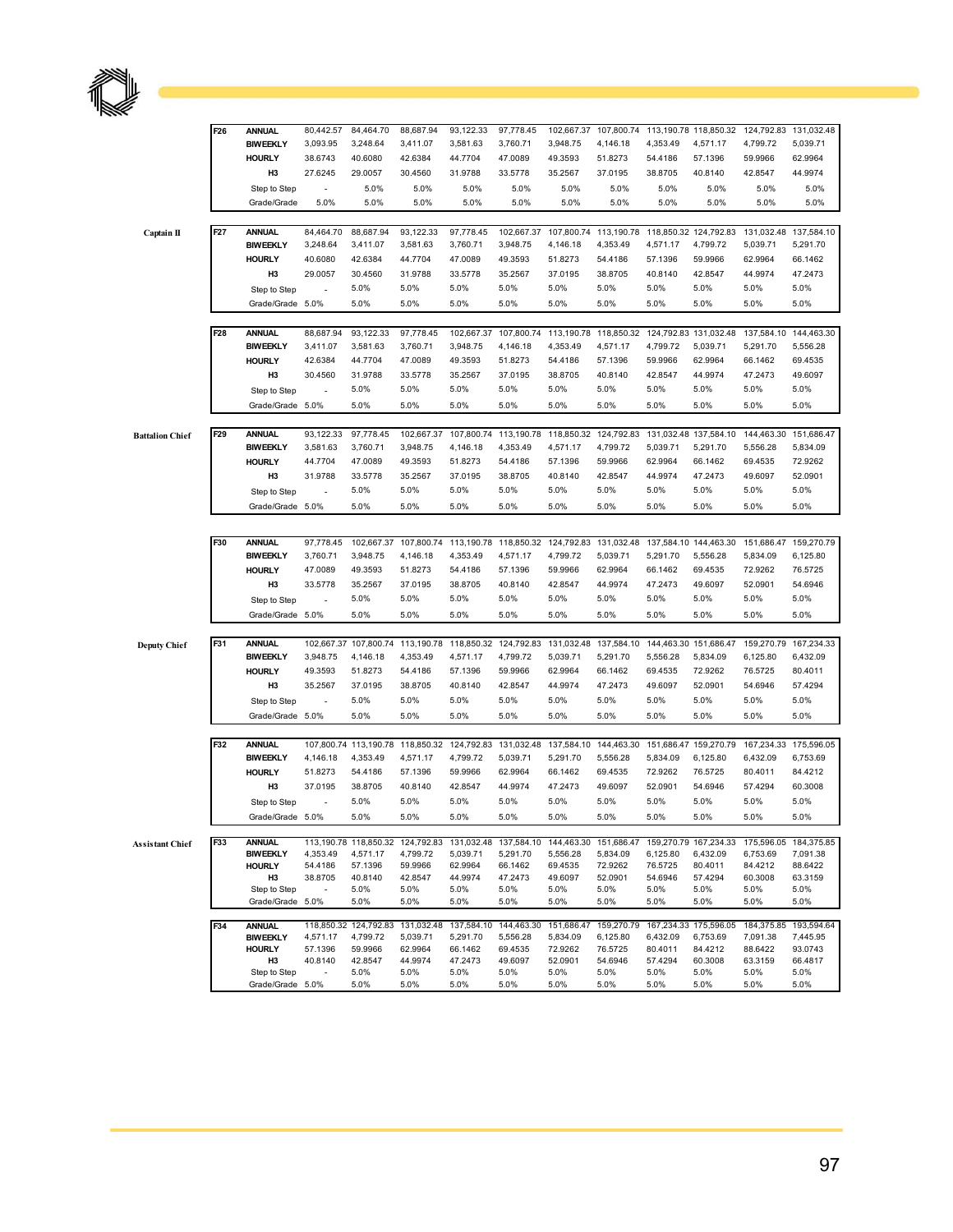

#### **Appendix E: Total Direct Compensation, Supervisory Ranks, at Maximum Base Pay55**

|                                                      | <b>Total Direct</b><br>(Annual) | <b>Total Direct</b><br>(Net Hour) |
|------------------------------------------------------|---------------------------------|-----------------------------------|
| <b>Fairfax County</b>                                | \$120,211                       | \$46.67                           |
| Alexandria City                                      | \$117,600                       | \$45.02                           |
| <b>Arlington County</b>                              | \$116,642                       | \$44.86                           |
| District of Columbia                                 | \$107,960                       | \$55.39                           |
| Loudoun County                                       |                                 |                                   |
| <b>Montgomery County</b>                             | \$114,172                       | \$51.92                           |
| <b>Prince George's County</b>                        | \$116,202                       | \$60.27                           |
| <b>Prince William County</b>                         |                                 |                                   |
| <b>Median (excluding Fairfax Co)</b>                 | \$116,202                       | \$51.92                           |
| <b>Fairfax County Variance from</b><br><b>Median</b> | 3.4%                            | $-11.0%$                          |
| <b>Fairfax County Rank</b>                           | 1 of 6                          | 4 of 6                            |

#### **Lieutenant (or equivalent) Total Direct Compensation**

#### **Captain I (or equivalent) Total Direct Compensation**

|                                                      | <b>Total Direct</b><br>(Annual) | <b>Total Direct (Net</b><br>Hour) |
|------------------------------------------------------|---------------------------------|-----------------------------------|
| <b>Fairfax County</b>                                | \$138,551                       | \$53.79                           |
| Alexandria City                                      | \$128,532                       | \$49.21                           |
| <b>Arlington County</b>                              | \$128,371                       | \$49.37                           |
| District of Columbia                                 | \$120,893                       | \$62.03                           |
| Loudoun County                                       | \$103,273                       | \$52.21                           |
| <b>Montgomery County</b>                             | \$128,742                       | \$58.55                           |
| <b>Prince George's County</b>                        | \$129,257                       | \$67.04                           |
| <b>Prince William County</b>                         | \$127,902                       | \$56.95                           |
| <b>Median (excluding Fairfax Co)</b>                 | \$128,371                       | \$56.95                           |
| <b>Fairfax County Variance from</b><br><b>Median</b> | $7.9\%$                         | $-6.3%$                           |
| <b>Fairfax County Rank</b>                           | 1 of 8                          | 5 of 8                            |

<sup>&</sup>lt;sup>55</sup> Total direct per net hour accounts for paid leave. As such, total direct (annual) cannot be divided by annual hours to determine total direct (net hour).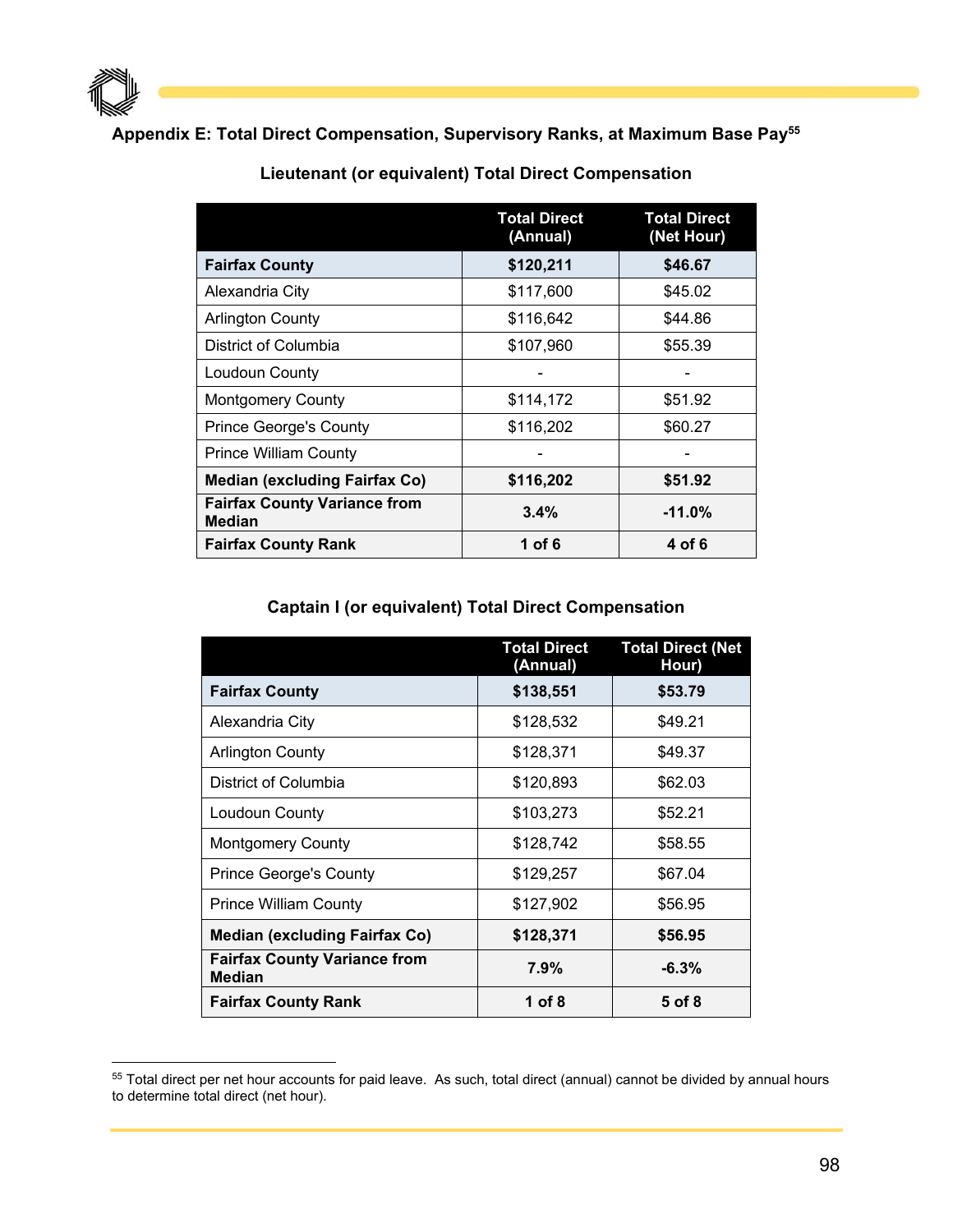|                                                      | <b>Total Direct</b><br>(Annual) | <b>Total Direct</b><br>(Net Hour) |
|------------------------------------------------------|---------------------------------|-----------------------------------|
| <b>Fairfax County</b>                                | \$151,856                       | \$58.95                           |
| Alexandria City                                      |                                 |                                   |
| <b>Arlington County</b>                              | \$142,467                       | \$54.79                           |
| District of Columbia                                 | \$134,864                       | \$69.20                           |
| Loudoun County                                       | \$113,248                       | \$57.25                           |
| <b>Montgomery County</b>                             |                                 |                                   |
| <b>Prince George's County</b>                        |                                 |                                   |
| <b>Prince William County</b>                         | \$147,156                       | \$65.52                           |
| <b>Median (excluding Fairfax Co)</b>                 | \$138,665                       | \$61.58                           |
| <b>Fairfax County Variance from</b><br><b>Median</b> | 9.5%                            | $-5.0\%$                          |
| <b>Fairfax County Rank</b>                           | 1 of 5                          | 3 of 5                            |

### **Captain II (or equivalent) Total Direct Compensation**

#### **Battalion Chief (or equivalent) Total Direct Compensation**

|                                                      | <b>Total Direct</b><br>(Annual) | <b>Total Direct</b><br>(Net Hour) |
|------------------------------------------------------|---------------------------------|-----------------------------------|
| <b>Fairfax County</b>                                | \$160,774                       | \$62.41                           |
| Alexandria City                                      | \$151,748                       | \$58.10                           |
| <b>Arlington County</b>                              | \$171,176                       | \$65.84                           |
| District of Columbia                                 | \$163,527                       | \$83.90                           |
| Loudoun County                                       | \$130,435                       | \$65.94                           |
| <b>Montgomery County</b>                             | \$145,314                       | \$66.08                           |
| <b>Prince George's County</b>                        | \$142,177                       | \$73.74                           |
| <b>Prince William County</b>                         | \$167,750                       | \$74.69                           |
| <b>Median (excluding Fairfax Co)</b>                 | \$151,748                       | \$66.08                           |
| <b>Fairfax County Variance from</b><br><b>Median</b> | 5.9%                            | $-6.2%$                           |
| <b>Fairfax County Rank</b>                           | 4 of 8                          | 7 of 8                            |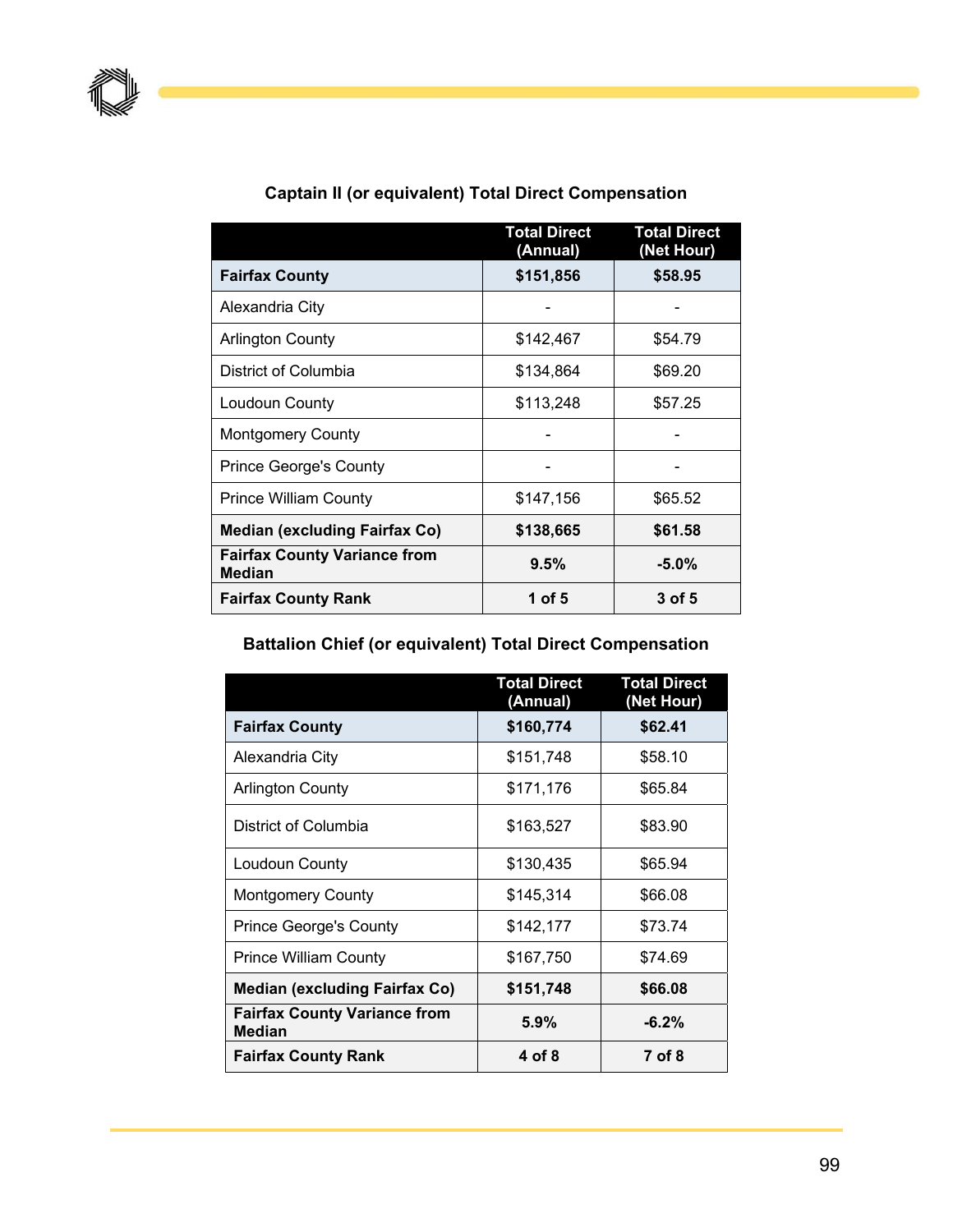## **Appendix F: Staff Position Premiums (Regional Survey Group)**

|                               | <b>Annual Hours</b> | <b>Average Weekly</b><br><b>Hours</b> | <b>Annual</b><br><b>Appearances</b> | <b>Staff Premium</b> |
|-------------------------------|---------------------|---------------------------------------|-------------------------------------|----------------------|
| <b>Fairfax County</b>         | 2,912               | 56                                    | 122                                 | <b>No</b>            |
| Alexandria                    | 2,912               | 56                                    | 122                                 | No                   |
| <b>Arlington County</b>       | 2,912               | 56                                    | 122                                 | No                   |
| District of Columbia          | 2,184               | 42                                    | 91                                  | No                   |
| Loudoun County*               | 2,184               | 42                                    | 91                                  | 5% of base           |
| <b>Montgomery County</b>      | 2,496               | 48                                    | 104                                 | No                   |
| <b>Prince George's County</b> | 2,184               | 42                                    | 91                                  | No                   |
| <b>Prince William County</b>  | 2,496               | 48                                    | 104                                 | Pending              |

**\*Loudoun County:** 5% market adjustment to offset loss of holiday pay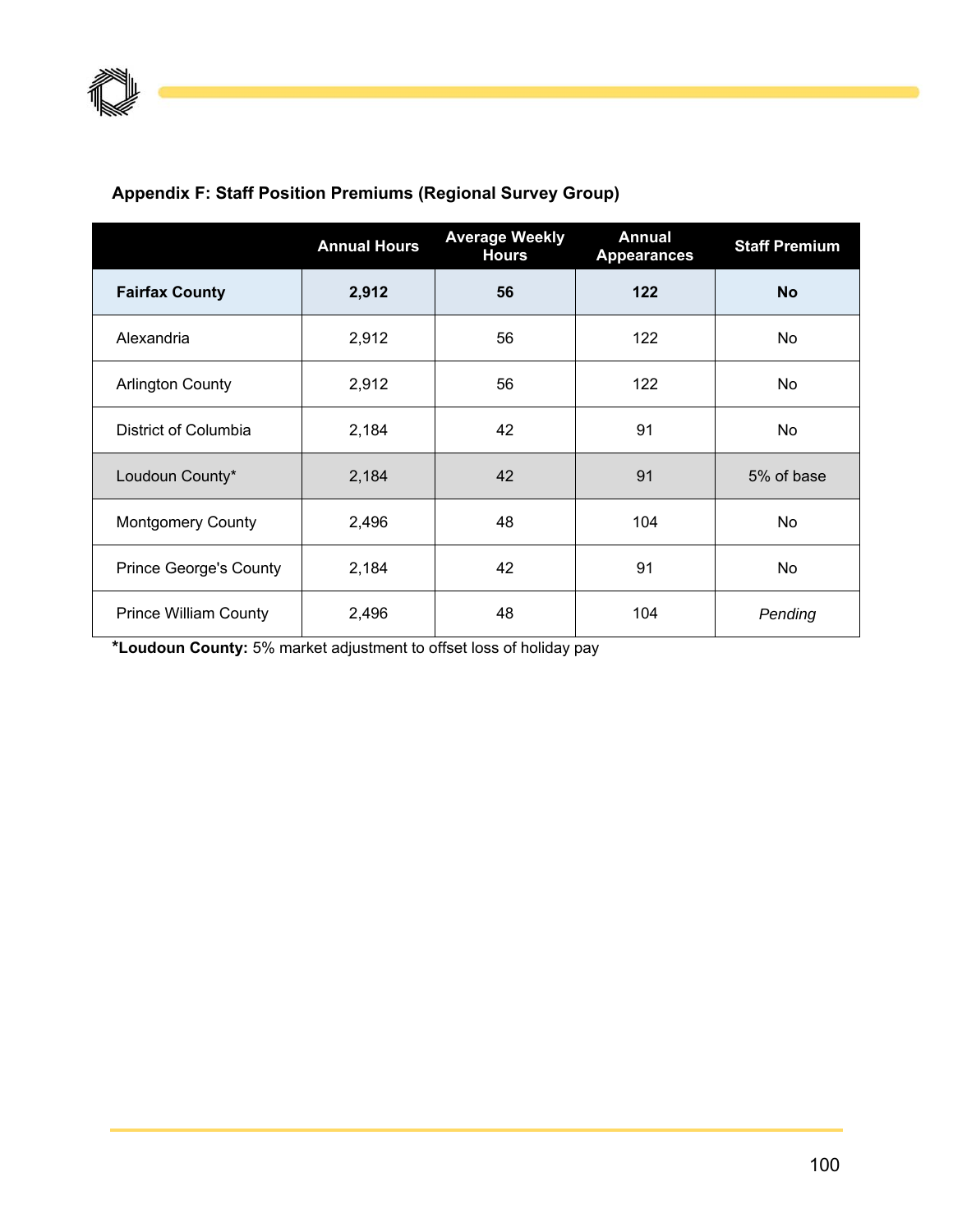

## **Appendix G: Annual Leave Accruals, Regional Fire and Rescue Department**

|                               | <b>Annual Leave Accrual</b>                                                                                                                                                                                                                                          |
|-------------------------------|----------------------------------------------------------------------------------------------------------------------------------------------------------------------------------------------------------------------------------------------------------------------|
| <b>Fairfax County</b>         | 0-3 YOS: 156 hours<br>3-15 YOS: 234 hours<br>15+: 312 hours                                                                                                                                                                                                          |
| <b>Montgomery County</b>      | 0-2 YOS: 144 hours<br>3 to 14 YOS: 192 hours<br>15+ YOS: 249 hours                                                                                                                                                                                                   |
| <b>Prince George's County</b> | 0-3 YOS: 104 hours<br>4-15 YOS: 156 hours<br>16+: 208 hours                                                                                                                                                                                                          |
| District of Columbia          | 0-3 YOS: 117 hours<br>3-15 YOS: 182 hours<br>15+ YOS: 234 hours                                                                                                                                                                                                      |
| Alexandria City               | 0 YOS: 156 hours<br>1 YOS: 168 hours<br>2 YOS: 180 hours<br>3 YOS: 192 hours<br>4 YOS: 204 hours<br>5 YOS: 216 hours<br>6 YOS: 228 hours<br>7 YOS: 240 hours<br>8 YOS: 252 hours<br>9 YOS: 263 hours<br>10 YOS: 276 hours<br>11 YOS: 288 hours<br>12+ YOS: 300 hours |
| <b>Arlington County</b>       | 0-3 YOS: 156 hours<br>3-6 YOS: 195 hours<br>6-9 YOS: 234 hours<br>9-12 YOS: 273 hours<br>12+ YOS: 312 hours                                                                                                                                                          |
| Loudoun County                | Any YOS: 104 hours                                                                                                                                                                                                                                                   |
| <b>Prince William County</b>  | 0-3 YOS: 124.8 hours<br>3-6 YOS: 156.0 hours<br>6-9 YOS: 187.2 hours<br>9-12 YOS: 218.4 hours<br>12+ YOS: 249.6 hours                                                                                                                                                |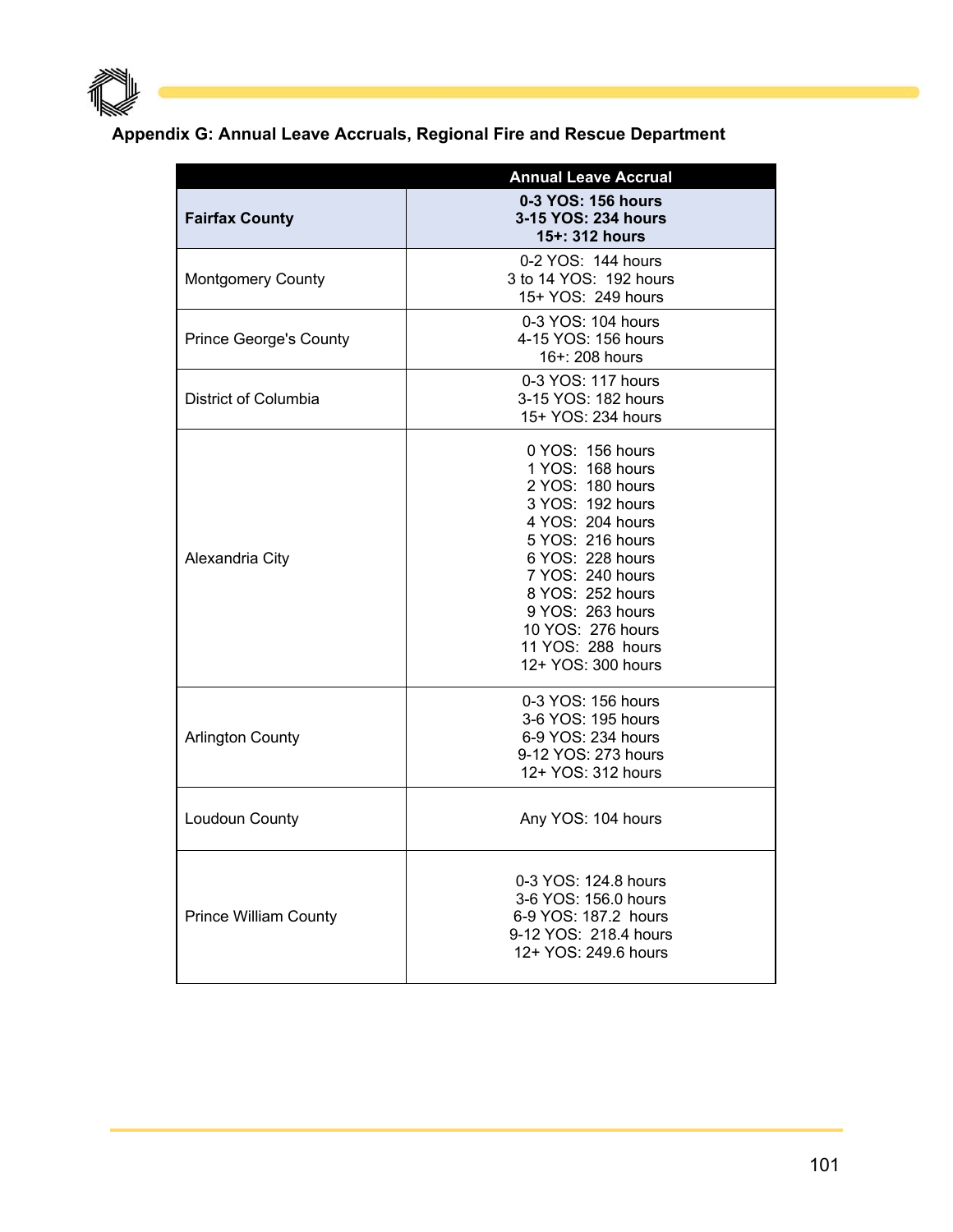

 $\mathbb P$  and the set of  $\mathbb P$ 



Total Paid Leave and Overtime Usage, FY2013



102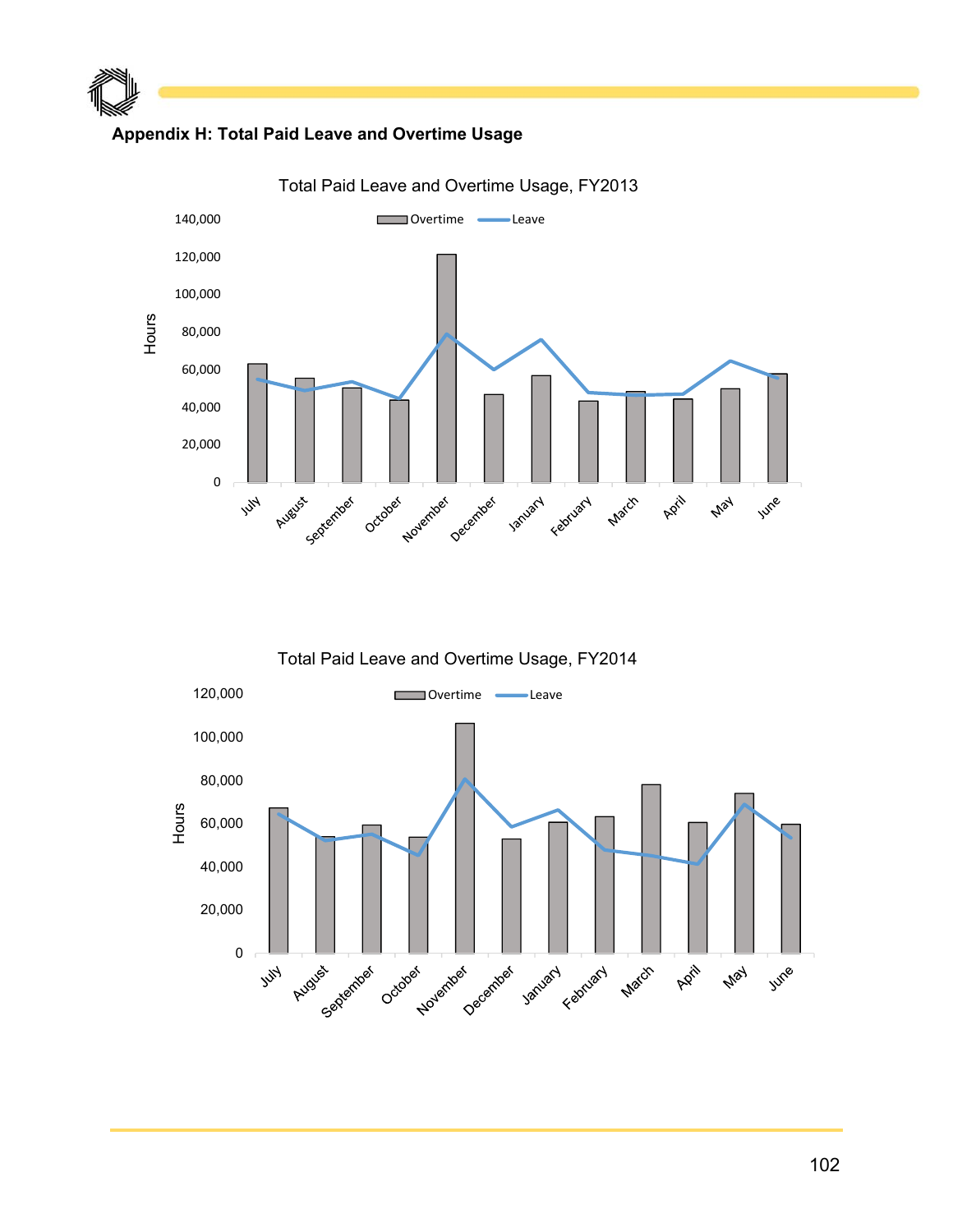

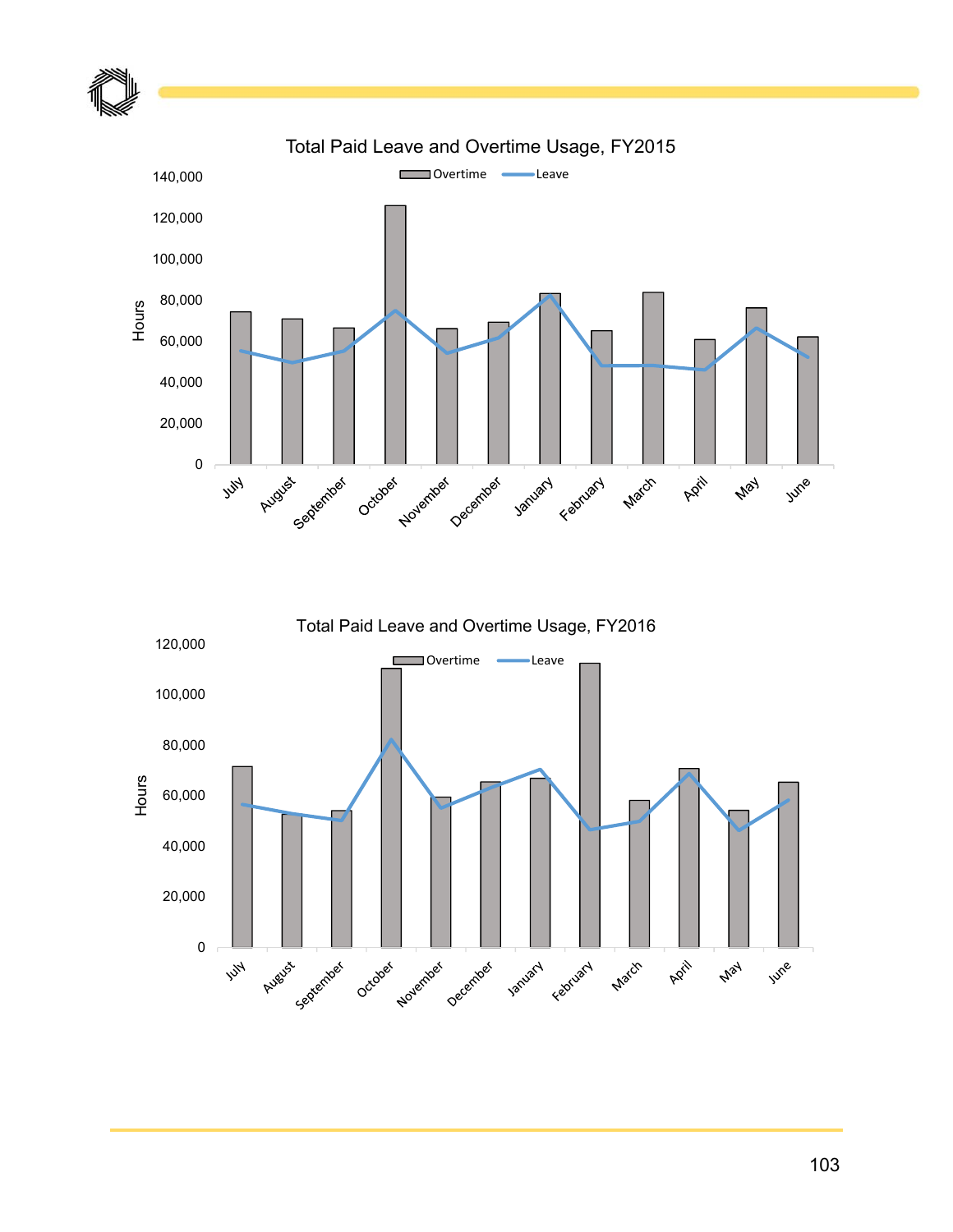

#### **Appendix I: Fairfax County FY2020 Pay Survey, Adjusted to Reflect the Impact of Recommended Methodological Changes**

This report appendix illustrates the impact of proposed methodological changes in combination with pay plan leveling as applied to the County's pay survey methodology.

The County's current FRD pay survey methodology focuses on the hourly midpoint of the pay range for the Firefighter, Fire Technician, and Battalion Chief ranks, as shown in the tables below.

| <b>JURISDICTION</b>             | <b>FAIRFAX</b><br><b>JOB TITLE</b> | <b>JURISDICTION JOB TITLE</b> | #OF<br><b>EMPLOYEES</b> | <b>MIN</b><br><b>SALARY</b> | <b>MID</b><br><b>SALARY</b> | <b>MAX</b><br><b>SALARY</b> | <b>ACTUAL</b><br><b>AVERAGE</b><br><b>SALARY</b> | <b>ANNUAL</b><br><b>HOURS</b><br><b>SCHEDULED</b><br>(FIRE ONLY) | <b>Mid</b><br><b>Hourly</b><br>Wage<br>(FIRE<br>ONLY) |
|---------------------------------|------------------------------------|-------------------------------|-------------------------|-----------------------------|-----------------------------|-----------------------------|--------------------------------------------------|------------------------------------------------------------------|-------------------------------------------------------|
| Alexandria                      |                                    | Firefighter I                 | 40                      | \$49,294                    | \$68,310                    | \$87,326                    | \$52,721                                         | 2912                                                             | \$23.46                                               |
| Arlington                       |                                    | Firefighter/EMT I             | 47                      | \$50,648                    | \$68,099                    | \$85,550                    | \$51,524                                         | 2912                                                             | \$23.39                                               |
| District of Columbia            |                                    | Firefighter                   | 832                     | \$52,893                    | \$69,504                    | \$86,114                    | \$77,365                                         | 2184                                                             | \$31.82                                               |
| Loudoun                         |                                    | F1 Firefighter/EMT            | 250                     | \$43,636                    | \$60,442                    | \$77,248                    | \$52,417                                         | 2184                                                             | \$27.67                                               |
| Montgomery                      |                                    | Firefighter/Rescuer I         | 70                      | \$47,089                    | \$62,994                    | \$78,899                    | \$47,632                                         | 2496                                                             | \$25.24                                               |
| Prince George's                 | <b>Firefighter</b>                 | Firefighter I                 | 159                     | \$42,924                    | \$61,449                    | \$79,974                    | \$43,506                                         | 2080                                                             | \$29.54                                               |
| Prince William                  |                                    | Fire and Rescue Technician I  | 215                     | \$48,256                    | \$67,794                    | \$87,331                    | \$52,349                                         | 2496                                                             | \$27.16                                               |
| <b>Market Average</b>           |                                    |                               |                         | \$47,820                    | \$65,513                    | \$83,206                    | \$53,931                                         |                                                                  | \$26.90                                               |
| Fairfax                         |                                    | Firefighter                   | 356                     | \$55,672                    | \$73,178                    | \$90,685                    | \$69,372                                         | 2080 (8), 2912<br>(348)                                          | \$25.36                                               |
| <b>Fairfax as a % of Market</b> |                                    |                               |                         | 116%                        | 112%                        | 109%                        | 129%                                             |                                                                  | 94%                                                   |

#### **FY2020 FRD Pay Survey**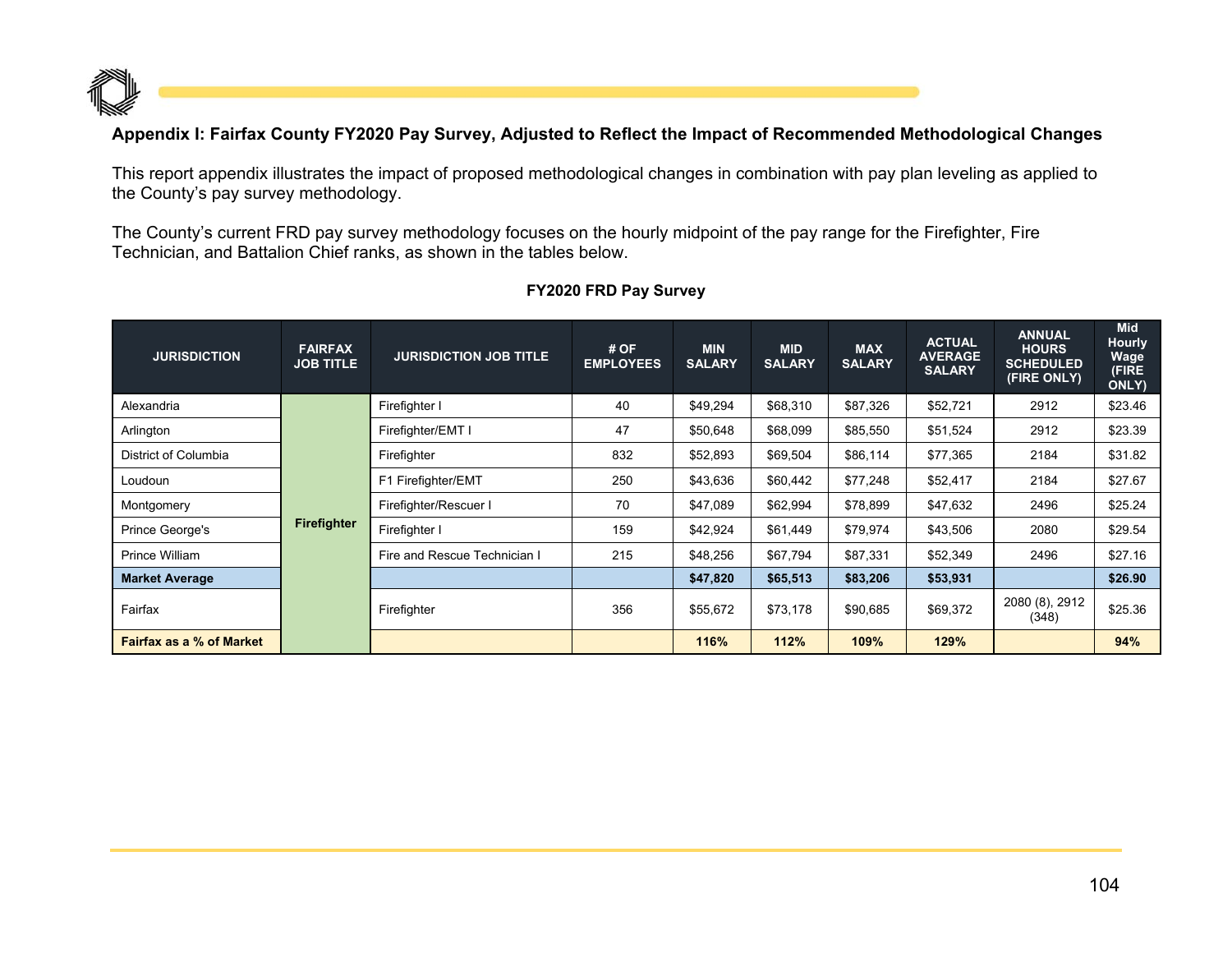

| <b>JURISDICTION</b>             | <b>FAIRFAX</b><br><b>JOB TITLE</b> | <b>JURISDICTION JOB TITLE</b>              | #OF<br><b>EMPLOYEES</b> | <b>MIN</b><br><b>SALARY</b> | <b>MID</b><br><b>SALARY</b> | <b>MAX</b><br><b>SALARY</b> | <b>ACTUAL</b><br><b>AVERAGE</b><br><b>SALARY</b> | <b>ANNUAL</b><br><b>HOURS</b><br><b>SCHEDULED</b><br>(FIRE ONLY) | <b>Mid</b><br><b>Hourly</b><br>Wage<br>(FIRE<br>ONLY) |
|---------------------------------|------------------------------------|--------------------------------------------|-------------------------|-----------------------------|-----------------------------|-----------------------------|--------------------------------------------------|------------------------------------------------------------------|-------------------------------------------------------|
| Alexandria                      |                                    | Firefighter III                            | 35                      | \$54,340                    | \$75,301                    | \$96,262                    | \$76,719                                         | 2912                                                             | \$25.86                                               |
| Arlington                       |                                    | Firefighter/EMT III                        | 57                      | \$60,174                    | \$80,954                    | \$101,733                   | \$78,539                                         | 2912                                                             | \$27.80                                               |
| District of Columbia            |                                    | Firefighter Technician                     | 294                     | \$55,539                    | \$72,282                    | \$89,024                    | \$78,228                                         | 2184                                                             | \$33.10                                               |
| Loudoun                         |                                    | F2 FR Technician                           | 97                      | \$48,878                    | \$67,682                    | \$86,486                    | \$62,075                                         | 2184                                                             | \$30.99                                               |
| Montgomery                      | <b>Fire</b>                        | Firefighter/Rescuer III                    | 440                     | \$51,917                    | \$69,454                    | \$86,990                    | \$72,047                                         | 2080 (16).<br>2184 (12),<br>2496 (412)                           | \$28.14                                               |
| Prince George's                 | <b>Technician</b>                  | Firefighter Technician, Fire Medic<br>Tech | 47                      | \$47,126                    | \$76,820                    | \$106,514                   | \$87,501                                         | 2080                                                             | \$36.93                                               |
| Prince William                  |                                    | Fire and Rescue Technician II              | 237                     | \$53,234                    | \$74,089                    | \$94,944                    | \$64,548                                         | 2184 (13),<br>2496 (224)                                         | \$29.92                                               |
| <b>Market Average</b>           |                                    |                                            |                         | \$53,030                    | \$73,797                    | \$94,565                    | \$74,237                                         |                                                                  | \$30.39                                               |
| Fairfax                         |                                    | Fire Technician                            | 345                     | \$58,327                    | \$76,669                    | \$95,010                    | \$84,714                                         | 2080 (20),<br>2912 (325)                                         | \$26.94                                               |
| <b>Fairfax as a % of Market</b> |                                    |                                            |                         | 110%                        | 104%                        | 100%                        | 114%                                             |                                                                  | 89%                                                   |
|                                 |                                    |                                            |                         |                             |                             |                             |                                                  |                                                                  |                                                       |
| Alexandria                      |                                    | <b>Fire Battalion Chief</b>                | 9                       | \$86,189                    | \$119,435                   | \$152,682                   | \$134,556                                        | 2912                                                             | \$41.01                                               |

| Alexandria                      |                                  | <b>Fire Battalion Chief</b>                                       | 9  | \$86,189  | \$119.435 | \$152,682 | \$134,556 | 2912                    | \$41.01 |
|---------------------------------|----------------------------------|-------------------------------------------------------------------|----|-----------|-----------|-----------|-----------|-------------------------|---------|
| Arlington                       |                                  | Fire/EMS Battalion Chief                                          | 10 | \$95.971  | \$130.603 | \$165.235 | \$155,985 | 2080 (4), 2912<br>(6)   | \$52.03 |
| District of Columbia            |                                  | <b>Battalion Fire Chief</b>                                       | 41 | \$113,540 | \$129,474 | \$145,408 | \$139,740 | 2080                    | \$62.25 |
| Loudoun                         |                                  | F6 Battalion Chief                                                | 17 | \$75.744  | \$104.880 | \$134,015 | \$117,762 | 2184                    | \$48.02 |
| Montgomery                      | <b>Fire</b>                      | Fire/Rescue Battalion Chief                                       | 25 | \$79,451  | \$108.053 | \$136,655 | \$140,066 | 2080 (7), 2496<br>(18)  | \$45.71 |
| Prince George's                 | <b>Battalion</b><br><b>Chief</b> | Firefighter Battalion Chief, Fire<br><b>Medic Battalion Chief</b> | 31 | \$65,399  | \$100.834 | \$136.268 | \$129,914 | 2080                    | \$48.48 |
| Prince William                  |                                  | Fire and Rescue Battalion Chief                                   | 18 | \$78.434  | \$111.056 | \$143,678 | \$129,575 | 2184 (8), 2496<br>(10)  | \$47.32 |
| <b>Market Average</b>           |                                  |                                                                   |    | \$84.961  | \$114.905 | \$144,849 | \$135,371 |                         | \$49.26 |
| Fairfax                         |                                  | <b>Fire Battalion Chief</b>                                       | 38 | \$94.894  | \$124.691 | \$154,488 | \$153,714 | 2080 (19),<br>2912 (19) | \$51.38 |
| <b>Fairfax as a % of Market</b> |                                  |                                                                   |    | 112%      | 109%      | 107%      | 114%      |                         | 104%    |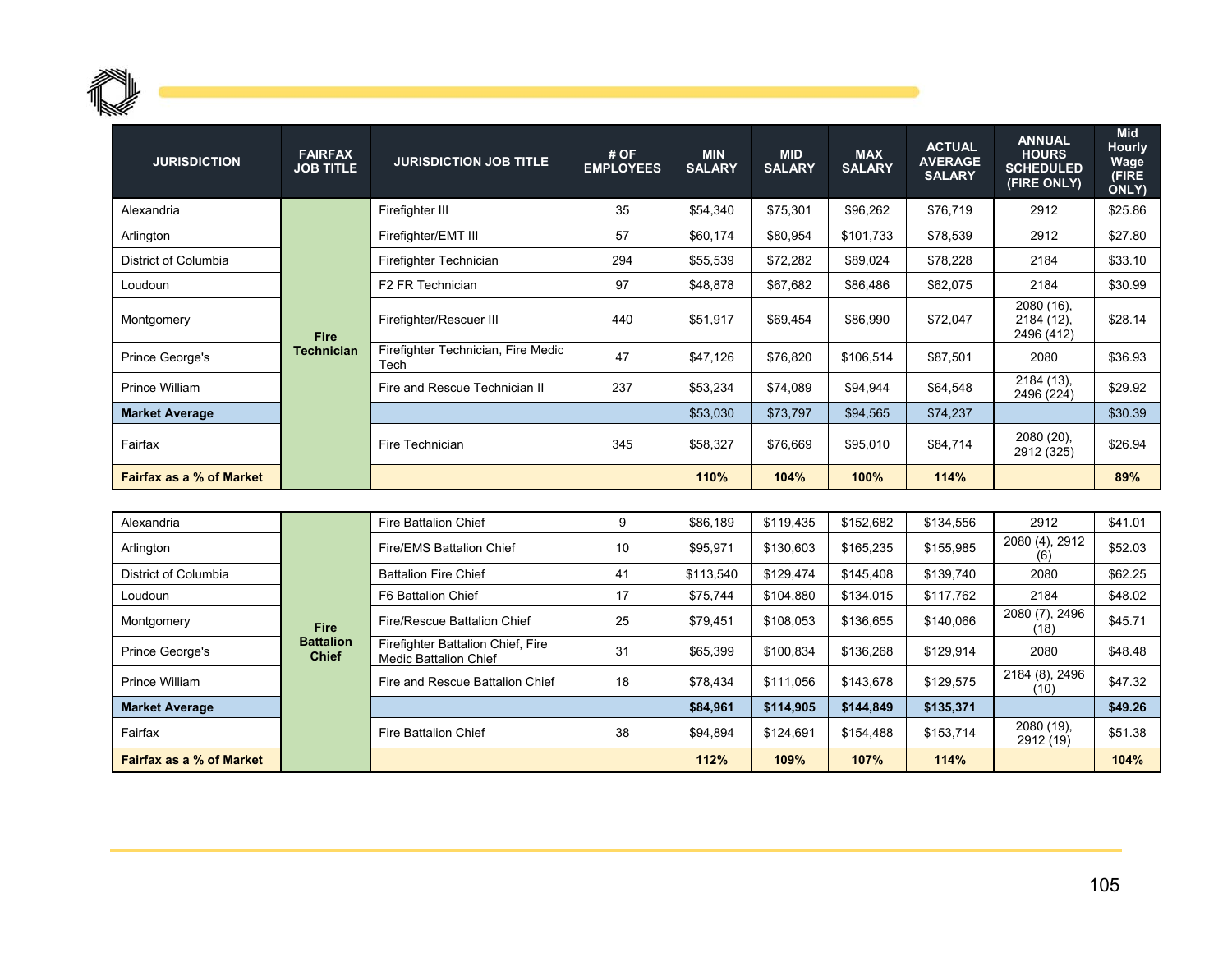

In Fairfax County, Alexandria, and Arlington County, fire field operations personnel work a schedule that equates to 56 average weekly hours and 2,912 hours annually. As a function of this schedule, field personnel receive approximately three hours of regularly scheduled overtime each week. Presently, Fairfax County does not incorporate these automatic overtime payments in market comparisons. In addition to scheduled overtime, Fairfax County FRD personnel also receive a shift differential. The FRD is the only fire and rescue department within the regional comparison group that provides a shift differential outside of base pay.

In addition to adjusting the County's benchmarking methodology to include shift differential and scheduled overtime, PFM also recommends that the County explore pay scale leveling. "Leveling" the overall pay schedule would smooth out sometimes inconsistent differentials between current pay steps and grades to provide even 5.0% differentials. This change would provide predictable increases for employees in all ranks, and parallel recent pay plan leveling for County law enforcement personnel.

Additionally, reinsertion of grades not shown on the current pay plan (Grades F-28, F-30, and F-32) would provide more "room" to adjust current ranks as needed. After including the additional grades, each should be adjusted to ensure a five percent differential over the previous grade beginning with grade F-18, Step 1 for Firefighters. If the County decides to maintain the currently unused grade F-17 for potential future application, it could be revised by building backward 5% from grade F-18.

The following tables incorporate shift differential, scheduled (FLSA) overtime (where applicable) and "leveling" of the current Fairfax Fire pay plan, as recommended in this Report.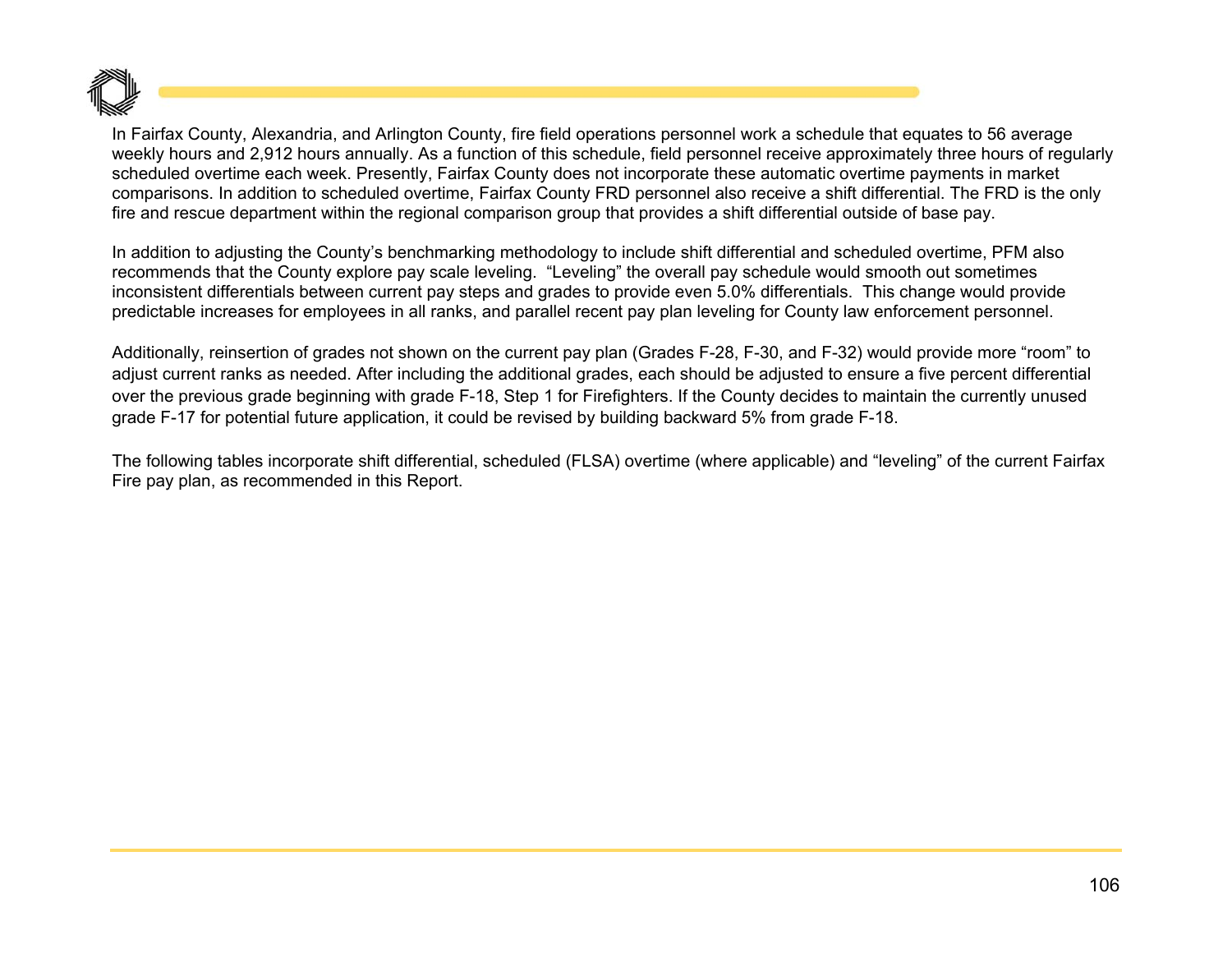

#### **FY2020 FRD Pay Survey, Adjusted to Include Shift Differential, Scheduled Overtime, and Pay Scale Leveling**

| <b>JURISDICTION</b>             | <b>FAIRFAX JOB</b><br><b>TITLE</b> | <b>JURISDICTION JOB</b><br><b>TITLE</b> | #OF<br><b>EMPLOYEES</b> | <b>MIN</b><br><b>SALARY</b> | <b>MID</b><br><b>SALARY</b> | <b>MAX</b><br><b>SALARY</b> | <b>ANNUAL</b><br><b>HOURS</b><br><b>SCHEDULED</b><br>(FIRE ONLY) | <b>Mid Hourly Wage</b><br>(FIRE ONLY) |
|---------------------------------|------------------------------------|-----------------------------------------|-------------------------|-----------------------------|-----------------------------|-----------------------------|------------------------------------------------------------------|---------------------------------------|
| Alexandria                      |                                    | Firefighter I                           | 40                      | \$50,614                    | \$70,139                    | \$89,665                    | 2912                                                             | \$24.09                               |
| Arlington                       |                                    | Firefighter/EMT I                       | 47                      | \$52,005                    | \$69,923                    | \$87,842                    | 2912                                                             | \$24.01                               |
| District of Columbia            |                                    | Firefighter                             | 832                     | \$52,893                    | \$69,504                    | \$86,114                    | 2184                                                             | \$31.82                               |
| Loudoun                         |                                    | F1 Firefighter/EMT                      | 250                     | \$43,636                    | \$60,442                    | \$77,248                    | 2184                                                             | \$27.67                               |
| Montgomery                      |                                    | Firefighter/Rescuer I                   | 70                      | \$47,089                    | \$62,994                    | \$78,899                    | 2496                                                             | \$25.24                               |
| Prince George's                 | <b>Firefighter</b>                 | Firefighter I                           | 159                     | \$42,924                    | \$61,449                    | \$79,974                    | 2080                                                             | \$29.54                               |
| <b>Prince William</b>           |                                    | Fire & Rescue<br>Technician I           | 215                     | \$48,256                    | \$67,794                    | \$87,331                    | 2496                                                             | \$27.16                               |
| <b>Market Average</b>           |                                    |                                         |                         | \$48,202                    | \$66,035                    | \$83,868                    |                                                                  | \$27.08                               |
| Fairfax                         |                                    | Firefighter                             | 356                     | \$59,168                    | \$77,077                    | \$94,987                    | 2080 (8), 2912<br>(348)                                          | \$26.66                               |
| <b>Fairfax as a % of Market</b> |                                    |                                         |                         | 123%                        | 117%                        | 113%                        |                                                                  | 98%                                   |
|                                 |                                    |                                         |                         |                             |                             |                             |                                                                  |                                       |

| Alexandria            |                        | Firefighter III                            | 35  | \$55,795 | \$77,318 | \$98,840  | 2912                                | \$26.55 |
|-----------------------|------------------------|--------------------------------------------|-----|----------|----------|-----------|-------------------------------------|---------|
| Arlington             |                        | Firefighter/EMT III                        | 57  | \$61,786 | \$83,122 | \$104,458 | 2912                                | \$28.54 |
| District of Columbia  |                        | Firefighter Technician                     | 294 | \$55,539 | \$72,282 | \$89,024  | 2184                                | \$33.10 |
| Loudoun               |                        | F2 FR Technician                           | 97  | \$48,878 | \$67,682 | \$86,486  | 2184                                | \$30.99 |
| Montgomery            | <b>Fire Technician</b> | Firefighter/Rescuer III                    | 440 | \$51,917 | \$69,454 | \$86,990  | 2080 (16), 2184<br>(12), 2496 (412) | \$28.14 |
| Prince George's       |                        | Firefighter Technician,<br>Fire Medic Tech | 47  | \$47,126 | \$76,820 | \$106,514 | 2080                                | \$36.93 |
| Prince William        |                        | Fire & Rescue<br>Technician II             | 237 | \$53,234 | \$74.089 | \$94,944  | 2184 (13), 2496<br>(224)            | \$29.92 |
| <b>Market Average</b> |                        |                                            |     | \$53,468 | \$74,395 | \$95,322  |                                     | \$30.60 |
| Fairfax               |                        | Fire Technician                            | 345 | \$62.026 | \$80.834 | \$99,642  | 2080 (20), 2912<br>(325)            | \$28.29 |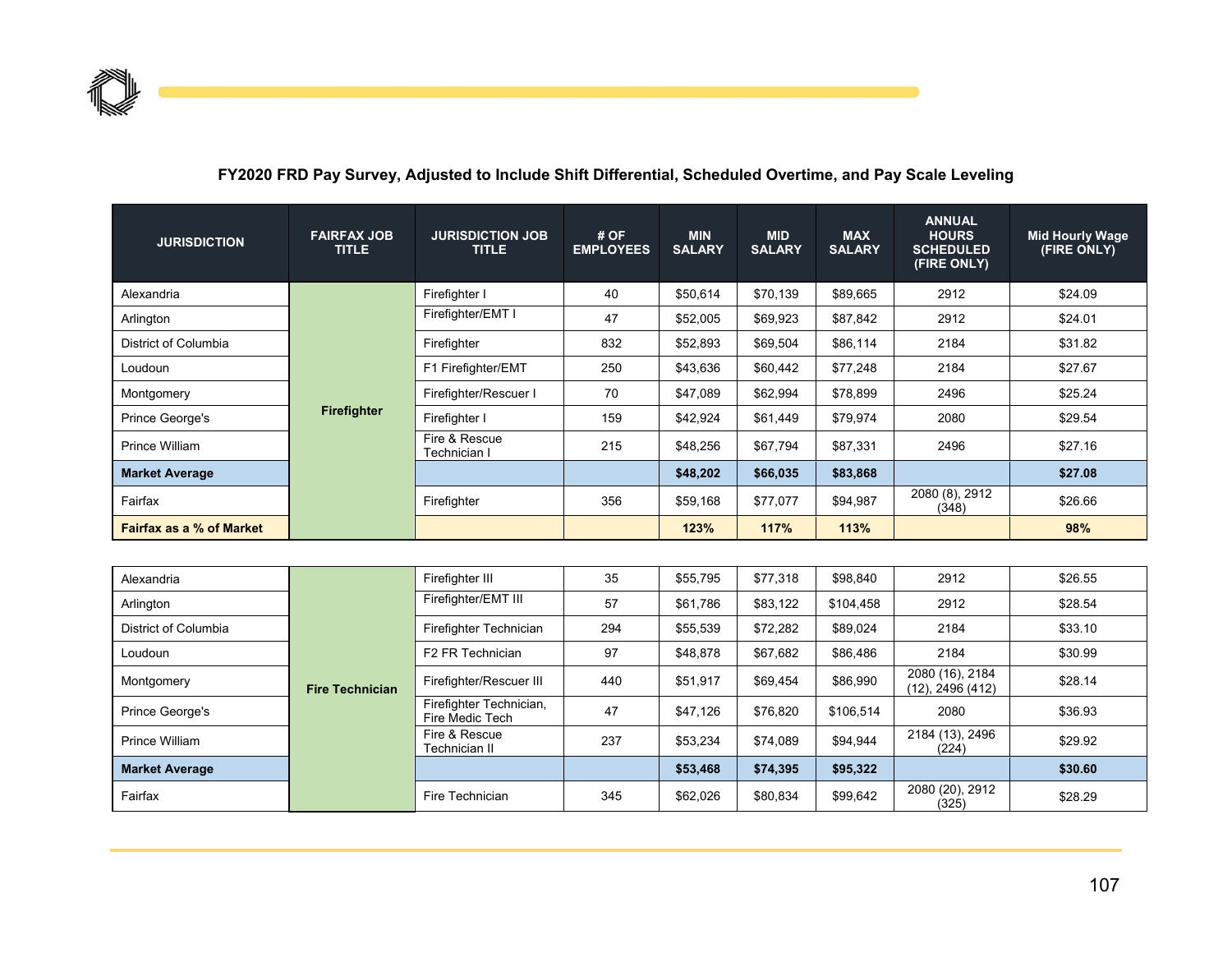

| <b>JURISDICTION</b>             | <b>FAIRFAX JOB</b><br><b>TITLE</b>    | <b>JURISDICTION JOB</b><br><b>TITLE</b>                              | #OF<br><b>EMPLOYEES</b> | <b>MIN</b><br><b>SALARY</b> | <b>MID</b><br><b>SALARY</b> | <b>MAX</b><br><b>SALARY</b> | <b>ANNUAL</b><br><b>HOURS</b><br><b>SCHEDULED</b><br>(FIRE ONLY) | <b>Mid Hourly Wage</b><br>(FIRE ONLY) |
|---------------------------------|---------------------------------------|----------------------------------------------------------------------|-------------------------|-----------------------------|-----------------------------|-----------------------------|------------------------------------------------------------------|---------------------------------------|
| Fairfax as a % of Market        |                                       |                                                                      |                         | 116%                        | 109%                        | 105%                        |                                                                  | 92%                                   |
| Alexandria                      | <b>Fire Battalion</b><br><b>Chief</b> | <b>Fire Battalion Chief</b>                                          | 9                       | \$88,497                    | \$122,635                   | \$156,772                   | 2912                                                             | \$42.11                               |
| Arlington                       |                                       | Fire/EMS Battalion<br>Chief                                          | 10                      | \$95,971                    | \$130,603                   | \$165,235                   | 2080 (4), 2912<br>(6)                                            | \$52.03                               |
| District of Columbia            |                                       | <b>Battalion Fire Chief</b>                                          | 41                      | \$113,540                   | \$129,474                   | \$145,408                   | 2080                                                             | \$62.25                               |
| Loudoun                         |                                       | F6 Battalion Chief                                                   | 17                      | \$75,744                    | \$104,880                   | \$134,015                   | 2184                                                             | \$48.02                               |
| Montgomery                      |                                       | Fire/Rescue Battalion<br>Chief                                       | 25                      | \$79,451                    | \$108,053                   | \$136,655                   | 2080 (7), 2496<br>(18)                                           | \$45.71                               |
| Prince George's                 |                                       | Firefighter Battalion<br>Chief, Fire Medic<br><b>Battalion Chief</b> | 31                      | \$65,399                    | \$100,834                   | \$136,268                   | 2080                                                             | \$48.48                               |
| Prince William                  |                                       | Fire & Rescue Battalion<br>Chief                                     | 18                      | \$78,434                    | \$111,056                   | \$143,678                   | 2184 (8), 2496<br>(10)                                           | \$47.32                               |
| <b>Market Average</b>           |                                       |                                                                      |                         | \$85,291                    | \$115,362                   | \$145,433                   |                                                                  | \$49.42                               |
| Fairfax                         |                                       | Fire Battalion Chief                                                 | 38                      | \$96,899                    | \$126,631                   | \$156,362                   | 2080 (19), 2912<br>(19)                                          | \$51.72                               |
| <b>Fairfax as a % of Market</b> |                                       |                                                                      |                         | 114%                        | 110%                        | 108%                        |                                                                  | 105%                                  |

In addition to adjusting the FRD FY2020 Pay Survey to incorporate shift differential and scheduled overtime, PFM also recommended that Fairfax County adjust the County's pay survey data to reflect automatic and/or very routine advancement of rankand-file firefighters to higher pay grades.

For the entry-level rank in the below Firefighter career progressions, PFM's did not recommend any changes to the DHR Pay Survey. However, PFM does recommend that future pay surveys include all ranks up to the highest non-competitive, non-supervisory title in a career progression where advancement is automatic or routine without a competitive examination as the employee moves toward full performance. The table and accompanying notes describe where the County may want to reevaluate post-entry job matches.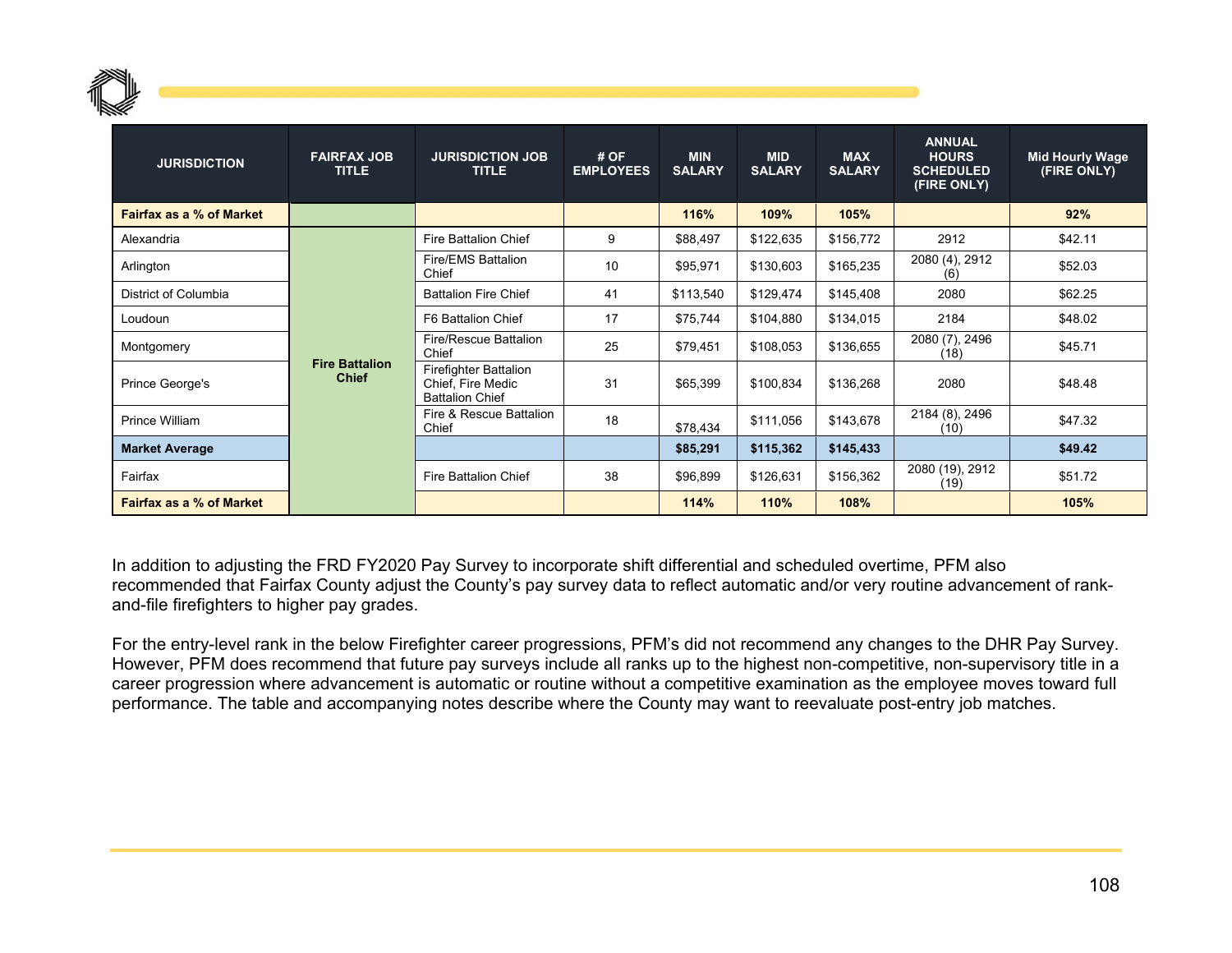

|                               | <b>Fairfax County DHR Pay Survey</b><br><b>Job Match</b> | <b>PFM Job Match</b>                                                                               |
|-------------------------------|----------------------------------------------------------|----------------------------------------------------------------------------------------------------|
| <b>Fairfax County</b>         |                                                          | <b>Firefighter</b>                                                                                 |
| Alexandria                    | Firefighter I                                            | YOS 1-2: Firefighter I<br>YOS 3+: Firefighter II                                                   |
| <b>Arlington County</b>       | Firefighter/EMT I                                        | YOS 1-2: Firefighter/EMT I<br>YOS 3+: Firefighter/EMT II                                           |
| <b>Montgomery County</b>      | Firefighter/Rescuer I                                    | YOS 1: Firefighter/Rescuer I<br>YOS 2-3: Firefighter/Rescuer II<br>YOS 4+: Firefighter/Rescuer III |
| <b>Prince George's County</b> | Firefighter I                                            | 0 to 18 Months: Firefighter I<br>18 to 30 Months: Firefighter II<br>30+ Months: Firefighter III    |

Explanation of **Firefighter** Job Match Differences:

- **Alexandria**: Both PFM and the County use Firefighter I as a job match for the County's Firefighter position at entry. PFM uses Firefighter II as its journey level title. Our journey level match was identified through recent outreach efforts and follow-up conversations with Alexandria Fire Department management. Based on this outreach PFM understands that sworn employees advance from Firefighter I to Firefighter II, automatically, after two years of service.

- **Arlington**: Both PFM and the County use Firefighter/EMT I as a job match for the County's Firefighter position at entry. PFM uses Firefighter/EMT II as its journey level title. Based on our outreach to Arlington County's Human Resources Department, PFM's understanding is that sworn employees routinely advance from Firefighter/EMT I to Firefighter/EMT II at the conclusion of field training (typically by the end of their second year of service).

- **Montgomery County**: Both PFM and the County use Firefighter/Rescuer I as a job match for the County's Firefighter position at entry. PFM uses Firefighter/Rescuer III as its journey level title. Our understanding, developed while working closely with Montgomery County Fire management and human resources staff, is that the Firefighter/Rescuer I job title is typically held for only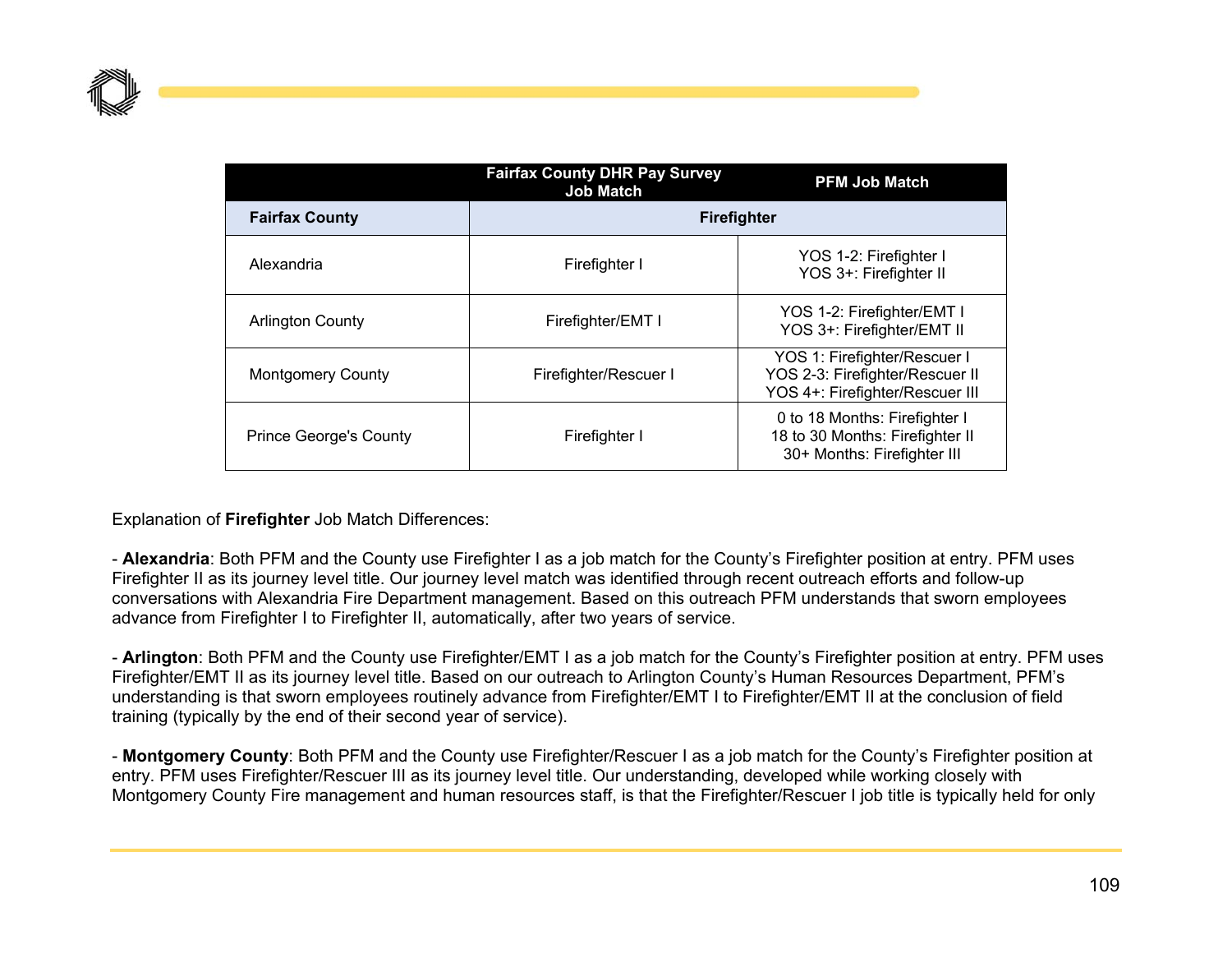

six months post-academy. After this six months, incumbents promote to Firefighter/Rescuer II. After 24 months as a Firefighter/Rescuer II, employees advance to Firefighter/Rescuer III. Based on a 12/31/2016 payroll run obtained from Montgomery County in connection with our work for them, the majority of Firefighter/Rescuer Is had promoted to Firefighter/Rescuer II by their third year of service.

- **Prince George's County:** Both PFM and the County use Firefighter I as a job match for the County's Firefighter position at entry. PFM uses Firefighter III as its journey level title. It is PFM's understanding, from past research and the County's CBA (excerpts attached), that after 18 months as a Firefighter I, incumbents typically advance to the Firefighter II job title. After 30 months (24 months from academy graduation), Firefighters reach full performance level (Firefighter/Rescuer III).

PFM's approach to Fire Technicians is similar, with job matches based to the rank with heavy vehicle operation responsibility.

|                          | <b>Fairfax County DHR Pay Survey</b><br><b>Job Match</b> | <b>PFM Job Match</b>                                                                                                            |  |  |  |  |
|--------------------------|----------------------------------------------------------|---------------------------------------------------------------------------------------------------------------------------------|--|--|--|--|
| <b>Fairfax County</b>    | <b>Fire Technician</b>                                   |                                                                                                                                 |  |  |  |  |
| Alexandria               | Firefighter III                                          | YOS 1-2: Firefighter/EMT I<br>YOS 3+: Firefighter II                                                                            |  |  |  |  |
| <b>Arlington County</b>  | Firefighter/EMT III                                      | YOS 1-2: Firefighter/EMT I<br>YOS 3+: Firefighter/EMT II                                                                        |  |  |  |  |
| <b>Montgomery County</b> | Firefighter/Rescuer III                                  | YOS 1: Firefighter/Rescuer I<br>YOS 2-3: Firefighter/Rescuer II<br>YOS 4: Firefighter/Rescuer III<br>YOS 5+: Master Firefighter |  |  |  |  |

Explanation of **Technician** Job Match Differences:

- **Alexandria**: Based on conversations with the Alexandria Fire Department, it is our understanding that Firefighter IIs are authorized to drive apparatus (HVO). The Department also reported that there is no specialty pay premium for heavy vehicle operators. The Firefighter III rank, the job match that the County is using, was implemented to eliminate specialty pays. When a Firefighter obtains a special operations cert they are promoted to Firefighter III.

- **Arlington**: PFM uses the Firefighter/EMT II job title as its match to the County's Technician rank. Based on outreach to the Arlington County Human Resources Department, PFM's understanding is that sworn employees advance from Firefighter/EMT I to Firefighter/EMT II when they complete field training (typically by the end of their second year of service). In Arlington, the journey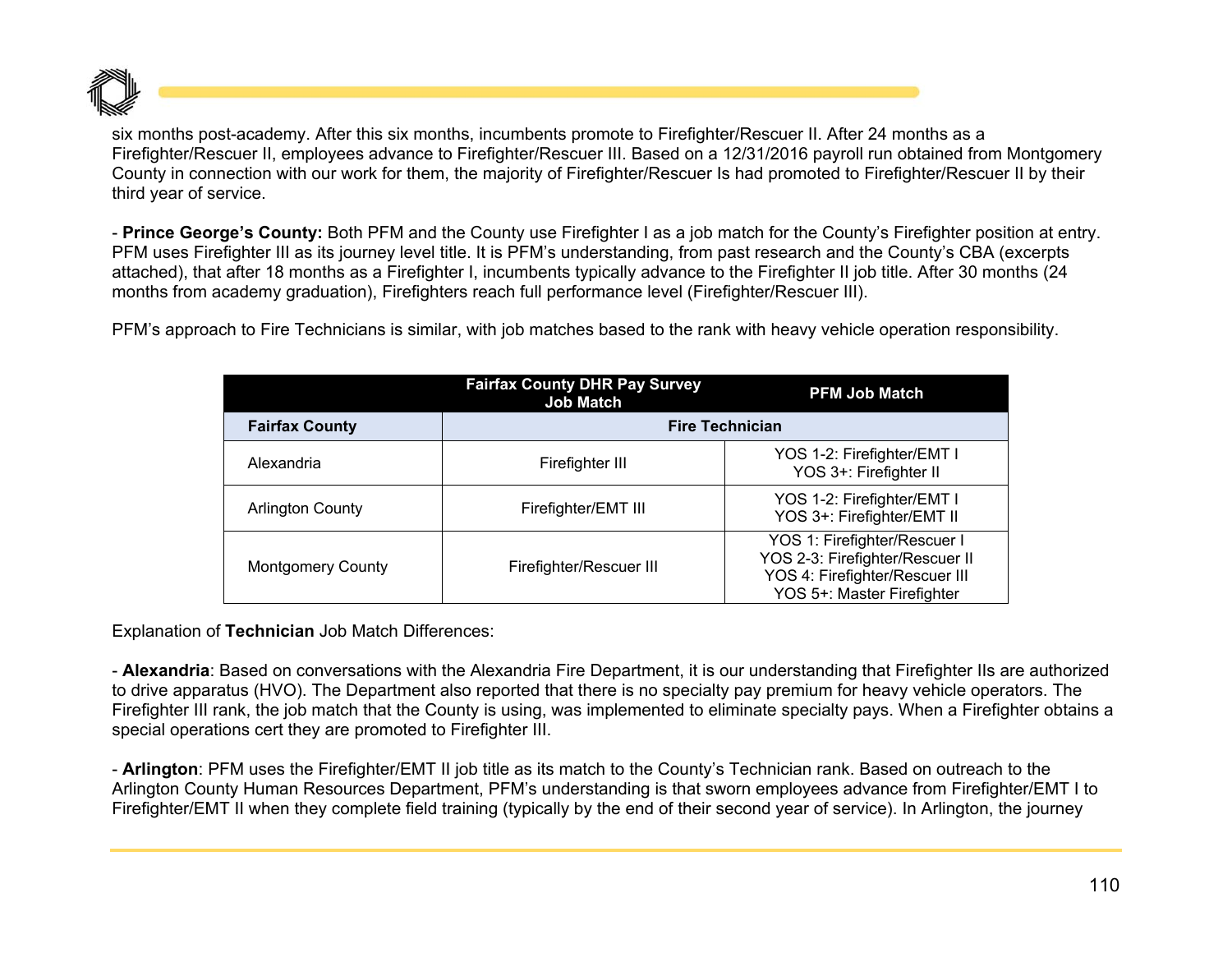

level title acts as the County's HVO. It should be noted that the Firefighter/EMT III job title, the County's job match, must maintain an ALS certification.

- **Montgomery County**: It is our understanding based on past work with Montgomery County that, while Firefighter/Rescuer IIIs can act as an HVO pursuant to their written job description, they typically do not. Master Firefighters are more typically HVOs, albeit this classification encompasses other lead duties beyond driving.

The tables below show the County's FRD FY2020 Pay Survey, adjusted to include shift differential and scheduled overtime (where applicable), pay plan leveling (based on a leveling of the FY2019 "F" pay plan), and PFM's job matching recommendations.

## **FY2020 FRD Pay Survey, Adjusted to Include Shift Differential, Scheduled Overtime, PFM Job Matches and Pay Scale Leveling**

| <b>JURISDICTION</b>             | <b>FAIRFAX</b><br><b>JOB TITLE</b> | <b>JURISDICTION JOB</b><br><b>TITLE</b> | #OF<br><b>EMPLOYEES</b> | <b>MIN</b><br><b>SALARY</b> | <b>MID</b><br><b>SALARY</b> | <b>MAX</b><br><b>SALARY</b> | <b>ANNUAL</b><br><b>HOURS</b><br><b>SCHEDULED</b><br>(FIRE ONLY) | <b>Mid Hourly Wage</b><br>(FIRE ONLY) |
|---------------------------------|------------------------------------|-----------------------------------------|-------------------------|-----------------------------|-----------------------------|-----------------------------|------------------------------------------------------------------|---------------------------------------|
| Alexandria                      |                                    | Firefighter I & II                      | 40                      | \$48,204                    | \$68,930                    | \$89,657                    | 2912                                                             | \$23.67                               |
| Arlington                       |                                    | Firefighter/EMT I & II                  | 47                      | \$52,005                    | \$72,561                    | \$93,117                    | 2912                                                             | \$24.92                               |
| District of Columbia            |                                    | Firefighter                             | 832                     | \$52,893                    | \$69,504                    | \$86,114                    | 2184                                                             | \$31.82                               |
| Loudoun                         |                                    | F1 Firefighter/EMT                      | 250                     | \$43,636                    | \$60,442                    | \$77,248                    | 2184                                                             | \$27.67                               |
| Montgomery                      | Firefighter                        | Firefighter/Rescuer I, II &<br>Ш        | 70                      | \$47,089                    | \$68,562                    | \$90,035                    | 2496                                                             | \$27.47                               |
| Prince George's                 |                                    | Firefighter I, II & III                 | 159                     | \$42,924                    | \$72,528                    | \$102,131                   | 2080                                                             | \$34.87                               |
| Prince William                  |                                    | Fire & Rescue Technician I              | 215                     | \$48,256                    | \$67,794                    | \$87,331                    | 2496                                                             | \$27.16                               |
| <b>Market Average</b>           |                                    |                                         |                         | \$47,858                    | \$68,617                    | \$89,376                    |                                                                  | \$28.23                               |
| Fairfax                         |                                    | Firefighter                             | 356                     | \$59,168                    | \$77,077                    | \$94,987                    | 2080 (8), 2912<br>(348)                                          | \$26.66                               |
| <b>Fairfax as a % of Market</b> |                                    |                                         |                         | 124%                        | 112%                        | 106%                        |                                                                  | 94%                                   |